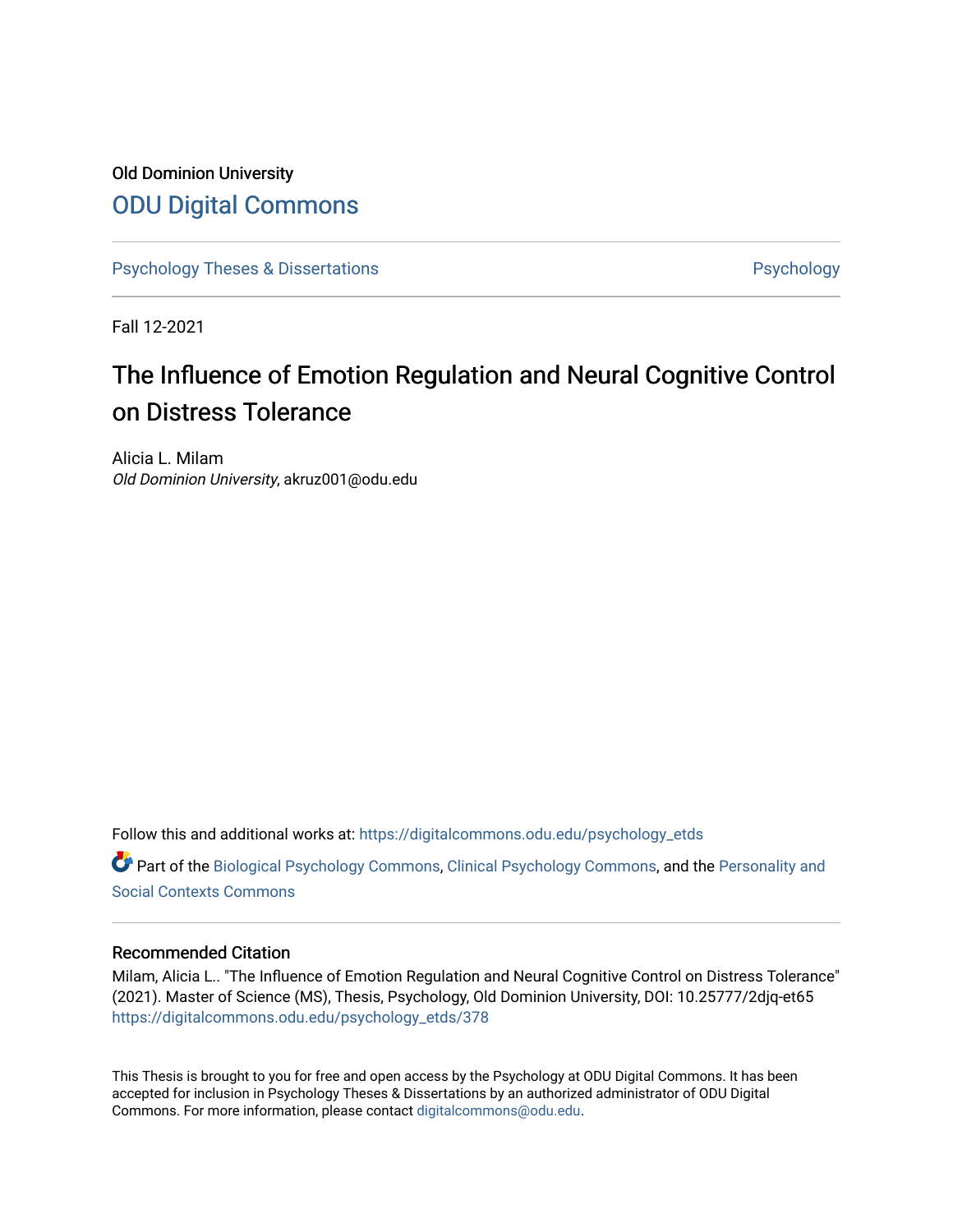### **THE INFLUENCE OF EMOTION REGULATION AND NEURAL COGNITIVE**

#### **CONTROL ON DISTRESS TOLERANCE**

by

Alicia L. Milam B.A., B.S. December 2015, University of Texas at San Antonio

A Thesis Submitted to the Faculty of Old Dominion University in Partial Fulfillment of the Requirements for the Degree of

MASTER OF SCIENCE

#### **PSYCHOLOGY**

### OLD DOMINION UNIVERSITY December 2021

Approved by:

Michelle L. Kelley (Director)

Matt R. Judah (Member)

Konstantin Cigularov (Member)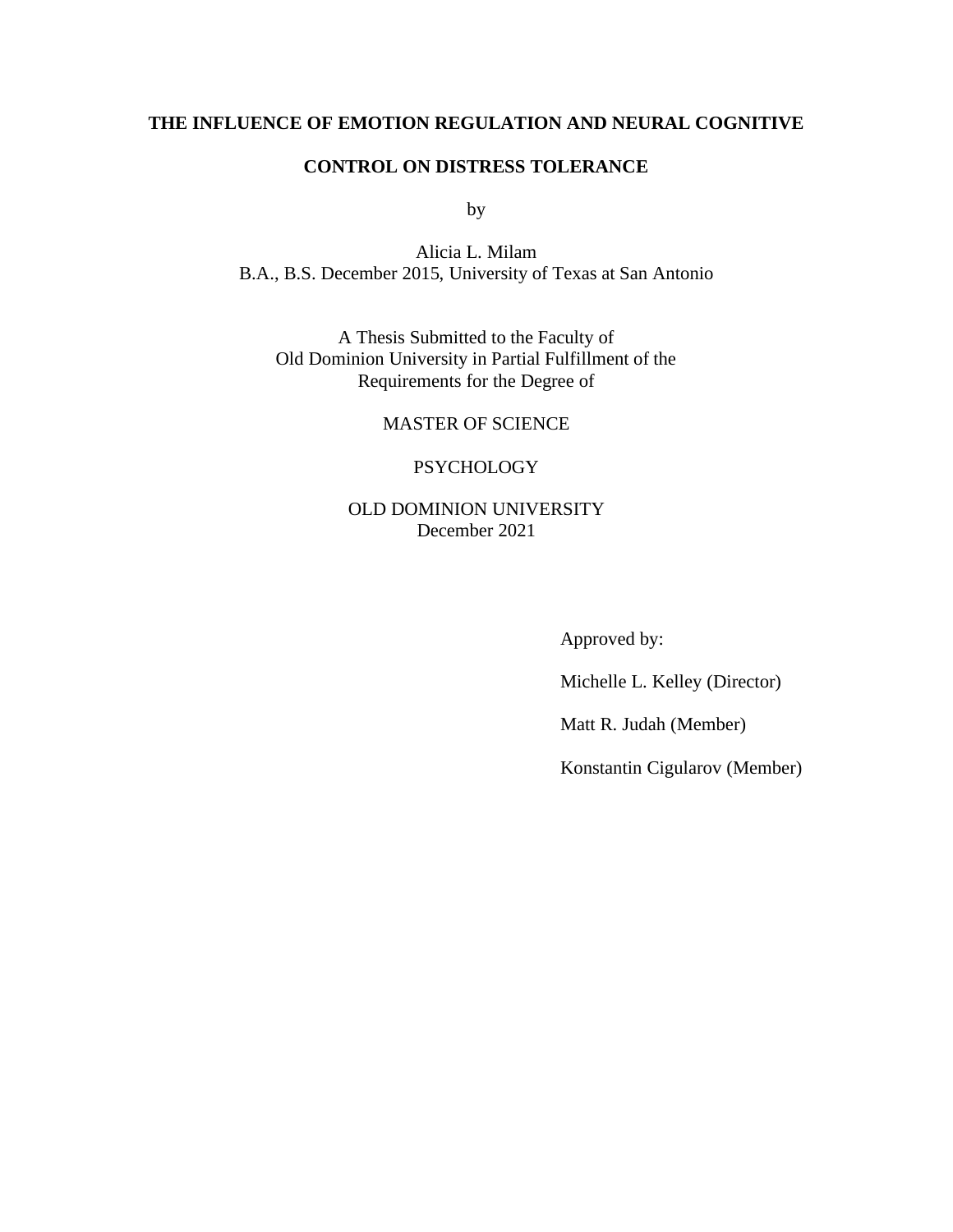#### **ABSTRACT**

#### THE INFLUENCE OF EMOTION REGULATION AND NEURAL COGNITIVE CONTROL ON DISTRESS TOLERANCE

Alicia L. Milam Old Dominion University, 2021 Director: Dr. Michelle Kelley

Tolerance of negative emotions has been associated with transdiagnostic negative mental health outcomes. Theory and research implicate emotion regulation and cognitive control as factors in tolerance of negative emotions. But their unique contributions to tolerance of negative emotions and interdependency have been unclear due to methodological limitations. This study aimed to explicate cognitive and emotional factors affecting distress tolerance in a non-clinical sample of emerging adults. Undergraduate psychology students completed self-report measures of emotion regulation ability and tolerance of negative emotions. The N2 ERP component elicited by a Go-NoGo task was also used as a neurophysiological marker of cognitive control with larger mean difference amplitudes indicating greater cognitive control. Age correlated significantly with tolerance of negative emotions and cognitive control and was included as a covariate. Individuals with high emotion regulation ability were found to have greater tolerance of negative emotions. Larger mean N2 difference amplitudes predicted greater tolerance of negative emotions before age was added to the model, but was no longer significant when age was included as a covariate. No significant interactive effects were found between emotion regulatory ability and cognitive control predicting tolerance of negative emotions. These findings suggest that emotion regulation training may be the most appropriate target to increase tolerance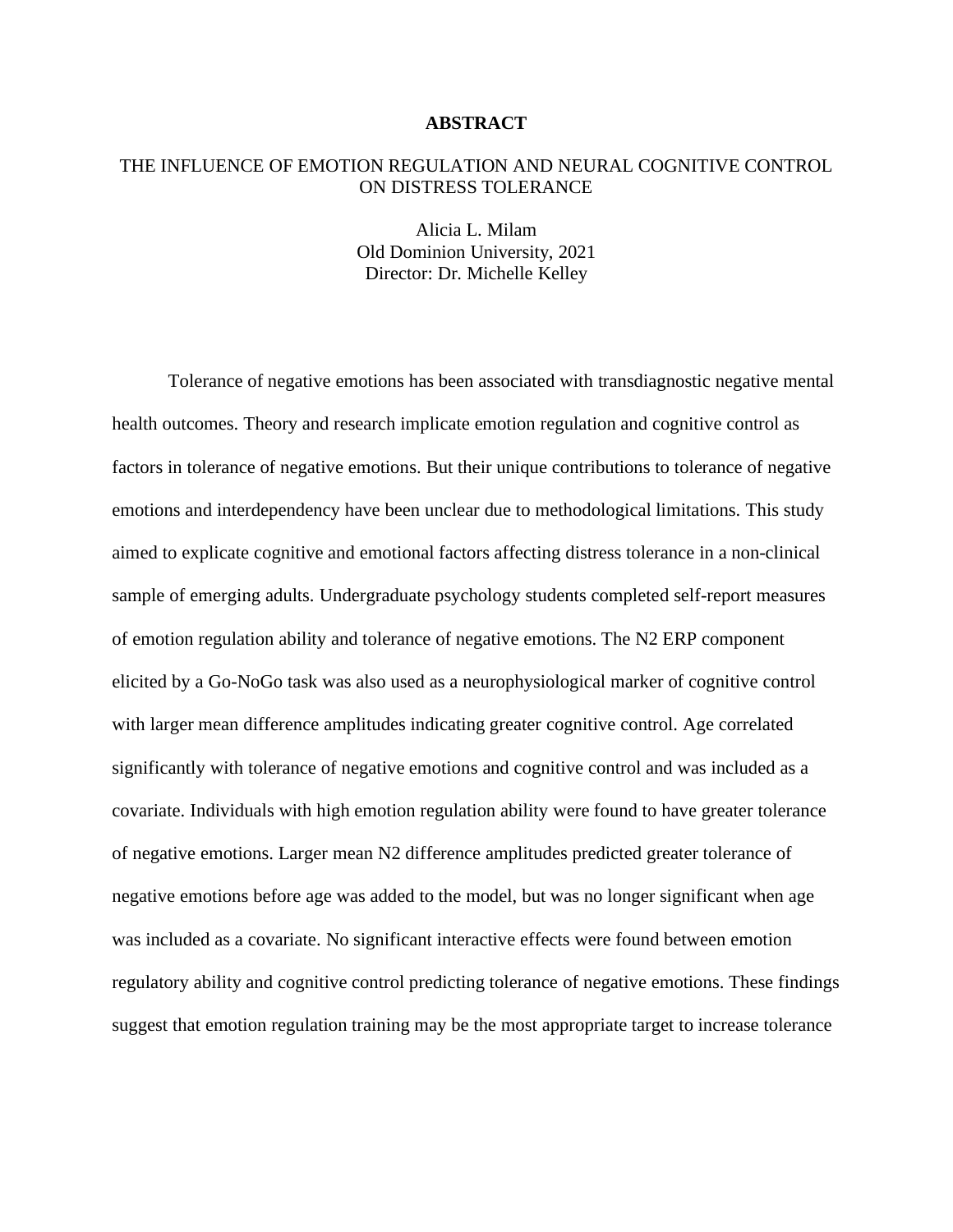of negative emotions. Future studies should increase power and assess emotional salience and temporal dynamics of self-regulation to further clarify the mechanism of these relationships.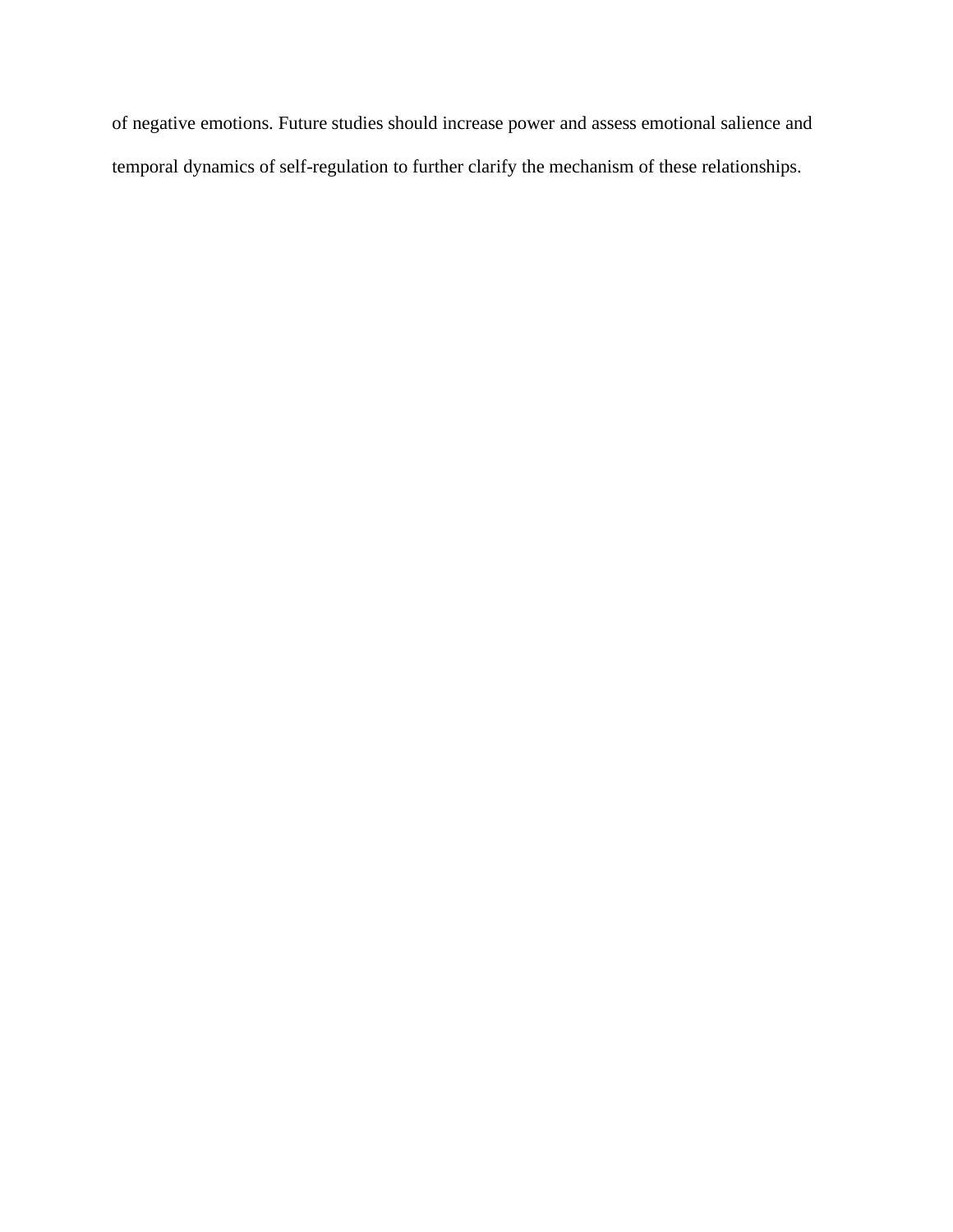Copyright, 2021, by Alicia L. Milam and Old Dominion University, All Rights Reserved.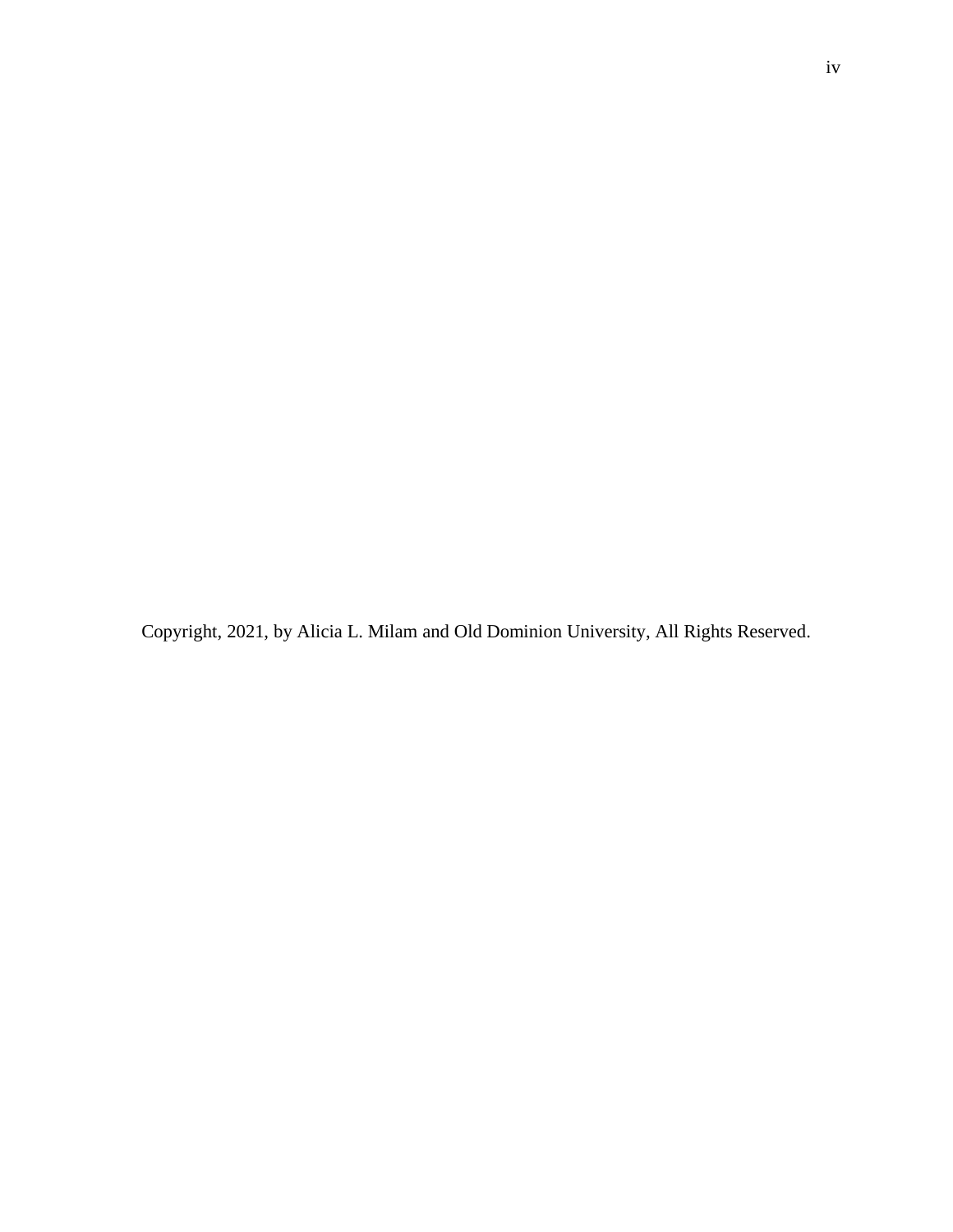This thesis is dedicated to my husband, my adventure buddy. Per aspera ad astra.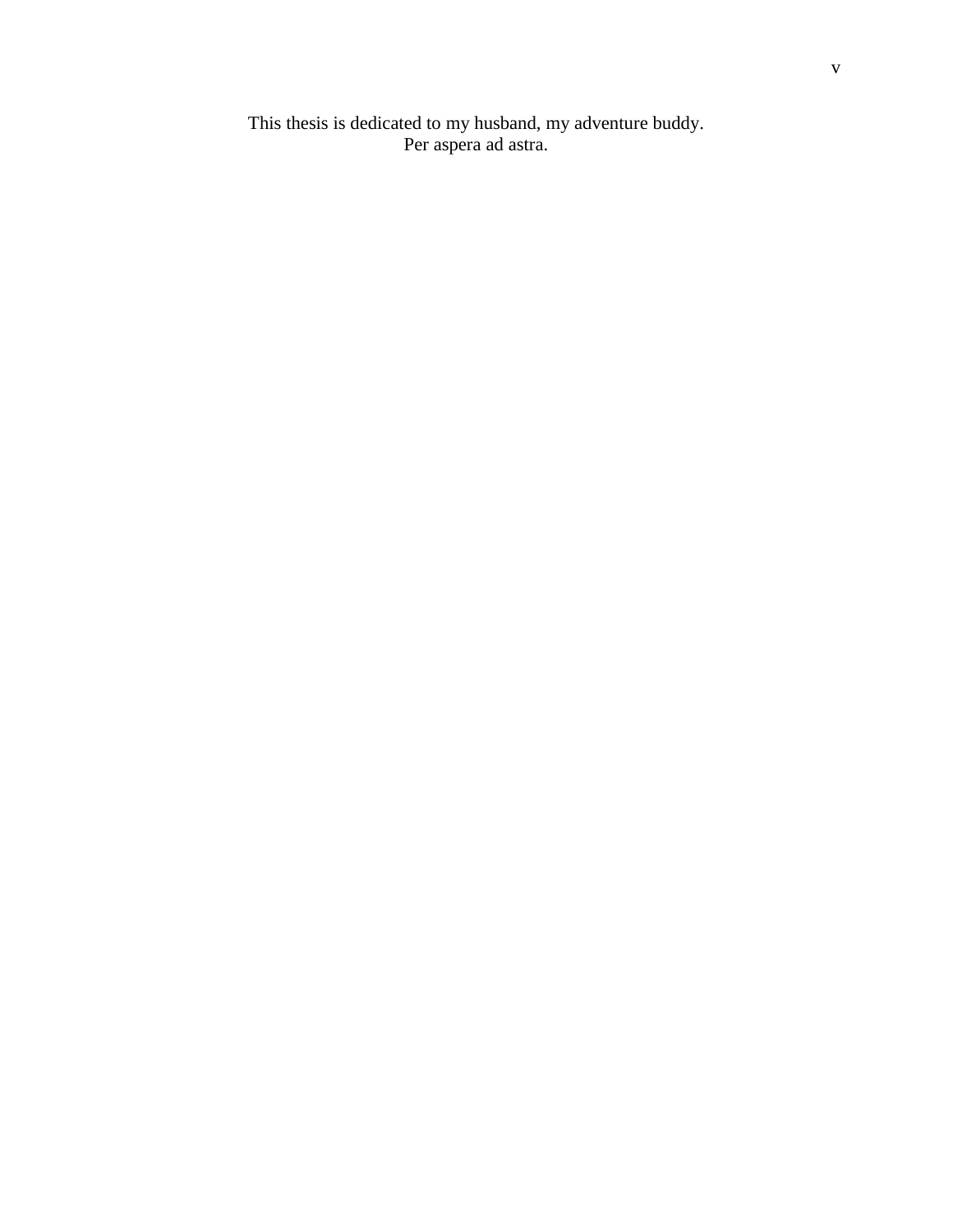#### **ACKNOWLEDGEMENTS**

I want to thank everyone that has assisted with the completion of this project in the face of unprecedented obstacles during the pandemic. I would like to thank Dr. Matt Judah and Dr. Michelle Kelley for their mentorship during this process and Dr. Konstantin Cigularov for his comments and support. Additionally, I am grateful to the undergraduate research assistants that made data collection possible as well as the collaboration between Old Dominion University and University of Arkansas students.

I am thankful for my cohort, family, and friends who have been instrumental in ensuring appropriate self-care and have acted as a sounding board for my ideas. And to my husband most of all, who found creative ways to support me and provide boundless encouragement, both from afar and here with me, I want to express my appreciation and affection. In times such as these, I am so thankful for your love and revel in the knowledge that the arduous nature of graduate school has only brought us closer. Lastly, I would like to thank the Virginia Space Grant Consortium for their financial support with the Graduate Research STEM Fellowship and for welcoming me into their scientific community.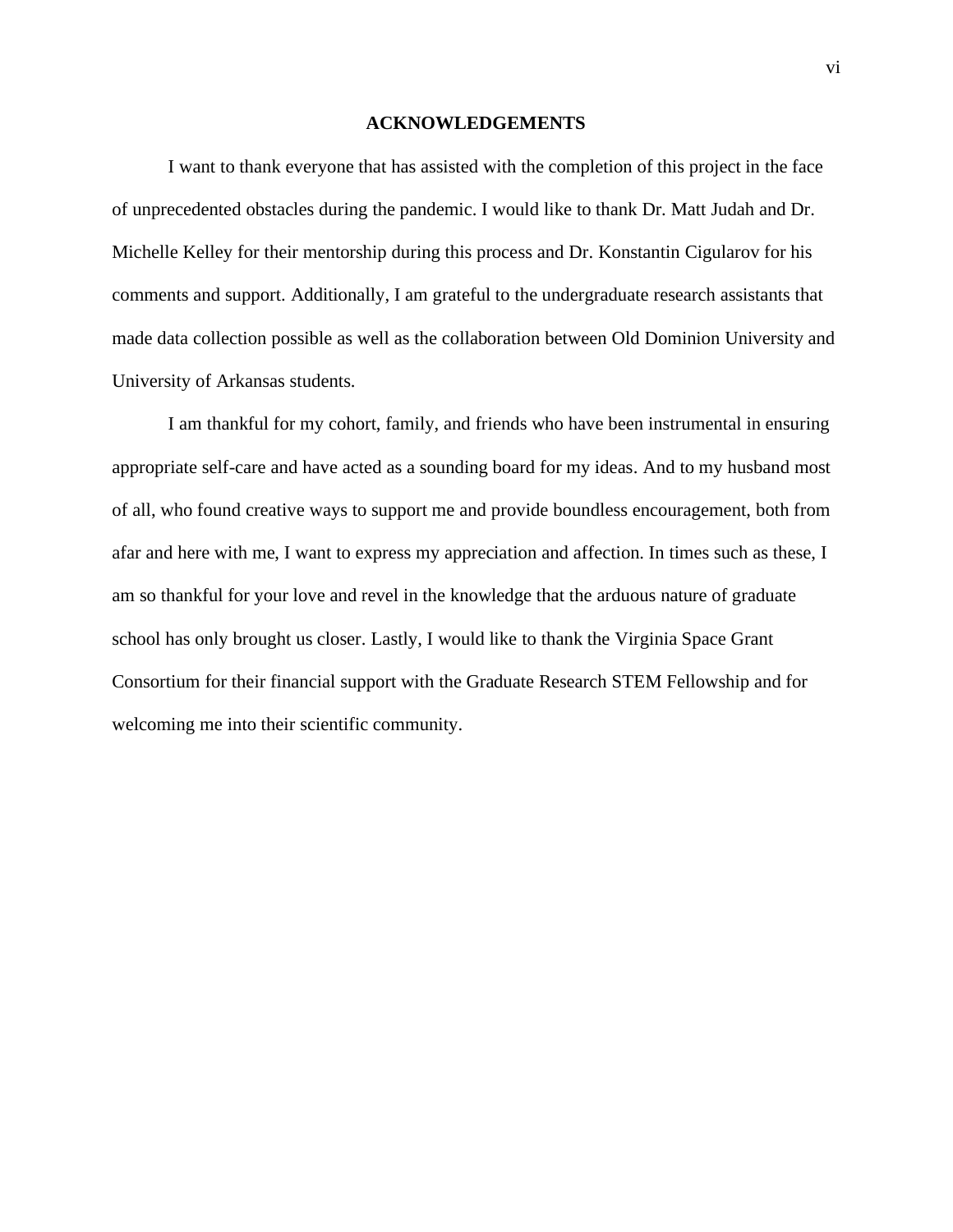# **TABLE OF CONTENTS**

| Chapter                                                    |  |
|------------------------------------------------------------|--|
|                                                            |  |
|                                                            |  |
|                                                            |  |
|                                                            |  |
|                                                            |  |
|                                                            |  |
|                                                            |  |
|                                                            |  |
|                                                            |  |
|                                                            |  |
|                                                            |  |
|                                                            |  |
|                                                            |  |
|                                                            |  |
|                                                            |  |
|                                                            |  |
|                                                            |  |
| <b>APPENDICES</b>                                          |  |
|                                                            |  |
| B. DIFFICULTIES IN EMOTION REGULATION SCALE-SHORT FORM  82 |  |
|                                                            |  |
|                                                            |  |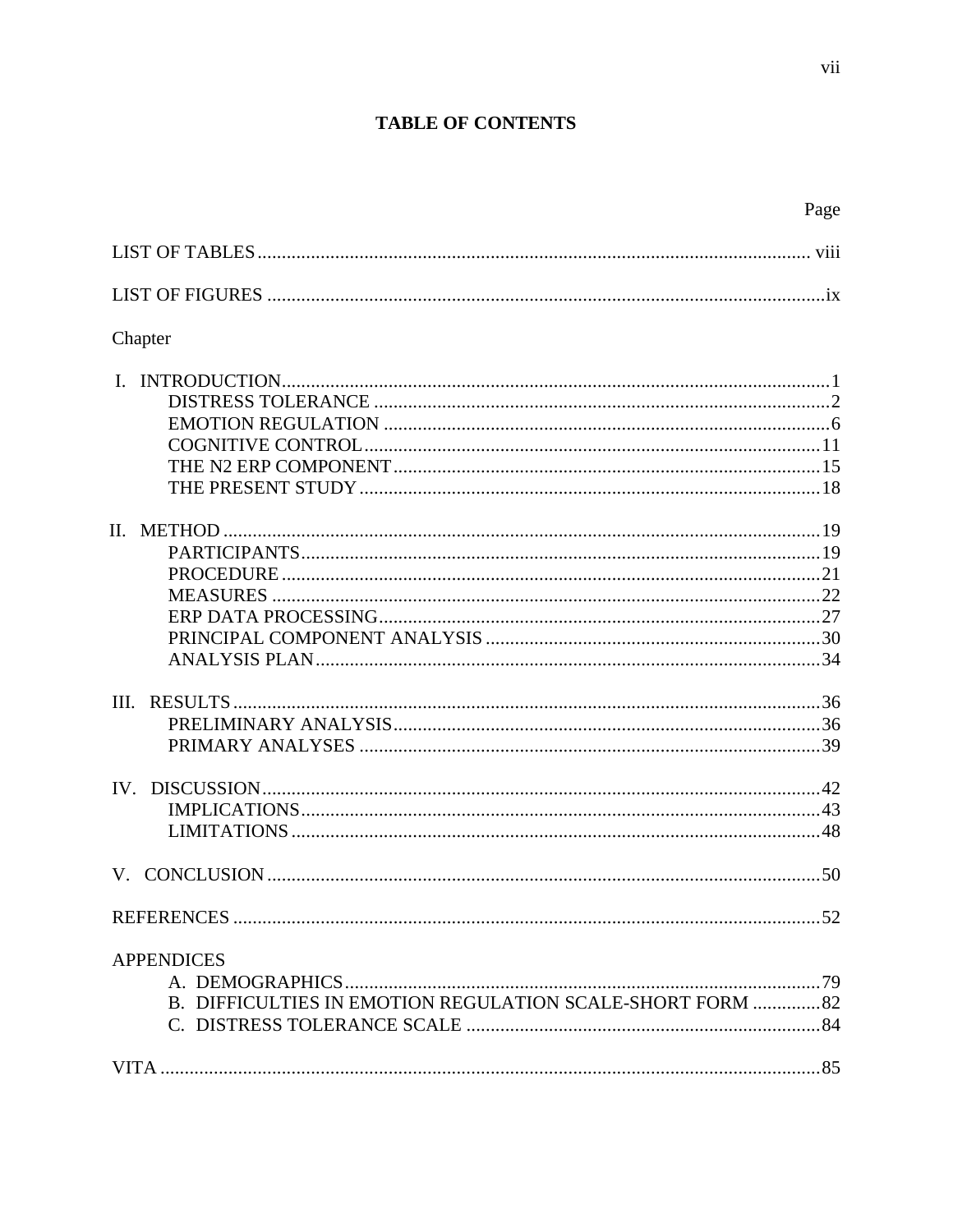### **LIST OF TABLES**

| Table |                                                                                       | Page |
|-------|---------------------------------------------------------------------------------------|------|
|       |                                                                                       |      |
|       |                                                                                       |      |
|       | 3. Unstandardized Regression Coefficients Predicting Distress Tolerance without Age41 |      |
|       | 4. Unstandardized Regression Coefficients Predicting Distress Tolerance with Age41    |      |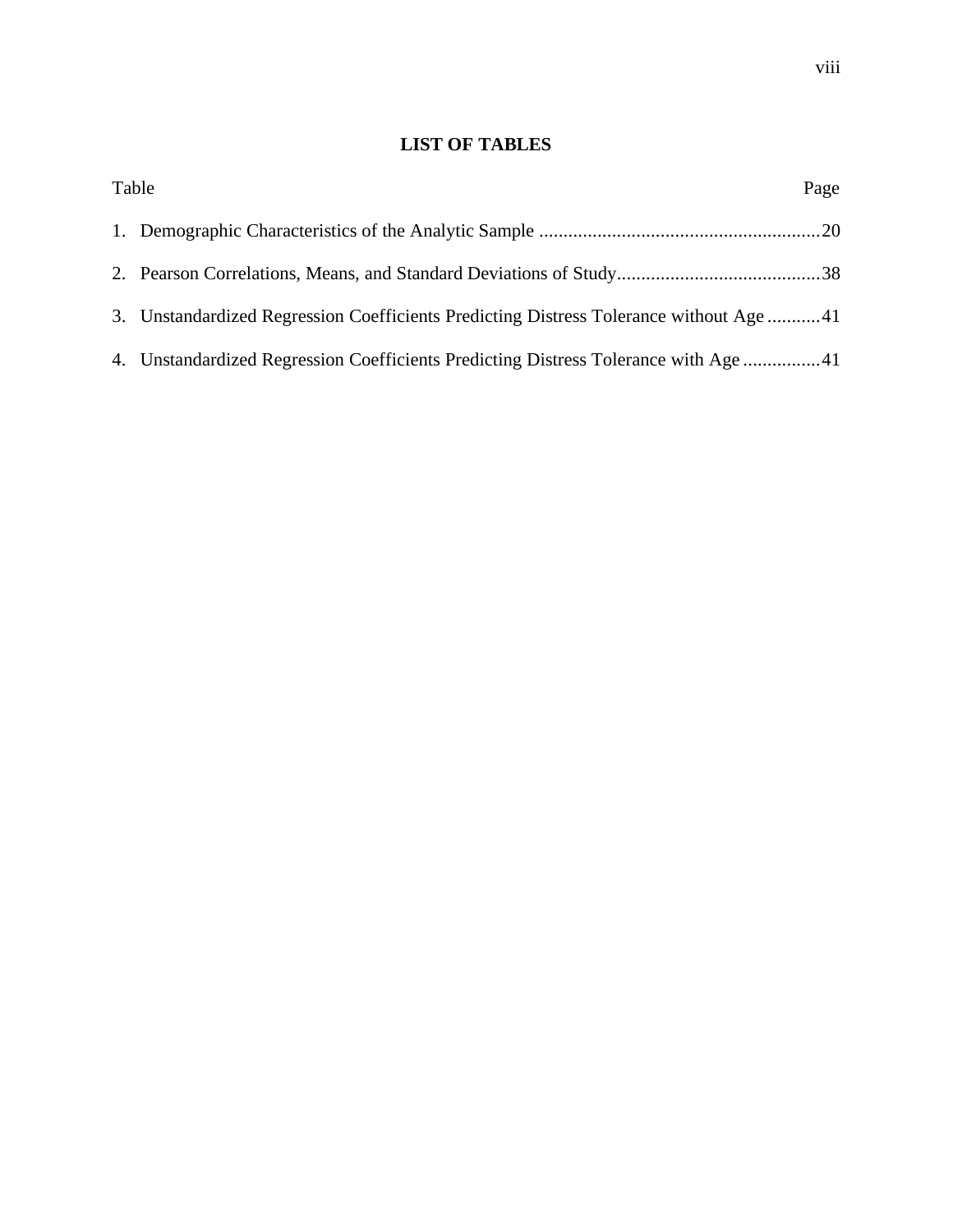## **LIST OF FIGURES**

| Figure                                                                        | Page |
|-------------------------------------------------------------------------------|------|
|                                                                               |      |
|                                                                               |      |
| 3. Temporal PCA with Promax Rotation Horn's Parallel Analysis Scree Plot32    |      |
| 4. Spatial PCA with Infomax Rotation Horn's Parallel Analysis Scree Plot 32   |      |
|                                                                               |      |
| 6. Temporospatial PCA Factor TF07SF1 Anterior N2 Waveform by Stimulus Type 33 |      |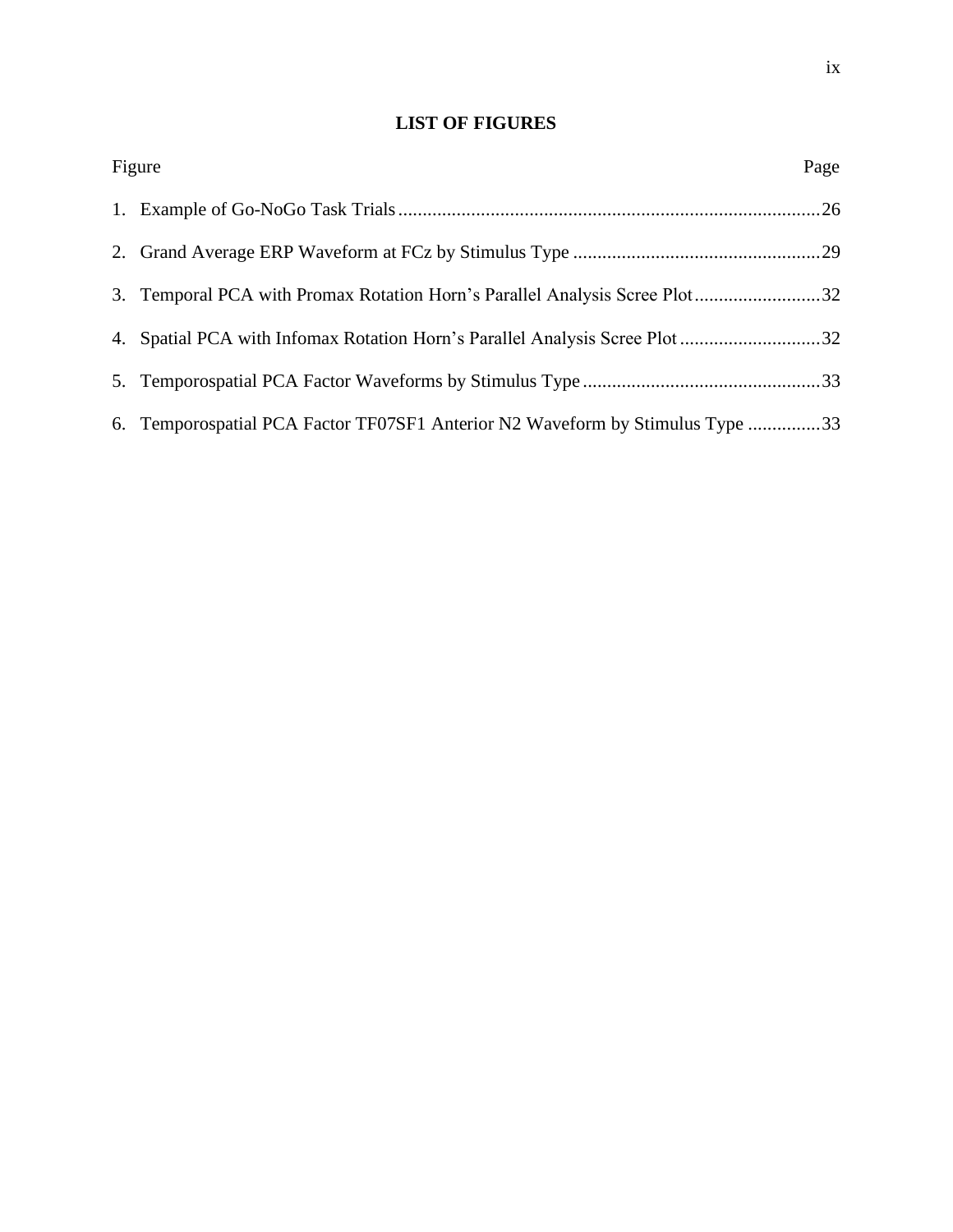#### **CHAPTER I**

#### **INTRODUCTION**

Low distress tolerance, especially low tolerance of negative emotions, has been identified as a core feature in a wide range of psychological disorders (Zvolensky et al., 2010). Distress tolerance is a relatively stable trait-like construct (Cummings et al. 2013), but its malleability has been suggested by the effectiveness of targeted interventions (Hayes, 2004; Linehan, 1987; Segal et al., 2002). These treatments may benefit from better understanding factors that predict distress tolerance. Distress tolerance is conceptualized as a form of goal-directed self-regulation (Leyro et al., 2010). Goal-oriented models of self-regulation have found that cognitive control and emotion regulation are principal components of self-regulation (Koole & Aldao, 2016; Wagner & Heatherton, 2016), thus they may play a role in distress tolerance.

Limited research supports this (Arici-Ozcan et al., 2019; Bardeen et al., 2015; Benfer et al., 2017; Macatee, Albanese, Clancy, et al., 2018), but little research has examined cognitive control and emotion regulation together in order to understand their unique and interactive associations with distress tolerance. Gaining a better understanding of the effects of emotion regulation and cognitive control on distress tolerance may be crucial to interrupting cycles of maladaptive coping by advancing treatments using self-regulation as a mechanism of change. The proposed study endeavors to examine whether emotion regulation and cognitive control will act as unique predictors of tolerance of negative emotions. Given their theorized relationship, this design will allow each variable to control for the other. This study will also aim to close a gap in the literature concerning specific mechanisms of cognitive-affective self-regulation by evaluating the moderating role of cognitive control in the relationship between emotional regulation ability and tolerance of negative emotions.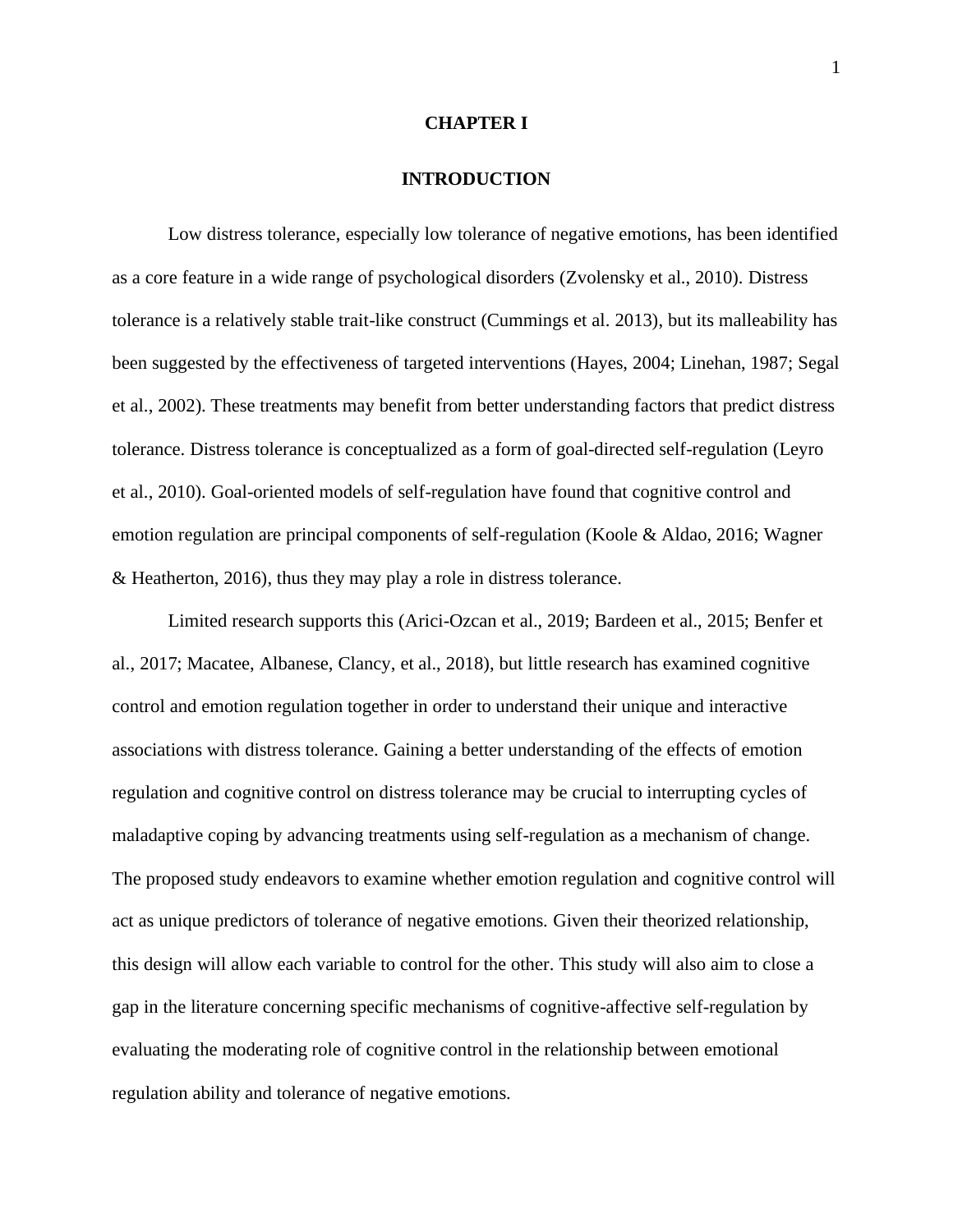#### **Distress Tolerance**

Distress occurs when an individual experiences a response to a specific stimuli that creates an internal conflict, negative feelings, discomfort, or pain (Ridner, 2004). An evolutionary perspective of distress would suggest that these unpleasant feelings operate to motivate an individual to respond to a situation or stimulus that has the potential to threaten survival (Bracha, 2004; Carretié et al., 2009; Tracy, 2014). For example, seeing a snake may cause a distressing fear response to act as a cue to avoid the threat. Distress cues can be unreliable due to the complexity of selecting the most adaptive responses for the context. Distress cues may become problematic when they activate too forcefully for the situation, respond to non-threatening stimuli, or drive maladaptive coping strategies (Ghaemi Kerahrodi & Michal, 2020; Swerdlow et al., 2020). Having an appropriate level of tolerance for distress can allow an individual to regulate their behavior in a more adaptive manner (Ke  $\&$  Barlas, 2020; Myruski et al., 2017). For instance, the ability to endure an unpleasant interaction with a boss or colleague may permit an appropriate interpretation and response that will allow the individual to keep their job.

Distress tolerance is the ability to withstand discomfort in the pursuit of a goal (Leyro et al., 2010). Distress tolerance allows an individual to resist emotional impulses that may be detrimental to their goals and relationships, such as yelling at their boss when they want to keep their job to remain financially stable. According to the hierarchical model of distress tolerance, distress tolerance is comprised of five subdomains: tolerance of uncertainty, tolerance of ambiguity, tolerance of frustration, tolerance of negative emotions, and tolerance of physical discomfort (Bardeen et al., 2013; Zvolensky et al., 2010). Previous literature has found that low distress tolerance, particularly low tolerance of negative emotions, is a transdiagnostic risk factor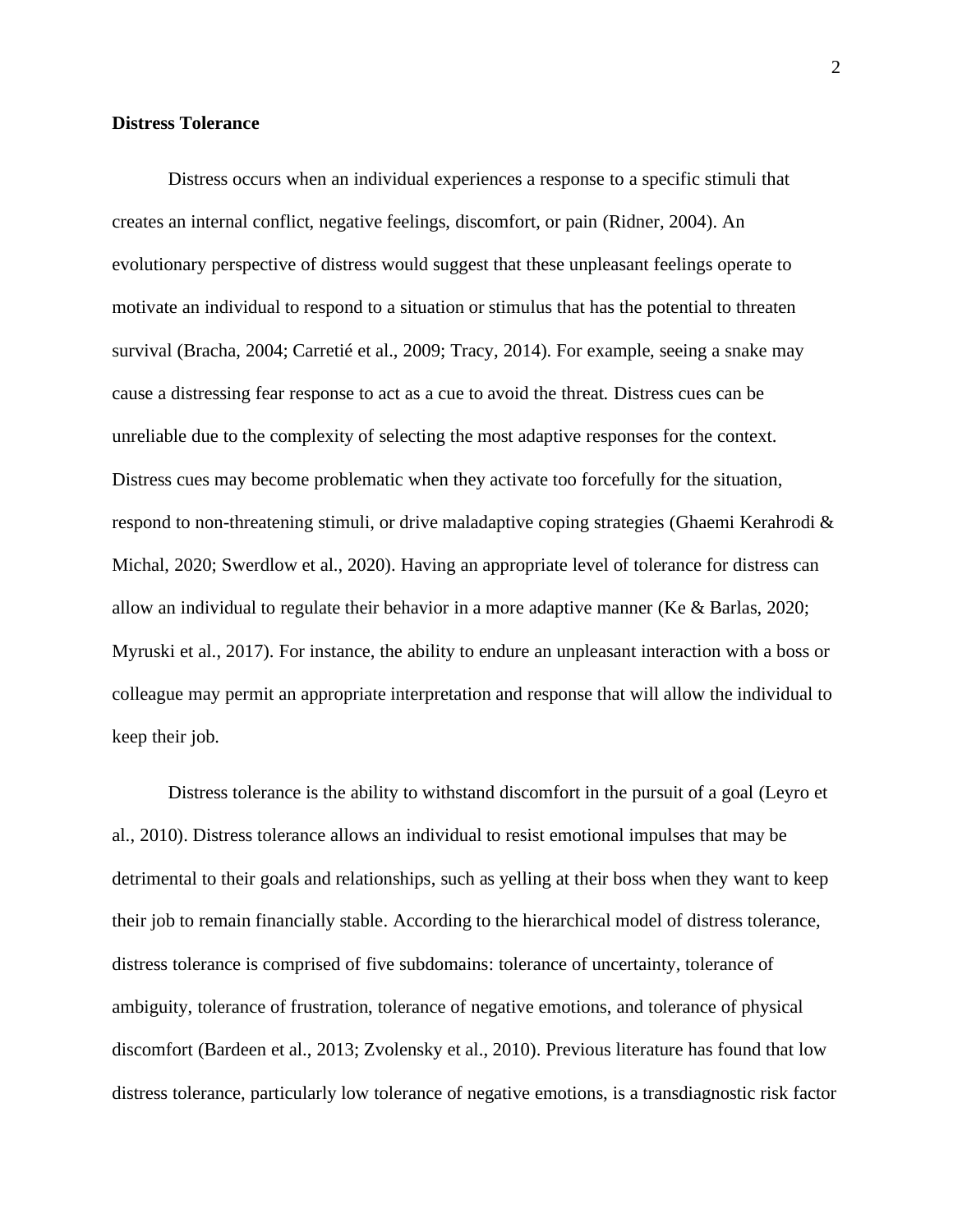across a range of psychopathology. Tolerance of negative emotions refers to a secondary reaction to emotional distress distinct from related emotion constructs such as state and trait negative affectivity (Cougle et al., 2011; Keough et al., 2010). Kremyar et al. (2019) evaluated this distinction using factor analysis and found that tolerance of negative emotions loaded onto a factor separate from negative emotionality and demoralization.

Distress tolerance, and its subdomain, tolerance of negative emotions, are important in emerging models of psychopathology, such as the hierarchical taxonomy of psychopathology (HiTOP; Kotov et al., 2017). HiTOP utilizes factor analysis and comorbidity meta-data to create a dimensional classification system for psychopathological symptoms. Within the HiTOP framework, tolerance of negative emotions has been primarily associated with internalizing distress disorders including generalized anxiety disorder (Keough et al., 2010), depression (Benfer et al., 2017; Williams et al., 2013), and posttraumatic stress disorder (PTSD; Erwin et al., 2018; Vujanovic et al., 2011), eating pathology (Anestis et al., 2012; Kelly et al., 2014; Yiu et al., 2018), and fear dimensions (Bernstein et al., 2011) such as obsessive-compulsive disorder (Laposa et al., 2015; Robinson & Freeston, 2014), specific phobias (Michel et al., 2016), and panic disorder (Kutz et al., 2010). Disinhibited externalizing behaviors such as substance abuse (Allan et al., 2015; Zvolensky et al., 2009), suicidality (Anestis, Knorr, et al., 2013; Anestis, Pennings, et al., 2013; Franklin et al., 2011), and self-harm (Peterson et al., 2014; Slabbert et al., 2018), as well as nonpathological disinhibited behaviors (Anestis et al., 2012) including risky sexual behaviors (Tull & Gratz, 2013) and dangerous driving habits (Beck et al., 2013), have also been associated with low tolerance of negative emotions. Evidence suggests that these disinhibited externalized behaviors constitute a maladaptive means of coping with internal distress (Macatee et al., 2016; Anestis et al., 2013; Magidson et al., 2013; Özdel & Ekinci, 2014)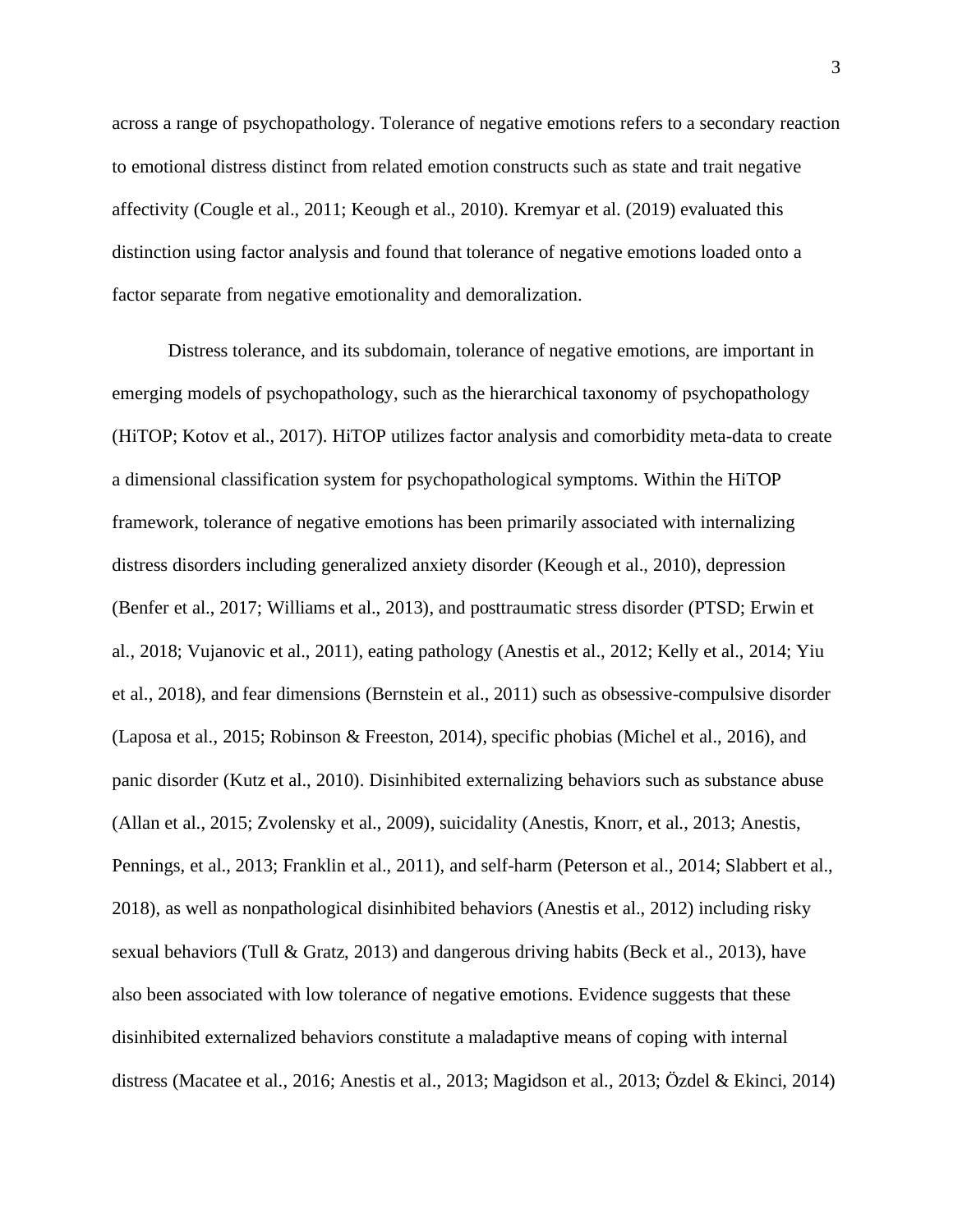demonstrating the pervasive impact tolerance of negative emotions can have on overall functionality and quality of life.

In addition to acting as a risk factor for the development and maintenance of symptoms, tolerance of negative emotions is implicated as a factor in suboptimal treatment outcomes (Cummings et al., 2013; Reese et al., 2019). Low tolerance of negative emotions contributes to interference with treatment engagement (Bornovalova et al., 2012), high treatment dropout rates (Daughters et al., 2005), and decreased symptom reduction following treatment (Banducci et al., 2017). Low tolerance of negative emotions may interfere with behavioral interventions that require the individual to endure distress in pursuit of long-term treatment goals. For example, exposure therapy requires patients to approach and remain in the presence of stimuli or situations that evoke negative emotion (Clark, 2013). Substance use treatments involve tolerance of negative emotions resulting from withdrawal, so it is not surprising that low distress tolerance predicts readiness for change (Ali et al., 2017; Basharpoor et al., 2020) and relapse (Shorey et al., 2017). Cognitive therapies may also be impacted by low tolerance of negative emotions, which has been associated with rigid cognitive schemas and interpretation bias (Kertz et al., 2015; Oglesby et al., 2018), as well as a reluctance to experience the cognitive dissonance involved in therapy to elicit treatment effects (Basharpoor et al., 2021; McHugh et al., 2014). Tolerance of negative emotions also plays a role in the treatment outcomes of acceptance and skill-based therapies, such as Dialectical Behavior Therapy (DBT; Linehan, 1987). Research suggests that patients who complete treatments without addressing distress tolerance are more likely to relapse (Hsu et al., 2013), highlighting the importance of distress tolerance as an important resilience factor (Arici-Ozcan et al., 2019; Hosseinian & Nooripour, 2019). Overall, there is evidence demonstrating the important role of tolerance of negative emotions in mental health treatment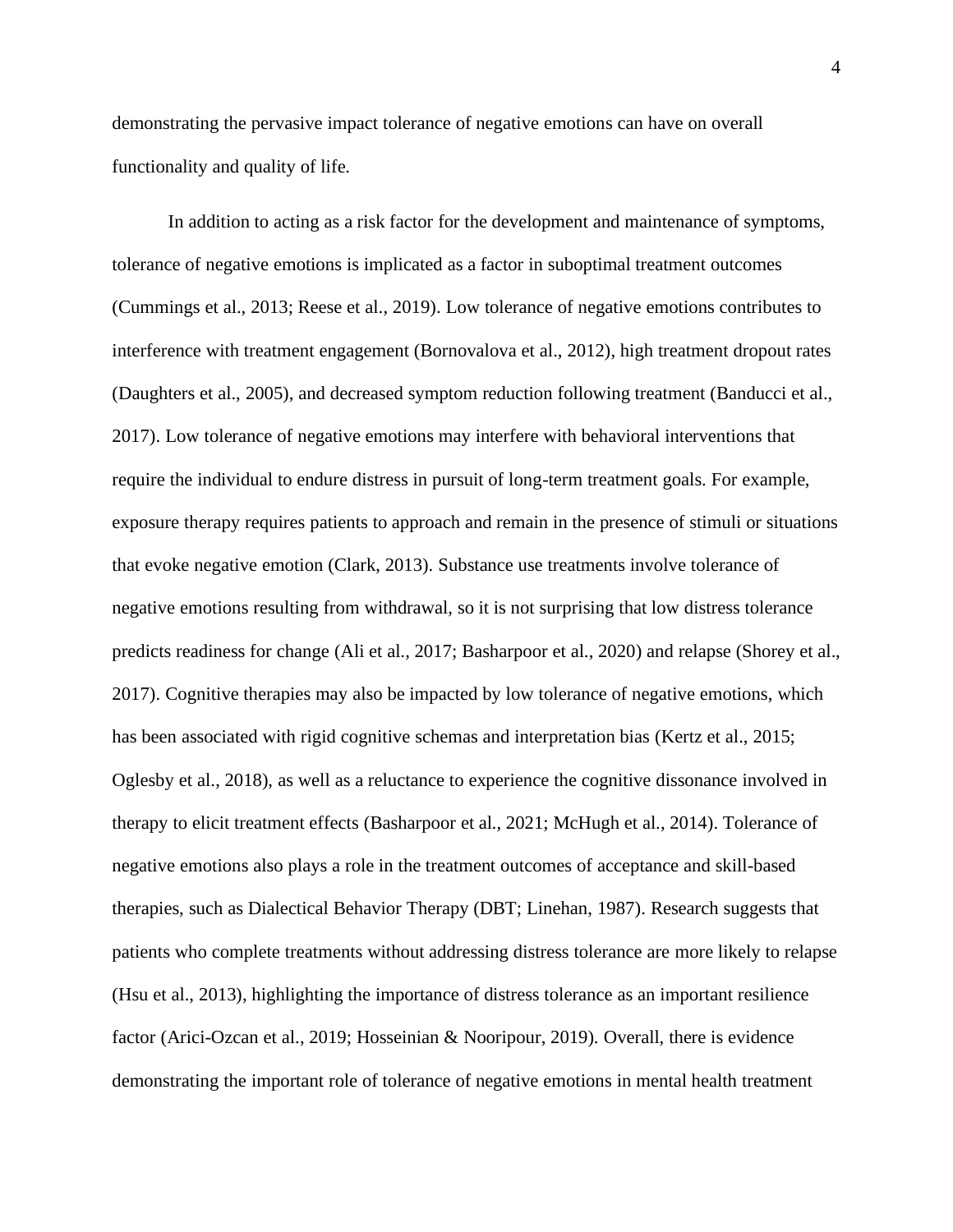outcomes. Thus, a better understanding of tolerance of negative emotions may be important in improving treatment outcomes (Macatee et al., 2015).

Tolerance of negative emotions has been measured primarily by self-report. Self-report measures of tolerance of negative emotions include the Distress Tolerance Scale (DTS; Simons & Gaher, 2005) and Distress Intolerance Scale (DIS; McHugh & Otto, 2012). The DTI incorporates anxiety sensitivity, tolerance of frustration, and tolerance of emotions; thus, research with the DTI may focus on anxiety and related psychological disorders while the DTS has more broad application and associations with a wider range of psychological disorders connected to tolerance of negative emotions (Bebane et al., 2015; Cougle et al., 2013; Mitchell et al., 2013). In addition to self-reports, only one behavioral measure has been designed to assess tolerance of negative emotions. The Emotional Image Tolerance (EIT) task measures the latency of persistence in viewing unpleasant images after negative emotional distress has been established (Veilleux et al., 2019). However, relationships between the EIT and psychopathology are limited to modest correlations; thus, as a self-reported measure of tolerance of negative emotions, the DTS is likely to have greater clinical utility (Glassman et al., 2016). Tolerance of negative emotions has also been found to be highly correlated with perceived stress, state and trait negative affect, and impulsivity while behavioral distress tolerance is a performance measure more closely related to achievement and not significantly correlated with psychopathology or self-reported distress tolerance (Kiselica et al., 2015). The EIT may be a better representation than the DTS of behavioral persistence through negative affect, but the DTS likely better represents *willingness* to persist through negative affect (Veilleux et al., 2019) or broader beliefs about one's ability to persist. As reviewed above, such beliefs have been linked to important outcomes by considerable research using the DTS. Given that individuals with low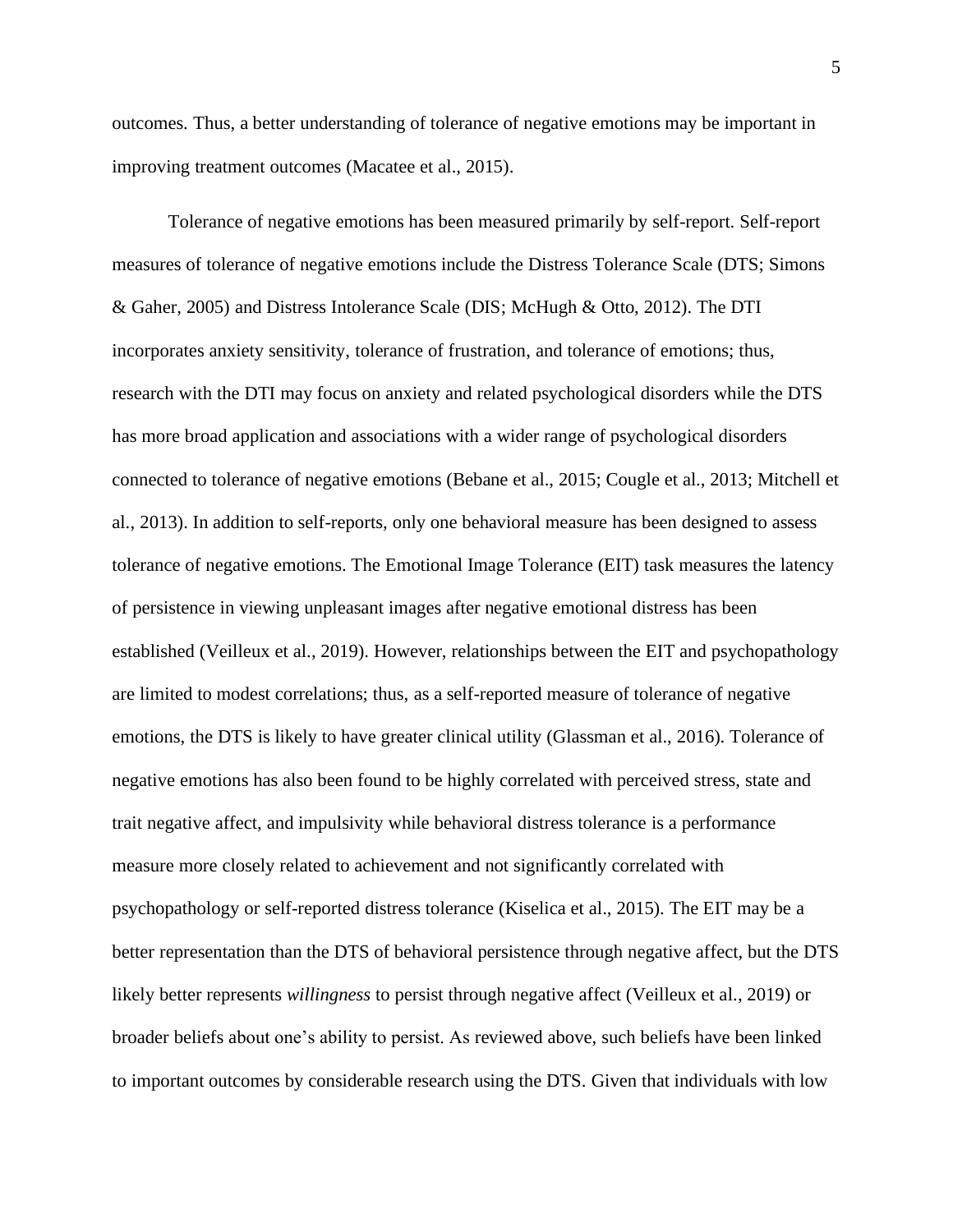tolerance of negative emotions believe that they are unable to persist through experiencing negative affect, they may seek more immediate relief by engaging in detrimental avoidance or maladaptive coping behaviors (Anestis et al., 2012; Huang et al., 2009; Lass et al., 2020). Other forms of self-regulation, such as emotion regulation, may play a key role in determining the level of confidence an individual has in their ability to tolerate negative emotion.

#### **Emotion Regulation**

Emotion regulation refers to any strategy used to alter or control an individual's emotional experience including behavioral, physiological, and subjective aspects of emotional responses (Campos et al., 1989; Gross & Muñoz, 1995). This may be done consciously or unconsciously (Gyurak et al., 2011; Koole et al., 2015; Koole & Rothermund, 2011) and may be either adaptive or maladaptive depending on the strategy chosen in a particular context and the goals of the individual (Aldao & Nolen-Hoeksema, 2012; English et al., 2017; Tamir, 2016; Tamir & Gutentag, 2017). Emotion regulation has emerged as an underlying transdiagnostic mechanism implicated in the development and maintenance of a broad range of psychopathology related to affect (Aldao et al., 2010; Beauchaine & Zisner, 2017; Bradley, 1990) and has been recognized as a feature of psychopathology in every major category of psychiatric disorder in the DSM-5 (American Psychiatric Association, 2013).

The process model of emotion regulation (Gross, 1998, 2001) has been instrumental in creating unifying terminology and defining the time course of regulatory strategies. Gross presents an exhaustive outline of the course of emotional reactivity and regulation using a cognitive-behavioral framework. According to the process model, an emotional response occurs in a given situation in which an emotion-eliciting stimulus is present. The individual attends to the stimulus or a particular aspect of the stimulus, appraises or interprets the stimulus, which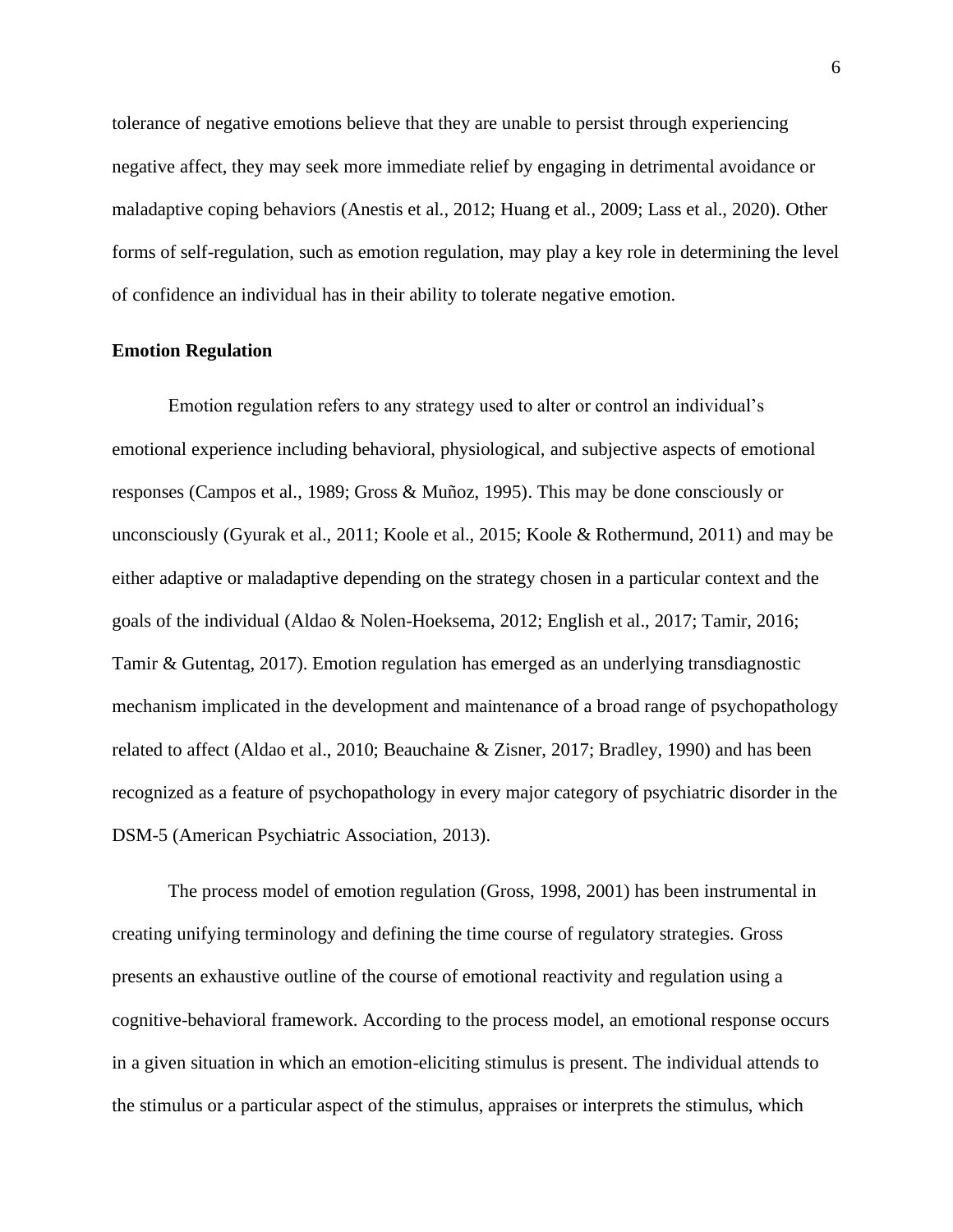then leads to a particular response. Gross (2015) postulates that regulation of an emotional reaction can happen at any point in this process with differential properties at each point (Gross, 2015).

The point at which an emotional reaction is regulated is used to characterize each emotion regulation strategy. Prior to the situation occurring, an individual can engage in situational selection by determining what stimuli to expose themselves to through approach or avoidant behaviors. Situational modification occurs during the presentation of a stimulus and involves a change in the situation itself such as an individual distancing themselves from a stimulus. An individual may also choose to distance themselves mentally from a stimulus using attentional deployment strategies such as distraction. If an individual does not choose to disengage from the stimulus, they may decide instead to reframe their interpretation of a particular stimulus through cognitive change strategies such as cognitive reappraisal. An individual may also attempt to regulate through response modulation which may be viewed as a coping strategy such as expressive suppression or self-harm during or after the occurrence of an emotional reaction (Barrett et al., 2001; Gross, 2014, 2015).

The utilization of a particular regulation strategy will influence the way an individual interacts with the emotional stimulus in the future (Farmer & Kashdan, 2014; Gross, 2002; Williams et al., 2018). Much research has focused on the consequences of using different adaptive or maladaptive regulation strategies in clinical and healthy populations (Aldao et al., 2014; Birk & Bonanno, 2016; Thompson et al., 2010; Vanderhasselt et al., 2014). While a given strategy may be more commonly associated with positive or negative outcomes, it is important to note that regulation strategies are highly context-dependent, and their adaptiveness should be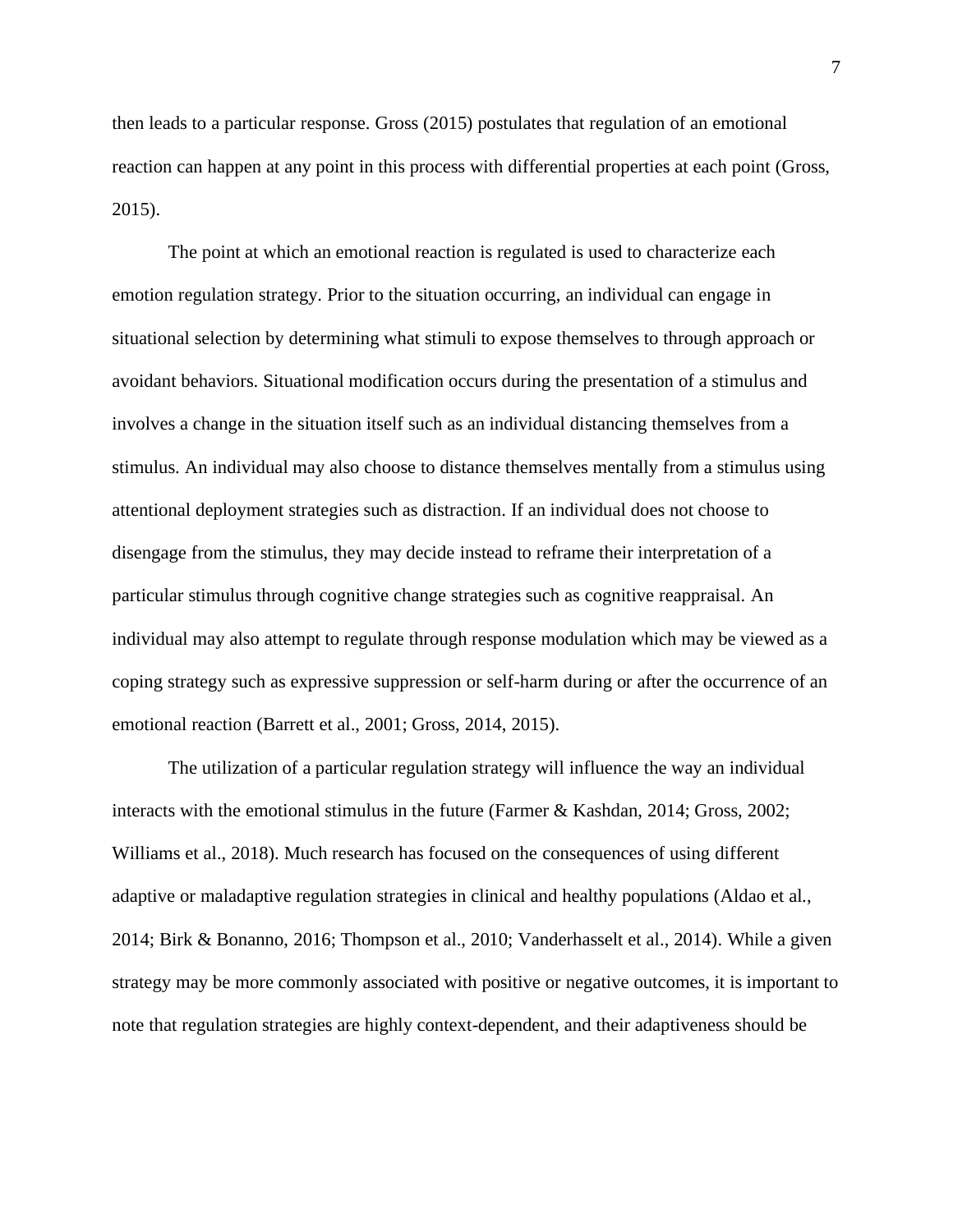determined by the outcome rather than the chosen process (Birk & Bonanno, 2016; Haines et al., 2016; Koole & Veenstra, 2015).

The ability to deliberately choose and apply a regulatory strategy depends first on the ability to recognize and understand different emotional states, particularly negative emotional states (Kashdan et al., 2015). Kalokerinos et al. (2019) found that low negative emotional differentiation affects the appropriate and effective use of emotion regulation for downregulating negative emotion, but not adaptive strategy selection. It has also been shown that intrapersonal emotional differentiation is related to interpersonal emotion differentiation which likely impacts the ability to set appropriate affective goals and subsequently use flexible regulation required in social settings (Israelashvili et al., 2019). Regulatory flexibility is the ability to assess internal and external states and choose the regulatory strategy most appropriate to achieve adaptive goals in context as well as shift strategies fluidly. Past findings suggest that this flexibility is a key skill for adaptive emotional regulation and broader reactive resilience (Aldao et al., 2015; Bonanno & Burton, 2013; Haines et al., 2016; Kobylińska & Kusev, 2019; Waugh et al., 2011).

Belief in the controllability of emotions is related to more successful use of regulation (Ford & Gross, 2019; Gutentag et al., 2017) and increased emotion regulation flexibility (Bonanno & Burton, 2013; Kobylińska & Kusev, 2019). The belief that emotions are uncontrollable also leads to higher levels of distress and decreased successful use of adaptive strategies regardless of strategy selection (Kneeland et al., 2016). A possible explanation for this relationship could be that diminished overall self-efficacy for emotion regulation leads to a decrease in regulatory success and an increase in negative affect, as observed with reappraisal specific processes (De Castella et al., 2018; Lee & Hayes-Skelton, 2018; Zlomuzica et al., 2015).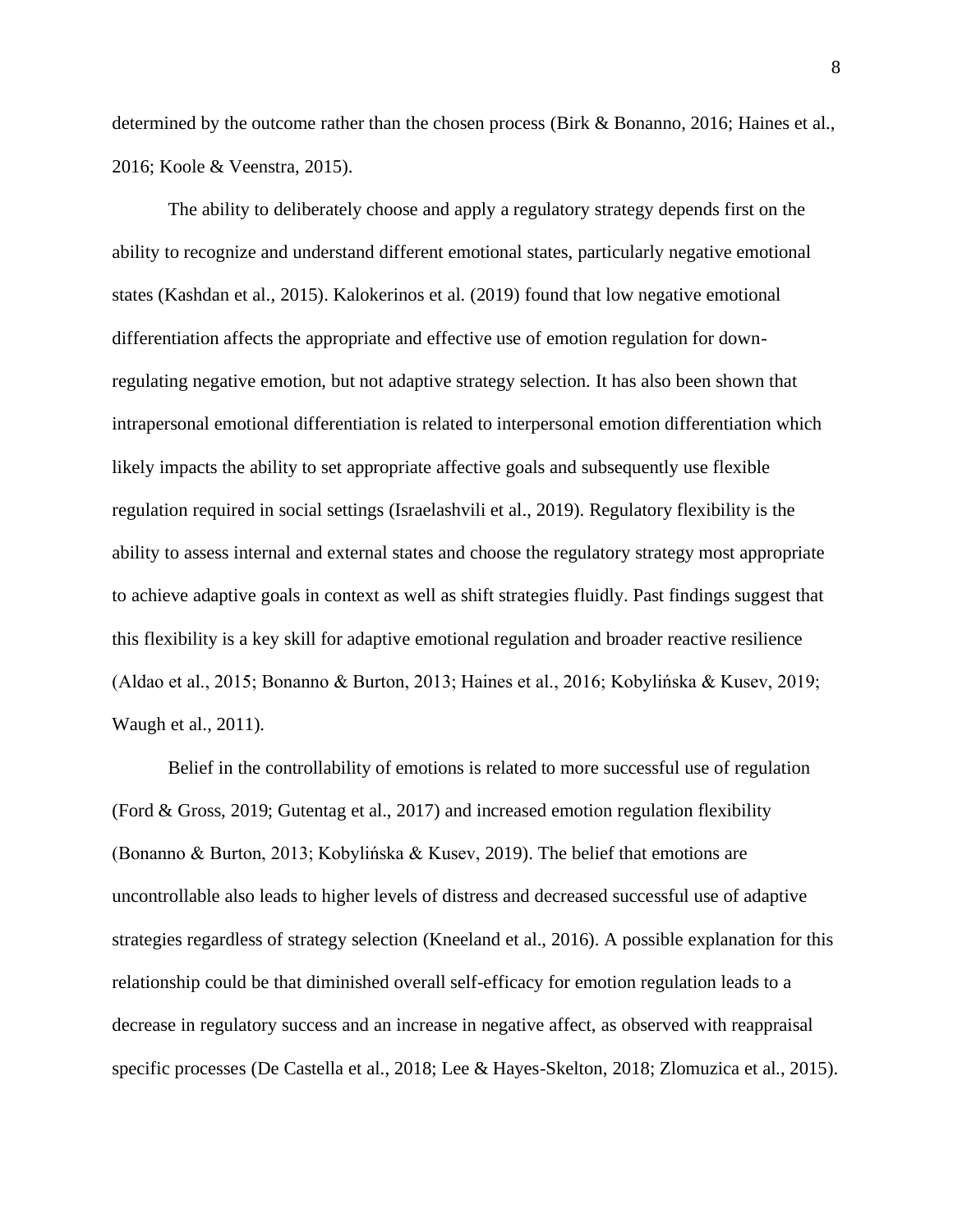Self-report measures of emotion regulation use three main approaches to assess individual differences: evaluating the frequency of specific strategy usage, stress coping strategy usage, and regulatory competency (Gross, 2014, p. 331). Measures that assess stress coping do not focus on a specific emotion or immediate stimuli; rather, they tend to assess general coping mechanisms for nonspecific stressors without regard for the efficacy, duration, or target of regulation. This approach may be more akin to exploring behavioral patterns impacting mood over time than the other two approaches, which focus on specific emotional responses to immediate stimuli. Although the assessment of specific strategy use is aligned with the process model, research paradigms using this approach must account for the context and goals of the regulatory strategy use. Without the measurement of regulatory flexibility and outcomes following strategy use, conclusions that can be drawn from the assessment of strategy use alone are limited. By asking an individual how effectively they are able to regulate their emotions, the use of measures assessing regulatory competency account for self-efficacy, outcomes following regulation, and are not limited by the context of the regulation (Gross, 2014, p. 333).

Emotion regulation and tolerance of negative emotions are both forms of self-regulation used to cope with negative affect, thus prompting questions about the directionality of their relationship (Van Eck et al., 2017). Belief in a weakened ability to withstand negative affect leads to a sense that the emotional state must be changed, motivating an individual to attempt to regulate their emotions. The degree of effectiveness will then likely be diminished due to the impulsive nature of the regulation attempt with the goal of short-term relief from affect, and subsequent poor strategy selection (McMahon & Naragon-Gainey, 2018; Naragon-Gainey et al., 2017). In a study examining the effective use of emotion regulation strategies in individuals with low and high distress tolerance, Jeffries et al. (2016) found that individuals with low tolerance of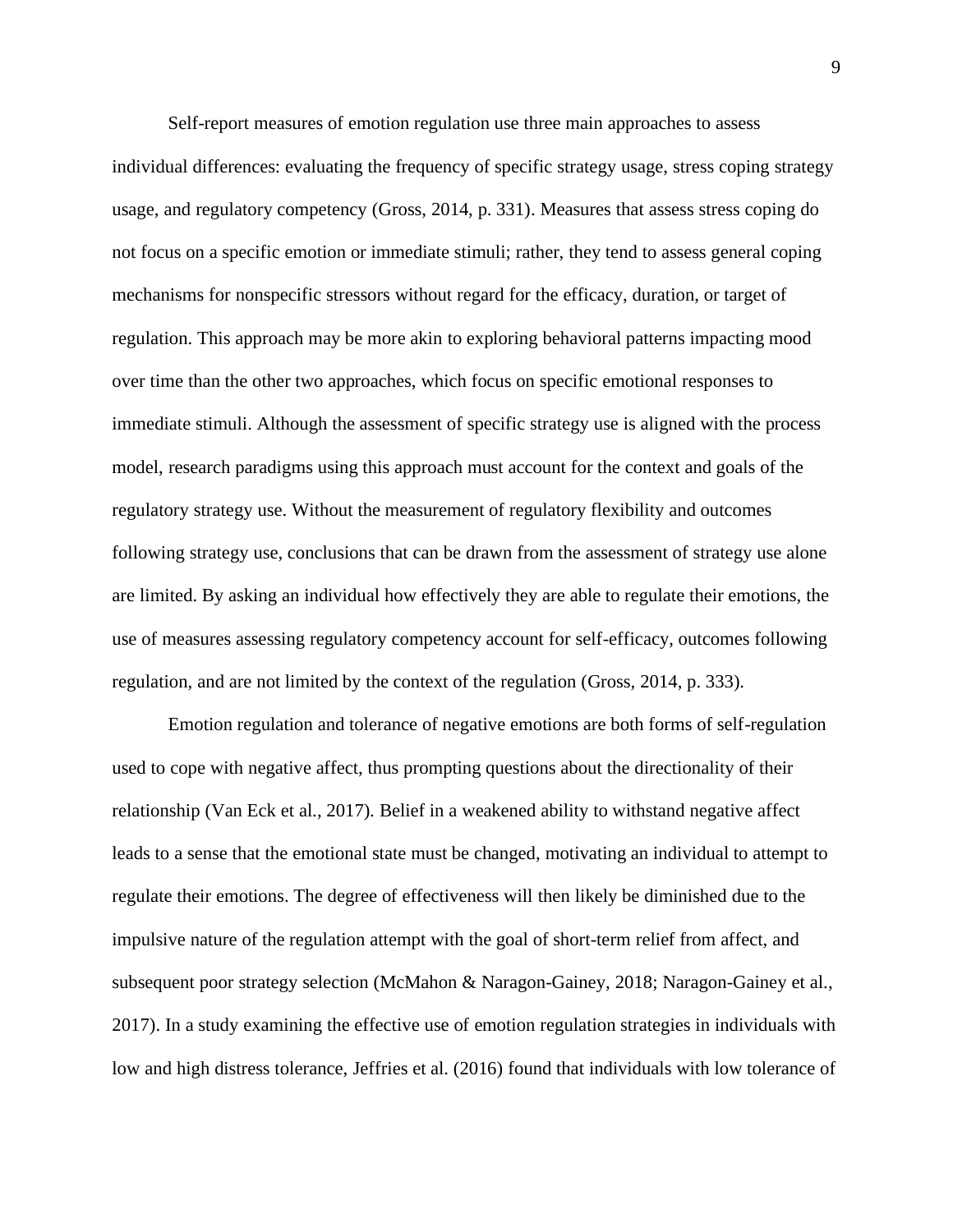negative emotions engaged in more maladaptive and ineffective emotion regulation strategy use such as avoidance, suppression, and distraction rather than more adaptive strategies such as reappraisal and acceptance.

Similarly, emotion regulation predicts an individual's ability to tolerate negative emotion (Arici-Ozcan et al., 2019; Bardeen et al., 2015; Macatee, Albanese, Clancy, et al., 2018), as ineffective emotion regulation is likely to increase distress levels or make it difficult for downregulation of negative affect to occur. This *pattern* may signal to an individual that they are unable to cope with distress (Dryman & Heimberg, 2018), decreasing tolerance of negative emotions. Damaged coping self-efficacy would then be reinforced by future experiences in a cyclical manner such that deficits in both emotion regulation and tolerance of negative emotions may impact psychological well-being and emotional functionality (Ford et al., 2017; Ford  $\&$ Gross, 2018). Van Eck and colleagues (2017) used factor analyses and latent profile analyses to determine the impact of emotion regulation and tolerance of negative emotions on various negative mental health outcomes finding both unique and interdependent relationships between emotion regulation and tolerance of negative emotions.

Because tolerance of negative emotion determines how overwhelming negative affect is, it is possible for two individuals to report identical subjective distress levels while the individual with higher tolerance of negative emotions is functionally less affected. Those with low tolerance of negative emotions are more likely to devote a greater amount of cognitive resources to attending to negative affect, impairing their ability to make goal-oriented decisions including how to best regulate emotions (Preston et al., 2020). Attentional deployment could also be used to divert attention away from distress or to a given goal, thereby increasing tolerance levels. For instance, Benfer et al. (2017) found that attention to negative emotions moderated the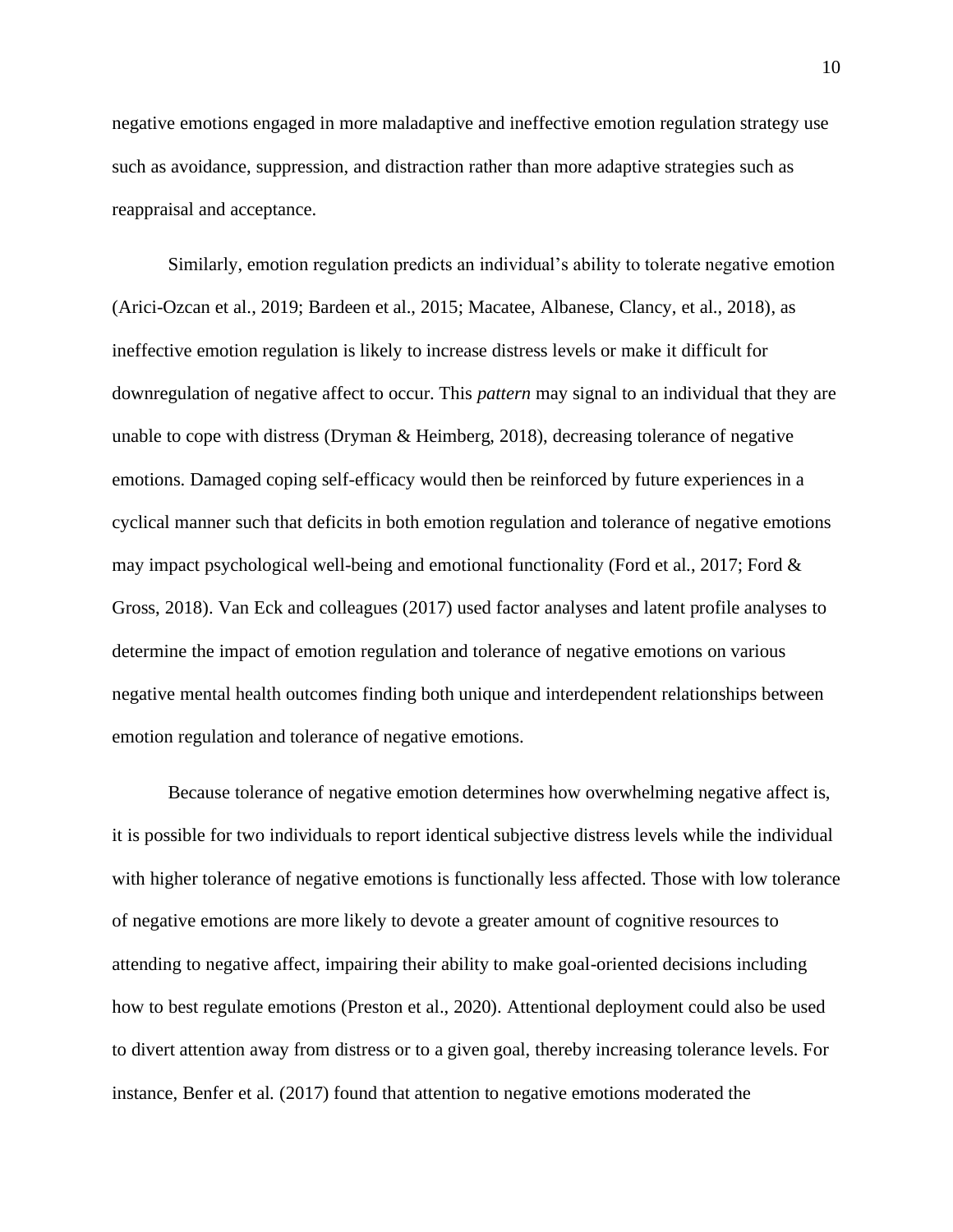relationship between low negative emotional distress tolerance and internalizing symptoms in individuals that attended to negative emotions without direction but not in those expressly directed to attend to negative emotions. This suggests that emotion regulation ability may relate to tolerance of negative emotions differently based on whether conscious effort is being employed toward thought control in tolerance of negative emotions (Braunstein et al., 2017; Mauss et al., 2007). Thus, cognitive control may also be an important factor in tolerance of negative emotions. The present study hypothesizes that fewer emotion regulation difficulties will predict higher levels of reported tolerance of negative emotion when controlling for cognitive control (Hypothesis 1).

#### **Cognitive Control**

Cognitive control, or executive function, involves monitoring and controlling thought processes that influence goals and behaviors, broadly encompassing the cognitive processes of shifting, updating, and inhibition (Friedman & Miyake, 2017). Shifting, or task-switching, refers to moving between mental sets. Goals must be understood and often prioritized to optimally shift focus from one goal to another, implicating shifting in cognitive and psychological flexibility (Herd et al., 2014). Updating is the ability to sustain and amend information while minimizing the influence of distractions and is commonly associated with working memory (Coifman et al., 2019). Inhibition is often referred to as the ability to halt an automatic response, usually due to a conflict in goals (Friedman & Miyake, 2004). The ability to identify a goal, monitor potential conflicts, identify a response as inconsistent with a goal, and halt an automatic, or prepotent, response have all been previously associated with inhibitory control (Miyake & Friedman, 2012; Xie et al., 2017).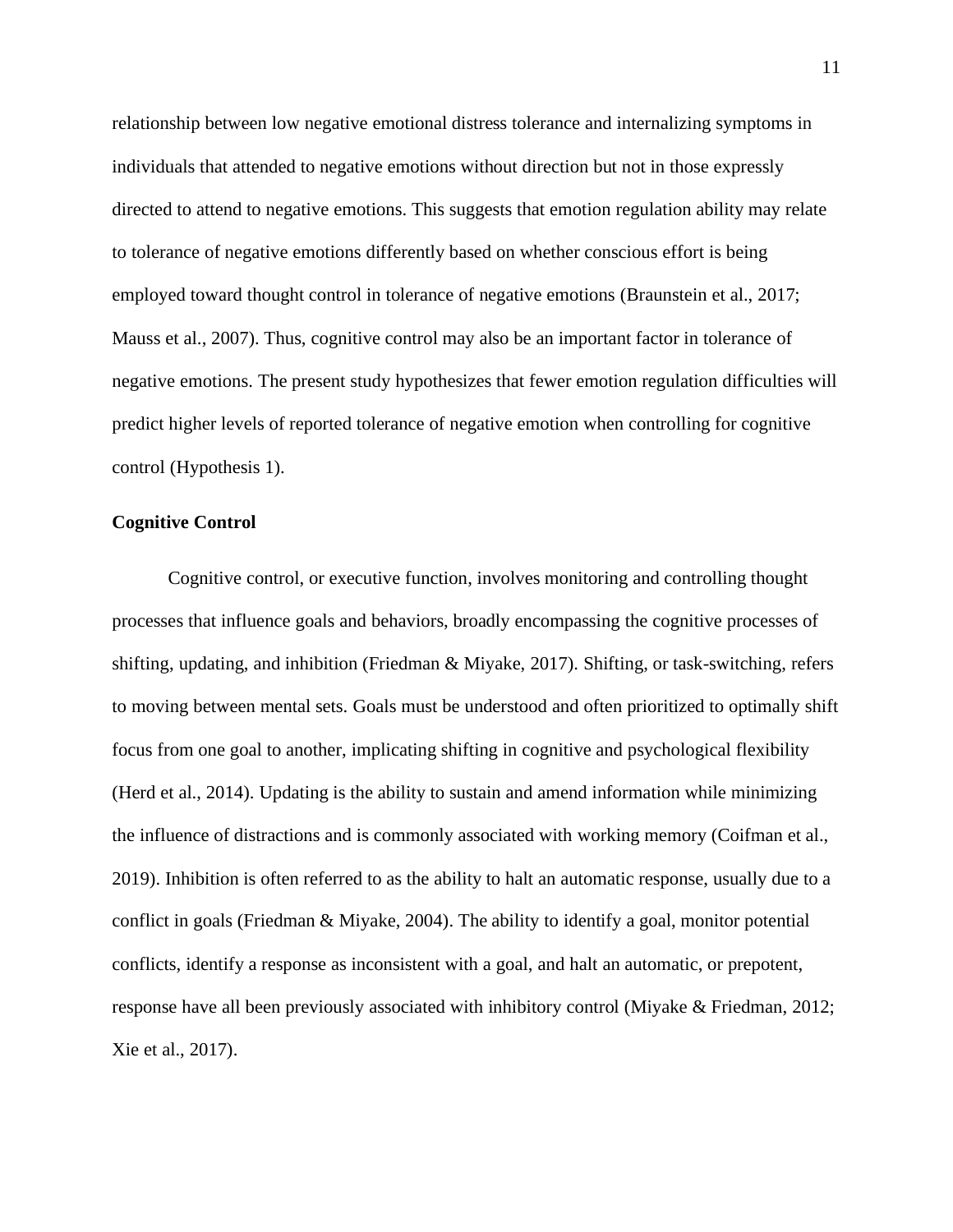Recent literature has found that inhibitory control is the core domain of cognitive control. Utilizing latent variable modeling, Friedman & Miyake  $(2017)$  found that their initial threefactor solution describing inhibition, shifting, and updating as the fundamental processes of cognitive control was better characterized as a bifactor model due to a tendency for all behavioral measures of cognitive control to load onto the inhibition factor. Thus, inhibition is now considered the core domain of cognitive control, enabling maintenance of goal focus by preventing distraction.

Attention and conflict monitoring are essential components of inhibitory control. Conflict monitoring theory proposes that increased attentional control is engaged to detect competition between conflicting potential responses or goals (Botvinick et al., 2001, 2004). When the response required by a stimulus differs from the anticipated or prepotent response, inhibitory control is recruited to resolve the conflict. Inhibitory control then utilizes both conflict monitoring and attentional control to prevent an unwanted response that does not align with a particular goal. For example, in the Go-NoGo task, participants must respond to more frequent "Go" stimuli and inhibit responses from "NoGo" stimuli. Conflict between the prepotent tendency to respond to "Go" stimuli and the goal of not responding to "NoGo" stimuli is resolved by the detection of this conflict, triggering recruitment of cognitive control to resolve it through inhibition (Kropotov et al., 2011; Randall & Smith, 2011). The inhibition process may be influenced by salient distractors such as distressing emotions which can make it more difficult to maintain a goal-oriented approach or make the desired goal less clear (Leshem & Yefet, 2019).

Many researchers view cognitive control as influential to emotion processing, with emotional responses determined, in part, by the ability to inhibit or regulate an automatic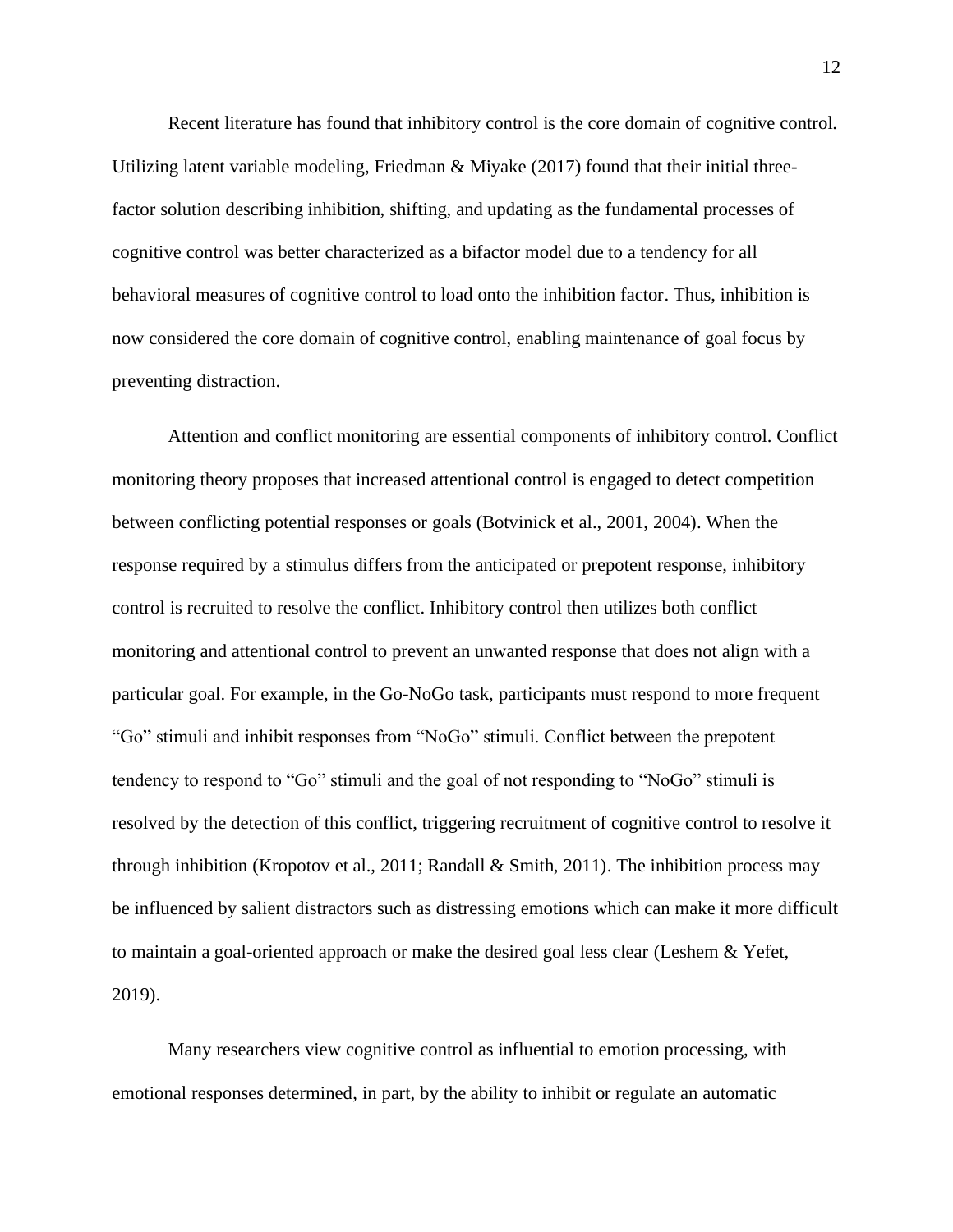emotional response. Inzlicht et al. (2015) further postulate that emotion is the foundation of cognitive control due to the emotion-based input required for recognizing the value of a particular goal. Neuroimaging studies suggest that both emotionally salient and emotionally nonsalient aspects of cognitive control may influence regulatory processes related to emotion both uniquely and interactively (Doré et al., 2017; Ochsner et al., 2012). For instance, Brown et al. (2015) found that individuals with high impulsivity had lower levels of activation in areas associated with emotion regulation on both emotional and non-emotional Go-NoGo tasks. They also found that participants exhibiting more impulsive behavior reported higher subjective distress ratings on emotional Go-NoGo tasks which was associated with lower activation of prefrontal regions indicative of regulatory control. Additionally, self-reported cognitive control has been associated with both emotion regulation ability (Gutiérrez-Cobo et al., 2017; Hayes et al., 2010) and tolerance of negative emotions (Arici-Ozcan et al., 2019; Bardeen & Fergus, 2016; Juarascio et al., 2020; Mitchell et al., 2017).

Tolerance of negative emotions requires an individual to do a cost-benefits analysis to determine whether a given goal is valued above the experience of unpleasant affect (Leyro et al., 2010). To increase tolerance of negative emotions, an individual must be able to look beyond current distress and self-preservation to a later desired goal and inhibit the prepotent response of seeking relief through emotion regulation (Macatee, et al., 2015; Marshall et al., 2011). Clear goal-directed behavior in response to emotional stimuli requires the ability to assess a situation, identify and prioritize a goal, then inhibit an automatic response that is not aligned with that goal (Marks et al., 2019; Sommers & Coffen, 2017). Thus, cognitive control employed for tolerance of negative emotions likely engages conflict monitoring and attentional control for inhibitory control and may interact with emotion regulation.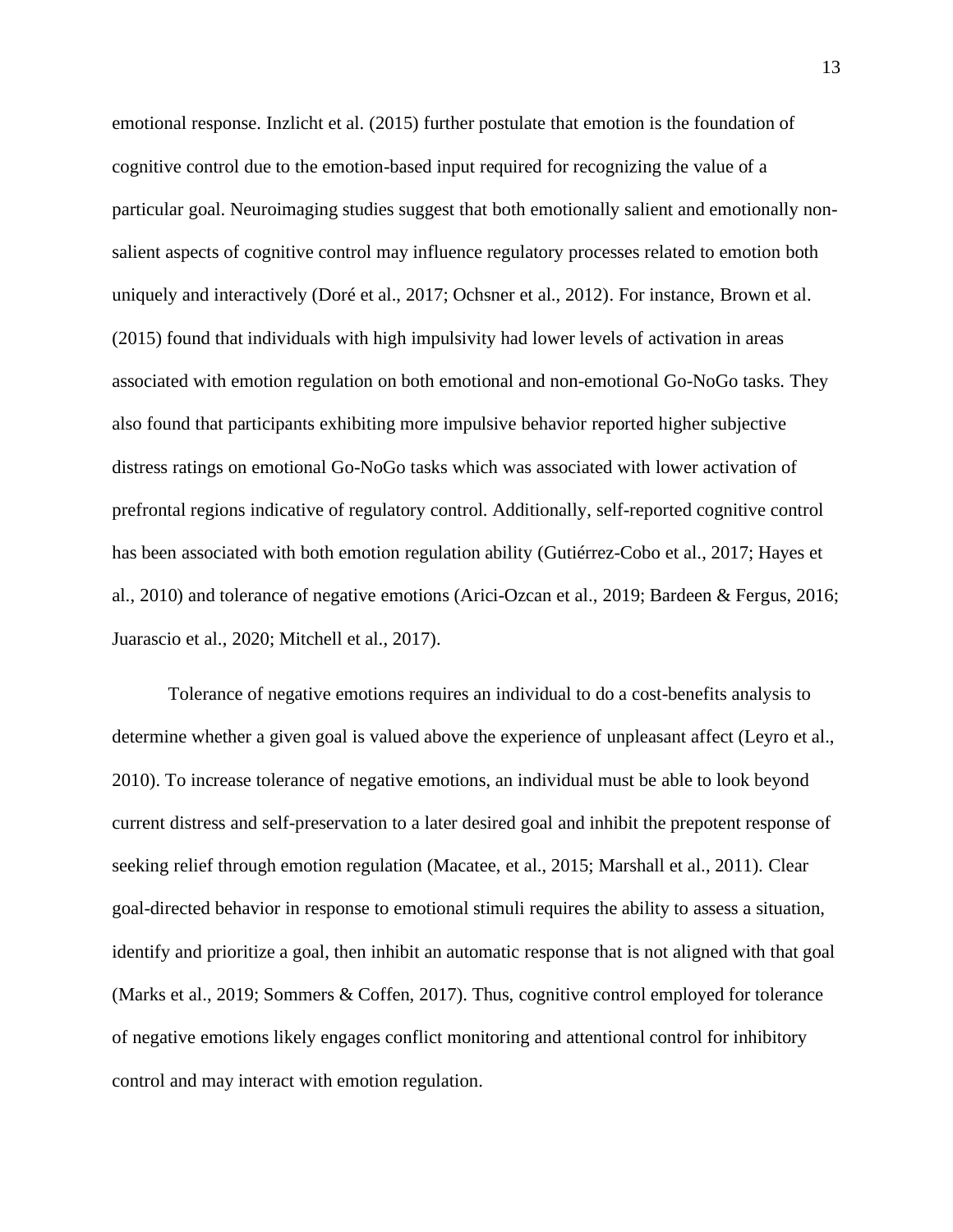Effective emotion regulation necessitates the acknowledgment of a conflict between the current affect and the goal affect, therefore also using cognitive resources (Schmeichel, 2007). Cognitive resources are limited and must be allocated in a prioritized manner for efficient processing (Ansari & Derakshan, 2011; Gan et al., 2017; Ortner et al., 2016). Self-regulation requires the use of cognitive resources, restricting the regulatory processes that can occur concurrently (Blair, 2016). For instance, it has been noted that the behavioral measurement of distress tolerance is currently restricted due to excessive cognitive task demands (McHugh & Otto, 2011, 2012; Veilleux et al., 2019). Those with increased access to cognitive resources are better able to complete concurrent tasks requiring cognitive control. In a study using selfreported attentional and emotion regulation capabilities, O'Bryan et al. (2017) found that those with greater attentional control had greater emotional clarity and were better able to engage in goal-directed behaviors under distress.

Cognitive demands are also a concern within the measurement of inhibitory control, forcing researchers to consider and control for confounding experimental task demands. Thus, unless the goal of the study is to explore the impact of increased cognitive demands or limited cognitive resources (Leue et al., 2012; MacNamara & Proudfit, 2014; Xing et al., 2016), simple behavioral tasks are often preferred for assessing performance (Gutiérrez-Cobo et al., 2017; Megías et al., 2017). Neurophysiological measures during a simple behavioral task are useful for objectively evaluating cognitive individual differences using the magnitude of electrical neural activation during cognitive control or assessing the time course of a cognitive process (Woodman, 2010)*.* One such neurophysiological measure is the N2, an event-related potential (ERP) component related to inhibitory control through conflict-monitoring and attentional control aspects of cognitive control (Donkers & Van Boxtel, 2004). The proposed study will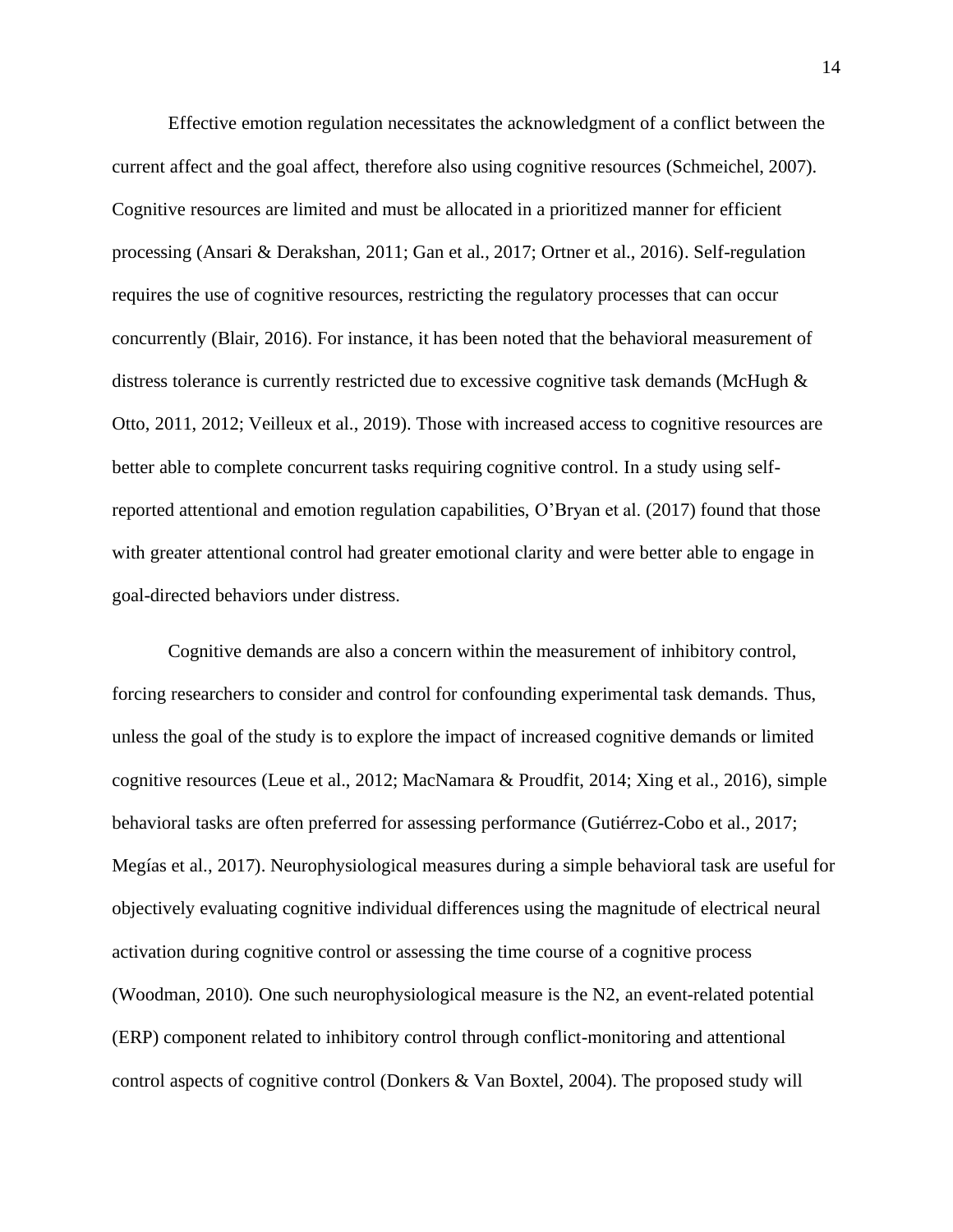examine the association of cognitive control, indicated by the N2 difference wave amplitude, with self-reported tolerance of negative emotions. It is anticipated It is hypothesized that cognitive control will predict higher tolerance of negative emotions when controlling for emotion regulation (Hypothesis 2).

#### **The N2 ERP Component**

Event-related potentials (ERPs) are used as time-locked neural markers of particular cognitive processes, elicited by an experimental or behavioral stimulus (Luck, 2014a). An ERP component can be either stimulus-locked or response-locked meaning that the neural signal being assessed is either associated with the presentation of a stimulus or with the subsequent response. ERPs are isolated by measuring the electrical activity from the brain at various points on the scalp across repeated instances of a particular stimulus or response (Luck, 2014a, p. 12- 15).

Polarity, latency, and scalp distribution are semi-flexible characteristics of ERP components used to identify and describe them (Luck, 2014b, p. 66). Given common variability in these factors between individuals and paradigms, a component is ultimately defined by the functional process it represents and the neural area of generation. Scalp recordings can make it difficult to definitively identify the propagation point where the neural process originates due to the distribution of electrical activity. Thus, ERPs are identified by fluctuations in functional activity during controlled behavioral tasks and can be manipulated experimentally (Luck, 2014b, p. 67).

Classic behavioral tasks such as the Go-NoGo task are used to assess neural indicators of cognitive control such as the N2 by creating a conflict between the stimuli presented and prepotent response which must be attended to in order to inhibit the initial response. The N2 is a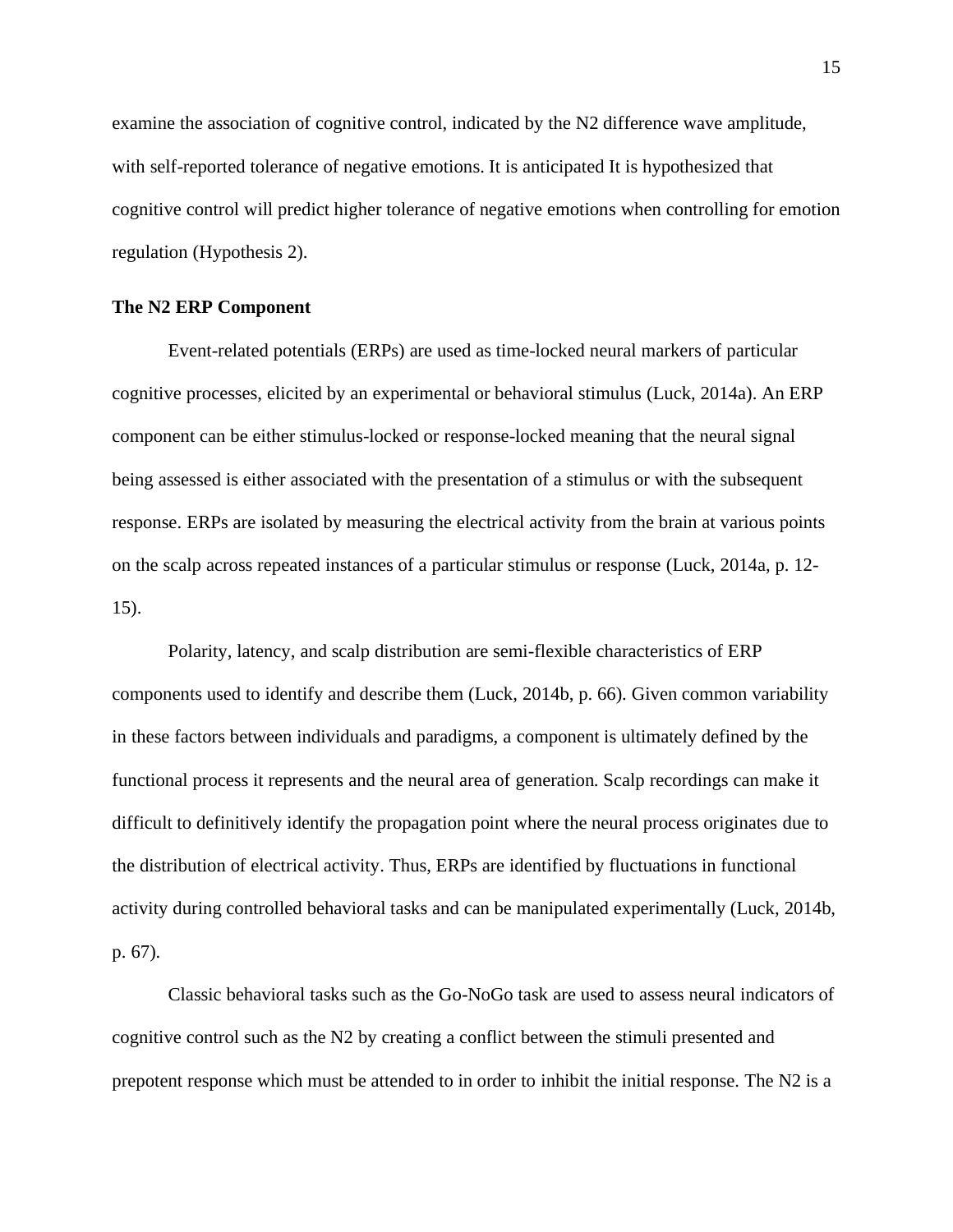stimulus-locked ERP component, evoked approximately 200 ms after stimulus presentation in the fronto-central region of the scalp (Luck, 2014b; Luck & Kappenman, 2012). The Go-NoGo task requires cognitive control to monitor response conflict and inhibit prepotent responses (Botvinick et al., 1999; Donkers & Van Boxtel, 2004). Participants respond to a set of "Go" stimuli and are instructed not to respond to "NoGo" stimuli. As the Go stimuli are more common, the participant's automatic tendency will be to respond. For the NoGo stimulus, the participant must adequately attend to the stimuli presented, recognize that there is a conflict between the expected or prepotent response and the one required by the presented stimulus, then inhibit the prepotent response. Due to the enhancement of these cognitive control requirements during NoGo trials compared to Go trials, a larger amplitude N2 is seen for NoGo than for Go stimuli (Kropotov et al., 2011; Randall & Smith, 2011). Thus, a mean difference wave, in which the N2 wave for NoGo trials are subtracted from the N2 wave for Go trails, can be used to assess the activation of inhibitory control (Luck, 2012).

The N2 is thought to be comprised of three distinct subcomponents, the N2a, N2b, and N2c also called the mismatch negativity, anterior N2, and posterior N2 respectively (Luck, 2012, p. 334). The mismatch negativity is evoked primarily by auditory stimuli when an individual becomes aware of a stimulus incongruent with other stimuli. The anterior N2 represents inhibitory control through conflict monitoring and attentional control. The posterior N2 is lateralized and split into the N2 posterior bilateral (N2pb) component, which varies based on physical features and the probability of the target stimulus being presented, and the N2 posterior contralateral (N2pc) component which is seen during search tasks and is not sensitive to physical features or probability (Luck, 2012, p. 333).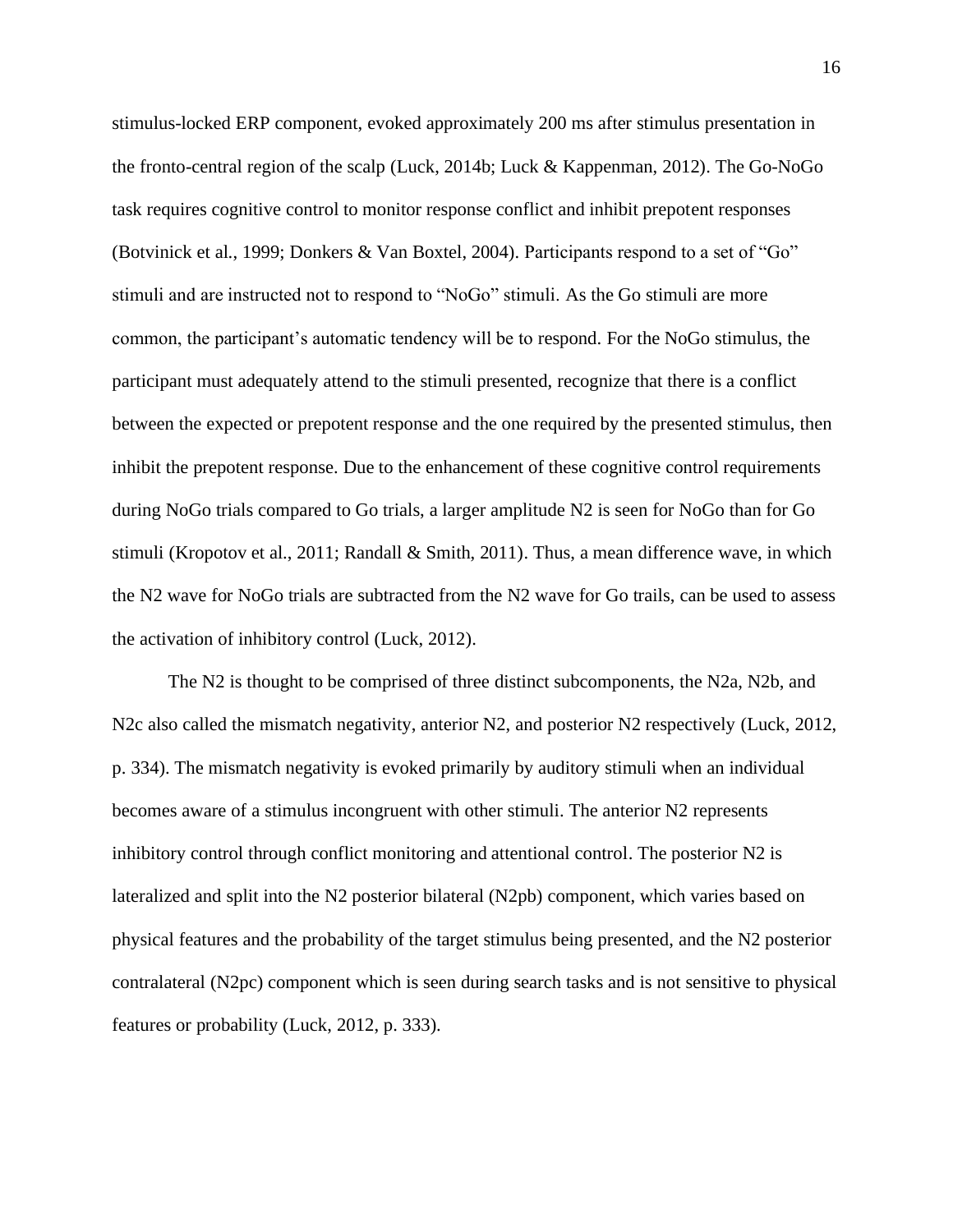The N2 is said to be part of an N2/P3 complex because the larger P3, evoked by unexpected stimuli and decision-making processes, reliably follows the N2 (Luck, 2014c, p.96). The final component the commonly co-occurs with the N2 is the anterior P2, usually occurring just prior to the anterior N2 in the 150-250 ms range. The P2 responds in a similar manner as the N2pb, leading some to suggest that the N2pb and anterior P2 represent opposing polarities of the same generator (Luck, 2012, p. 333). While the different components have been distinguished from one another with distinct localizations, time frames, and associated cognitive processes, the density of data requires the anterior N2 to be parsed out from the other components before it can be interpreted. Principal component analysis (PCA) is commonly employed to decompose the different components in a given waveform by extracting factors within the N2 time range and separating distinct components from one another (Dien, 2012).

Limited research has examined associations between the anterior N2 and tolerance of negative emotions. Macatee et al. (2018) used a complex Go-NoGo task to detect fluctuations in the anterior N2 in a clinical sample, with larger (i.e. more negative) NoGo N2 amplitudes associated with higher tolerance of negative emotions. In a separate study, Macatee, Albanese, Crane, et al. (2018) found that distress tolerance was related to the N2 in cannabis users during a stress induction task. Further research is needed to determine whether these associations generalize to a non-clinical sample and represent a basic mechanism of tolerance of negative emotions. Additionally, there is a gap in the literature regarding the unique and interactive effects of emotion regulation and cognitive control on tolerance of negative emotions which may be important in understanding the self-regulatory mechanisms involved in the malleability of tolerance of negative emotions. In this study, it is expected that emotional regulatory ability will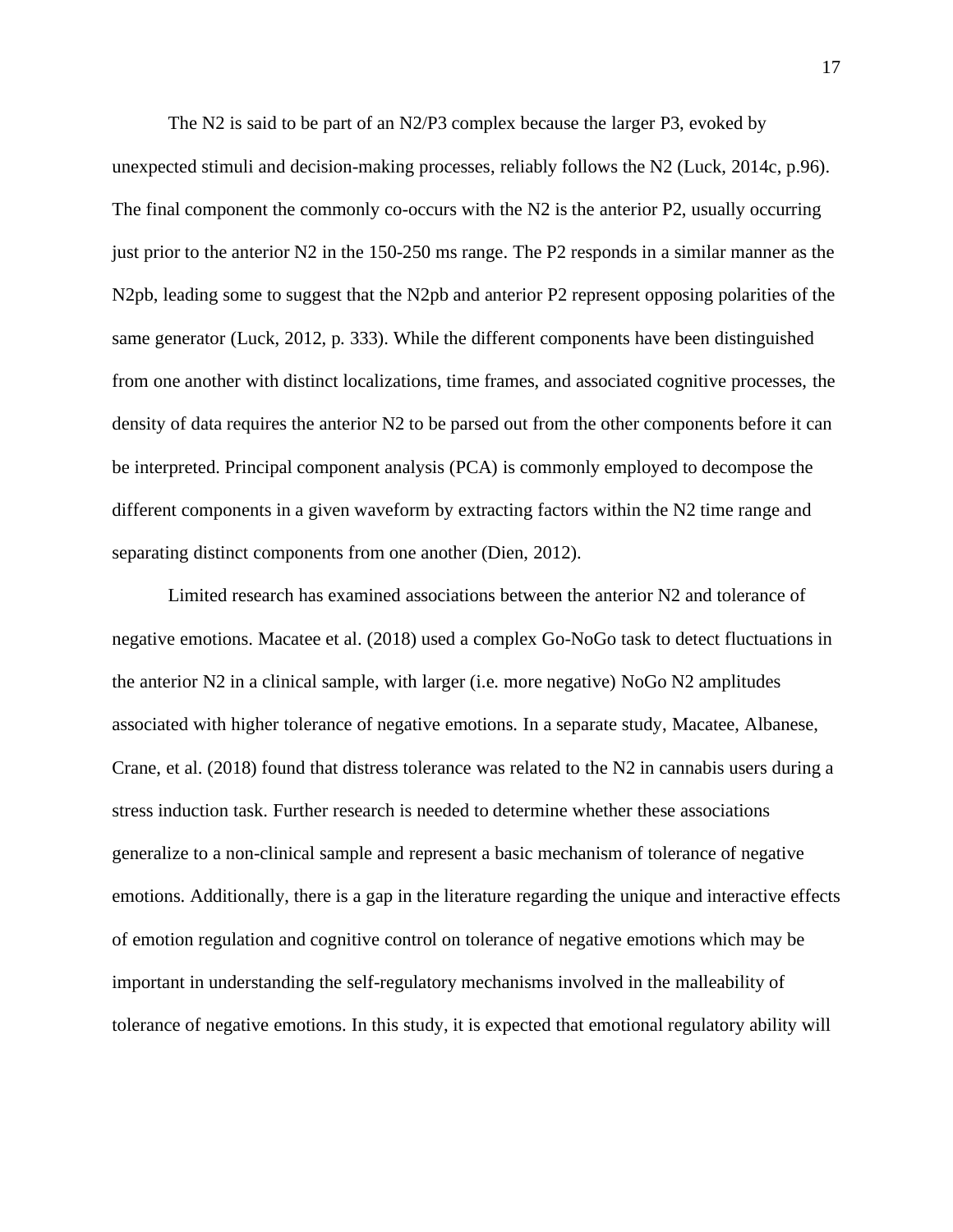interact with cognitive control such that greater cognitive control will strengthen the relationship between emotion regulation and tolerance of negative emotions (Hypothesis 3).

#### **The Present Study**

The proposed study aims to elucidate the relationship between neural markers of cognitive control, emotional regulation, and tolerance of negative emotions. The Go-NoGo task will be used to elicit the anterior N2 in order to assess cognitive control. Self-report measures of emotional regulation and tolerance of negative emotions will also be used to account for the role of self-efficacy and self-perception of responses to negative affect in mental health outcomes. It is hypothesized that self-reported emotion regulation will predict self-reported tolerance of negative emotions (Hypothesis 1), cognitive control, indicated by the N2 difference wave amplitude, will be associated with self-reported tolerance of negative emotions (Hypothesis 2), and cognitive control will moderate the relationship between self-reported emotional regulation ability and self-reported tolerance of negative emotions (Hypothesis 3).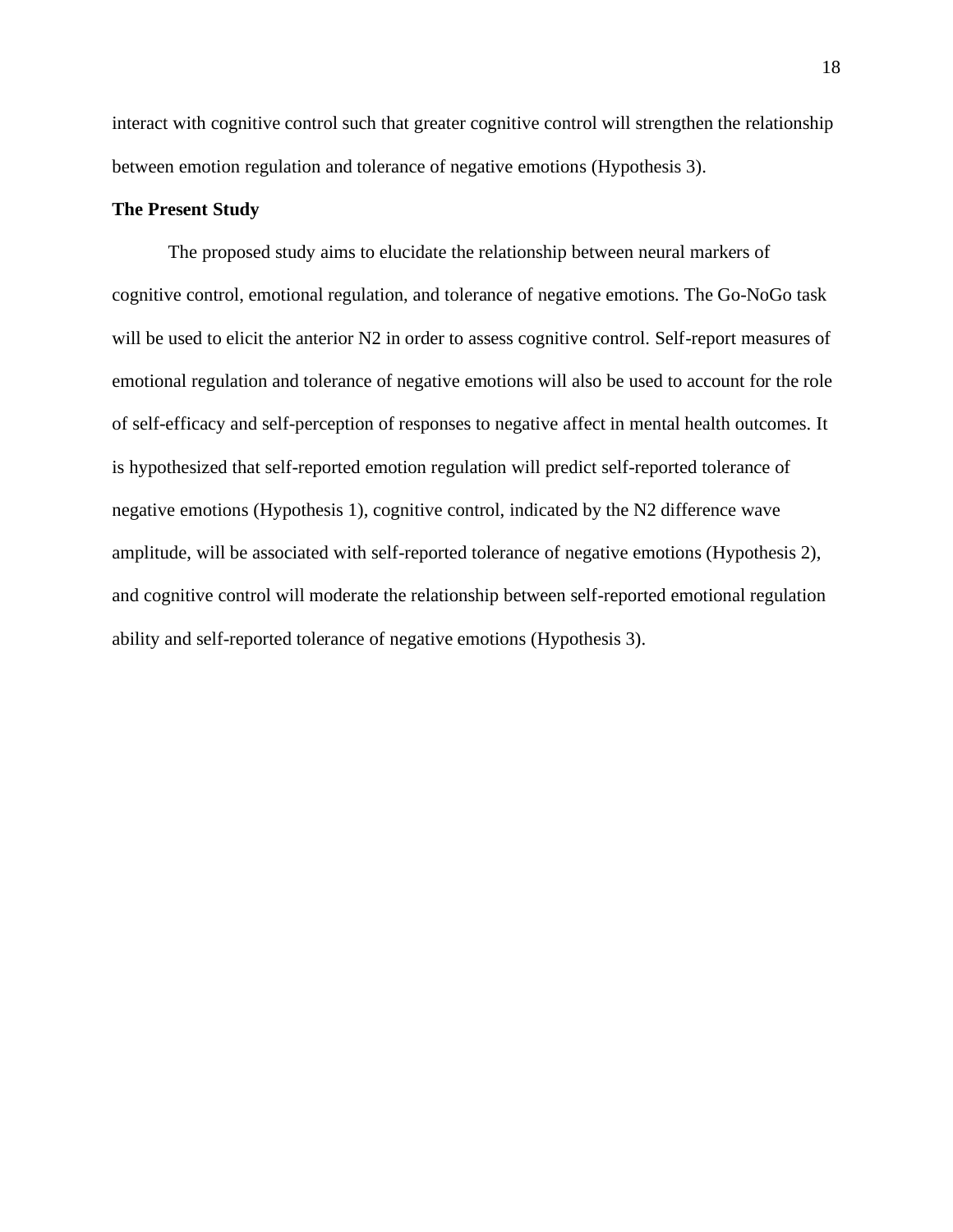#### **CHAPTER II**

#### **METHOD**

#### **Participants**

Participants included 71 undergraduate students recruited from the Old Dominion University psychology research pool. All participants received research credit for their participation. Of the 71 participants, nine were excluded due to excessively poor effort, indicated by getting fewer than 50% of measured trials correct. An additional three participants were excluded due to excessive noise in the data following artifact rejection and interpolation procedures (described in ERP Data Processing). Lastly, two participants were excluded due to missing survey data. The final sample of 57 participants (mean age  $= 20.24$ ,  $SD = 0.49$ ) met the suggested sample size for analyses.

The suggested sample size was determined by a change in  $\mathbb{R}^2$  power analyses with .80 power and the alpha level set at .05 using G\*Power 3.1 (Erdfelder et al., 2009). Given that the only other study found to test moderation of a model with similar constructs found a small to medium effect size but used different measures (Bardeen et al., 2015), power analyses were run using a Cohen's  $f^2$  of .15. Results yielded a proposed sample size of 55 participants. Participants were primarily White female freshmen with 71.9% ( $n = 41$ ) of the sample identifying as female, 70.2% ( $n = 40$ ) of the sample identifying as White, and consisting of 50.9% ( $n = 29$ ) freshman. Demographics are further described in Table 1.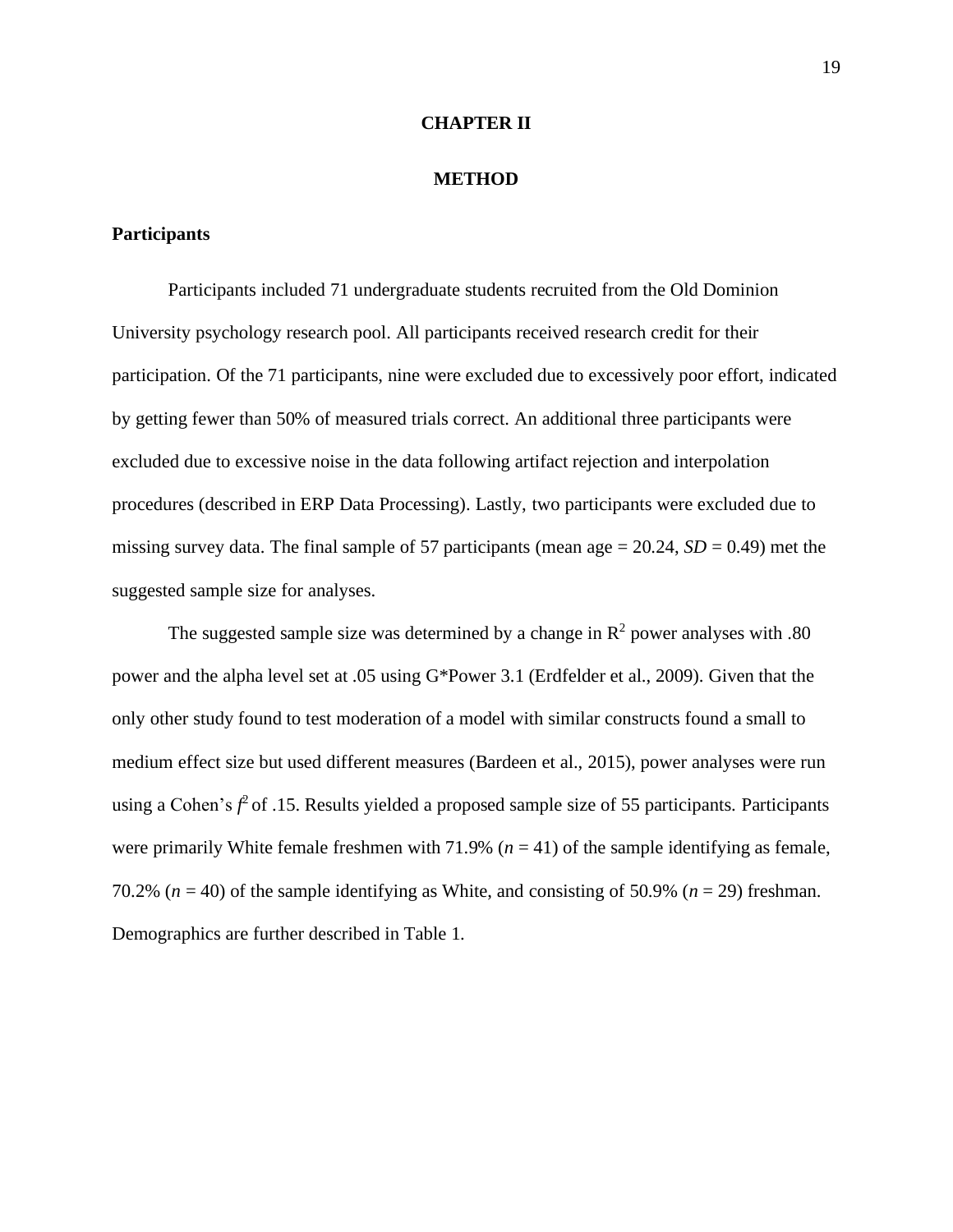## **Table 1**

# *Demographic Characteristics of the Analytic Sample*

|                                     |                | <b>Analytic Sample</b><br>$(n = 57)$ |  |
|-------------------------------------|----------------|--------------------------------------|--|
|                                     | n              | $\%$                                 |  |
| Gender                              |                |                                      |  |
| Male                                | 14             | 24.6%                                |  |
| Female                              | 41             | 71.9%                                |  |
| <b>Trans</b>                        | $\overline{2}$ | 3.5%                                 |  |
| <b>Class Standing</b>               |                |                                      |  |
| Freshman                            | 29             | 50.9%                                |  |
| Sophomore                           | 14             | 24.6%                                |  |
| Junior                              | 7              | 12.3%                                |  |
| Senior                              | 6              | 10.5%                                |  |
| Post-baccalaureate                  | $\mathbf{1}$   | 1.8%                                 |  |
| Race/Ethnicity <sup>a</sup>         |                |                                      |  |
| White                               | 40             | 70.2%                                |  |
| <b>Black</b>                        | 14             | 24.6%                                |  |
| Asian                               | $\overline{2}$ | 3.5%                                 |  |
| Native American or Pacific Islander | 3              | 5.3%                                 |  |
| Hispanic                            | 11             | 19.3%                                |  |
| Multiracial                         | 12             | 21.1%                                |  |

 $\overline{Note. }$   $a = Total percentages$  may not sum to 100% due to multiple response allowances.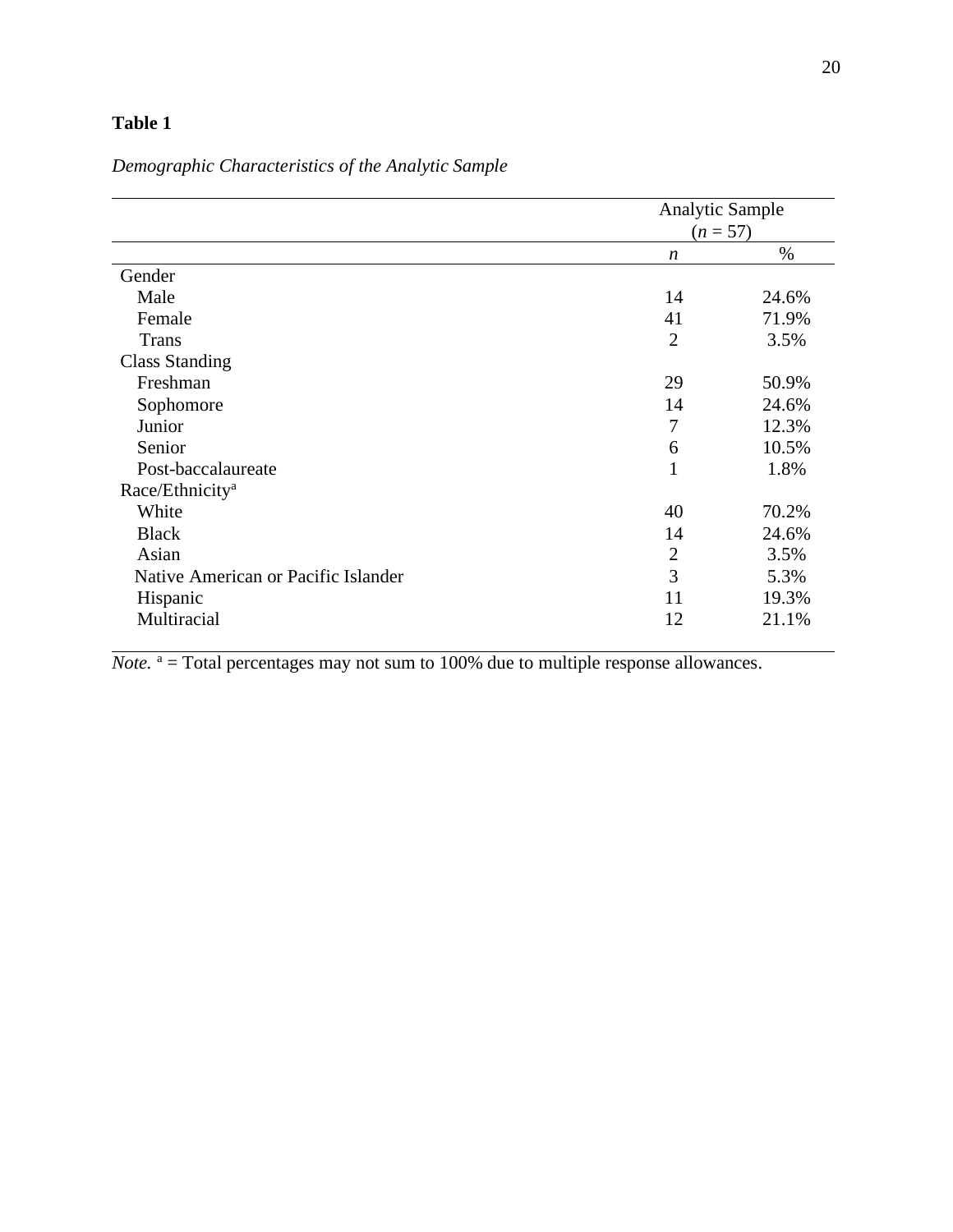#### **Procedure**

This study was approved by the Old Dominion University Institutional Review Board. Informed consent, including a description of study procedures and goals, was provided to each participant before they began the study. Online questionnaires were completed using Qualtrics on a lab computer in a private room. After the participant completed the questionnaires, an electroencephalography (EEG) cap and electrodes were placed on the participant's head to measure neural activity during behavioral tasks. Electrooculography (EOC) electrodes were also placed lateral to the outer canthus and below the left eye to measure blinks and saccades for correction of eye movement artifacts in the EEG data.

Go-NoGo task instructions were described on the computer screen. Instructions were clarified as necessary by experimenters prior to the completion of ten practice trials. Practice trials were observed by an experimenter, who provided corrective feedback, answered questions, and clarified instructions as needed. In each trial, participants were presented with a Gabor patch oriented in one of four angles (0, 45, 90, and 135 degrees; see Figure 1). Participants were instructed to respond to Gabor patches presented in 3 orientations with a left mouse click (e.g., Go trials) and not to respond to the Gabor patches presented in one orientation (e.g., NoGo trials). The NoGo orientation was presented either vertically or horizontally and counterbalanced across participants. Participants completed approximately 240 trials administered with Presentation (Neurobehavioral Systems, Inc.). Each orientation of Gabor patch was presented for approximately 60 (25%) of the trials, with an approximate collective 180 (75%) Go stimuli and approximately 60 (25%) total NoGo stimuli. Variation in the number of trials due to stimulus randomization was expected. After the Go-NoGo task was completed, the electrodes were removed and the participant was debriefed.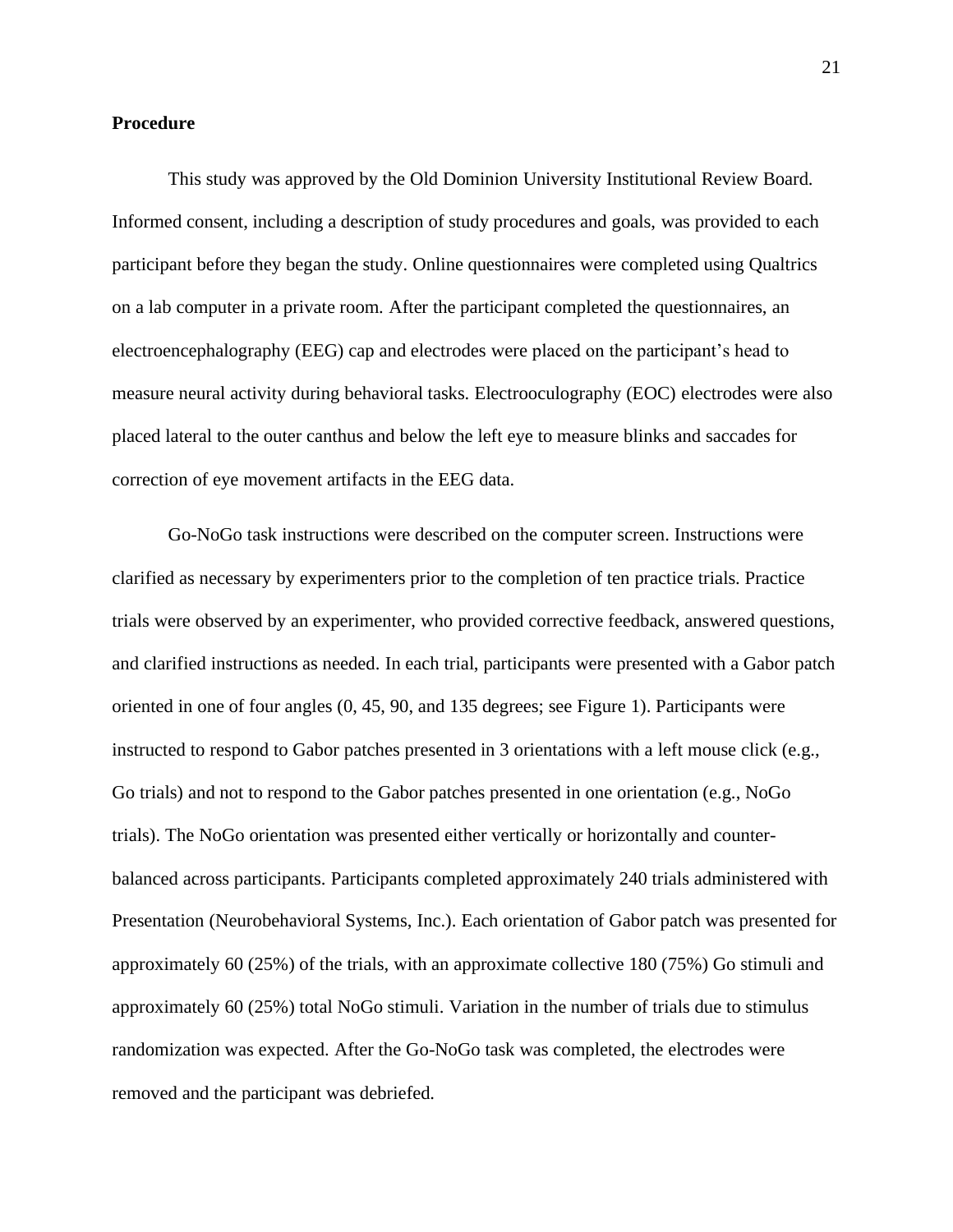#### **Measures (see Appendix A)**

#### *Tolerance of Negative Emotions*

The Distress Tolerance Scale (DTS; Simons & Gaher, 2005) is a 15-item selfadministered questionnaire that assesses the ability to withstand negative affect and emotional distress. The DTS consists of four subscales evaluating aversiveness ('I can't handle feeling distressed or upset'), appraisal ('I am ashamed of myself when I feel distressed or upset'), attentional absorption ('When I feel distressed or upset, all I can think about is how bad I feel'), and the desire for immediate regulation of negative emotions ('When I feel distressed or upset, I must do something about it immediately'). Individuals completing the 15-item questionnaire indicate how true an item is for them when they are upset. Responses are rated using a five-point Likert scale (1 = *strongly agree*, 2 = *mildly agree*, 3 = *agree and disagree equally*, 4 = *mildly disagree*, and 5 = *strongly disagree*). Item six in the Appraisal subscale is reverse-scored. A total DTS score ranges from 15 to 75 with higher scores indicating greater tolerance of distressing negative emotions.

Simons and Gaher (2005) found that the DTS demonstrated good convergent validity, correlating modestly with the frequency of a particular mood (i.e. mood typicality) (*r* = .17) and positive affectivity  $(r = .26)$ . Moderate correlations were found with measures of mood acceptance  $(r = .47)$ , affect lability  $(r = .52)$ , negative mood regulation  $(r = .54)$ , and negative affectivity  $(r = -.59; ps < .001)$ . The pattern of associations also offers preliminary evidence indicating that the DTS demonstrates good discriminant validity. These findings suggest that tolerance of negative emotions as measured by the DTS is related to but distinct from reactive mood, the tendency to experience negative affect, and negative emotion regulation. Internal consistency was demonstrated in the original university student sample (subscale Cronbach's  $\alpha$  =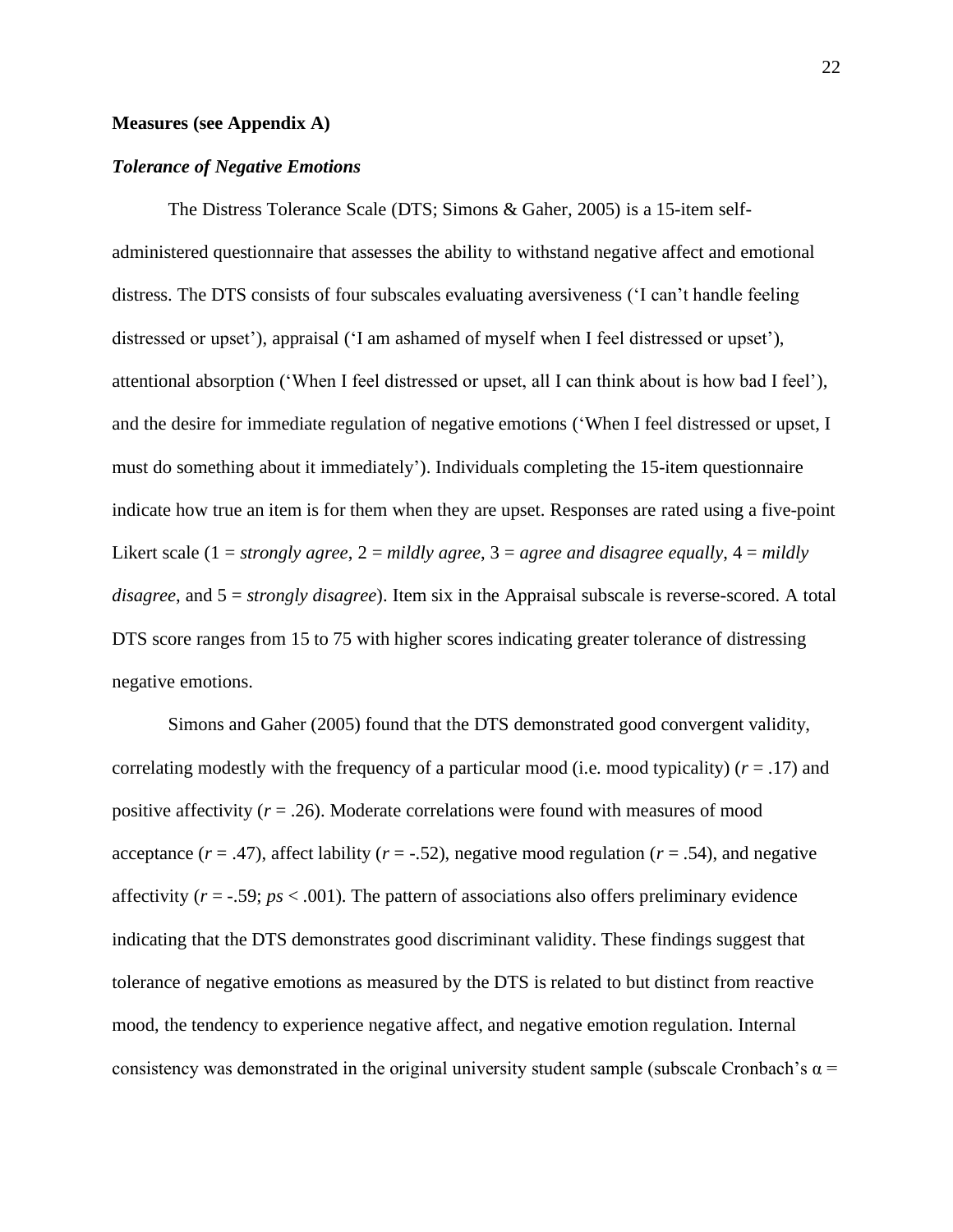.72 - .82). Test-retest reliability over a six-month period  $(r = .61)$  suggests that DTS scores are susceptible to change over time and may reflect intraindividual variability. Internal consistency in the current sample was excellent, demonstrating a Cronbach's alpha of .91.

#### *Emotion Regulation Difficulties*

The Difficulties in Emotion Regulation Scale-Short Form (DERS-SF; Kaufman et al., 2015) assesses the ability to regulate negative emotional states. Adapted from the original 36 item DERS (Gratz & Roemer, 2004), this 18-item questionnaire asks participants to rate the frequency of orientation and responses to negative emotions on a five-point scale in which  $1 =$ *almost never (0-10%)*, 2 = *sometimes (11-35%)*, 3 = *about half of the time (36-65%)*, 4 = *most of the time (66-90%)*, and  $5 = \frac{almost \, always}$  (91-100%). The DERS-SF was validated using three samples of adolescents recruited for suicide and self-injury studies as well as two separate samples of undergraduate students. The DERS-SF retained all six subscales from the original DERS with three items per subscale and 81-96% shared variance with the original DERS. The subscales include nonacceptance of emotional responses ('When I'm upset, I feel guilty for feeling that way.'), difficulties engaging in goal-directed behavior ('When I'm upset, I have difficulty getting work done.'), impulse control difficulties ('When I'm upset, I have difficulty controlling my behavior'), emotional awareness ('I pay attention to how I feel.'), lack of access to emotion regulation strategies ('When I'm upset, I believe there is nothing I can do to make myself feel better.'), and lack of emotional clarity ('I have difficulty making sense out of my feelings.').

Kaufman et al. (2015) demonstrated that the DERS-SF had good concurrent validity with measures of depression ( $r = .66$ ), the Revised Symptom Checklist (SCL-90-R; Derogatis  $\&$ Cleary, 1977) Global Severity Index ( $r = .64$ ), state ( $r = .66$ ) and trait ( $r = .75$ ) anxiety,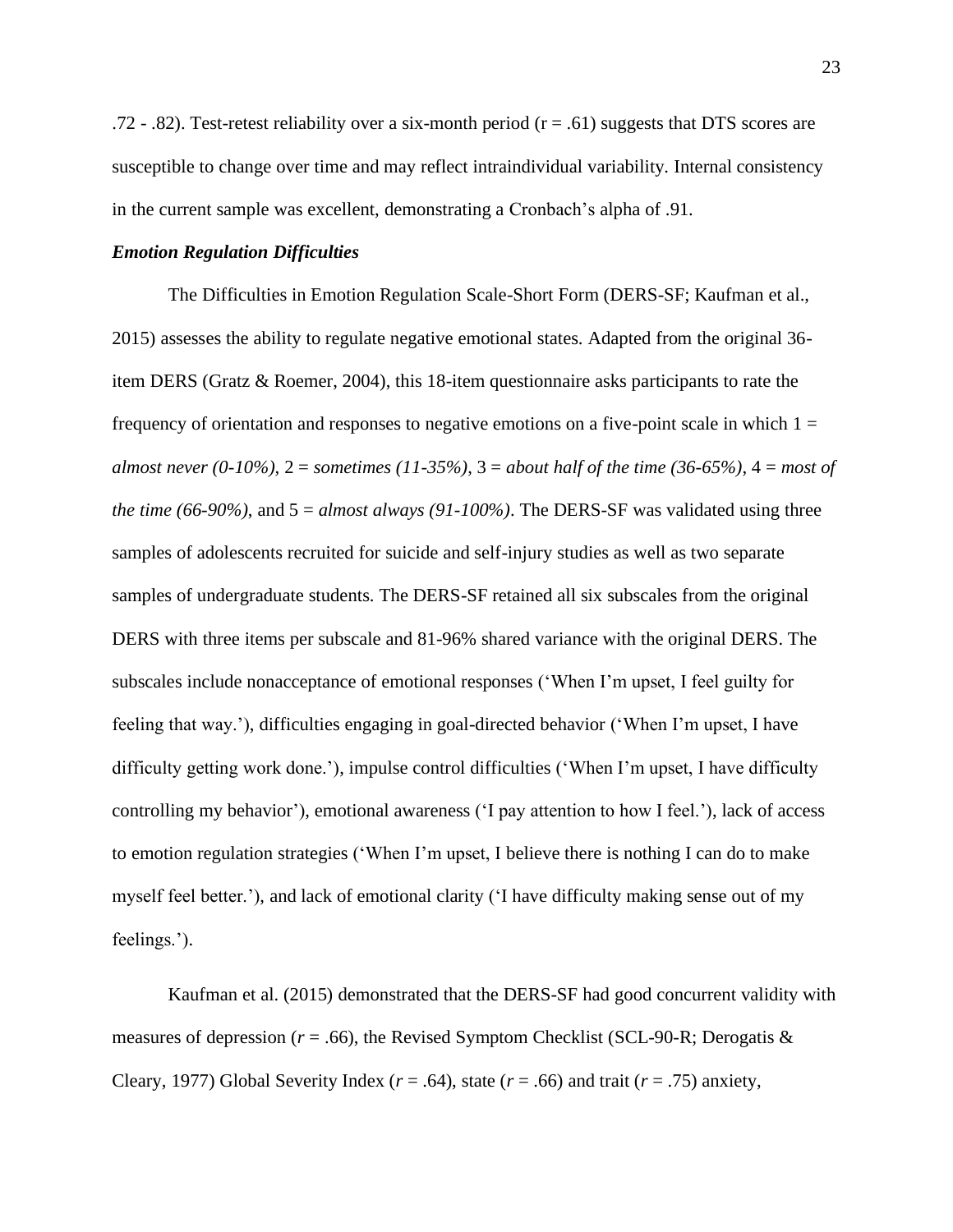acceptance of negative emotions ( $r = -0.79$ ), and self-concept ( $r = 0.64$ ;  $ps < 0.01$ ) comparable in strength and directionality with the original DERS. The three items in the awareness subscale are all reversed scored. Individual item scores are summed to create a total score that ranges from 18 to 90 with higher scores indicating greater difficulty with regulating negative emotions. Excellent internal consistency was also demonstrated in university students in the original validation study (total Cronbach's  $\alpha$  = .97; subscale Cronbach's  $\alpha$ s ranged from .90 to .96) and in the present sample (Cronbach's  $\alpha$  = .92).

#### *N2 ERP Component*

The N2 ERP component evoked during the Go-NoGo task was used to assess cognitive control. Specifically, the anterior N2 for the NoGo stimuli is reliably larger (more negative) than the anterior N2 for the Go stimuli, with the magnitude of the difference associated with inhibiting responses on NoGo trials. The difference between these two waves can show elicitation of conflict monitoring and inhibition while partially accounting for individual differences in baseline reactivity to stimuli (Rietdijk et al., 2014). The anterior N2 is also maximal at the fronto-central electrodes (i.e. Fz, FCz, and Cz). Thus, difference waves will be calculated for each participant by subtracting the mean NoGo N2 amplitudes from the mean Go N2 amplitudes at the maximal fronto-central site.

The N2 has demonstrated good convergent validity with performance measures of the Go-NoGo task including response time and NoGo commission error rate (Falkenstein et al., 1999; Jodo & Kayama, 1992; Randall & Smith, 2011). The N2 is evoked by this task at approximately 200 ms following stimulus presentation with a typical window of approximately 175 ms to 350 ms (Luck, 2014c; Rietdijk et al., 2014). Signal-to-noise ratio and internal consistency are excellent ( $\alpha$  = .90) for experiments using at least 30 NoGo trials (Leue et al.,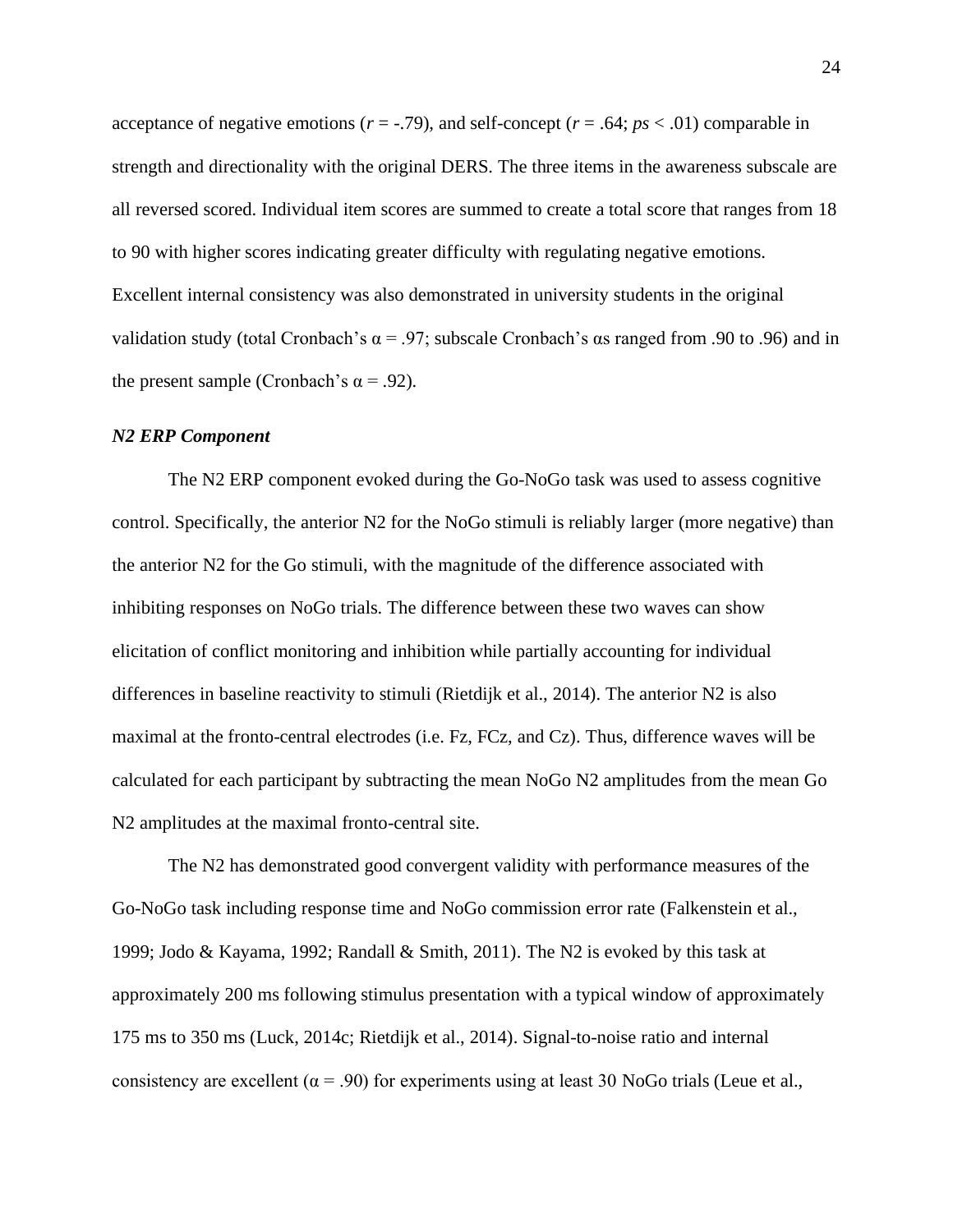2013; Rietdijk et al., 2014). The present study includes approximately 60 (25%) NoGo trials per participant with slight variations in the final number of NoGo trials used for analyses due to stimulus randomization and artifact rejection procedures. Only counter-balanced (vertical or horizontal) Go stimuli were assessed to prevent physical stimulus bias.

#### *Demographics*

Information regarding participant age, gender, race, ethnicity, and class standing were gathered to describe the sample and provide information about the generalizability of results. The sample was predominantly white and female (see Table 1 for demographic information). This pattern is typical of undergraduate psychology samples recruited using the Old Dominion University psychology research pool.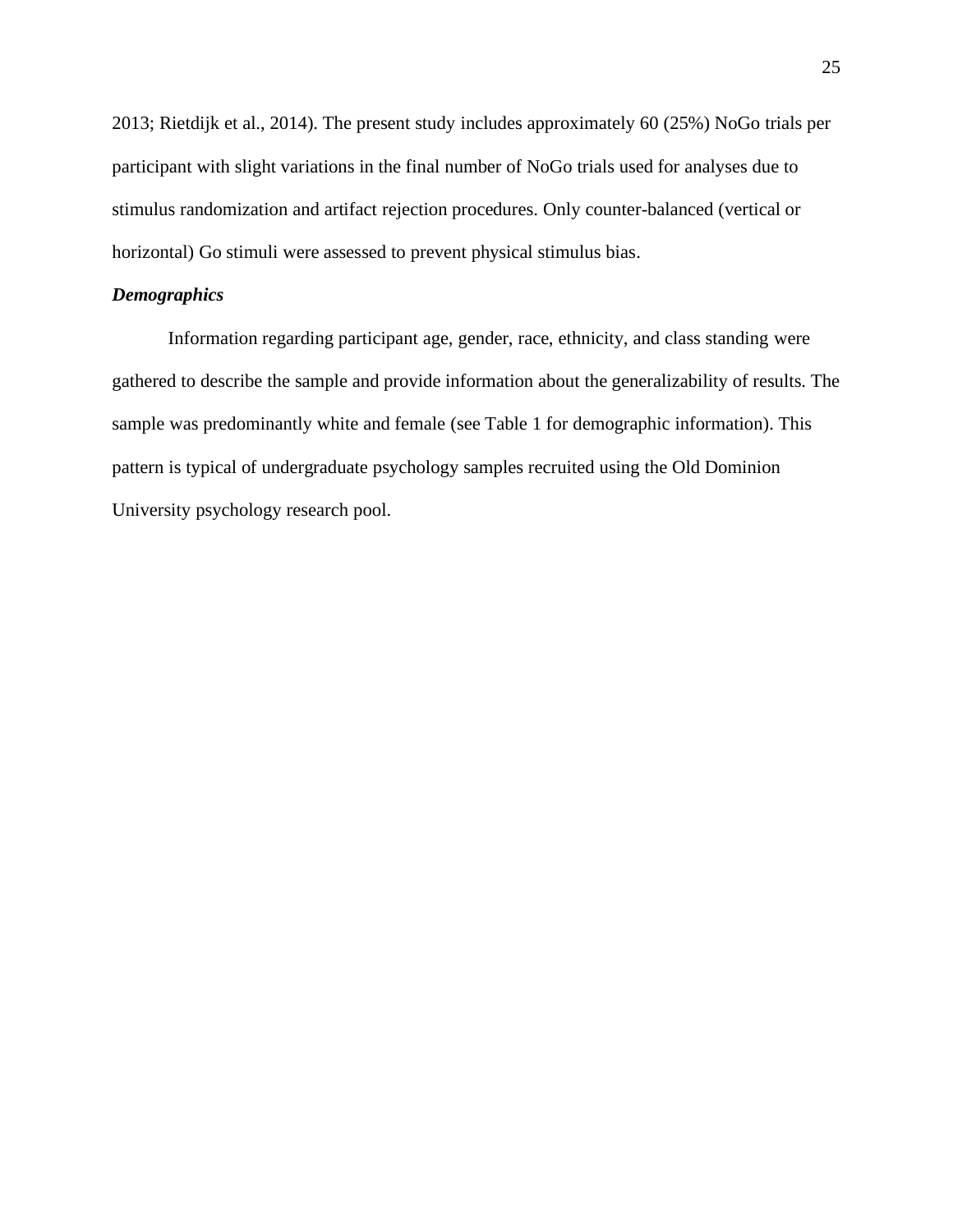# **Figure 1**

*Example of Go -NoGo Task Trial s*

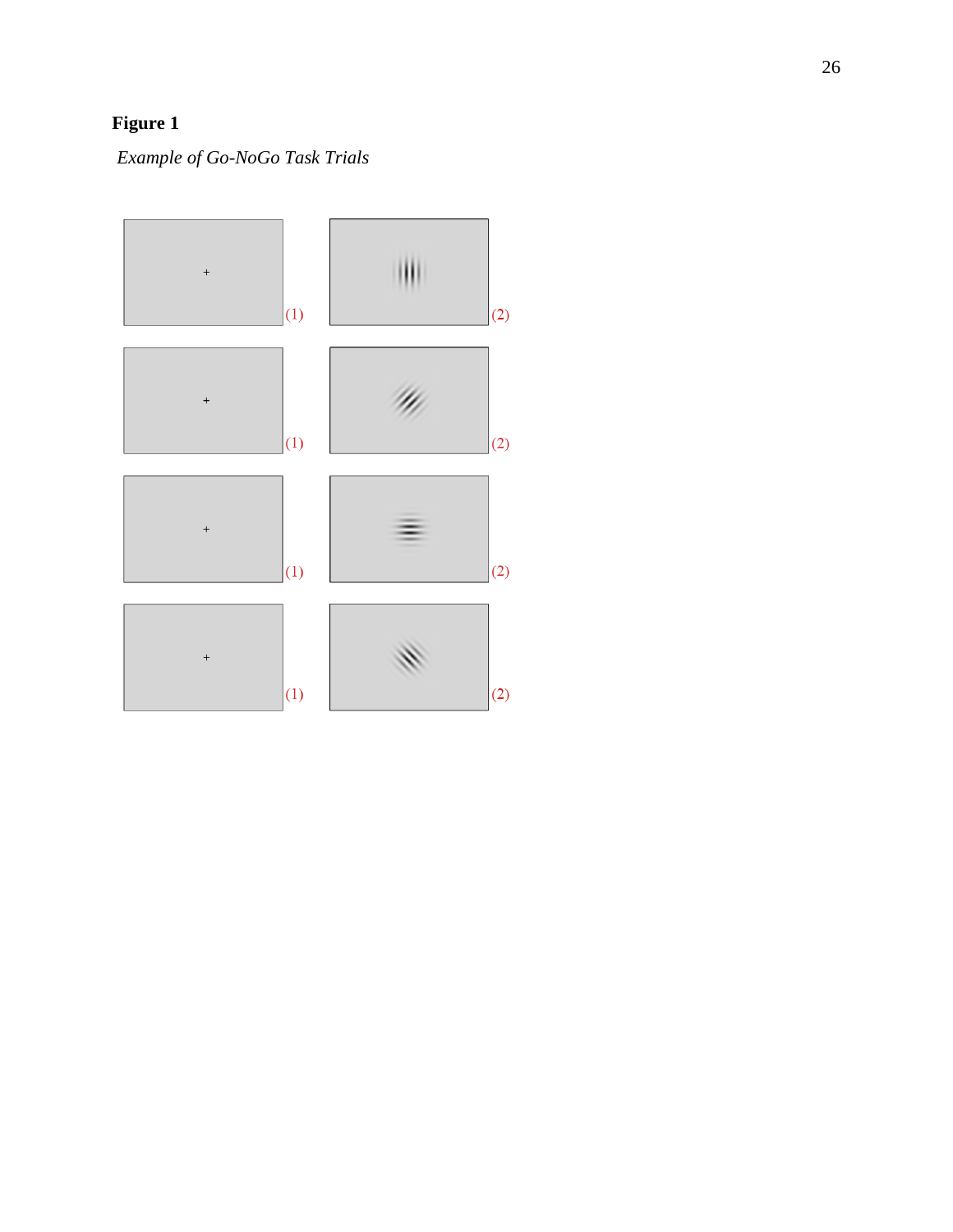#### **ERP Data Processing**

EEG data were collected using a custom 33-channel ActiveTwo BioSemi system sampling at 1024 Hz. One data file was converted from 2048 Hz to 1024 Hz to allow consistent processing and averaging. Initial processing was done in the ERPLAB (Lopez-Calderon & Luck, 2014) in order to parse artifact, or variance in the data that is not due to brain activity, from the relevant data. A high-pass filter (.1 Hz) was applied to separate low-frequency scalp skin conductance from neural activity. An independent component analysis (ICA) was used to identify and correct eye-blink artifacts in the EEG data. ICA solutions were assessed for high amplitude frontal activity in the 20 to 50 microvolt range and smooth activity power spectrums. Components identified as blinks were then rejected and removed from the EEG, with a visual inspection of the pre and post ICA data to ensure that only eye movement was removed.

Bins were defined by assigning the appropriate trial type based on the order of events represented by trigger codes in the EEG data. The bins of interest included the counter-balanced Go correct (i.e. counter-balanced Go stimulus followed by a button press) and NoGo correct (i.e. NoGo stimulus followed by no response) bins. Data were then separated into epochs of -200 ms to 800 ms with the presentation of the stimulus at zero.

Artifact rejection was used to determine which trials could be used for analyses and which would be rejected due to noise. Trials with eye-blinks within 200 ms of stimulus presentation were removed as the stimulus presentation time would be inaccurate if the participant's eyes were closed. Trials were also rejected due to high amplitude noise caused by excessive tension, movement, or disconnected electrodes. Interpolation was reviewed on a caseby-case basis as an option for those with artifact rejection due to poor electrode connection at noncritical measurement sites. Data for participants with fewer than 30 accepted Go or NoGo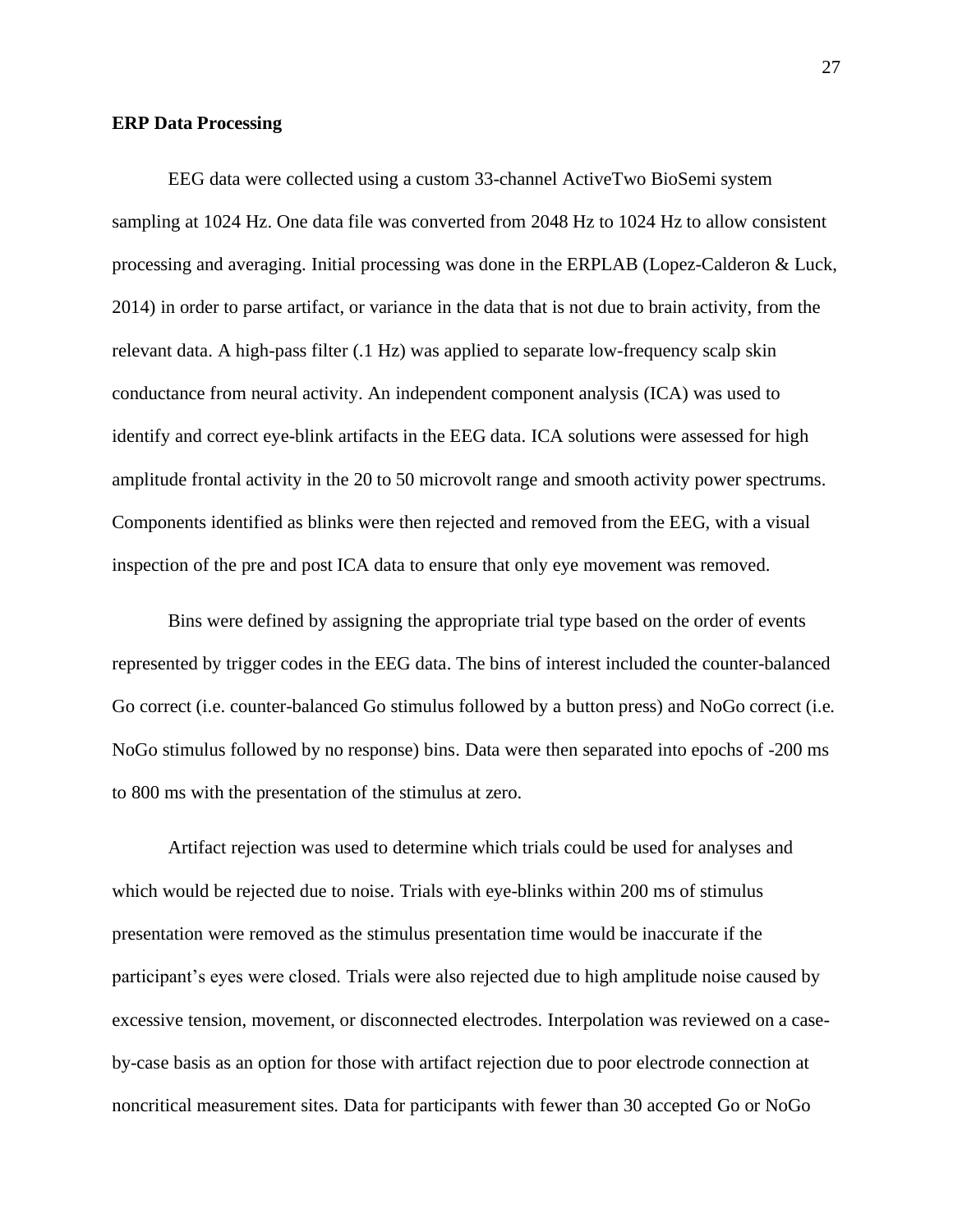trials following interpolation were excluded due to excessive noise in the trials (Leue et al., 2013; Rietdijk et al., 2014). Participants with fewer than 30 accepted trials included the nine participants excluded for poor effort.

A 30 Hz low-pass filter was applied in preparation for the PCA to limit the isolation of noise or artifact related factors and to assist with visualization of waveforms. Anterior N2 components were averaged across NoGo trials and Go trials for each participant. The grand average waveform (see Figure 2.) was then computed by averaging the waveforms across the participants. Evidence of overlapping or high-density ERP components common in the N2/P3 complex were found, demonstrating that a principal component analysis (PCA) would be necessary to isolate and accurately assess the amplitude of an anterior N2 component. N2 mean difference amplitudes were derived from the difference between NoGo and Go trial waveforms. Mean amplitudes were used rather than peak amplitudes to prevent high-frequency signals from biasing amplitude measurements (Luck, 2014).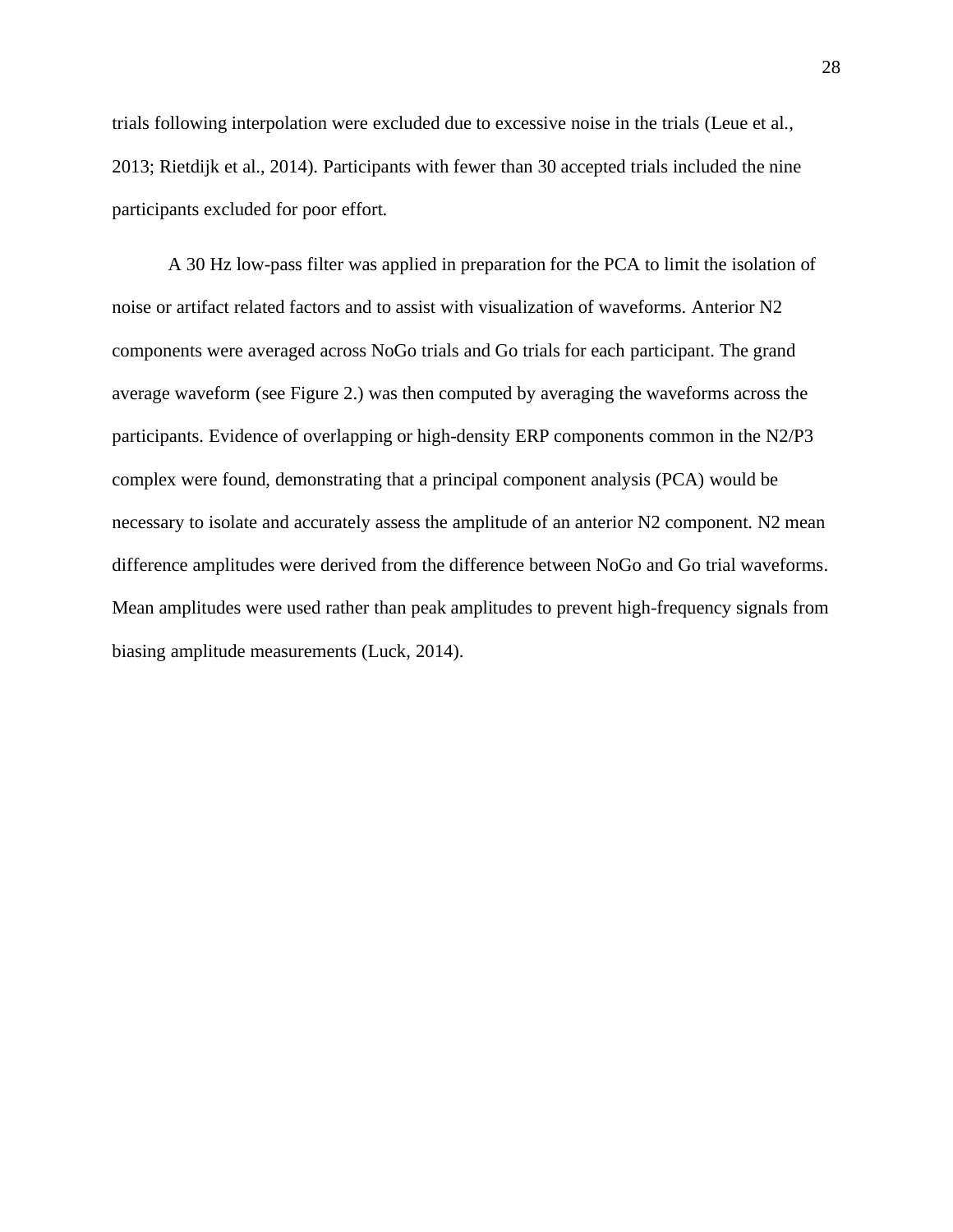# **Figure 2**



*Grand Average ERP Waveform at FCz by Stimulus Type*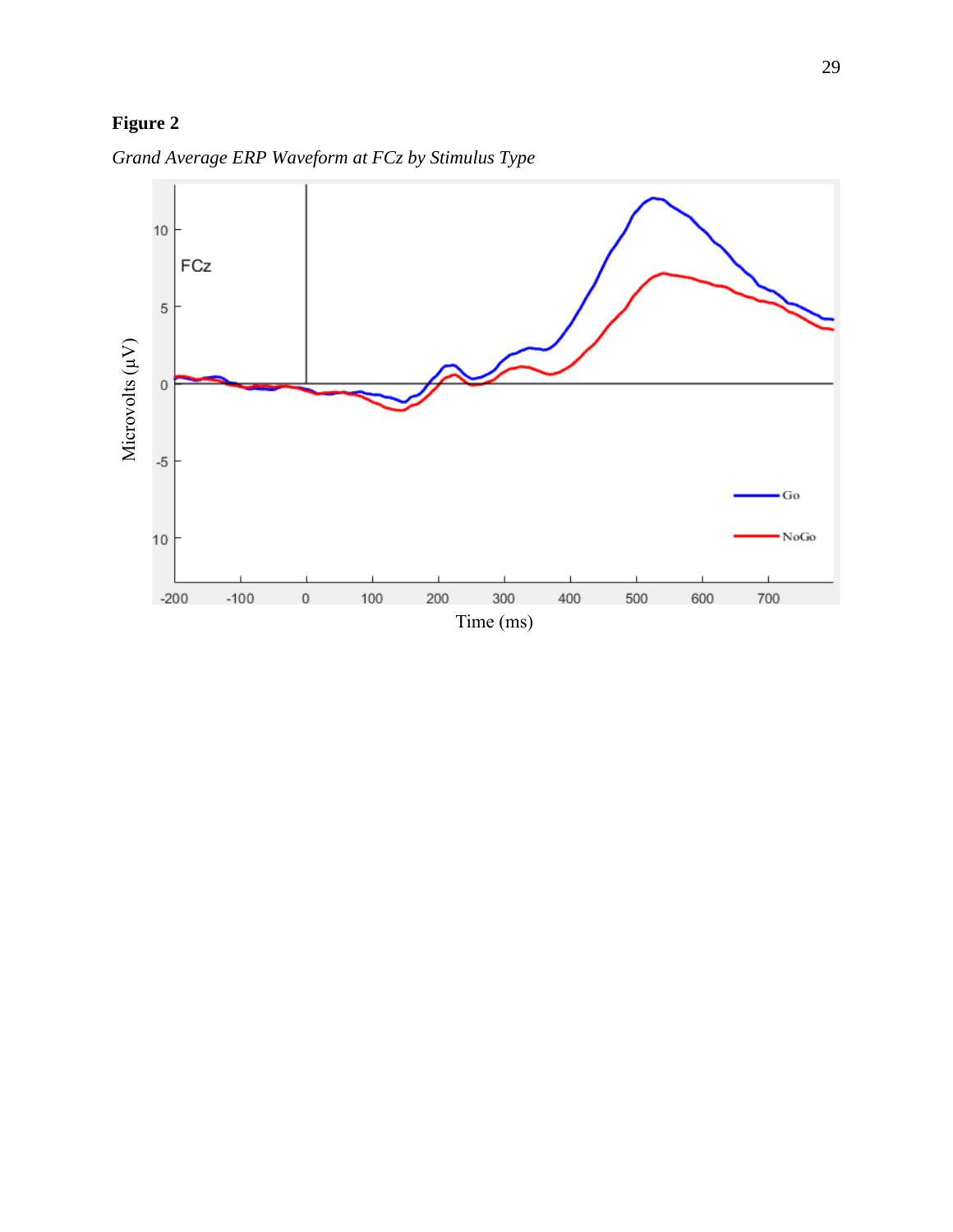### **Principal Component Analysis**

Due to the presence of multiple ERP components during the anterior N2's time window beginning approximately 175 ms and ending approximately 350 ms after stimulus presentation. (Luck, 2014c; Rietdijk et al., 2014), a two-step principal component analysis (PCA) using ERP PCA Toolkit (Dien, 2010) was used to separate anterior N2 candidates from other ERP components. Temporal PCA with Promax rotation was first used to reduce dimensionality and identify factors uniquely contributing to the variance in the data. Horn's parallel analysis was used to determine how many components to extract. The resulting scree plot (see Figure 3.) indicated 17 factors for extraction, accounting for 98.3% of the variance in the data. A spatial PCA on each of the 17 temporal factors was then conducted using Infomax rotation to extract components by measurement location. Horn's parallel analysis was used to determine the number of factors to retain. The resulting scree plot (see Figure 4.) indicated the retention of three factors per temporal factor, accounting for 87.9% of the variance in the data.

All factor scores and factor loadings were rescaled to microvolts for visualization and comparison purposes (Dien, 2012). Out of the 51 total components identified by the temporospatial PCA (see Figure 5.), four potential anterior N2 candidates were chosen for further evaluation based on maximal location, peak latency, and modulation by the Go-NoGo task. Component TF07SF1 had a peak latency of 170.90 ms and a maximal negative peak at channel FCz. Component TF10SF1 had a peak latency of 123.05 ms and an overall negative maximal peak at PO3. Component TF08SF2 had a peak latency of 319.34 ms maximal at Fz. Lastly, component TF04SF2 had a peak latency of 270.51 ms and a negative maximal peak at Fz.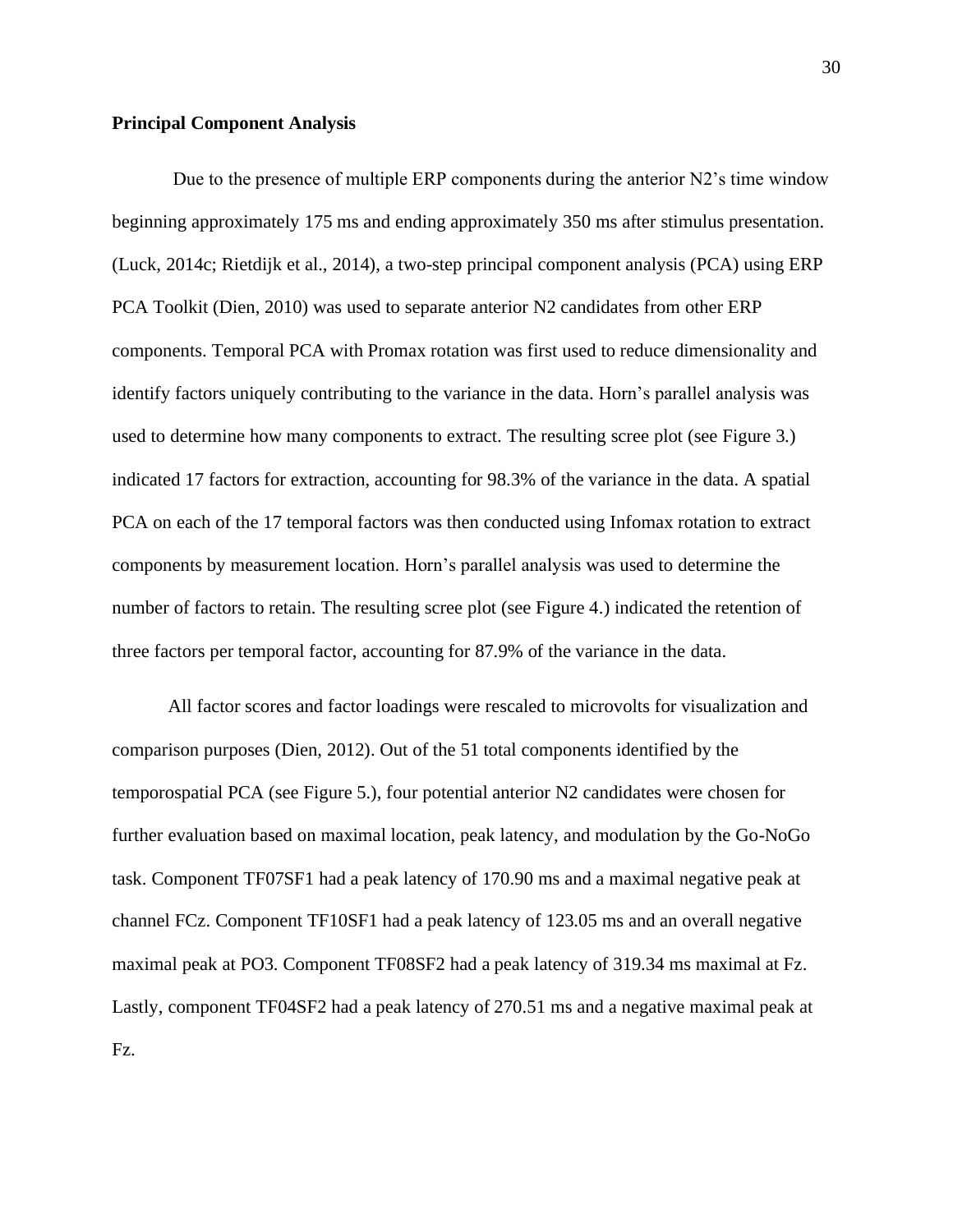Each of these candidates was then assessed visually for modulation by the Go-NoGo task and the polarity of maximal frontocentral peaks. Following visualization of the data, TF10SF1 was found to be slightly more maximal at occipital sites and was earlier than an expected anterior N2, indicating that it may represent a separate N2 component. Despite clear modulation, appropriate latency, and a negative peak maximal at Fz, the overall maximal peak for TF08SF2 was positive and occipital (O1). TF04SF2 did not demonstrate modulation with the Go-NoGo task and was found to be negative at focal sites, but was overall positively and occipitally maximal (O2) upon visual inspection. Strong modulation by the Go-NoGo task, clear peak negativity at a maximal frontocentral site (FCz), and a peak latency near the expected time window made TF07SF1 the only candidate consistent with the anterior N2 literature. Mean amplitude measurements were then taken from factor TF07SF1 (see Figure 6.) from 160 ms to 180 ms, centered around the factor peak. The Go mean amplitudes were then subtracted from the NoGo mean amplitudes to create a NoGo minus Go difference mean amplitude to be used for analyses.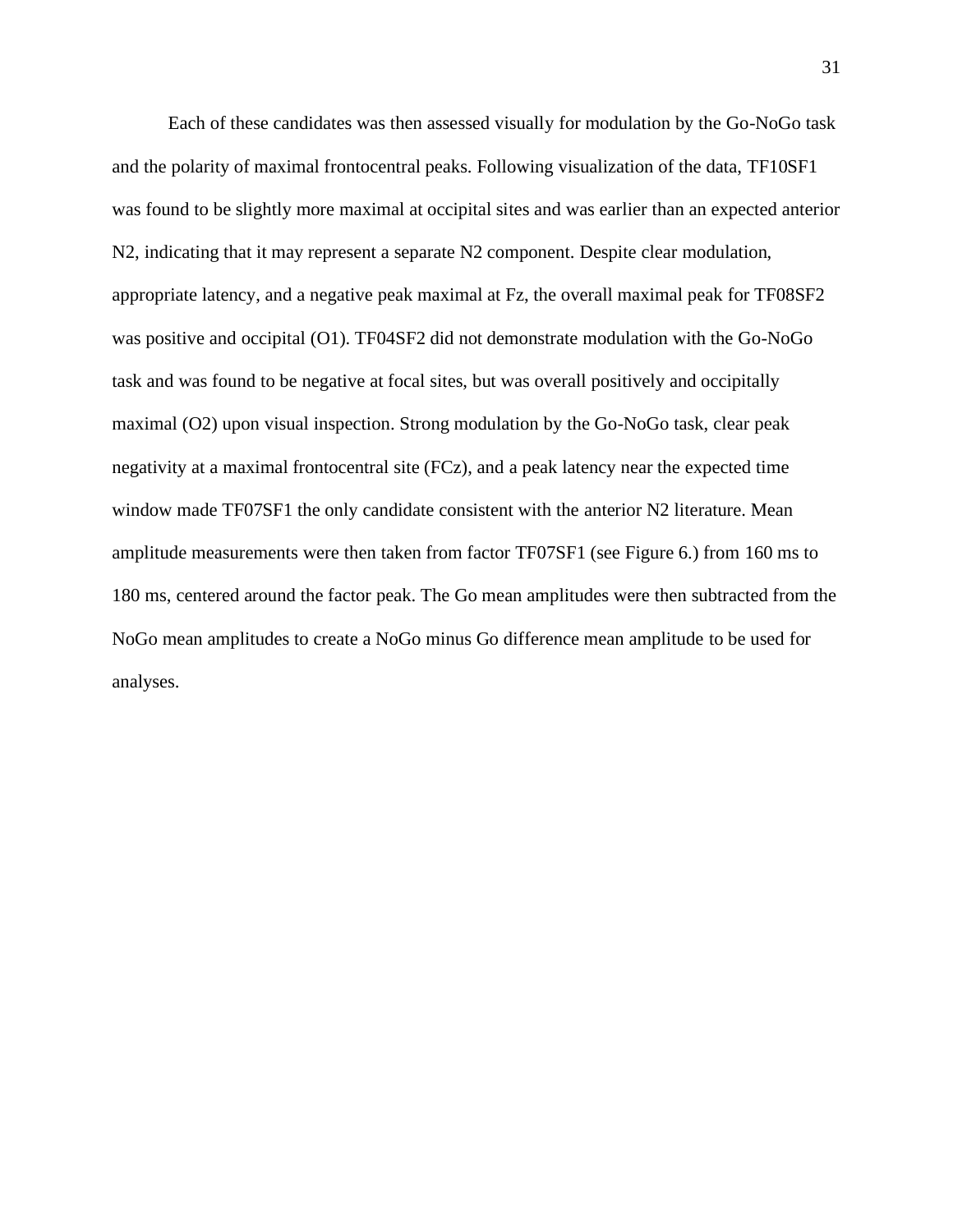## **Figure 3**



*Temporal PCA with Promax Rotation Horn's Parallel Analysis Scree Plot*

# **Figure 4**

*Spatial PCA with Infomax Rotation Horn's Parallel Analysis Scree Plot*



Number of Components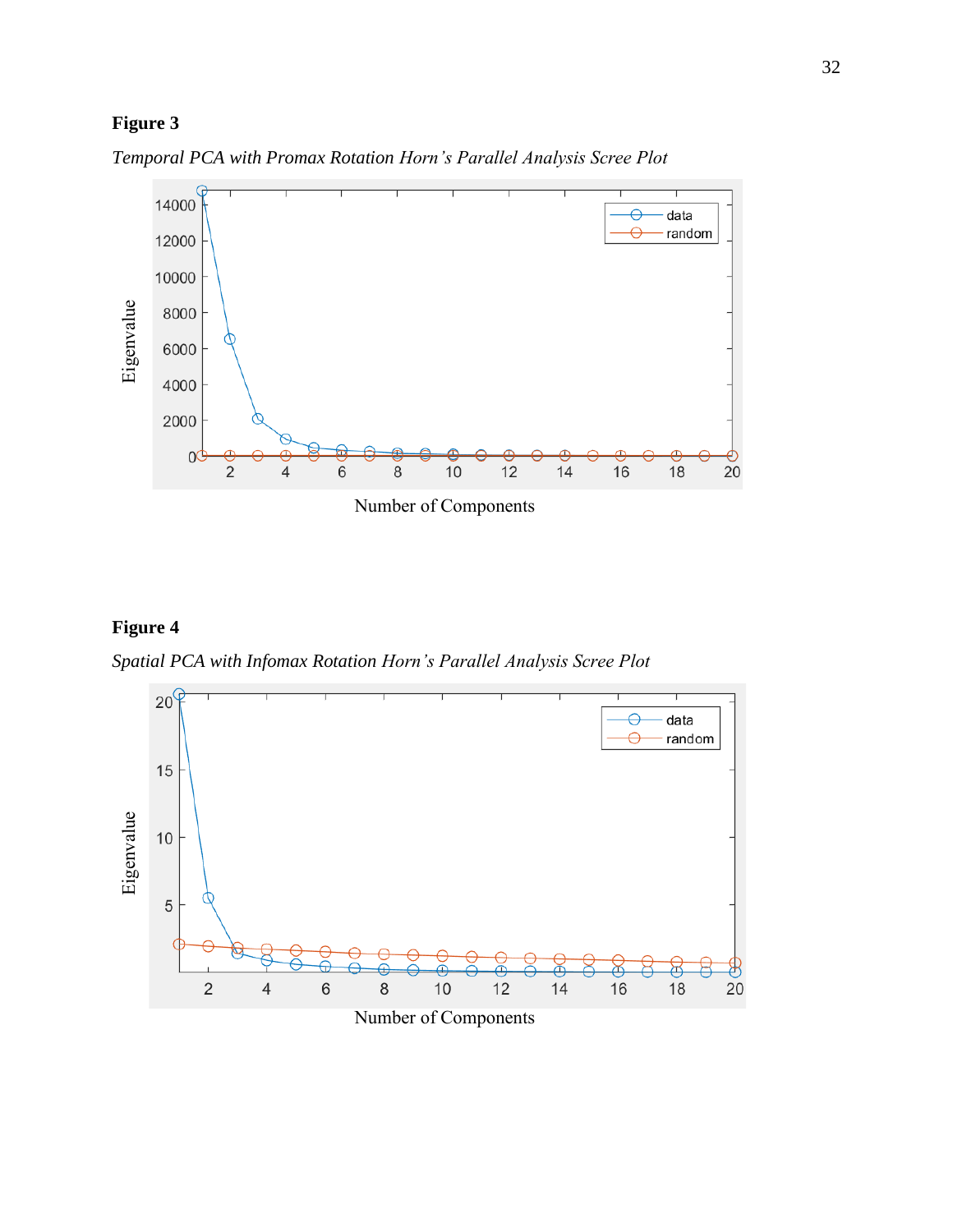# **Figure 5**



*Temporospatial PCA Factor Waveforms by Stimulus Type*

### **Figure 6**

*Temporospatial PCA Factor TF07SF1 Anterior N2 Waveform by Stimulus Type*

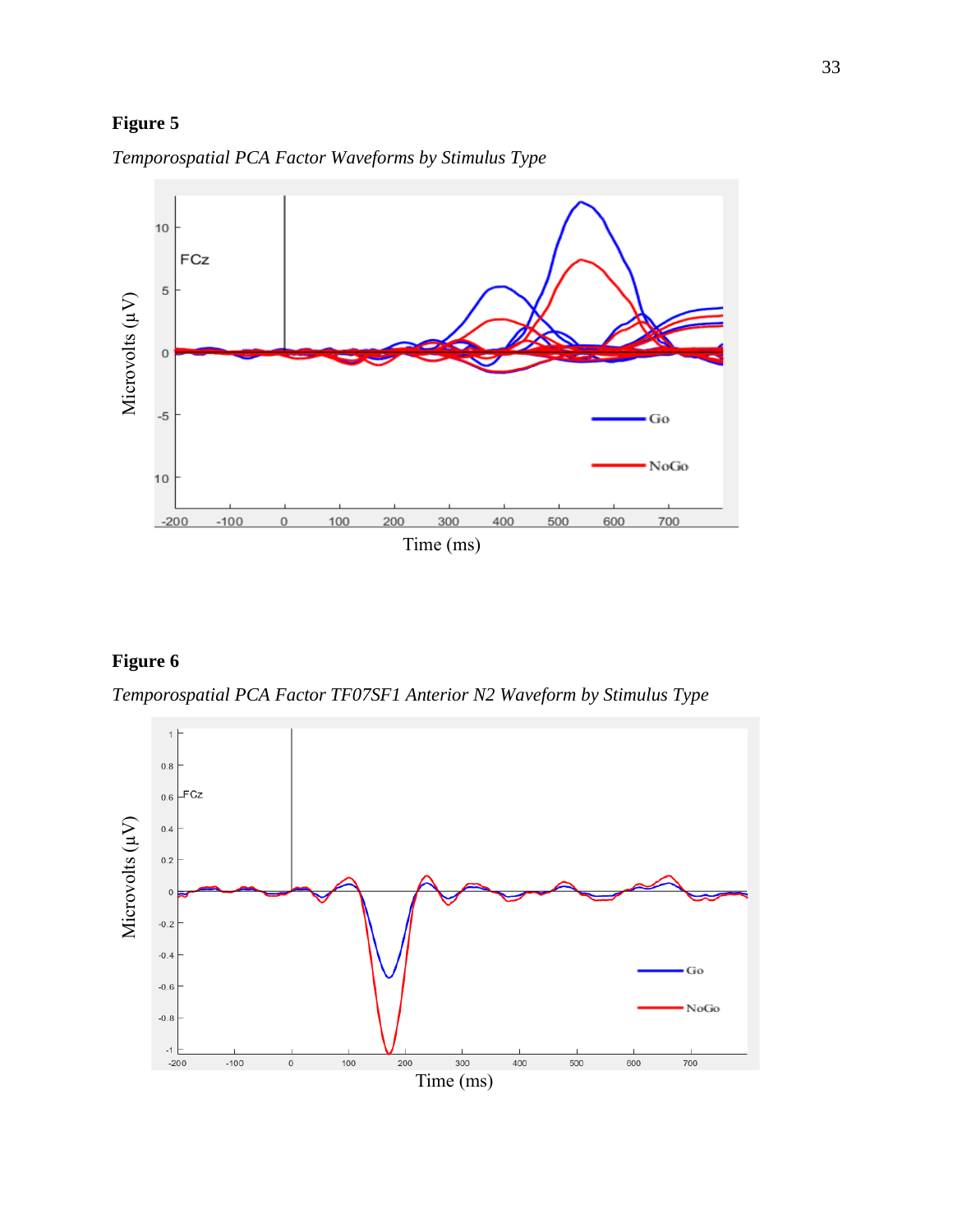### **Analysis Plan**

Univariate outliers for each variable were checked using boxplots to identify extreme outliers beyond three standard deviations from the median to be assessed individually and Winsorized as necessary. Multivariate outliers were assessed for leverage using Mahalanobis distances, discrepancy using studentized deleted residuals, and influence using Cook's D and DFBETAS. Predictors required acceptable collinearity with a tolerance above 0.2 and variance inflation factor below 10 for inclusion in the model. Linearity was assessed using scatter plots with a LOWESS line for each predictor. Transformation was considered for unmet linearity assumptions. Homoscedasticity of residuals was assessed by predicting the standardized squared studentized deleted residuals from the predictors. A heteroscedastic-consistent estimator of standard error was used to correct for the violated homoscedasticity assumption. A Durbin Watson test between 1.5 and 2.5 was used to determine whether the residual independence assumption was met. Lastly, a Q-Q plot of standardized residuals and each predictor was visually assessed for normal distribution of residuals.

A multiple regression analysis was then run in SPSS v.27 (IBM Corp., 2020) using the PROCESS macro v. 3.5 (Hayes, 2017) to enable bias corrected bootstrapping estimates of confidence intervals around the coefficients when performing a moderation analysis. The analysis aimed to determine whether emotional regulation predicts tolerance of negative emotions (Hypothesis 1), establish the relationship between cognitive control and tolerance of negative emotions (Hypothesis 2), and show whether emotion regulation and cognitive control interact such that at different levels of cognitive control, emotion regulation ability would have a greater or lesser impact on tolerance of negative emotions (Hypothesis 3). Zero-order correlations were included to evaluate the model for suppression effects and potential covariates.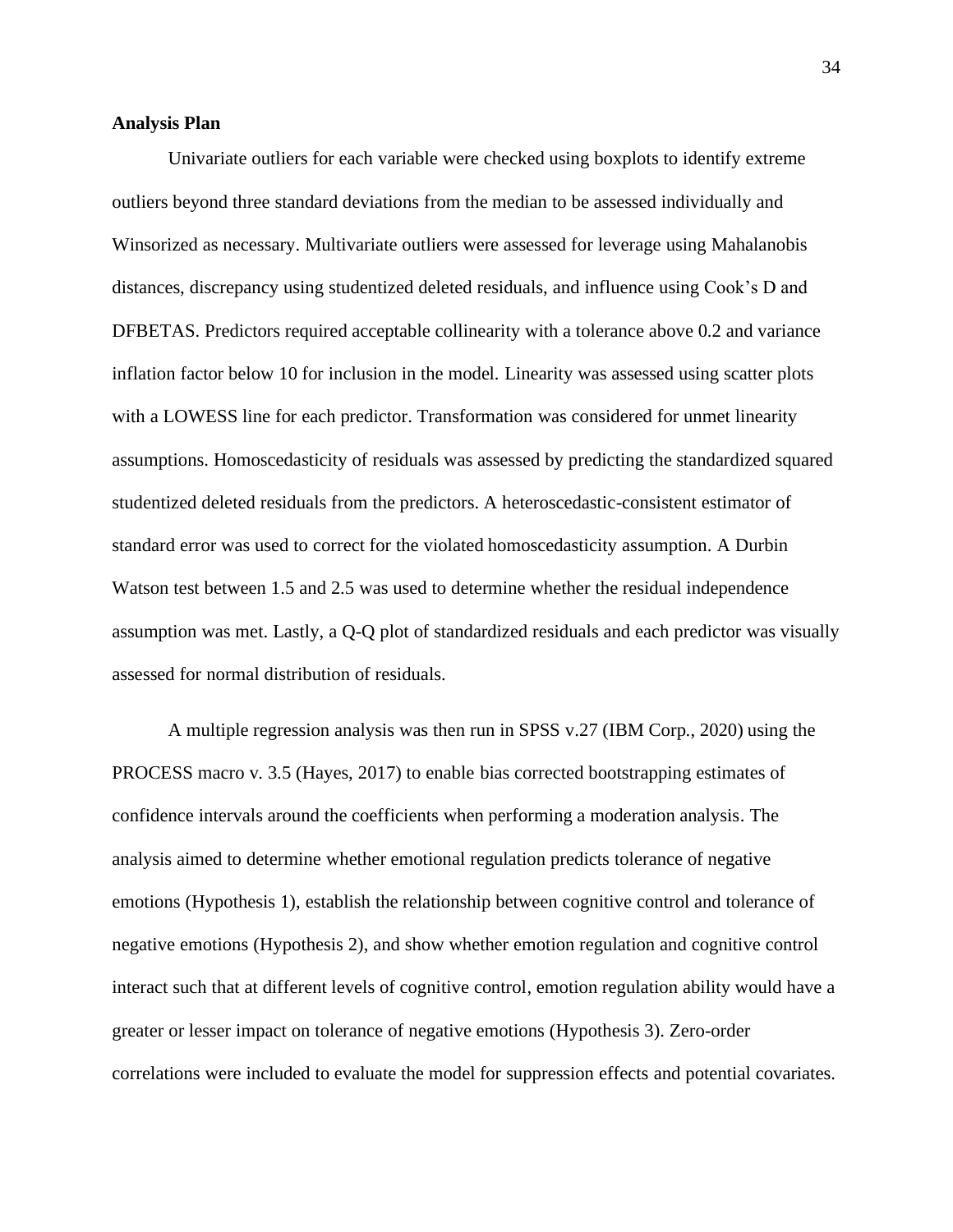A significant interaction would prompt probing by testing the simple slopes at the mean, one standard deviation above the mean, and one standard deviation below the mean. The Johnson-Neyman Technique would also be implemented to determine the values of cognitive control for which emotion regulation ability is significant.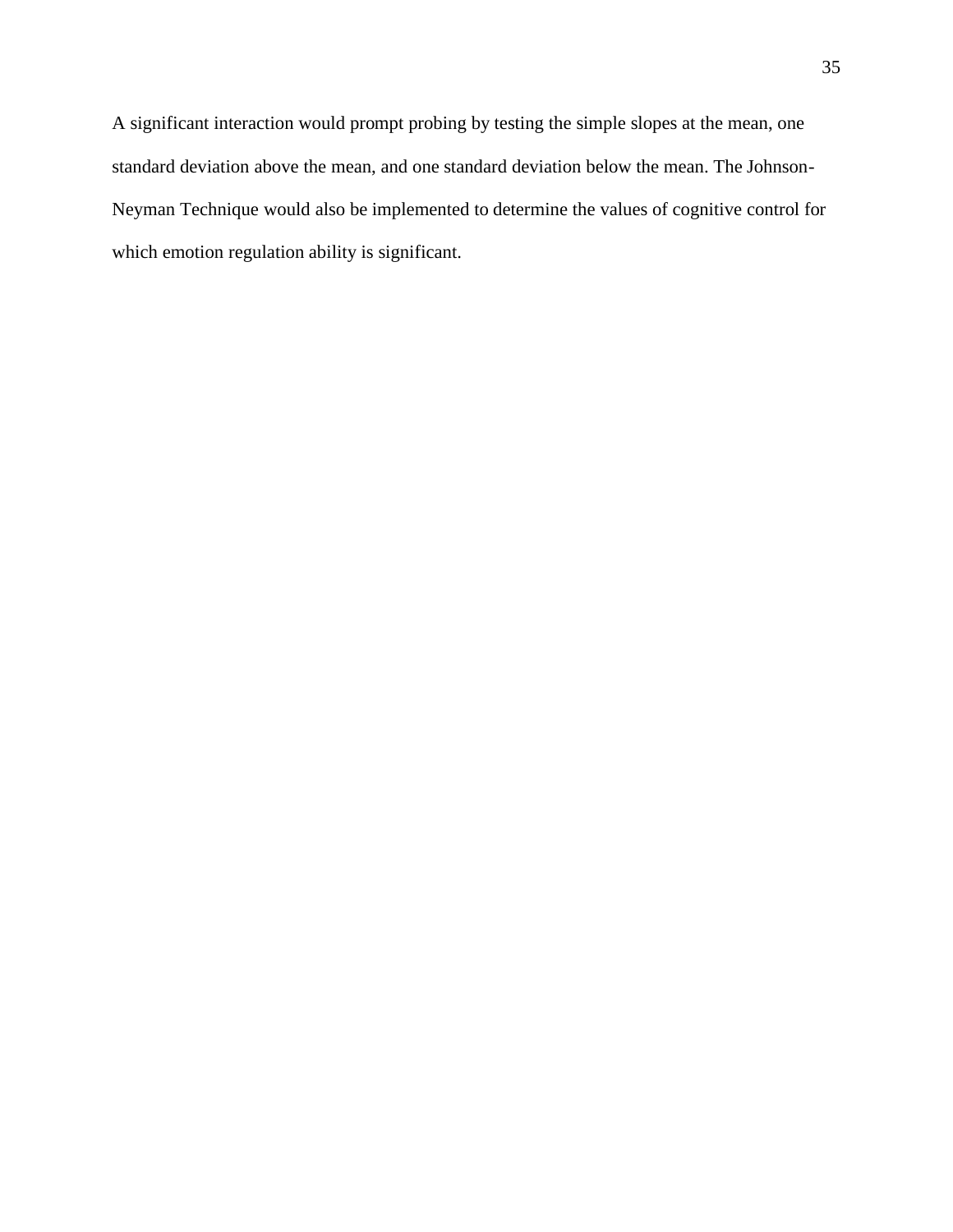### **CHAPTER III**

### **RESULTS**

### **Preliminary Analyses**

Assumptions were tested for a multiple regression assessing whether emotion regulation ability (ER), the mean difference anterior N2 amplitude (N2), or their interaction (ER $N2$ ) predicted tolerance of negative emotions. Variable distributions and outliers were visually examined using histograms and boxplots. No extreme univariate outliers were identified. Emotion regulation was slightly positively skewed but was well within the bounds of normal skew and kurtosis (skew  $= 0.71$ , kurtosis  $= 0.14$ ) (Kim, 2013). N2 was mildly leptokurtic (skew  $= 1.04$ , kurtosis  $= 4.12$ ). Both variables were reassessed as normally distributed (ER skew  $= 0.79$ , ER kurtosis =  $0.15$ ; N2 skew =  $-0.32$ , N2 kurtosis =  $-0.82$ ) following multivariate outlier corrections.

Leverage was assessed using Mahalanobis distances with 3 cases found to exceed the chisquared critical value of 11.34. No studentized deleted residual cases were found to exceed the tcritical value of 4.04 assessing discrepancy. Influence was evaluated using Cook's D and standardized DFBETAs, with one case exceeding the f-critical value of 0.85 and no cases exceeding the cut-off of +/-1 for small to medium samples respectively. Analyses were run with and without outliers and it was determined that multivariate outliers impacted the interpretation of results. Cases with multivariate outliers were Winsorized to the value at 95% or 5% of the sample distribution for the given variable as necessary (Hayes, 2017).

Linearity was assessed using scatterplots of each predictor with unstandardized residuals and LOWESS lines. Despite a mildly negative quadratic curve in emotion regulation, the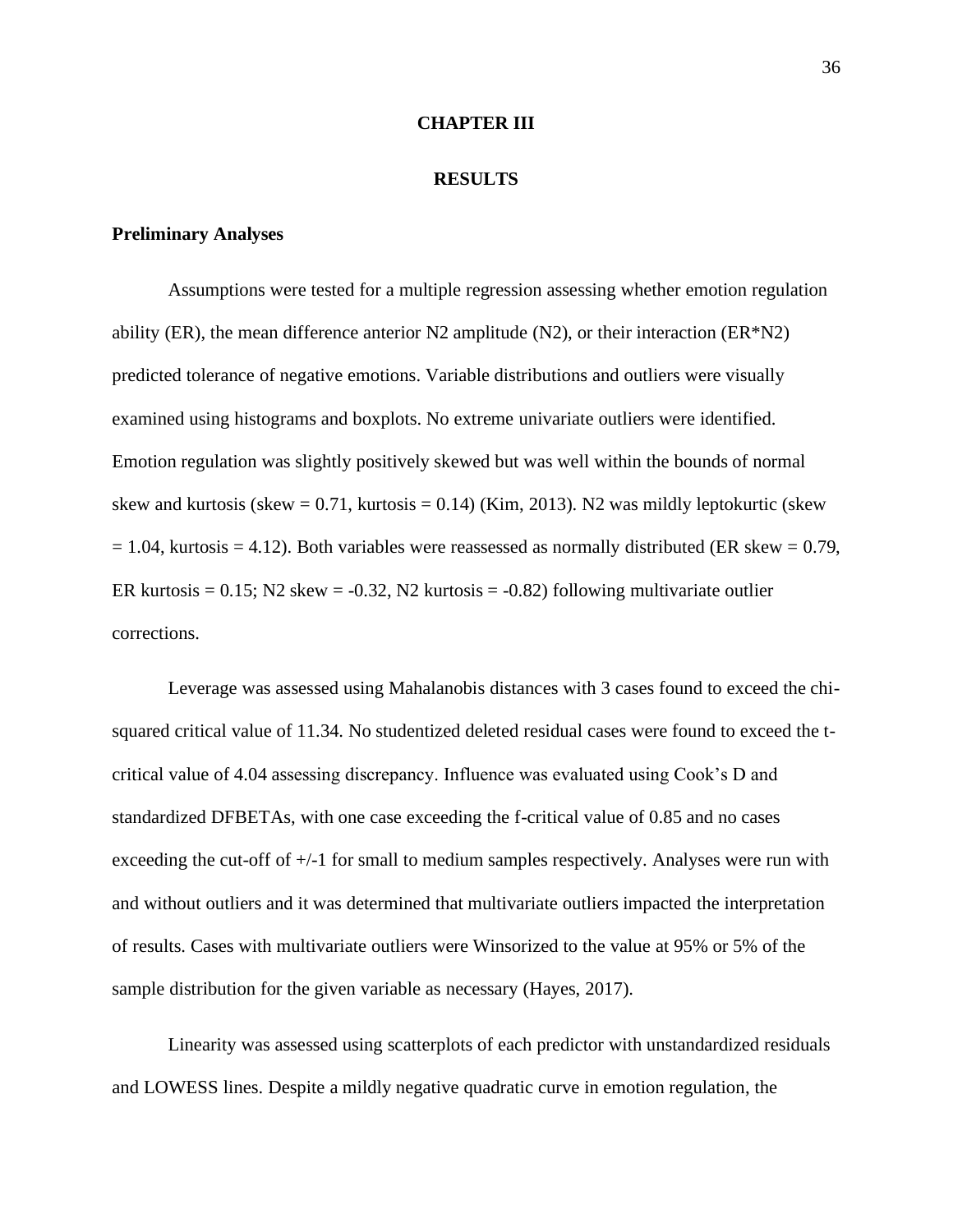Winsorized predictors were found to be approximately linear. Significant results predicting the standardized squared studentized residuals from the predictors indicated that the residuals did not have constant variance and differed from the mean  $(p = .035)$ . The HC3 heteroscedasticconsistent estimator of standard error was used to correct for the violated homoscedasticity assumption (Davidson & MacKinnon, 1993). Normality of residuals was met with no excessive deviations from the normal fit line on a visually assessed Q-Q plot of unstandardized residuals and expected normal values. Residual independence (Durbin Watson  $= 1.98$ ) and acceptable multicollinearity (N2  $VIF = 1.10$ ; ER  $VIF = 1.11$ ; N2\*ER  $VIF = 1.20$ ) were also affirmed.

Age, gender, and ethnicity were evaluated for inclusion in the model as covariates based on correlations with the outcome variable. Point-biserial correlations showed a significant correlation ( $p = .028$ ) of -.29 for gender and a nonsignificant correlation ( $p = .737$ ) of -.07 for ethnicity with tolerance of negative emotions. Pearson correlations also found a significant correlation between age  $(r = .34, p = .009)$  and tolerance of negative emotions. Based on significant correlations with the outcome variable, the model was run both with and without age and gender to assess the impact on model interpretation. The model interpretation did not change when gender was added to the model but did differ when age was added to the model. Participants ranged from 18 to 28 years old with one extreme outlier at 42 years old. Analyses were conducted with and without age as a covariate for comparison purposes.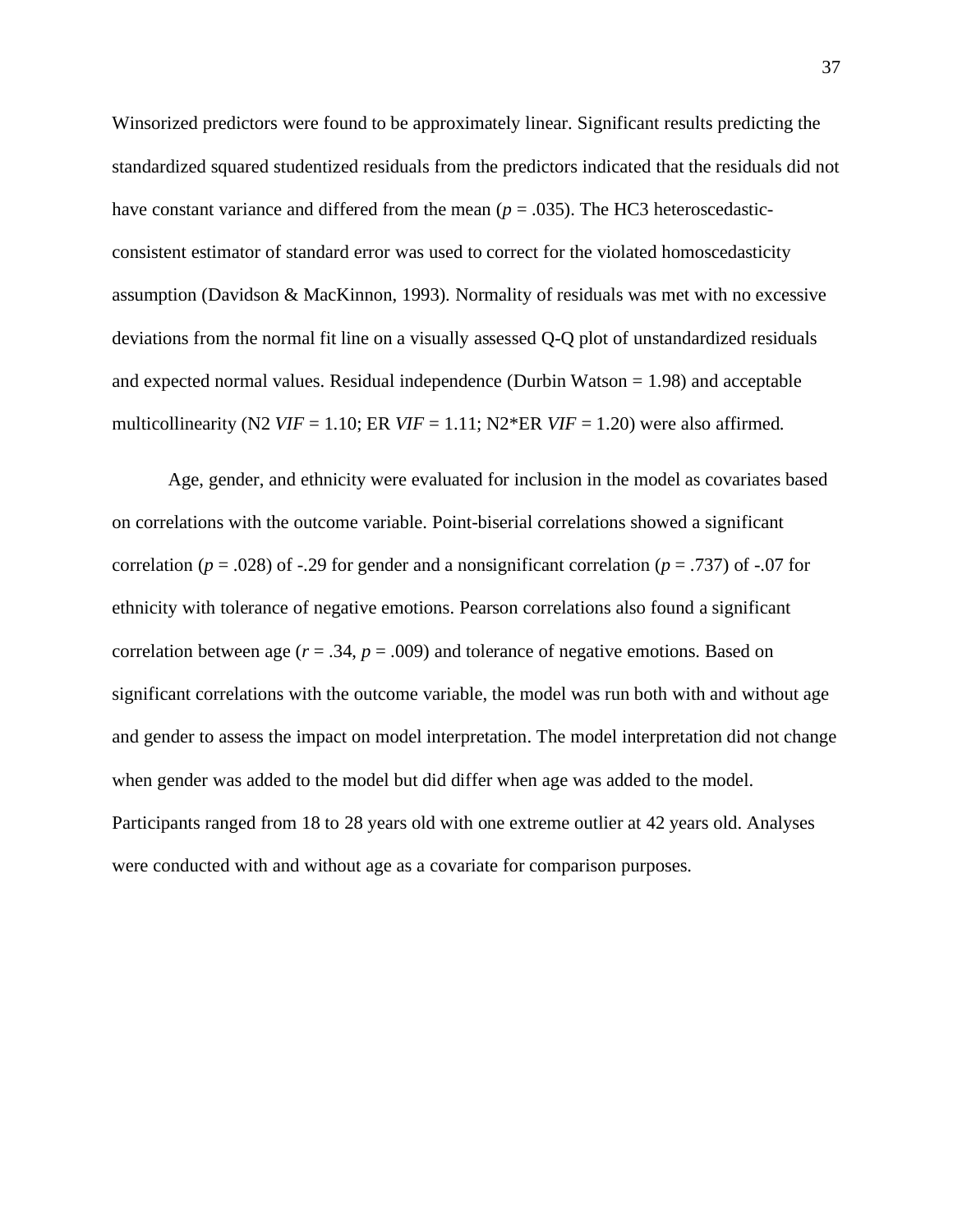### **Table 2**

| Variable                           | 1        | $\overline{2}$ | 3       | 4     |
|------------------------------------|----------|----------------|---------|-------|
| 1. Tolerance of Negative Emotions  |          |                |         |       |
| 2. Emotion Regulation Difficulties | $-64***$ |                |         |       |
| 3. N2 Difference Amplitude         | $27*$    | $-.01$         |         |       |
| 4. Age                             | $34**$   | $-23$          | $.31*$  |       |
| Mean                               | 50.47    | 40.08          | $-0.70$ | 20.46 |
| <b>SD</b>                          | 12.53    | 13.99          | 0.31    | 3.70  |

### *Pearson Correlations, Means, and Standard Deviations of Study Variables*

*Note.* \*p < .05, \*\*p < .01, \*\*\*p < .001. Tolerance of Negative Emotions = Distress Tolerance Scale total score. Emotion Regulation Difficulties = Difficulties with Emotion Regulation Scale total score. N2 Difference Amplitude = The difference between the mean amplitude on NoGo and Go trials.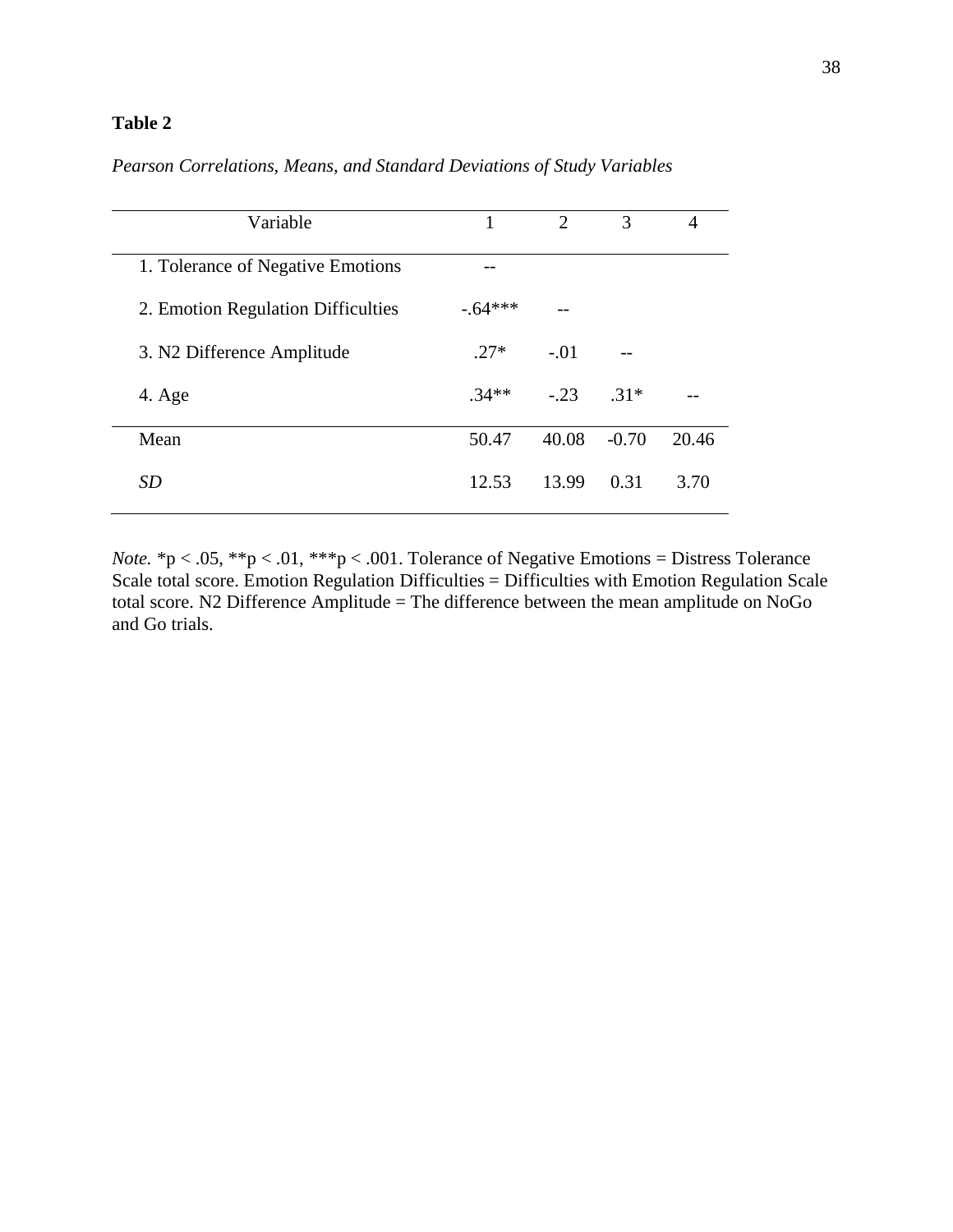#### **Primary Analyses**

Zero-order bivariate correlations were evaluated for all variables included in the model (see Table 2.). All correlations were in the theorized direction with tolerance of negative emotions correlating negatively with difficulties with emotion regulation (*r* = -.64, *p* < .001) and positively with the N2 difference amplitude ( $r = .27$ ,  $p = .046$ ), representative of greater cognitive control. Difficulties with emotion regulation were not significantly correlated with the N2 difference amplitude ( $r = -0.01$ ,  $p = 0.918$ ) or age ( $r = -0.23$ ,  $p = 0.079$ ). Age was correlated positively and significantly with both tolerance of negative emotions ( $r = .34$ ,  $p = .009$ ) and the N2 difference amplitude  $(r = .31, p = .018)$ .

Variables were centered around the mean to reduce multicollinearity and analyses were run both with and without age ( $M = 20.46$ ,  $SD = 3.70$ ) as a covariate. The omnibus model consisting of difficulties with emotion regulation ( $M = 40.08$ ,  $SD = 13.99$ ), the N2 difference amplitude ( $M = -0.70$ ,  $SD = 0.31$ ), and the interaction term significantly predicted tolerance of negative emotions, accounting for 52.4% of the variance in tolerance of negative emotions ( $M =$ 50.47, *SD* = 12.53),  $F(3, 53) = 14.70$ ,  $p < .001$ ,  $R<sup>2</sup> = .524$ . Emotion regulation was uniquely associated with tolerance of negative emotions when controlling for cognitive control,  $B = -0.63$ , 95% CI [-0.87, -0.39], *p* < .001. Cognitive control was also uniquely associated with tolerance of negative emotions, controlling for emotion regulation,  $B = 0.98$ , 95% CI [0.03, 1.93],  $p = .043$ . The addition of the interaction term to the model accounted for an additional 5.5% of the variance ( $\Delta R^2$  = .055) in tolerance of negative emotions  $\Delta F(1, 53)$  = 3.25, *p* = .077. Cognitive control was not found to significantly moderate the relationship between emotion regulation and tolerance of negative emotions,  $B = 0.10, 95\%$  CI [-0.01, 0.21],  $p = .077$ .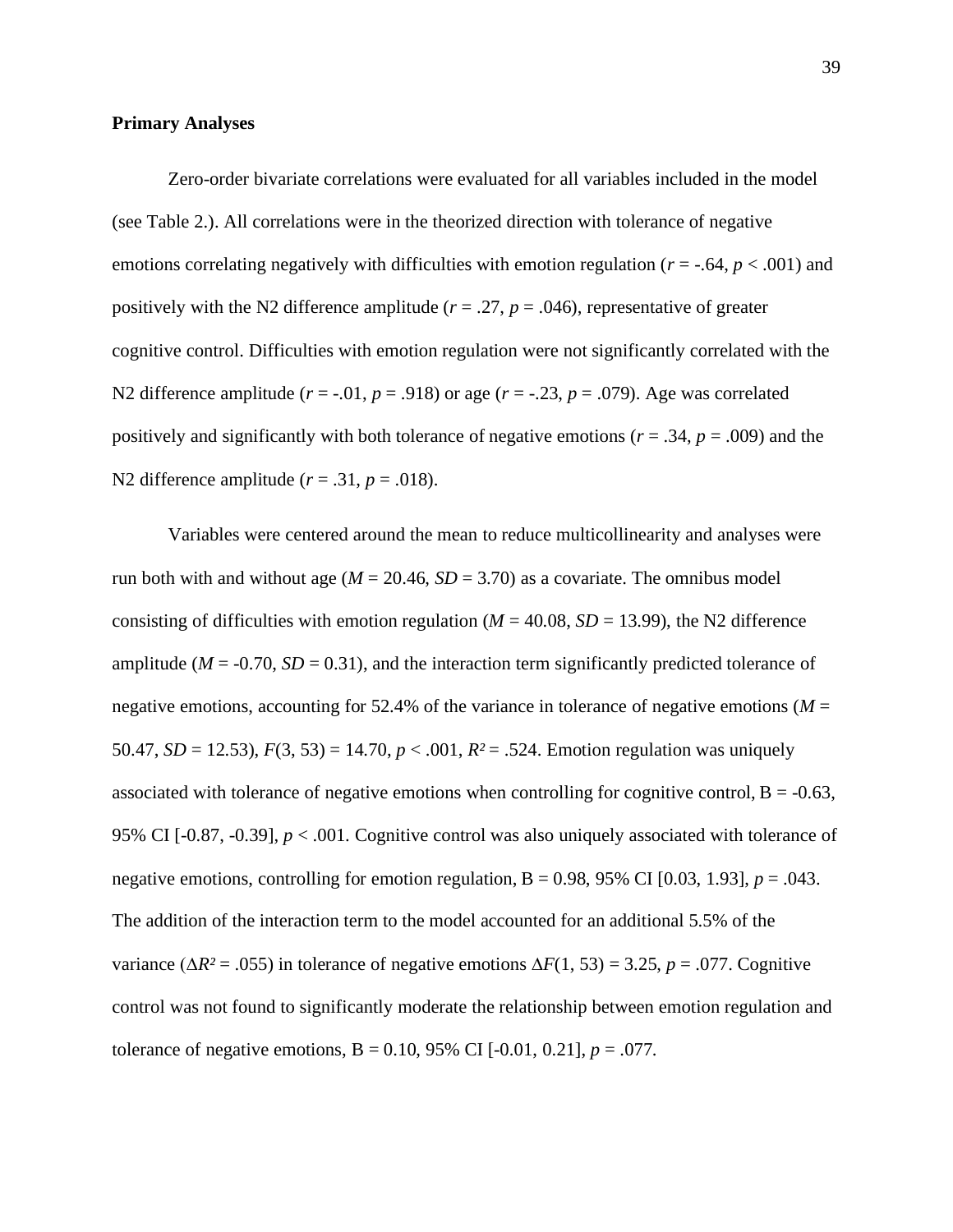Age was added to the model as a covariate and the omnibus model again significantly predicted tolerance of negative emotions, accounting for 52.6% of the variance in tolerance of negative emotions,  $F(4, 52) = 11.95$ ,  $p < .001$ ,  $R<sup>2</sup> = .546$ . Age was not a significant predictor of tolerance of negative emotions when controlling for emotion regulation and cognitive control, B  $= 0.54$ , 95% CI [-0.12, 1.21],  $p = 0.104$ . Emotion regulation was uniquely associated with tolerance of negative emotions, controlling for cognitive control and age,  $B = -0.63$ , 95% CI [-0.36, -0.84], *p* < .001. Cognitive control was no longer uniquely associated with tolerance of negative emotions when controlling for emotion regulation and age,  $B = 0.69$ , 95% CI [-0.25, 1.63],  $p = 0.145$ . The addition of the interaction term to the model accounted for an additional 6.1% of the variance (∆*R²* = .061) in tolerance of negative emotions, ∆*F*(1, 52) = 3.77, *p* = .058. Cognitive control did not significantly moderate the relationship between emotion regulation and tolerance of negative emotions,  $B = 0.10, 95\%$  CI [-0.00, 0.21],  $p = .058$ .

A post-hoc power analysis was conducted for each interaction using G\*Power 3.1 (Erdfelder et al., 2009) with a sample size of 57, alpha set to .05, and a Cohen's  $f^2$  calculated from the ∆R² for each interaction effect. The first model included three predictors and the addition of the interaction term increased  $R<sup>2</sup>$  by .055. The small effect size was determined by dividing the increase in  $\mathbb{R}^2$  by one minus the increase in  $\mathbb{R}^2$  to get a Cohen's  $f^2$  of .058. The power analysis revealed a power of .43 for detecting an effect of this size. This calculation was repeated for the model with age added as a covariate to include four predictors in the model. The addition of the interaction term increased  $\mathbb{R}^2$  by .061 with a calculated Cohen's  $f^2$  of .065. A power of .47 was found for detecting an effect of this size.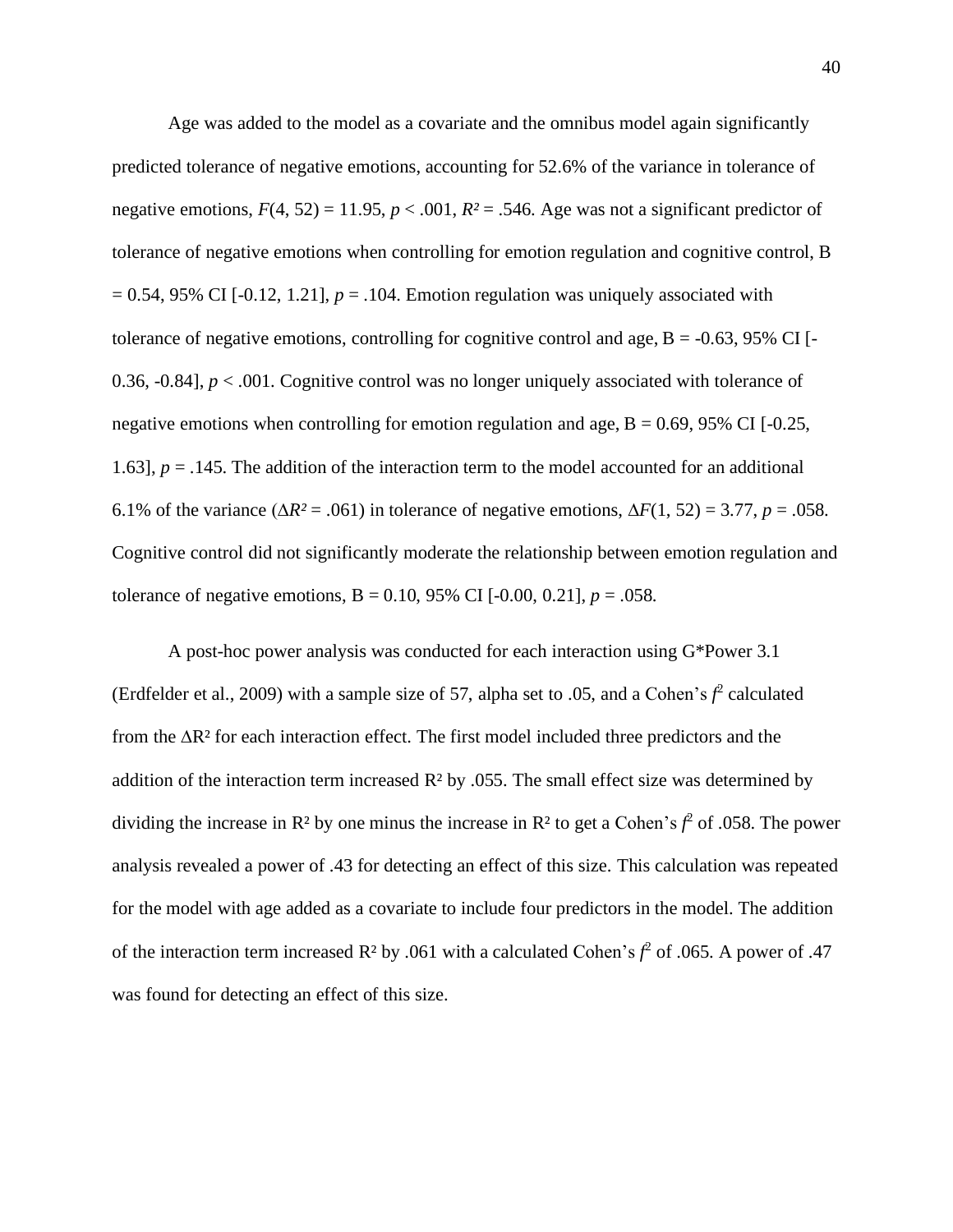## **Table 3**

*Unstandardized Regression Coefficients Predicting Distress Tolerance without Age*

| Predictor                              | B(SE)         | t          |
|----------------------------------------|---------------|------------|
| Constant                               | 50.57(1.25)   | 40.38***   |
| <b>Emotion Regulation Difficulties</b> | $-0.63(0.12)$ | $-5.34***$ |
| N <sub>2</sub> Difference Amplitude    | 0.98(0.47)    | $2.08*$    |
| Interaction                            | 0.10(0.05)    | 1.80       |

*\* p* < .05, *\*\*p* < .01, *\*\*\* p* < .001

## **Table 4**

*Unstandardized Regression Coefficients Predicting Distress Tolerance with Age*

| Predictor                              | B(SE)         |            |
|----------------------------------------|---------------|------------|
| Constant                               | 39.42(7.03)   | $5.61***$  |
| <b>Emotion Regulation Difficulties</b> | $-0.60(0.12)$ | $-5.05***$ |
| N <sub>2</sub> Difference Amplitude    | 0.69(0.47)    | 1.48       |
| Interaction                            | 0.10(0.05)    | 1.94       |
| Age                                    | 0.54(0.33)    | 1.66       |

*\* p* < .05, *\*\*p* < .01, *\*\*\* p* < .001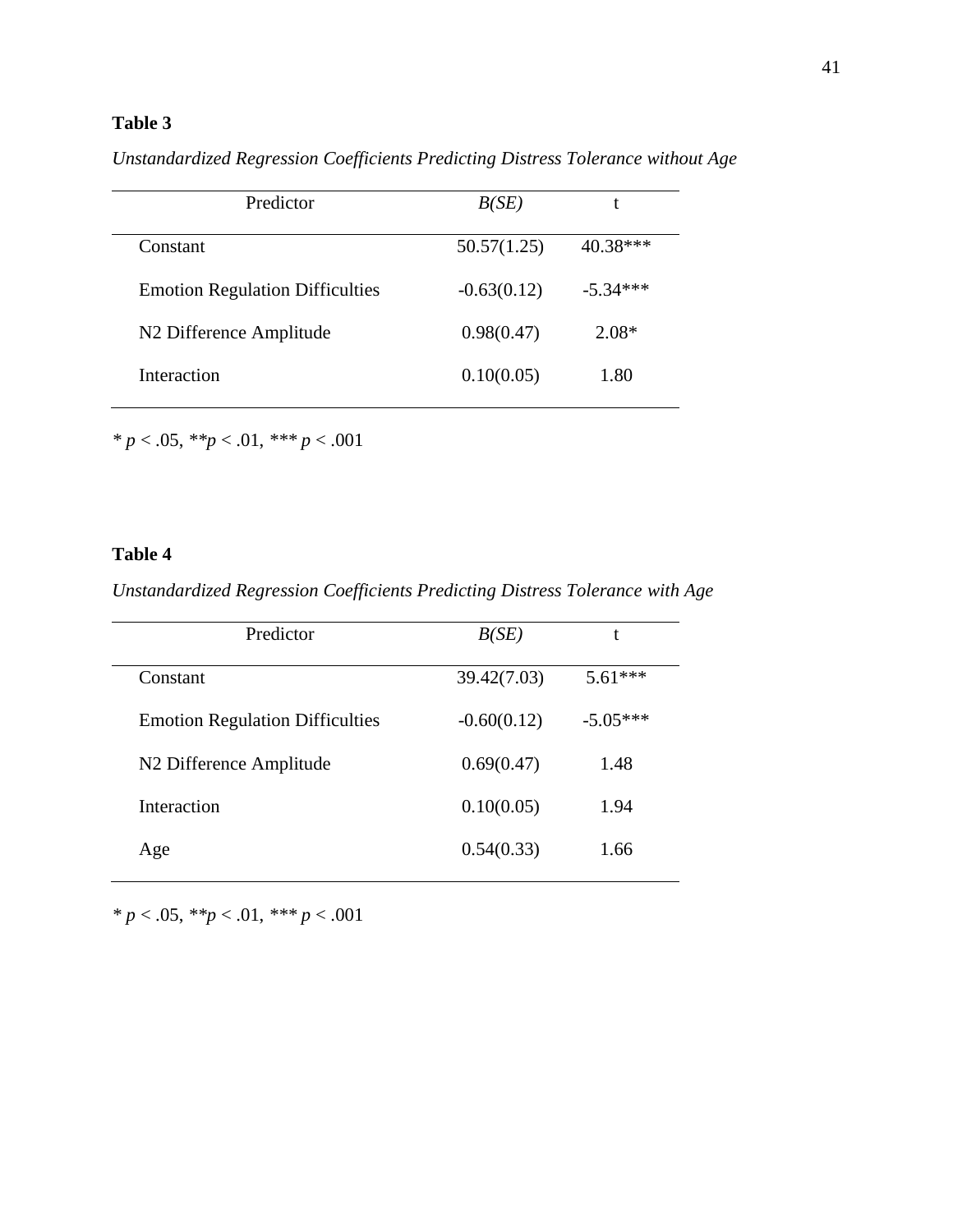### **CHAPTER IV**

### **DISCUSSION**

The present study aimed to examine the association between emotion regulation, cognitive control, and tolerance of negative emotions. Emotion regulation (Hypothesis 1) and cognitive control (Hypothesis 2) were expected to uniquely predict tolerance of negative emotions. It was also hypothesized that emotion regulation and cognitive control would have interactive effects when predicting tolerance of negative emotions (Hypothesis 3). Bivariate correlations with tolerance of negative emotions were used to assess potential covariates. Gender was significantly correlated with tolerance of negative emotions such that females were had better tolerance of negative emotions than males. Due to the small number of males  $(n = 14)$  in the sample, caution should be taken when generalizing this interpretation. Gender was not included as a covariate because inclusion in the model did not change model interpretation. Age was found to be significantly positively correlated with both tolerance of negative emotions and cognitive control indicating that as age increased, both distress tolerance and cognitive control increased.

Hypothesis 1 was supported, as fewer reported emotion regulation difficulties were found to predict higher tolerance of negative emotions in the sample when controlling for cognitive control. Consistent with Hypothesis 2, higher cognitive control, represented by a larger or more negative N2 difference amplitude, was significantly predictive of higher tolerance of negative emotions scores when controlling for emotion regulation. However, the effect was no longer significant when age was added to the model as a covariate. Though age was not a significant predictor of tolerance of negative emotions, the change in results suggests that age accounted for a portion of the variance previously attributed to cognitive control in predicting tolerance of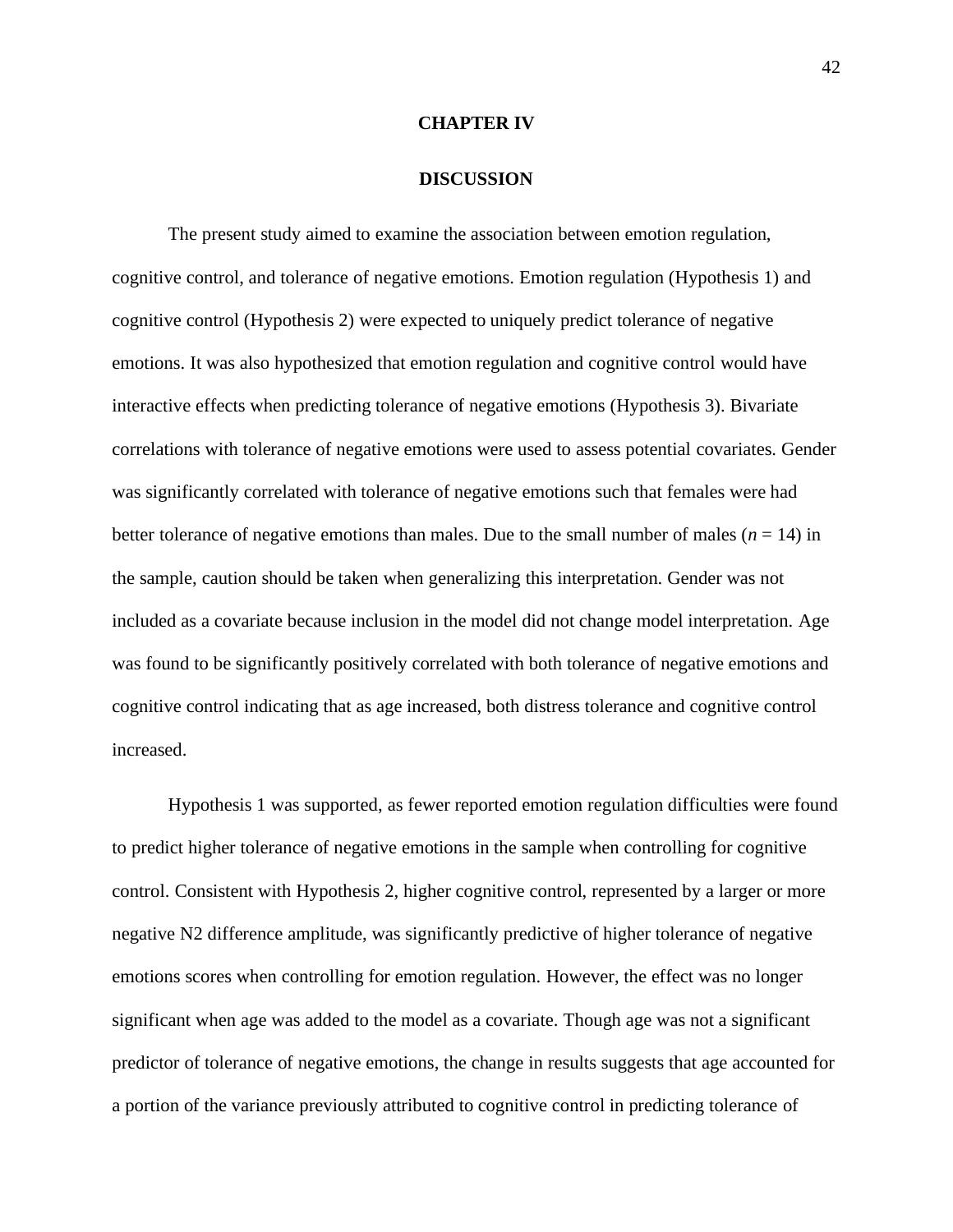negative emotions. Hypothesis 3 examined the interactive effects of emotion regulation and cognitive control predicting tolerance of negative emotions. Results did not find evidence that cognitive control moderated the relationship between emotion regulation and tolerance of negative emotions. However, the study may have been underpowered to make conclusive statements about interactive effects.

### **Implications**

The study replicates findings of the strong association between emotion regulation and tolerance of negative emotions (Conway et al., 2021; Jeffries et al., 2016; Van Eck et al., 2017). Given the theorized relationship between emotion regulation and cognitive control (Ochsner & Gross, 2008) including literature suggesting that emotion regulation relies on cognitive control (Inzlicht et al., 2015), previous studies have neglected to control for cognitive control when assessing the relationship between emotion regulation and tolerance of negative emotions. This study was able to determine that emotion regulation and cognitive control account for unique variance in tolerance of negative emotions. Findings suggest that the process by which emotion regulation impacts tolerance of negative emotions is at least partially distinct from the process by which cognitive control impacts tolerance of negative emotions. This implies that emotion regulation requires more than attending to, recognizing conflict in, and inhibiting a given emotional response to influence willingness to tolerate negative emotions.

Though the exact mechanism of the relationship between emotion regulation and tolerance of negative emotions is unknown, decreased frequency of emotion regulation due to lack of regulatory self-efficacy may decrease the threshold for tolerance to distress due to the belief that regulation will be unsuccessful (De Castella et al., 2018; Ford & Gross, 2019). Those with better emotion regulation abilities may also be able to tolerate distress because they engage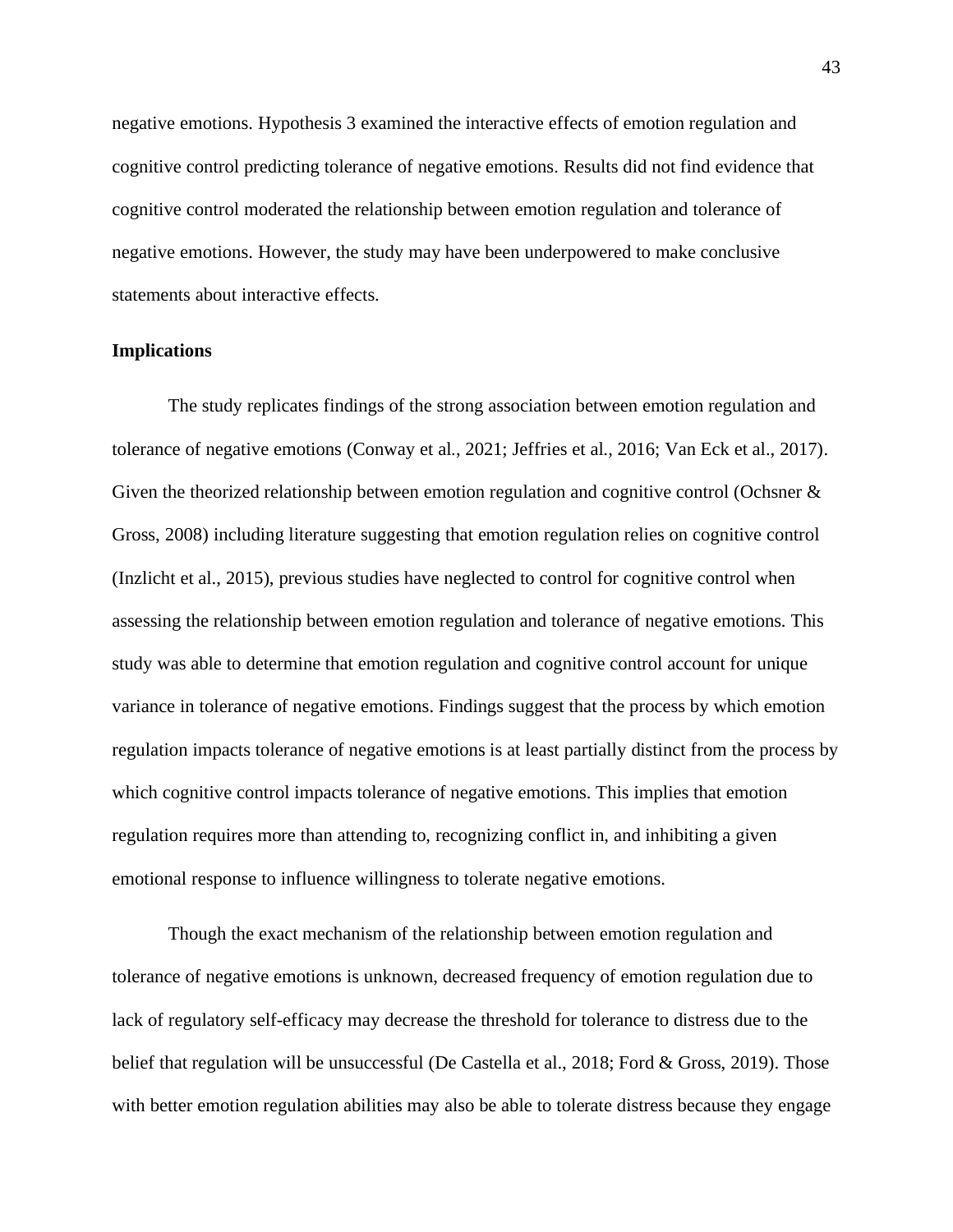in multiple emotional regulatory strategies (Ford et al., 2019) and employ both short-term and long-term regulatory goals to control the intensity of their emotional responses (Shafir et al., 2015). This may allow them to cope with negative emotions more efficiently and increase their willingness to experience negative emotions (Millgram et al., 2019). In contrast, when emotion regulation and distress tolerance goals do not match, that may also lead to regulatory strategy use that diminishes tolerance of negative emotions (Sheppes, 2020). For instance, individuals with strong cognitive reappraisal skills are likely able to re-frame the meaning of negative emotions or distress to indicate progress towards a goal, which may increase acceptance (Troy et al., 2018) and motivation and make them more willing to tolerate emotional distress (English et al., 2017). However, when cognitive reappraisal is used to regulate an emotion unrelated to a task-oriented goal, the regulatory goal itself demonstrates a lack of willingness to tolerate negative emotions in pursuit of a goal (Millgram et al., 2015; Tamir et al., 2020; Vishkin et al., 2020). In addition to self-efficacy and matching goals, it is also likely that the cognitive processes used in emotion regulation and the impact of tolerance of negative emotions differs depending on the type of emotion regulation used (Naragon-Gainey et al., 2017).

It has been postulated that inhibition and emotional regulation may rely on similar neural processes with differences in application based on emotional salience (Moodie et al., 2020). For instance, Buodo et al. (2017) found that neural inhibitory control differed based on the emotional salience of the stimuli. Results of the present study finding a unique association between cognitive control and tolerance of negative emotions suggest that attentional control, inhibition, and conflict monitoring play a role in tolerating negative emotion beyond strategic emotional regulatory selection (Bigman et al., 2017). Because tolerance of negative emotions is an inherently emotional process, significant findings using a Go-NoGo task without emotionally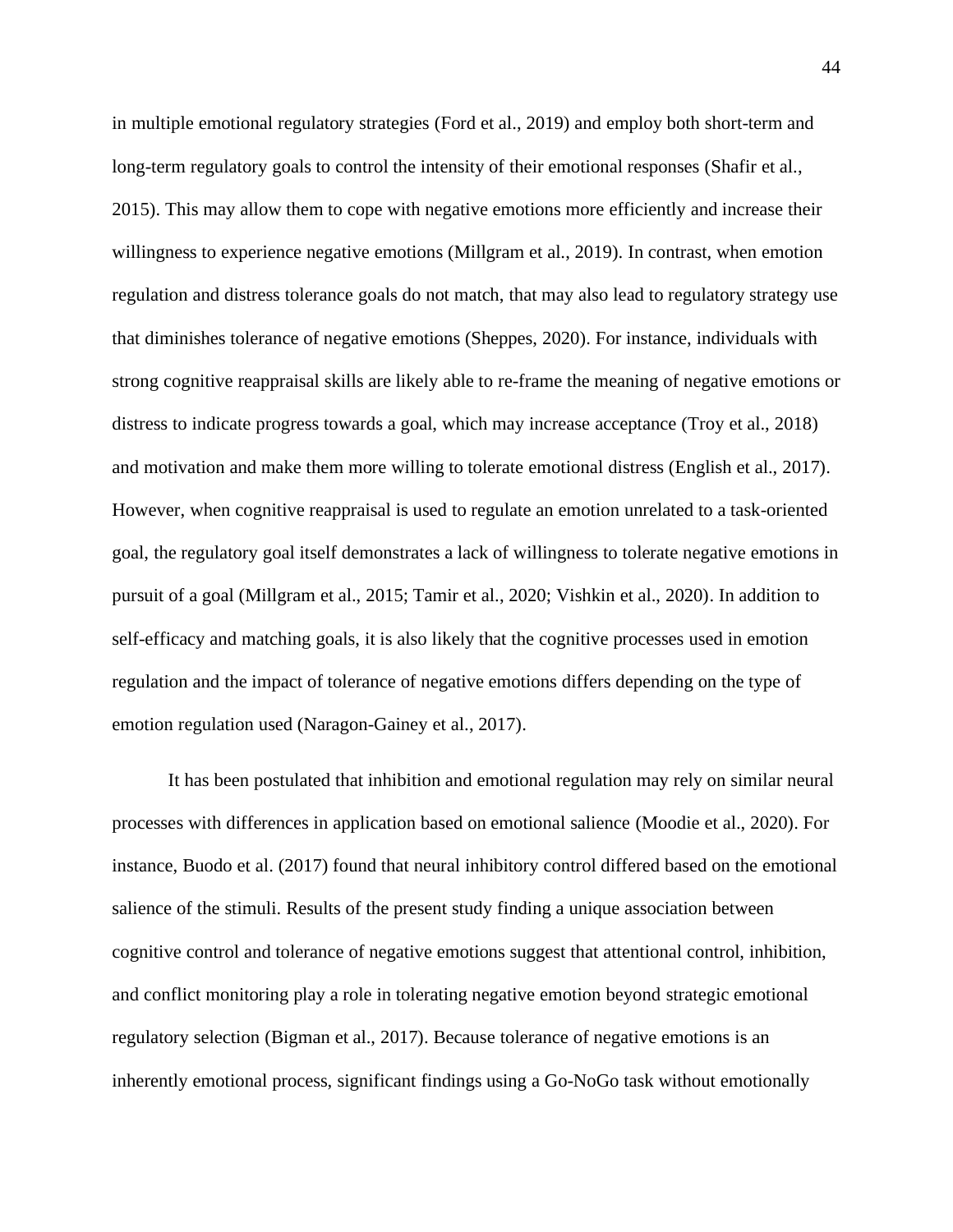salient stimuli imply the use of distinctly cognitive processes in tolerance of negative emotions. Willingness to tolerate negative emotions in pursuit of a goal may then incorporate attentional control as a means of sustaining motivation, conflict monitoring to assess costs and benefits, and inhibitory control to prevent avoidance or a similar short-term relief-seeking behavior from distress (Andrés et al., 2021; Chung et al., 2021; Leyro et al., 2010). It is possible, however, that these cognitive processes in tolerance of negative emotions relate differently to emotionally salient and non-emotionally salient stimuli, thus there may be a need to explore direct comparisons between stimulus types more thoroughly in future studies.

The significance of these results also depended in part on whether age was included as a covariate in the model. Many studies have found that the N2 is impacted by age, but the age range and neural development of the sample also play a role in whether and how age impacts the data. Lamm & Lewis (2010) found that children and adolescents developed more efficient neural processes for emotional regulatory and inhibitory control as they aged. Similarly, Kadosh et al. (2014) used behavioral methods to confirm that attentional control and emotion regulatory ability increased throughout adolescence. On the opposite end of the lifespan, Zhou et al. (2015) found that it was necessary to decrease cognitive task demands in a study assessing the N2 in older adults, with decrease inhibition and a diminished N2 predicting decreased tolerance of negative emotions. While studies using a developmental and lifespan framework have found significant differences in age-related functioning, other studies relating cognitive control to distress tolerance have found mixed results using age as a covariate. Macatee, Albanese, Clancy, et al. (2018) found that age acted as a significant covariate for the P2, but not the N2. Both Bardeen et al. (2015) and Macatee, Albanese, Clancy, et al. (2018) found no significant correlation of age with distress tolerance and no interpretational differences when evaluating age as a covariate.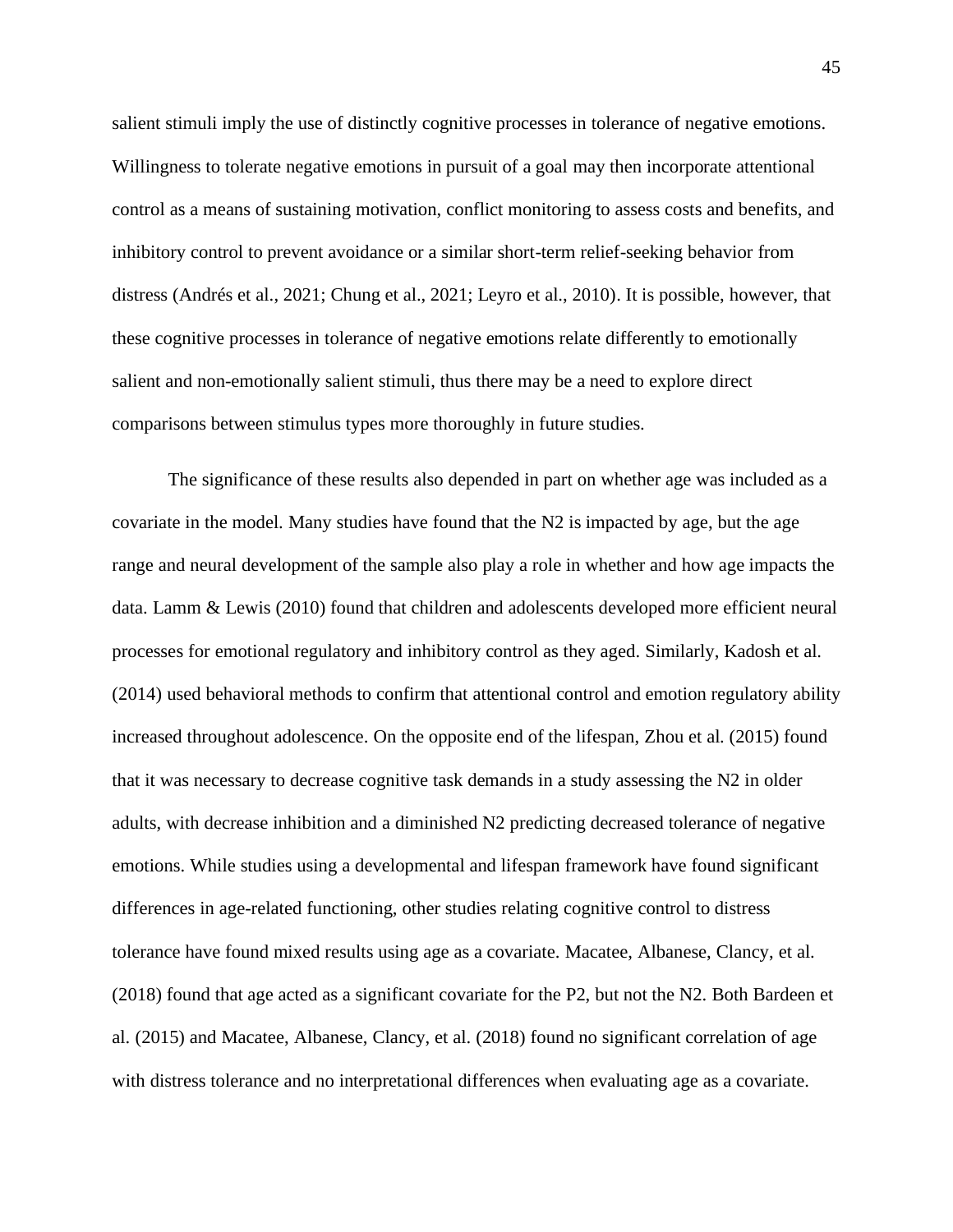It is likely that age was a deterministic covariate due to the sample being made up of emerging adults ranging from 18 to 28 years old (with one extreme outlier at 42 years old), creating greater variability in cognitive control and subsequent N2 amplitudes based on the level of neural development. Increased white matter integrity and cortical growth in the dorsolateral prefrontal cortex during emerging adulthood contribute to the development of cognitive control, including planning, delaying gratification, impulse control, and self-monitoring (Henin & Berman, 2016) which are sensitive to environmental changes (Friedman et al., 2016). Emerging adults also learn to regulate their emotions more effectively using environmental feedback, with regulatory strategy use predicted psychosocial functioning (Brewer et al., 2016). While the magnitude of the N2 response may depend in part on the age and neural maturity of the participant, the lack of significance following the addition of age to the model more likely indicates that age acts as a third variable to explain rather than negate the initial significant results.

The lack of significant moderation may be attributed to a number of methodological or theoretical factors. Firstly, the effect sizes found in this study were smaller than anticipated, potentially due to the use of different data collection modalities in analyses. A smaller effect size would require greater power to detect than may have been present in the sample. Given the small effect size and low post-hoc power, it is likely that the study did not have the power to detect interactive effects. Other factors related to how emotion regulation and cognitive control interact such as emotional salience of the stimuli and temporal positioning of cognitive processes in relation to the stimulus may also have influenced results. For instance, Tottenham et al. (2011) found that emotion regulation ability and cognitive control concurrently increased from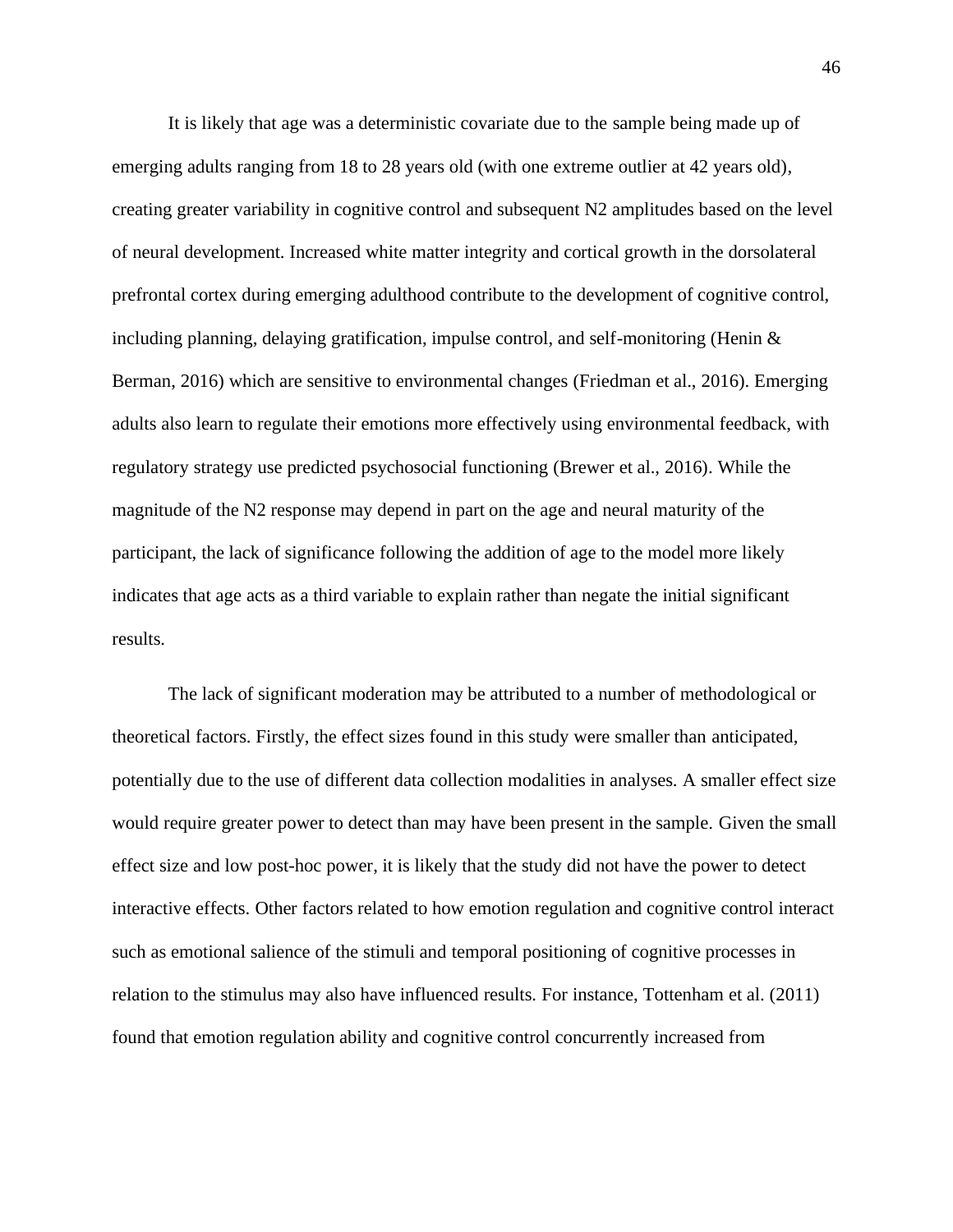childhood to adolescence and adolescence to emerging adulthood using an emotional Go-NoGo task.

The potential influence of results by temporal characteristics would be consistent with the dual mechanisms of control framework (Braver, 2012) and process specific timing hypothesis (Sheppes & Gross, 2011). The dual mechanism of control framework states that task-related, trait-related, and neural integrity factors all play a role in the variability of cognitive control and proposes that proactive and reactive inhibitory cognitive control have different mechanisms similar to top-down and bottom-up processing (Einhäuser et al., 2008; Ochsner et al., 2009). The process specific timing hypothesis states that emotion regulation processes differ based on the stage of information processing that they occur in. Antecedent-focused emotion regulation happens early in the information processing, is less likely to be impacted by emotional intensity, and requires less effort, but is usually best suited for short-term goals. Response-focused emotion regulation processes are better suited for long-term goals, but require greater effort and tolerance of initial distress. Taken together, these two frameworks suggest that temporal dynamics may impact the relationship between emotion regulation, cognitive control, and tolerance of negative emotions. It may be beneficial for future studies to assess the differences in interactive effects using early and late processing for group comparisons.

Findings suggest that managing cognitive demands may be important to ensure the availability of cognitive resources for tolerance of negative emotions. Thus, an individual wishing to pursue a goal that will require tolerance of negative emotion should attempt to decrease their task demands in areas unrelated to the desired goal. Based on respective effect sizes, emotion regulation training is also likely to incur benefits over cognitive control training for those with difficulties persisting through emotional distress in the service of a goal. Previous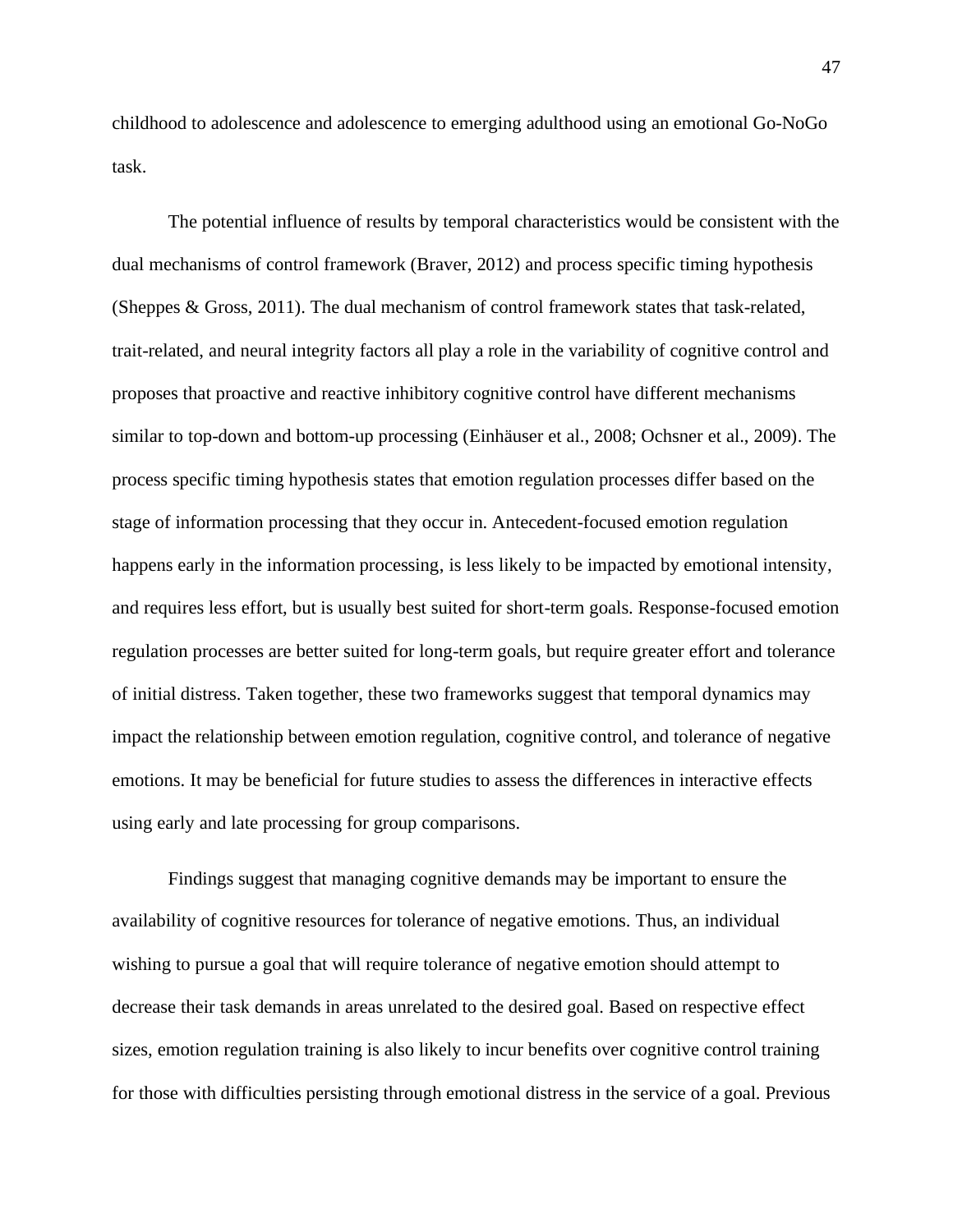interventions such as DBT (Linehan, 1987) have used emotion regulation training and distress tolerance training concurrently, without regard for the order of effects. It may then be helpful to use emotion regulation training to increase regulatory self-efficacy in order to increase the effectiveness of distress tolerance skills training. Emotion Regulation Therapy (Renna et al., 2017) and Affect Regulation Training (Berking & Lukas, 2015; Berking & Whitley, 2014) have focused on emotion regulation ability for the treatment of anxiety and depression, but current findings suggest that these interventions may have broader applications for subclinical populations as well.

### **Limitations**

The results must be considered in light of several limitations to the generalizability of findings. Convenience sampling was utilized in the present study with primarily white, female psychology undergraduate students. Due to the structure of the university research pool, selection bias may have been present for participants willing and able to complete the on-campus study, though no evidence of selection bias was found in the study variables. The cross-sectional nature of the data also limits the interpretability of causality from results. The present study data was collected in conjunction with a larger study, thus the length of the study tasks requiring sustained attention may also have contributed to mental fatigue effects. The sample size may also have limited the analyses and interpretability of results. Though the sample size provided the power required to detect medium effects sizes, power may not have been sufficient to detect the small interactive effects. Lastly, the inclusion of covariates may have been limited by the sample size. Due to low numbers of participants in respective groups, it was difficult to make meaningful evaluations about group differences in gender and ethnicity. Additionally, covariation of affect using the Positive and Negative Affect Schedule (PANAS; Watson et al., 1988) was not possible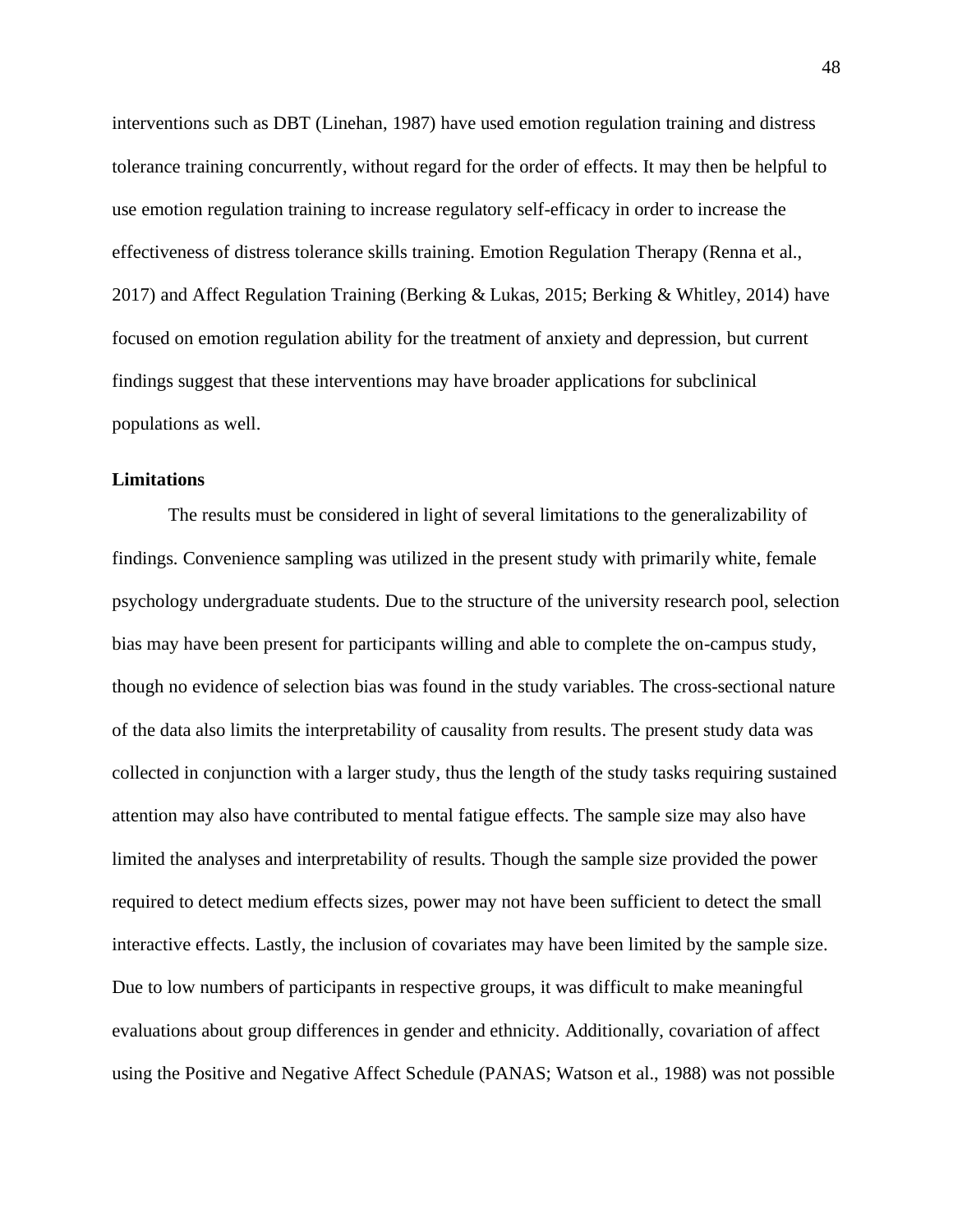to include due to missing data. Future studies including larger and more diverse samples may assist with the replications of current findings.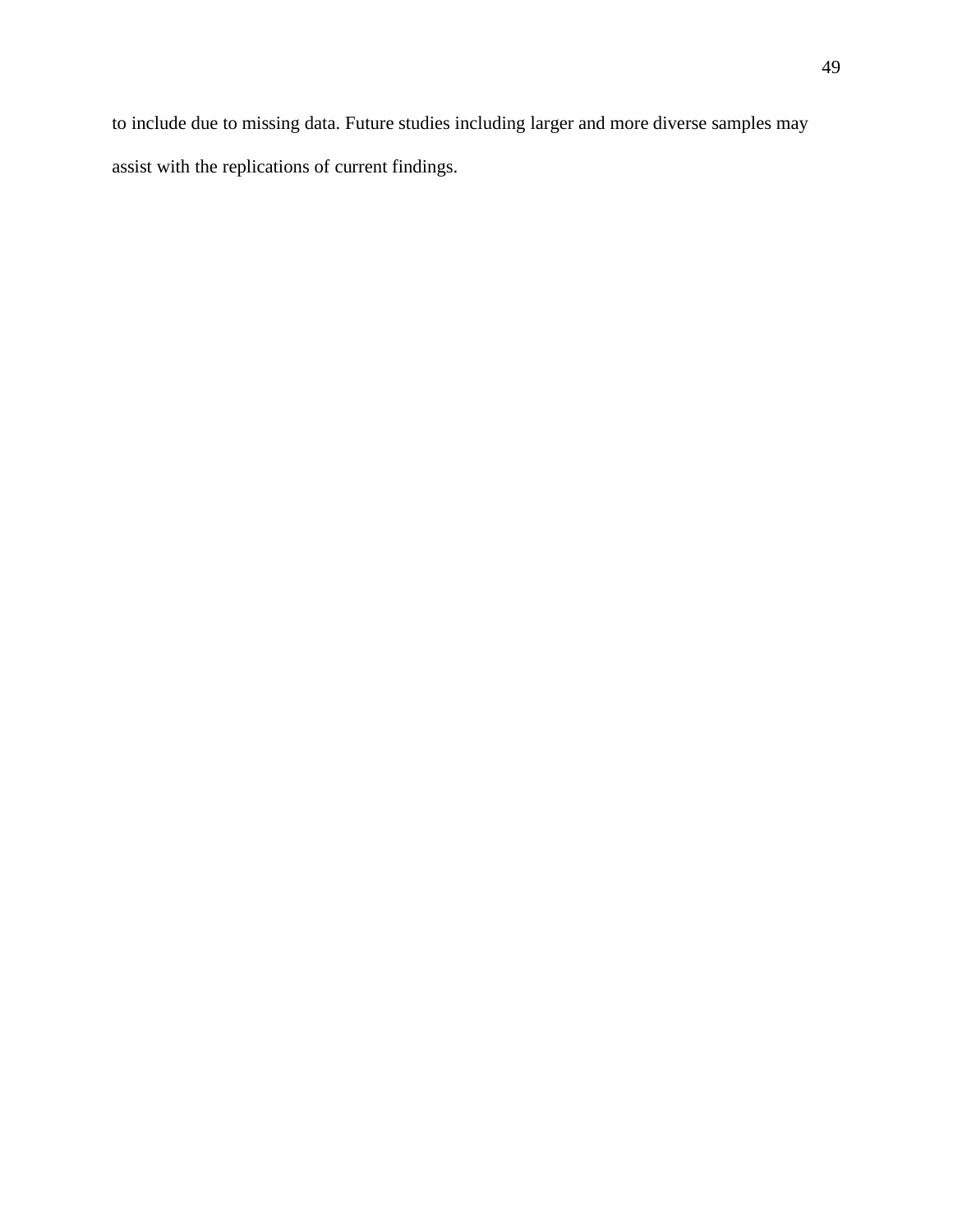### **CHAPTER V**

### **CONCLUSION**

Self-regulation research has supported a line of literature focusing on goal-oriented regulation mechanisms to gain a better understanding of factors that allow an individual to effectively adapt to a given situation. This study aimed to close a gap in the literature concerning specific mechanisms of cognitive-affective self-regulation by evaluating the relationships between emotion regulation ability, cognitive control, and tolerance of negative emotions. Findings contributed to the body of research by confirming that the effects of emotion regulation on tolerance of negative emotions are partially distinct from cognitive control. It was also determined that it may be beneficial to view the association between cognitive control and tolerance of negative emotions from a developmental lens. Studies incorporating neuroimaging to assess cross-modal processes required for tolerance of negative emotions at different stages of cognitive and emotional development may also be helpful in elucidating cognitive mechanisms involved in the tolerance of negative emotions.

Future studies may wish to assess differences in self-regulatory processes as influenced by emotionally salient and non-emotionally salient stimuli. It may also be beneficial to explore whether effects are dependent on the temporal characteristics of the cognitive and emotional regulatory processes associated with tolerance of negative emotions. Longitudinal comparisons of self-efficacy and behavioral emotion regulation may also assist in gaining a better mechanistic understanding of how emotion regulation impacts tolerance of negative emotions and determine causal effects.

Results strengthen evidence for the use of emotion regulation training to increase tolerance of negative emotions and suggest that interventions using emotion regulation skills are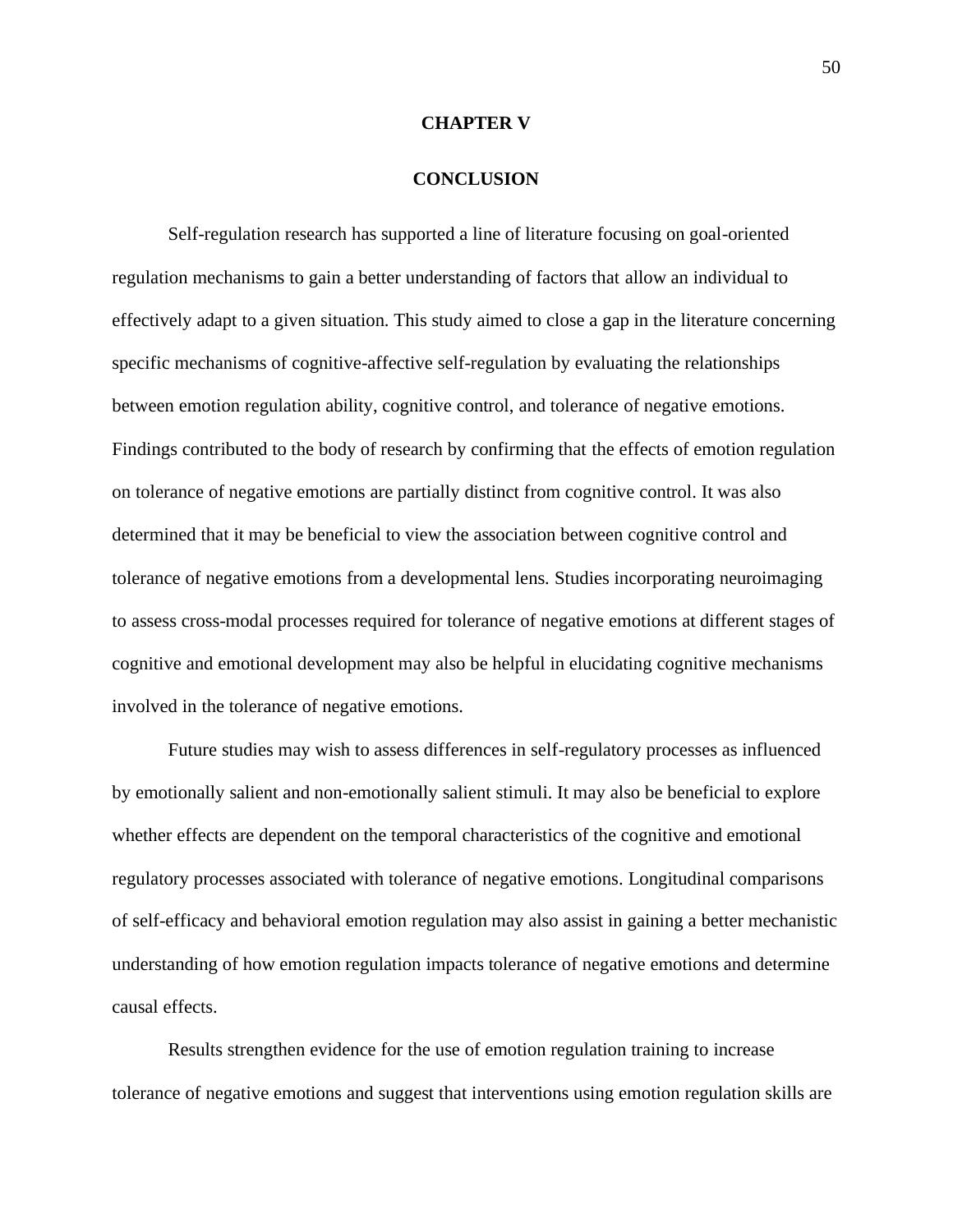likely to work better for increasing tolerance of negative emotions than interventions focused solely on cognitive training. Findings indicate the importance of regulatory self-efficacy in the pursuit of goals that may require tolerating negative emotions. This research also has implications for future research on the identification of goals as an important aspect of the ability to self-regulate and tolerate distress. Advances in our understanding of self-regulatory processes influencing tolerance of negative emotions can allow more focused treatment of distress tolerance related mental health disorders and can provide training for those at increased risk for mental health disorders.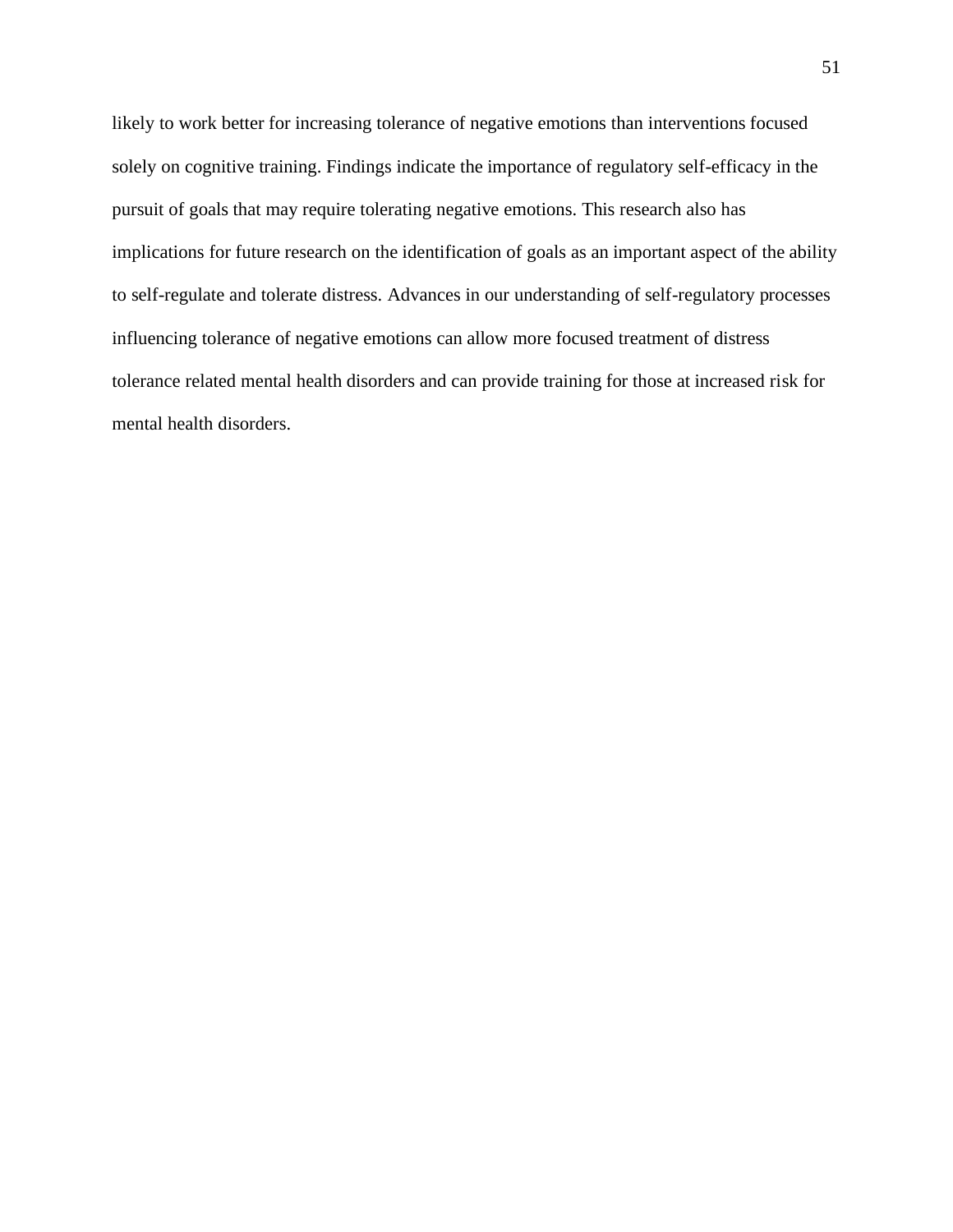### **REFERENCES**

- Aldao, A., Jazaieri, H., Goldin, P. R., & Gross, J. J. (2014). Adaptive and maladaptive emotion regulation strategies: Interactive effects during CBT for social anxiety disorder. *Journal of Anxiety Disorders*. https://doi.org/10.1016/j.janxdis.2014.03.005
- Aldao, A., & Nolen-Hoeksema, S. (2012). The influence of context on the implementation of adaptive emotion regulation strategies. *Behaviour Research and Therapy*, *50*(7–8), 493– 501. https://doi.org/10.1016/j.brat.2012.04.004
- Aldao, A., Nolen-Hoeksema, S., & Schweizer, S. (2010). Emotion-regulation strategies across psychopathology: A meta-analytic review. In *Clinical Psychology Review* (Vol. 30, Issue 2, pp. 217–237). https://doi.org/10.1016/j.cpr.2009.11.004
- Aldao, A., Sheppes, G., & Gross, J. J. (2015). Emotion regulation flexibility. *Cognitive Therapy and Research*, *39*(3), 263–278. https://doi.org/10.1007/s10608-014-9662-4
- Ali, B., Green, K. M., Daughters, S. B., & Lejuez, C. W. (2017). Distress tolerance interacts with circumstances, motivation, and readiness to predict substance abuse treatment retention. *Addictive Behaviors*, *73*, 99–104. https://doi.org/10.1016/j.addbeh.2017.04.016
- Allan, N. P., Macatee, R. J., Norr, A. M., Raines, A. M., & Schmidt, N. B. (2015). Relations between common and specific factors of anxiety sensitivity and distress tolerance and fear, distress, and alcohol and substance use disorders. *Journal of Anxiety Disorders*, *33*, 81–89. https://doi.org/10.1016/j.janxdis.2015.05.002
- Ameral, V., Palm Reed, K. M., Cameron, A., & Armstrong, J. L. (2014). What are measures of distress tolerance really capturing? A mixed methods analysis. *Psychology of Consciousness: Theory, Research, and Practice*, *1*(4), 357–369. https://doi.org/10.1037/cns0000024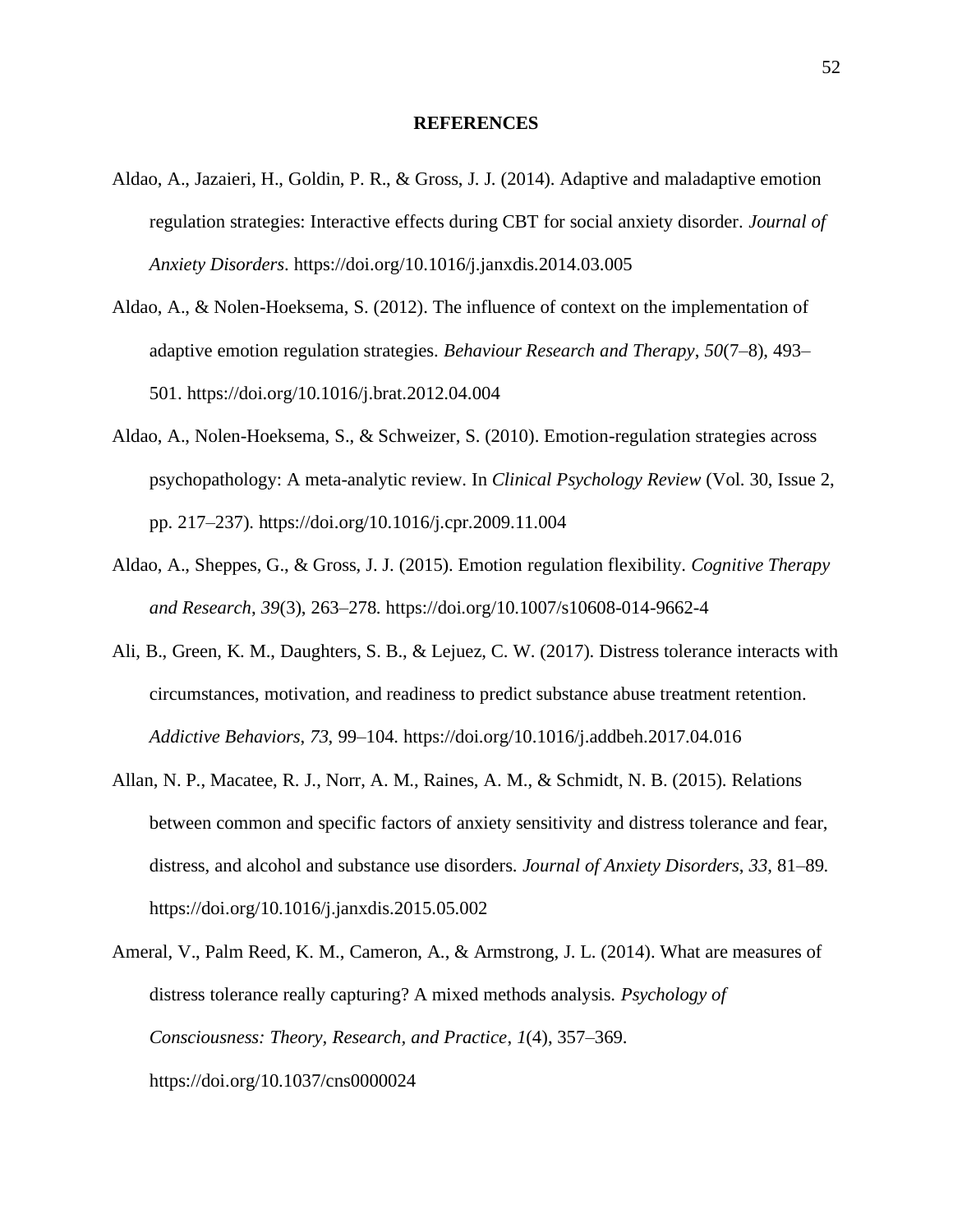- Andrés, M. L., del-Valle, M. V., Richaud de Minzi, M. C., Introzzi, I., Canet-Juric, L., & Navarro-Guzmán, J. I. (2021). Distress tolerance and executive functions: A systematic review. *Psychology & Neuroscience*. https://doi.org/10.1037/PNE0000259
- Anestis, M. D., Knorr, A. C., Tull, M. T., Lavender, J. M., & Gratz, K. L. (2013). The importance of high distress tolerance in the relationship between nonsuicidal self-injury and suicide potential. *Suicide and Life-Threatening Behavior*, *43*(6), 663–675. https://doi.org/10.1111/sltb.12048
- Anestis, M. D., Lavender, J. M., Marshall-Berenz, E. C., Gratz, K. L., Tull, M. T., & Joiner, T. E. (2012). Evaluating distress tolerance measures: Interrelations and associations with impulsive behaviors. *Cognitive Therapy and Research*, *36*(6), 593–602. https://doi.org/10.1007/s10608-011-9377-8
- Anestis, M. D., Pennings, S. M., Lavender, J. M., Tull, M. T., & Gratz, K. L. (2013). Low distress tolerance as an indirect risk factor for suicidal behavior: Considering the explanatory role of non-suicidal self-injury. *Comprehensive Psychiatry*, *54*(7), 996–1002. https://doi.org/10.1016/j.comppsych.2013.04.005
- Ansari, T. L., & Derakshan, N. (2011). The neural correlates of cognitive effort in anxiety: Effects on processing efficiency. *Biological Psychology*, *86*(3), 337–348. https://doi.org/10.1016/j.biopsycho.2010.12.013
- Arici-Ozcan, N., Cekici, F., & Arslan, R. (2019). The relationship between resilience and distress tolerance in college students: The mediator role of cognitive flexibility and difficulties in emotion regulation. *International Journal of Educational Methodology*, *5*(4), 525–533. https://doi.org/10.12973/ijem.5.4.525

Banducci, A. N., Connolly, K. M., Vujanovic, A. A., Alvarez, J., & Bonn-Miller, M. O. (2017).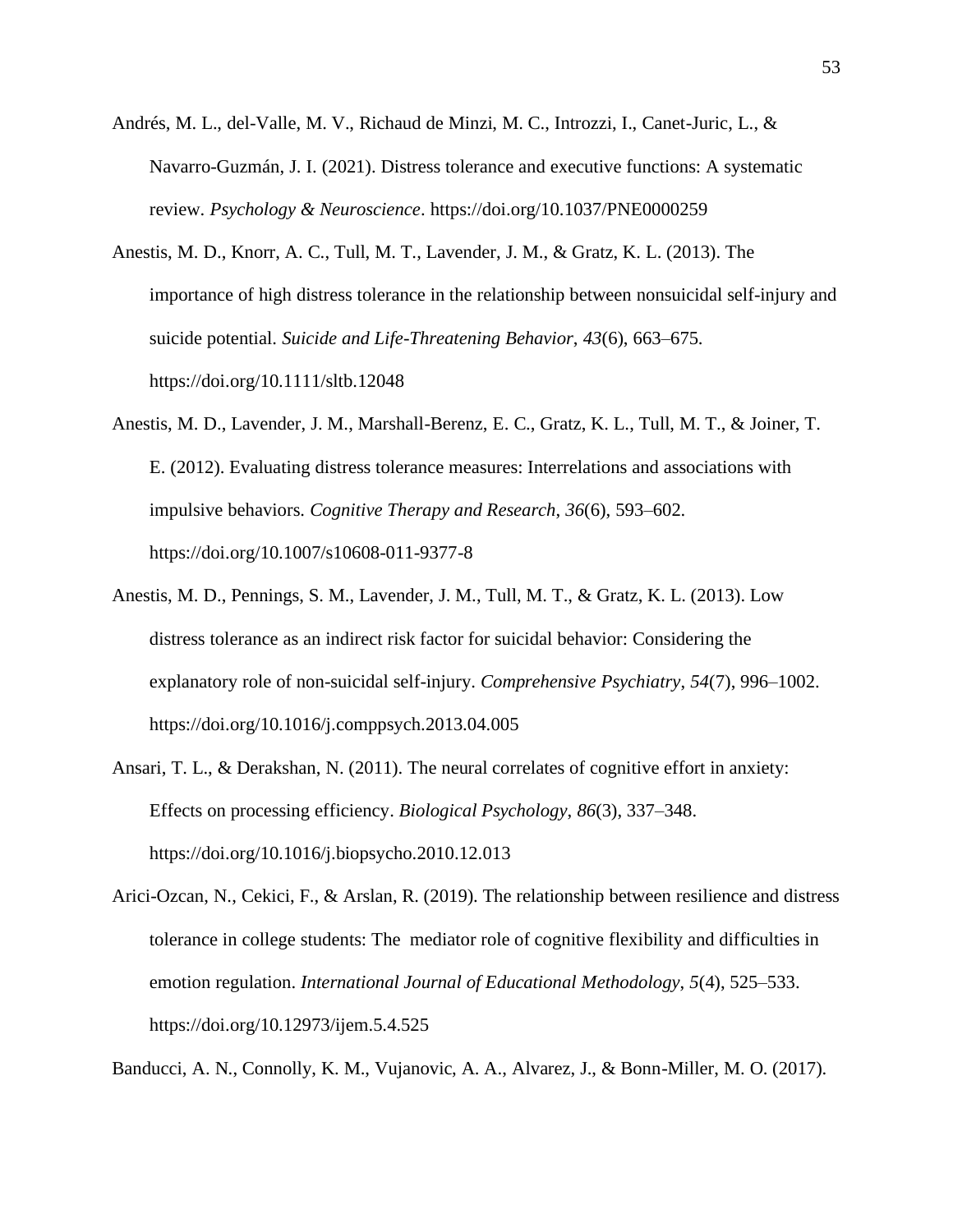The impact of changes in distress tolerance on PTSD symptom severity post-treatment among veterans in residential trauma treatment. *Journal of Anxiety Disorders*, *47*, 99–105. https://doi.org/10.1016/j.janxdis.2017.01.004

- Bardeen, J. R., & Fergus, T. A. (2016). Emotional distress intolerance, experiential avoidance, and anxiety sensitivity: The buffering effect of attentional control on associations with posttraumatic stress symptoms. *Journal of Psychopathology and Behavioral Assessment*, *38*(2), 320–329. https://doi.org/10.1007/s10862-015-9522-x
- Bardeen, J. R., Fergus, T. A., & Orcutt, H. K. (2013). Testing a hierarchical model of distress tolerance. *Journal of Psychopathology and Behavioral Assessment*, *35*(4), 495–505. https://doi.org/10.1007/s10862-013-9359-0
- Bardeen, J. R., Tull, M. T., Dixon-Gordon, K. L., Stevens, E. N., & Gratz, K. L. (2015). Attentional control as a moderator of the relationship between difficulties accessing effective emotion regulation strategies and distress tolerance. *Journal of Psychopathology and Behavioral Assessment*, *37*(1), 79–84. https://doi.org/10.1007/s10862-014-9433-2
- Barrett, L. F., Gross, J., Christensen, T. C., & Benvenuto, M. (2001). Knowing what you're feeling and knowing what to do about it: Mapping the relation between emotion differentiation and emotion regulation. *Cognition and Emotion*, *15*(6), 713–724. https://doi.org/10.1080/02699930143000239
- Basharpoor, S., Heidari, F., & Narimani, M. (2020). Personality deviance, distress tolerance, and readiness to change in treatment-seeking substance users. *Journal of Substance Use*, *25*(2), 211–216. https://doi.org/10.1080/14659891.2019.1675787
- Basharpoor, S., Mowlaie, M., & Sarafrazi, L. (2021). The relationships of distress tolerance, selfcompassion to posttraumatic growth, the mediating role of cognitive fusion. *Journal of*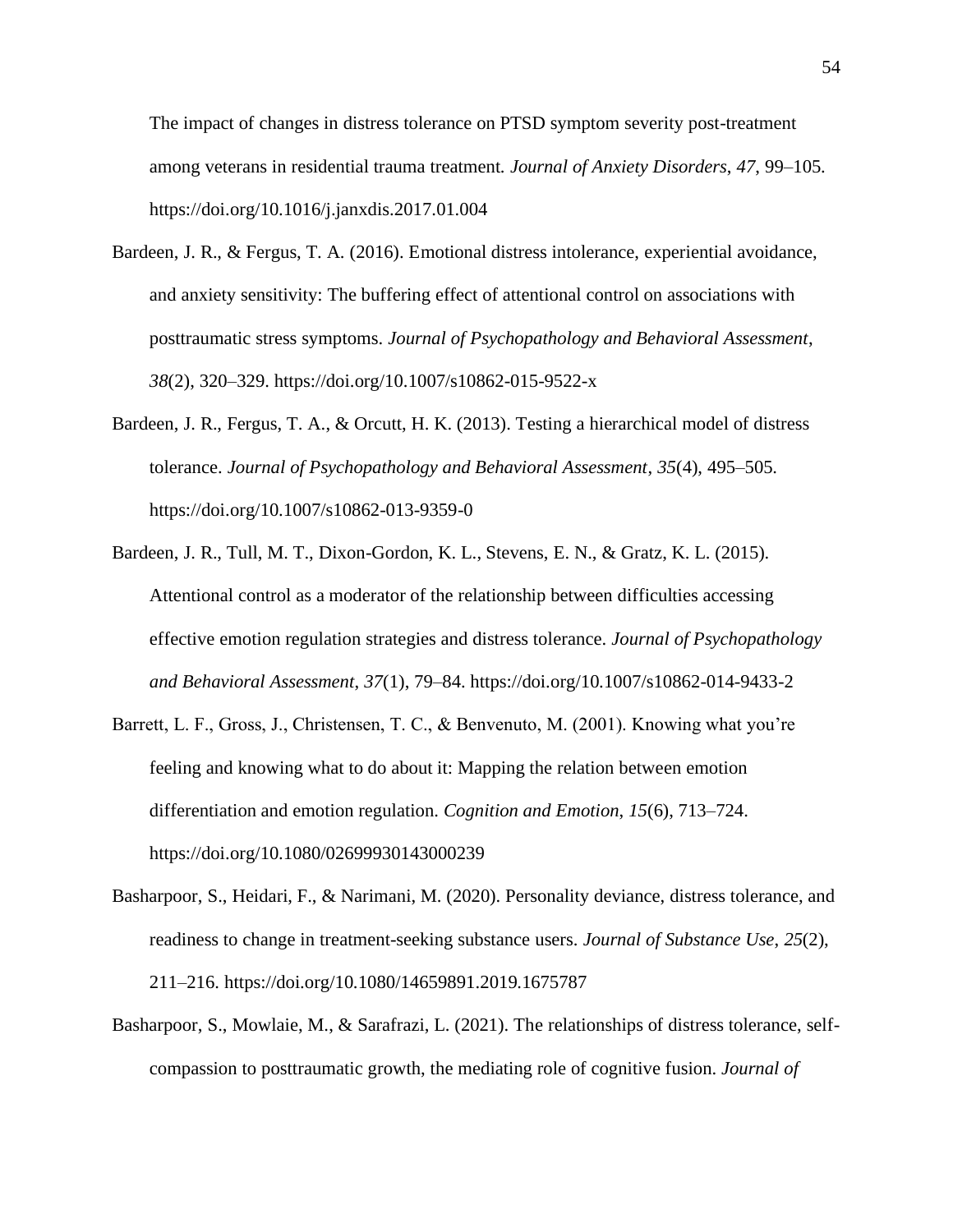*Aggression, Maltreatment and Trauma*, *30*(1), 70–81. https://doi.org/10.1080/10926771.2019.1711279

- Beauchaine, T. P., & Zisner, A. (2017). Motivation, emotion regulation, and the latent structure of psychopathology: An integrative and convergent historical perspective. *International Journal of Psychophysiology*, *119*, 108–118. https://doi.org/10.1016/j.ijpsycho.2016.12.014
- Beck, K. H., Daughters, S. B., & Ali, B. (2013). Hurried driving: Relationship to distress tolerance, driver anger, aggressive and risky driving in college students. *Accident Analysis and Prevention*, *51*, 51–55. https://doi.org/10.1016/j.aap.2012.10.012
- Benfer, N., Bardeen, J. R., & Fergus, T. A. (2017). The interactive effect of attention to emotions and emotional distress intolerance on anxiety and depression. *Journal of Cognitive Psychotherapy*, *31*(2), 91–100. https://doi.org/10.1891/0889-8391.31.2.91
- Berking, M., & Lukas, C. A. (2015). The Affect Regulation Training (ART): A transdiagnostic approach to the prevention and treatment of mental disorders. *Current Opinion in Psychology*, *3*(Figure 1), 64–69. https://doi.org/10.1016/j.copsyc.2015.02.002
- Berking, M., & Whitley, B. (2014). Affect Regulation Training: A Practitioners' Manual. In *Springer*. https://doi.org/10.1007/978-1-4939-1022-9\_3
- Bernstein, A., Marshall, E. C., & Zvolensky, M. J. (2011). Multi-method evaluation of distress tolerance measures and construct(s): Concurrent relations to mood and anxiety psychopathology and quality of life. *Journal of Experimental Psychopathology*, *2*(3), 386– 399. https://doi.org/10.5127/jep.006610
- Bigman, Y. E., Sheppes, G., & Tamir, M. (2017). When less is more: Effects of the availability of strategic options on regulating negative emotions. *Emotion*, *17*(6). https://doi.org/10.1037/emo0000303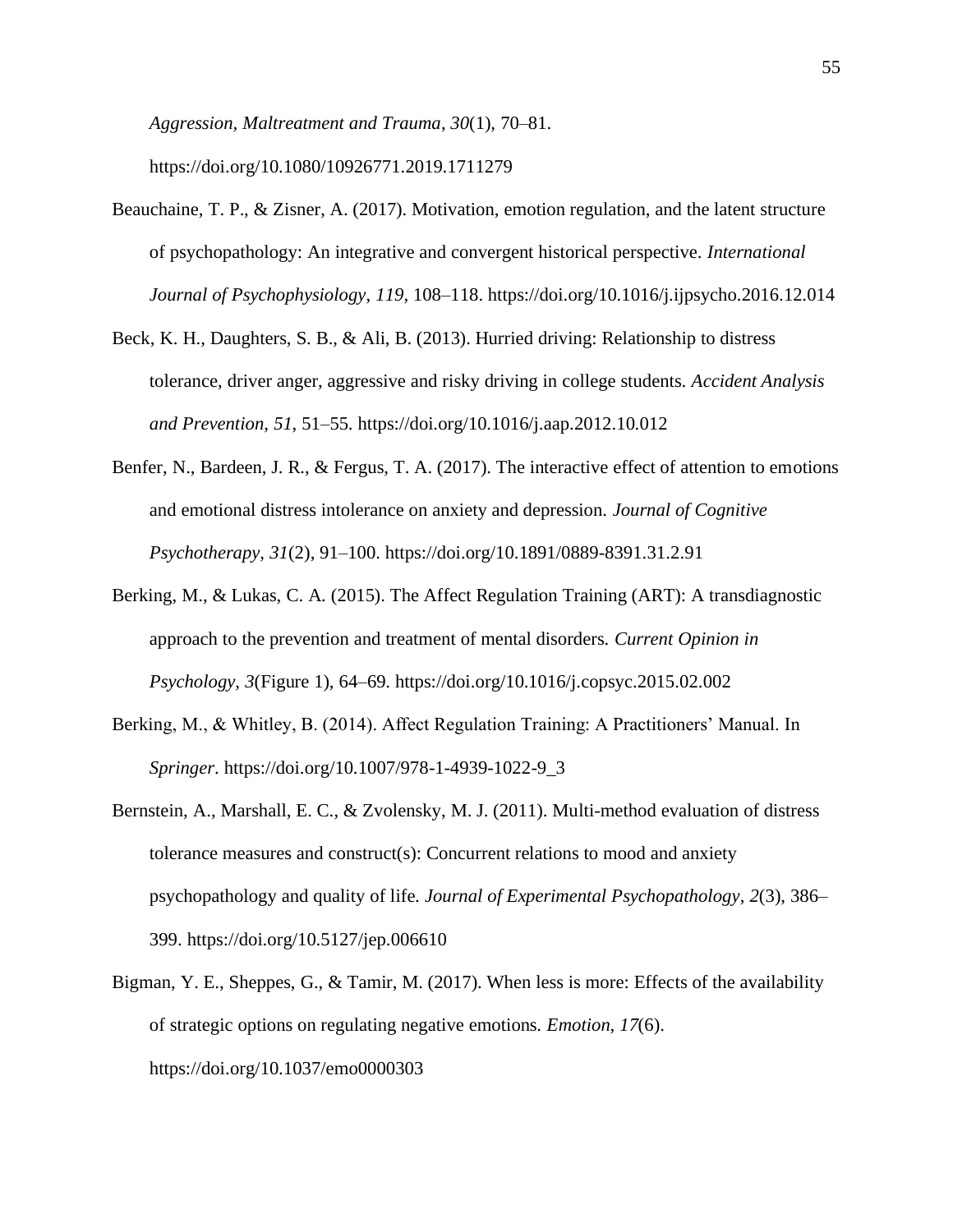- Birk, J. L., & Bonanno, G. A. (2016). When to throw the switch: The adaptiveness of modifying emotion regulation strategies based on affective and physiological feedback. *Emotion*, *16*(5), 657–670. https://doi.org/10.1037/emo0000157
- Blair, C. (2016). The development of executive functions and self-regulation: A bidirectional psychobiological model. In K. D. Vohs & R. F. Baumeister (Eds.), *Handbook of selfregulation: Research, theory, and applications* (3rd ed., pp. 417–439). Guilford Press.
- Bonanno, G. A., & Burton, C. L. (2013). Regulatory flexibility: An individual differences perspective on coping and emotion regulation. *Perspectives on Psychological Science*, *8*(6), 591–612. https://doi.org/10.1177/1745691613504116
- Bornovalova, M. A., Gratz, K. L., Daughters, S. B., Hunt, E. D., & Lejuez, C. W. (2012). Initial RCT of a distress tolerance treatment for individuals with substance use disorders. *Drug and Alcohol Dependence*, *122*(1–2), 70–76.

https://doi.org/10.1016/j.drugalcdep.2011.09.012

- Botvinick, M. M., Carter, C. S., Braver, T. S., Barch, D. M., & Cohen, J. D. (2001). Conflict monitoring and cognitive control. *Psychological Review*, *108*(3), 624–652. https://doi.org/10.1037/0033-295X.108.3.624
- Botvinick, M. M., Cohen, J. D., & Carter, C. S. (2004). Conflict monitoring and anterior cingulate cortex: An update. In *Trends in Cognitive Sciences* (Vol. 8, Issue 12, pp. 539– 546). https://doi.org/10.1016/j.tics.2004.10.003
- Bracha, H. S. (2004). Freeze, flight, fight, fright, faint: Adaptationist perspectives on the acute stress response spectrum. In *CNS Spectrums* (Vol. 9, Issue 9, pp. 679–685). MedWorks Media LLC. https://doi.org/10.1017/S1092852900001954

Bradley, S. J. (1990). Affect regulation and psychopathology: Bridging the mind-body gap. In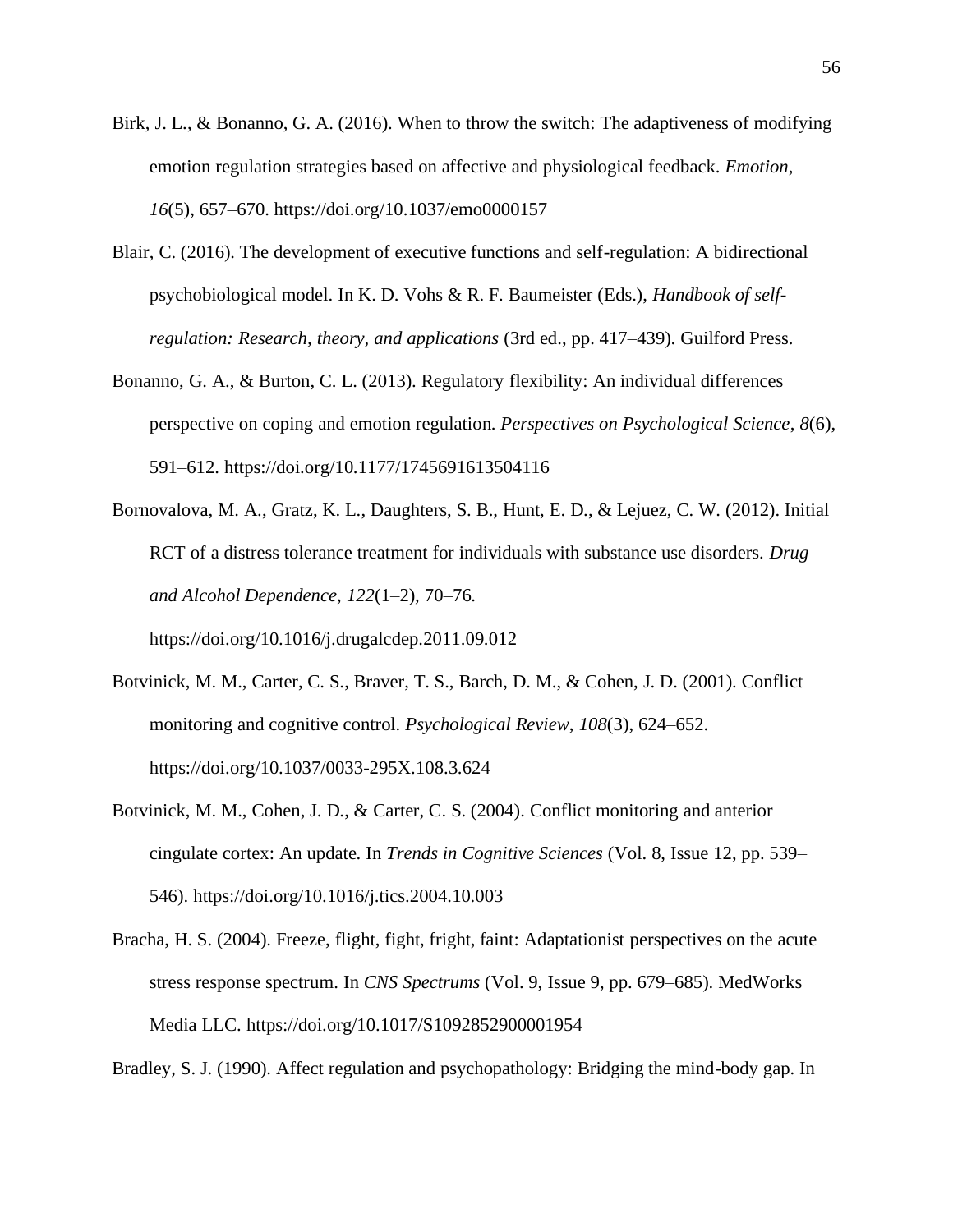*Canadian Journal of Psychiatry* (Vol. 35, Issue 6, pp. 540–547). https://doi.org/10.1177/070674379003500613

- Braunstein, L. M., Gross, J. J., & Ochsner, K. N. (2017). Explicit and implicit emotion regulation: A multi-level framework. *Social Cognitive and Affective Neuroscience*, *12*(10). https://doi.org/10.1093/scan/nsx096
- Braver, T. S. (2012). The variable nature of cognitive control: A dual mechanisms framework. In *Trends in Cognitive Sciences*. https://doi.org/10.1016/j.tics.2011.12.010
- Brewer, S. K., Zahniser, E., & Conley, C. S. (2016). Longitudinal impacts of emotion regulation on emerging adults: Variable- and person-centered approaches. *Journal of Applied Developmental Psychology*, *47*, 1–12. https://doi.org/10.1016/j.appdev.2016.09.002
- Brown, M. R. G. G., Benoit, J. R. A. A., Juh $\tilde{A}$ ; S, M., Lebel, R. M., MacKay, M., Dametto, E., Silverstone, P. H., Dolcos, F., Dursun, S. M., Greenshaw, A. J., Juhás, M., Lebel, R. M., MacKay, M., Dametto, E., Silverstone, P. H., Dolcos, F., Dursun, S. M., & Greenshaw, A. J. (2015). Neural correlates of high-risk behavior tendencies and impulsivity in an emotional Go/NoGo fMRI task. *Frontiers in Systems Neuroscience*, *9*(Mar), 1–24. https://doi.org/10.3389/fnsys.2015.00024
- Buodo, G., Sarlo, M., Mento, G., Messerotti Benvenuti, S., & Palomba, D. (2017). Unpleasant stimuli differentially modulate inhibitory processes in an emotional Go/NoGo task: an event-related potential study. *Cognition and Emotion*, *31*(1), 127–138. https://doi.org/10.1080/02699931.2015.1089842
- Campos, J. J., Campos, R. G., & Barrett, K. C. (1989). Emergent Themes in the Study of Emotional Development and Emotion Regulation. *Developmental Psychology*, *25*(3), 394– 402. https://doi.org/10.1037/0012-1649.25.3.394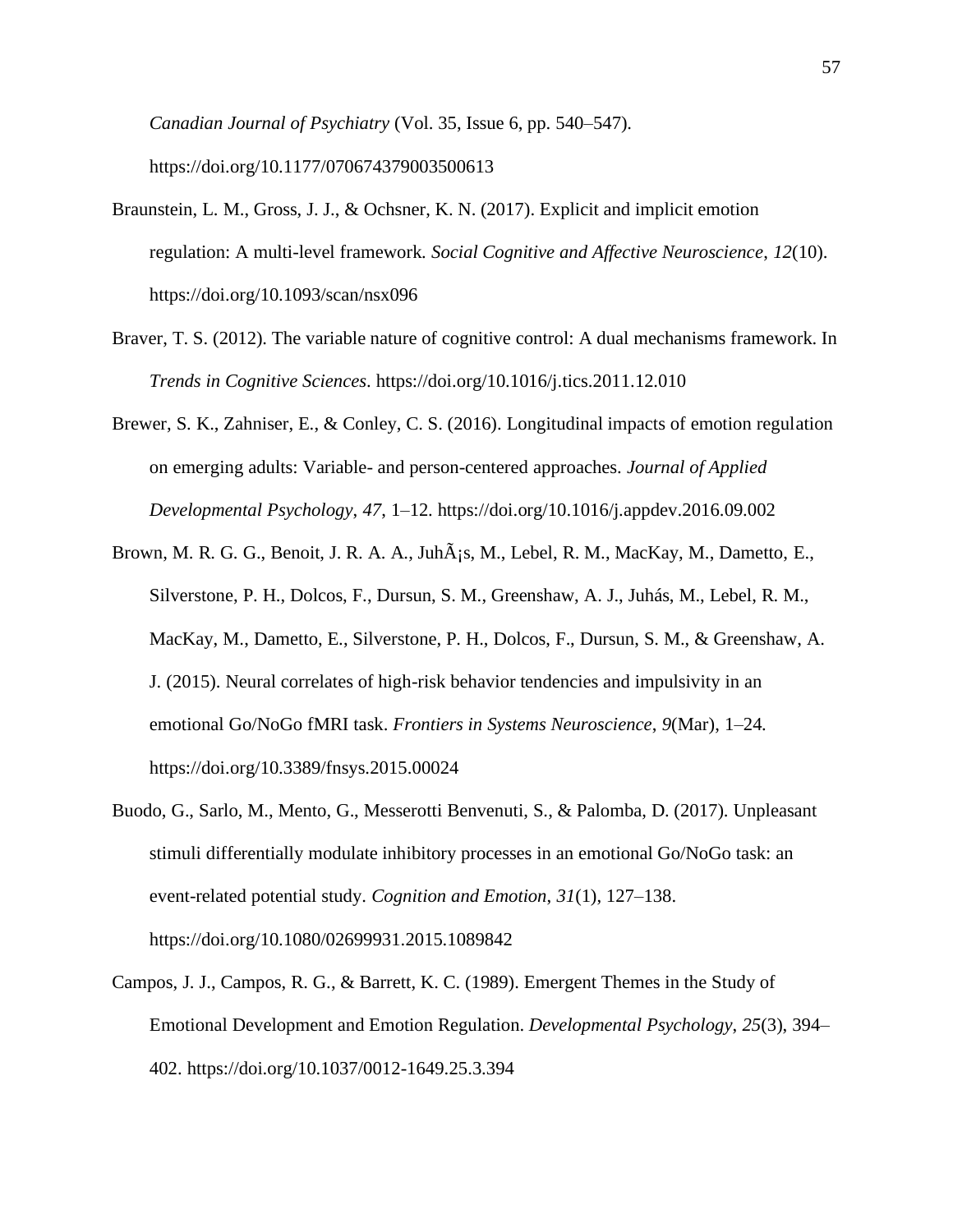- Carretié, L., Albert, J., López-Martín, S., & Tapia, M. (2009). Negative brain: An integrative review on the neural processes activated by unpleasant stimuli. *International Journal of Psychophysiology*, *71*(1), 57–63. https://doi.org/10.1016/j.ijpsycho.2008.07.006
- Chung, J. J., Wakefield, M. A., Austin, S. B., & Chapman, A. L. (2021). Smiling to tolerate distress: The moderating role of attention to emotion. *Canadian Journal of Behavioural Science*, *53*(1), 59–70. https://doi.org/10.1037/CBS0000188
- Clark, D. A. (2013). Collaborative empiricism: A cognitive response to exposure reluctance and low distress tolerance. *Cognitive and Behavioral Practice*, *20*(4), 445–454. https://doi.org/10.1016/j.cbpra.2012.06.001
- Coifman, K. G., Kane, M. J., Bishop, M., Matt, L. M., Nylocks, K. M., & Aurora, P. (2019). Predicting negative affect variability and spontaneous emotion regulation: Can working memory span tasks estimate emotion regulatory capacity? *Emotion*. https://doi.org/10.1037/emo0000585
- Conway, C. C., Naragon-Gainey, K., & Harris, M. T. (2021). The structure of distress tolerance and neighboring emotion regulation abilities. *Assessment*, *28*(4), 1050–1064. https://doi.org/10.1177/1073191120954914
- Cougle, J. R., Bernstein, A., Zvolensky, M. J., Vujanovic, A. A., & Macatee, R. J. (2013). Validation of self-report measures of emotional and physical distress tolerance. *J Psychopathol Behav Assess*, *35*, 76–84. https://doi.org/10.1007/s10862-012-9317-2
- Cummings, J. R., Bornovalova, M. A., Ojanen, T., Hunt, E., MacPherson, L., & Lejuez, C. (2013). Time doesn't change everything: The longitudinal course of distress tolerance and its relationship with externalizing and internalizing symptoms during early adolescence. *Journal of Abnormal Child Psychology*, *41*(5), 735–748. https://doi.org/10.1007/s10802-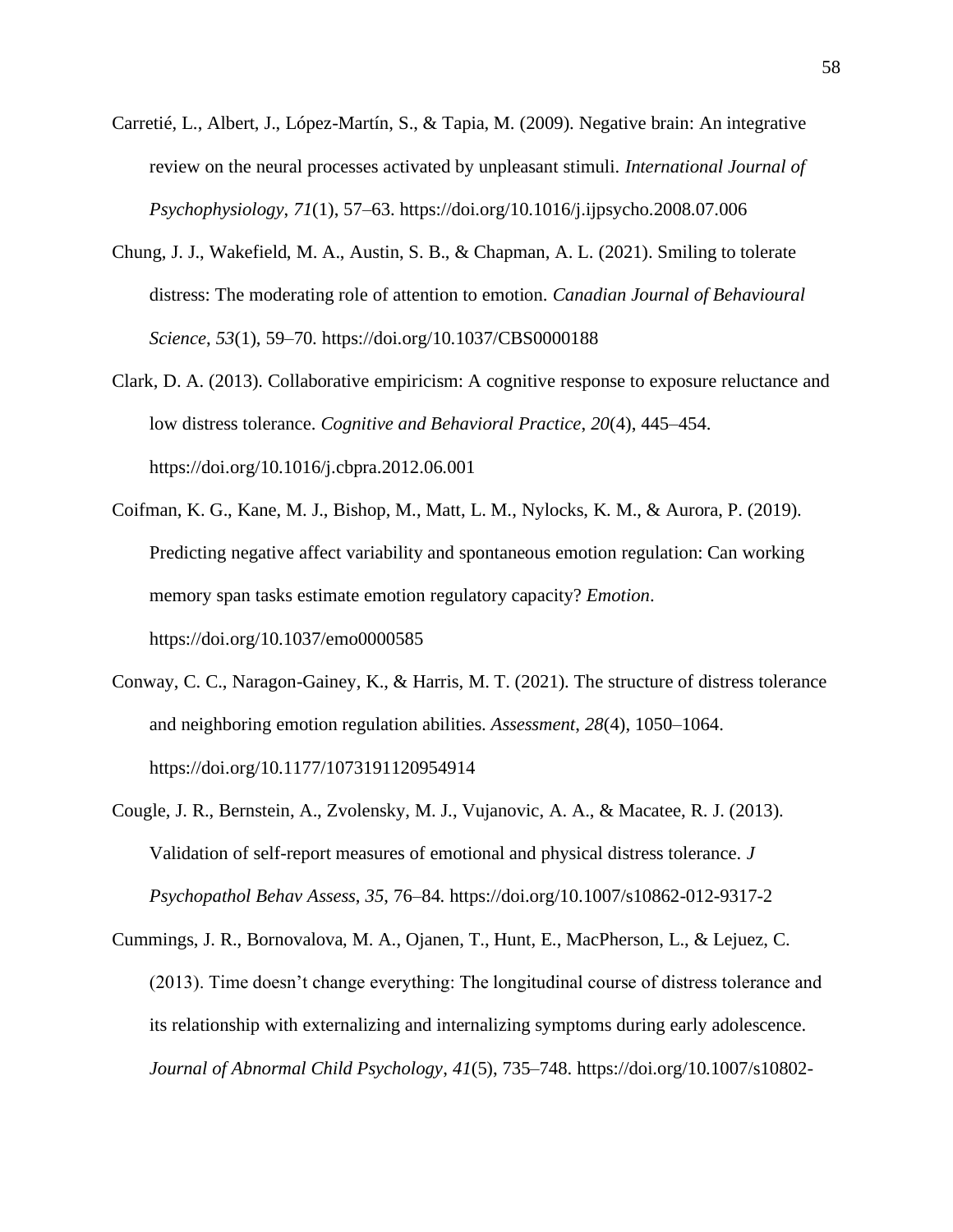- Daughters, S. B., Lejuez, C. W., Bornovalova, M. A., Kahler, C. W., Strong, D. R., & Brown, R. A. (2005). Distress tolerance as a predictor of early treatment dropout in a residential substance abuse treatment facility. *Journal of Abnormal Psychology*, *114*(4), 729–734. https://doi.org/10.1037/0021-843X.114.4.729
- De Castella, K., Platow, M. J., Tamir, M., & Gross, J. J. (2018). Beliefs about emotion: implications for avoidance-based emotion regulation and psychological health. *Cognition and Emotion*, *32*(4), 773–795. https://doi.org/10.1080/02699931.2017.1353485
- Dien, J. (2012). Applying principal components analysis to event-related potentials: A tutorial. *Developmental Neuropsychology*, *37*(6), 497–517. https://doi.org/10.1080/87565641.2012.697503
- Donkers, F. C. L., & Van Boxtel, G. J. M. (2004). The N2 in go/no-go tasks reflects conflict monitoring not response inhibition. *Brain and Cognition*, *56*(2 SPEC. ISS.), 165–176. https://doi.org/10.1016/j.bandc.2004.04.005
- Doré, B. P., Weber, J., & Ochsner, K. N. (2017). Neural predictors of decisions to cognitively control emotion. *Journal of Neuroscience*, *37*(10), 2580–2588. https://doi.org/10.1523/JNEUROSCI.2526-16.2016
- Dryman, M. T., & Heimberg, R. G. (2018). Emotion regulation in social anxiety and depression: a systematic review of expressive suppression and cognitive reappraisal. *Clinical Psychology Review*, *65*, 17–42.
- Einhäuser, W., Rutishauser, U., & Koch, C. (2008). Task-demands can immediately reverse the effects of sensory-driven saliency in complex visual stimuli. *Journal of Vision*, *8*(2). https://doi.org/10.1167/8.2.2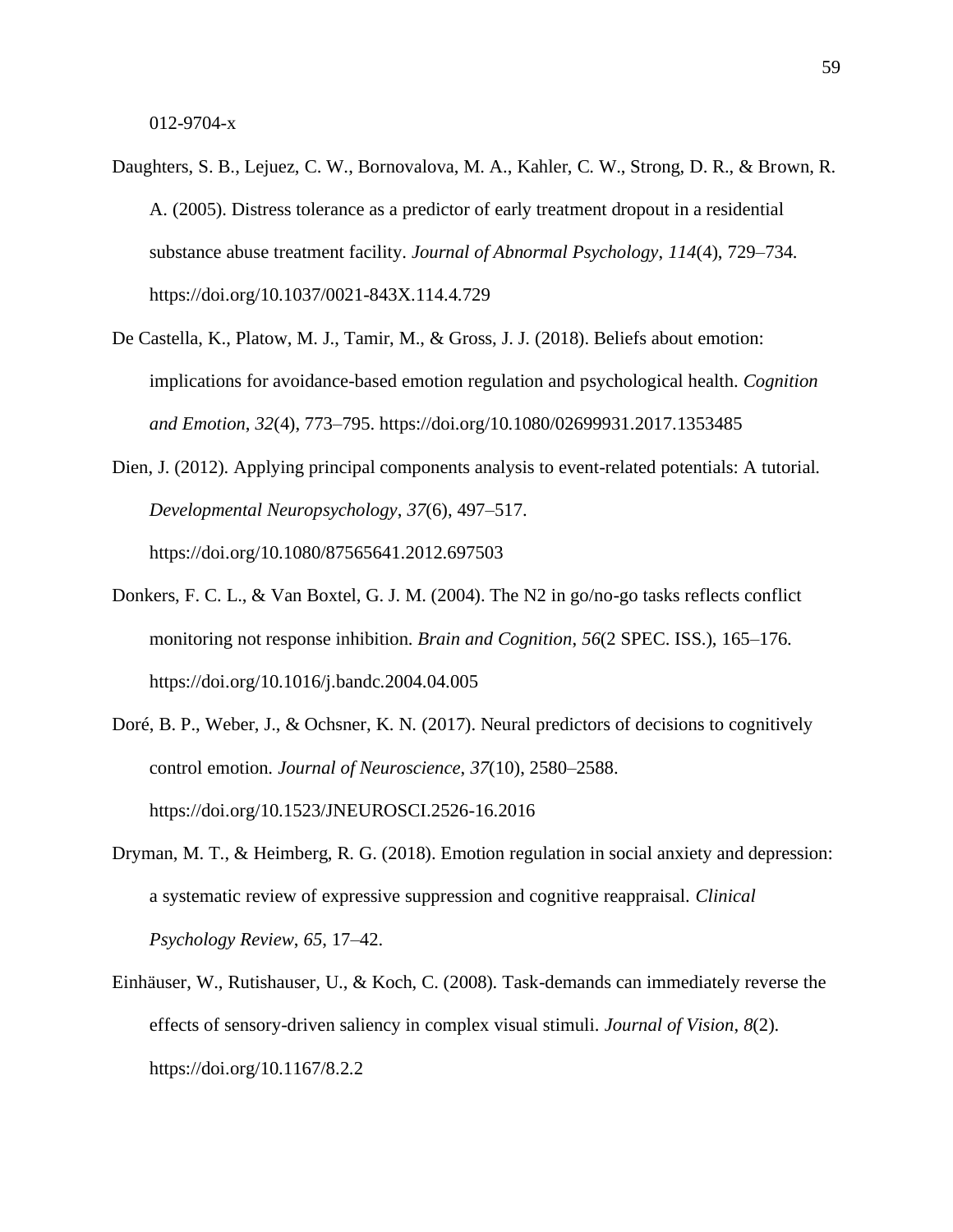- English, T., Lee, I. A., John, O. P., & Gross, J. J. (2017). Emotion regulation strategy selection in daily life: The role of social context and goals. *Motivation and Emotion*, *41*(2), 230–242. https://doi.org/10.1007/s11031-016-9597-z
- Erwin, M. C., Mitchell, M. A., Contractor, A. A., Dranger, P., Charak, R., & Elhai, J. D. (2018). The relationship between distress tolerance regulation, counterfactual rumination, and PTSD symptom clusters. *Comprehensive Psychiatry*, *82*, 133–140. https://doi.org/10.1016/j.comppsych.2018.01.012
- Falkenstein, M., Hoormann, J., & Hohnsbein, J. (1999). ERP components in Go/Nogo tasks and their relation to inhibition. *Acta Psychologica*, *101*(2–3), 267–291. https://doi.org/10.1016/s0001-6918(99)00008-6
- Farmer, A. S., & Kashdan, T. B. (2014). Affective and self-esteem instability in the daily lives of people with generalize social anxiety disorder. *Clinical Psychological Science*, *2*(2), 187– 201. https://doi.org/10.1177/2167702613495200
- Ford, B. Q., & Gross, J. J. (2018). Emotion regulation: Why beliefs matter. *Canadian Psychology*, *59*(1). https://doi.org/10.1037/cap0000142
- Ford, B. Q., & Gross, J. J. (2019). Why beliefs about emotion matter: An emotion-regulation perspective. *Current Directions in Psychological Science*, *28*(1), 74–81. https://doi.org/10.1177/0963721418806697
- Ford, B. Q., Gross, J. J., & Gruber, J. (2019). Broadening our field of view: The role of emotion polyregulation. *Emotion Review*, *11*(3), 197–208. https://doi.org/10.1177/1754073919850314
- Ford, B. Q., Karnilowicz, H. R., & Mauss, I. B. (2017). Understanding reappraisal as a multicomponent process: The psychological health benefits of attempting to use reappraisal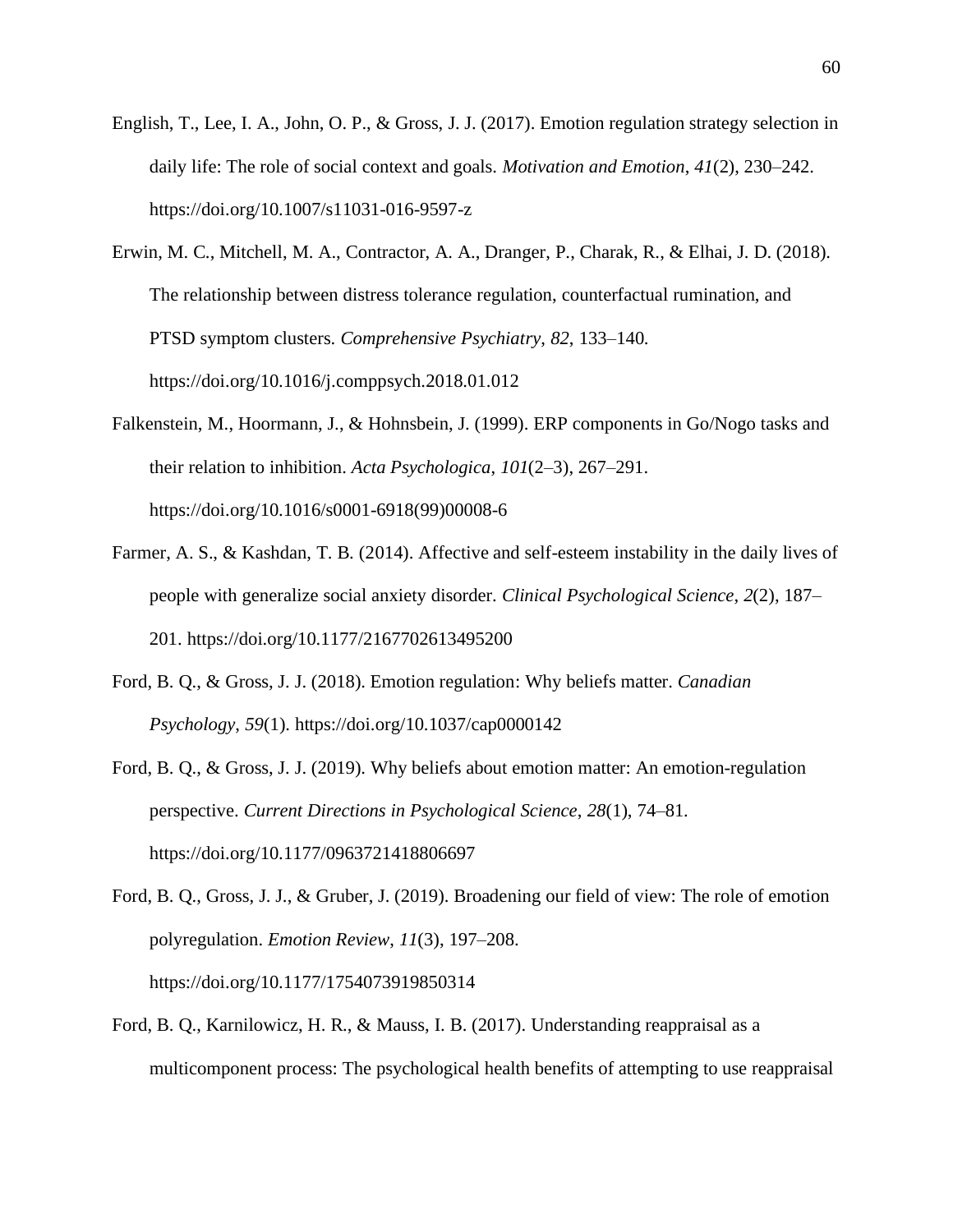depend on reappraisal success. *Emotion*, *17*(6). https://doi.org/10.1037/emo0000310

- Franklin, J. C., Hessel, E. T., & Prinstein, M. J. (2011). Clarifying the role of pain tolerance in suicidal capability. *Psychiatry Research*, *189*(3), 362–367. https://doi.org/10.1016/j.psychres.2011.08.001
- Friedman, N. P., & Miyake, A. (2004). The relations among inhibition and interference control functions: A latent-variable analysis. *Journal of Experimental Psychology: General*, *133*(1), 101–135. https://doi.org/10.1037/0096-3445.133.1.101
- Friedman, N. P., & Miyake, A. (2017). Unity and diversity of executive functions: Individual differences as a window on cognitive structure. In *Cortex* (Vol. 86, pp. 186–204). Masson SpA. https://doi.org/10.1016/j.cortex.2016.04.023
- Friedman, N. P., Miyake, A., Altamirano, L. J., Corley, R. P., Young, S. E., Rhea, S. A., & Hewitt, J. K. (2016). Stability and change in executive function abilities from late adolescence to early adulthood: A longitudinal twin study. *Developmental Psychology*, *52*(2), 326–340. https://doi.org/10.1037/dev0000075
- Gan, S., Yang, J., Chen, X., Zhang, X., & Yang, Y. (2017). High working memory load impairs the effect of cognitive reappraisal on emotional response: Evidence from an event-related potential study. *Neuroscience Letters*, *639*, 126–131. https://doi.org/10.1016/j.neulet.2016.12.069
- Ghaemi Kerahrodi, J., & Michal, M. (2020). The fear-defense system, emotions, and oxidative stress. In *Redox Biology* (p. 101588). Elsevier B.V. https://doi.org/10.1016/j.redox.2020.101588
- Glassman, L. H., Martin, L. M., Bradley, L. E., Ibrahim, A., Goldstein, S. P., Forman, E. M., & Herbert, J. D. (2016). A brief report on the assessment of distress tolerance: Are we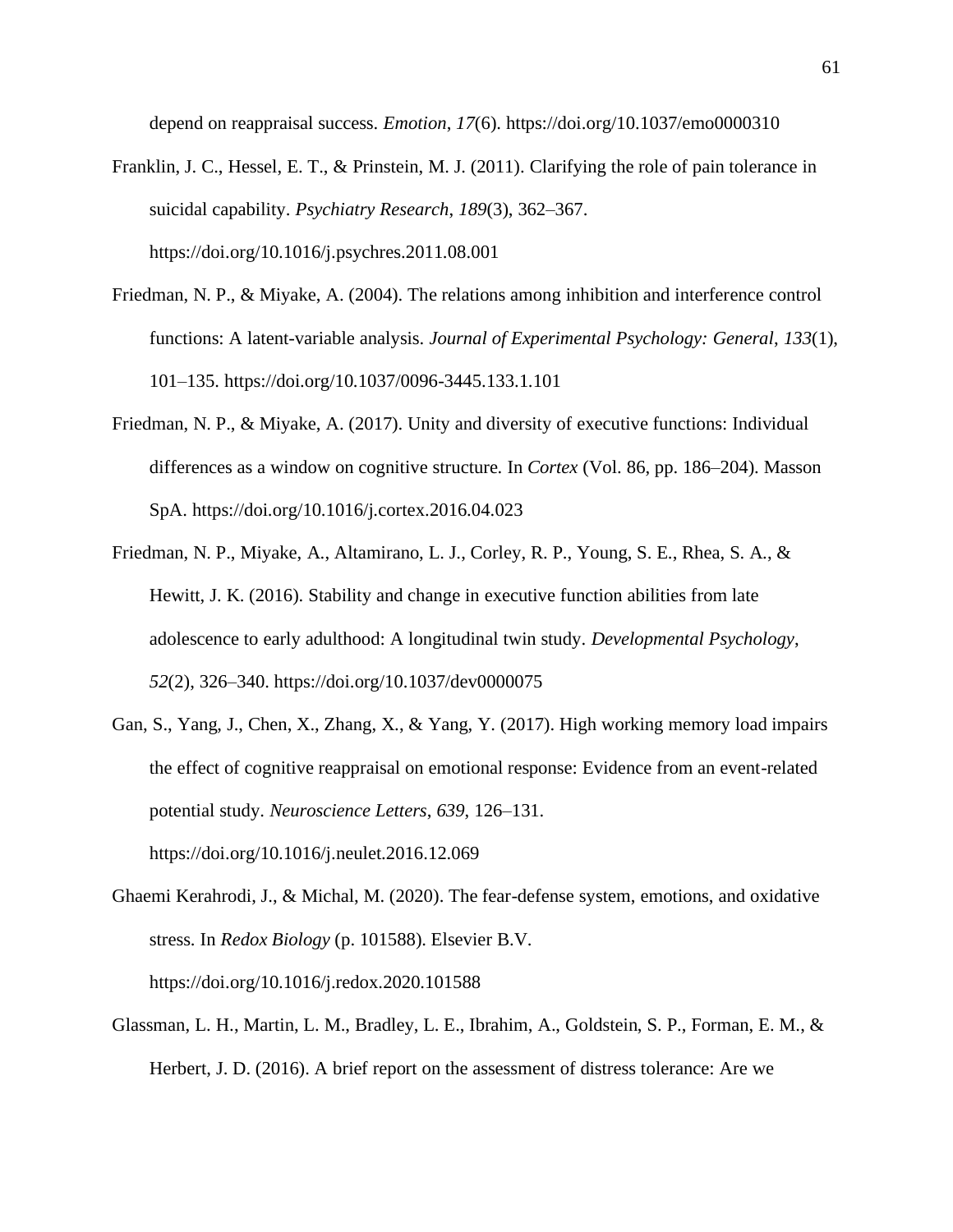measuring the same construct? *Journal of Rational - Emotive and Cognitive - Behavior Therapy*, *34*(2), 87–99. https://doi.org/10.1007/s10942-015-0224-9

- Gross, J. J. (1998). The emerging field of emotion regulation: An integrative review. In *Review of General Psychology* (Vol. 2, Issue 3, pp. 271–299). American Psychological Association Inc. https://doi.org/10.1037/1089-2680.2.3.271
- Gross, J. J. (2001). Emotion regulation in adulthood: Timing is everything. *Current Directions in Psychological Science*, *10*(6), 214–219. https://doi.org/10.1111/1467-8721.00152
- Gross, J. J. (2002). Emotion regulation: Affective, cognitive, and social consequences. *Psychophysiology*, *39*(3), 281–291. https://doi.org/10.1017/S0048577201393198
- Gross, J. J. (2014). Emotion regulation: Conceptual and empirical foundations. In *Handbook of Emotion Regulation* (Second Edi, pp. 3–20). Guilford Publications.
- Gross, J. J. (2015). The extended process model of emotion regulation: Elaborations, applications, and future directions. In *Psychological Inquiry* (Vol. 26, Issue 1). https://doi.org/10.1080/1047840X.2015.989751
- Gross, J. J., & Muñoz, R. F. (1995). Emotion regulation and mental health. *Clinical Psychology: Science and Practice*, *2*(2), 151–164. https://doi.org/10.1111/j.1468-2850.1995.tb00036.x
- Gutentag, T., Halperin, E., Porat, R., Bigman, Y. E., & Tamir, M. (2017). Successful emotion regulation requires both conviction and skill: beliefs about the controllability of emotions, reappraisal, and regulation success. *Cognition and Emotion*, *31*(6). https://doi.org/10.1080/02699931.2016.1213704
- Gutiérrez-Cobo, M. J., Cabello, R., & Fernández-Berrocal, P. (2017). The three models of emotional intelligence and performance in a hot and cool go/no-go task in undergraduate students. *Frontiers in Behavioral Neuroscience*, *11*.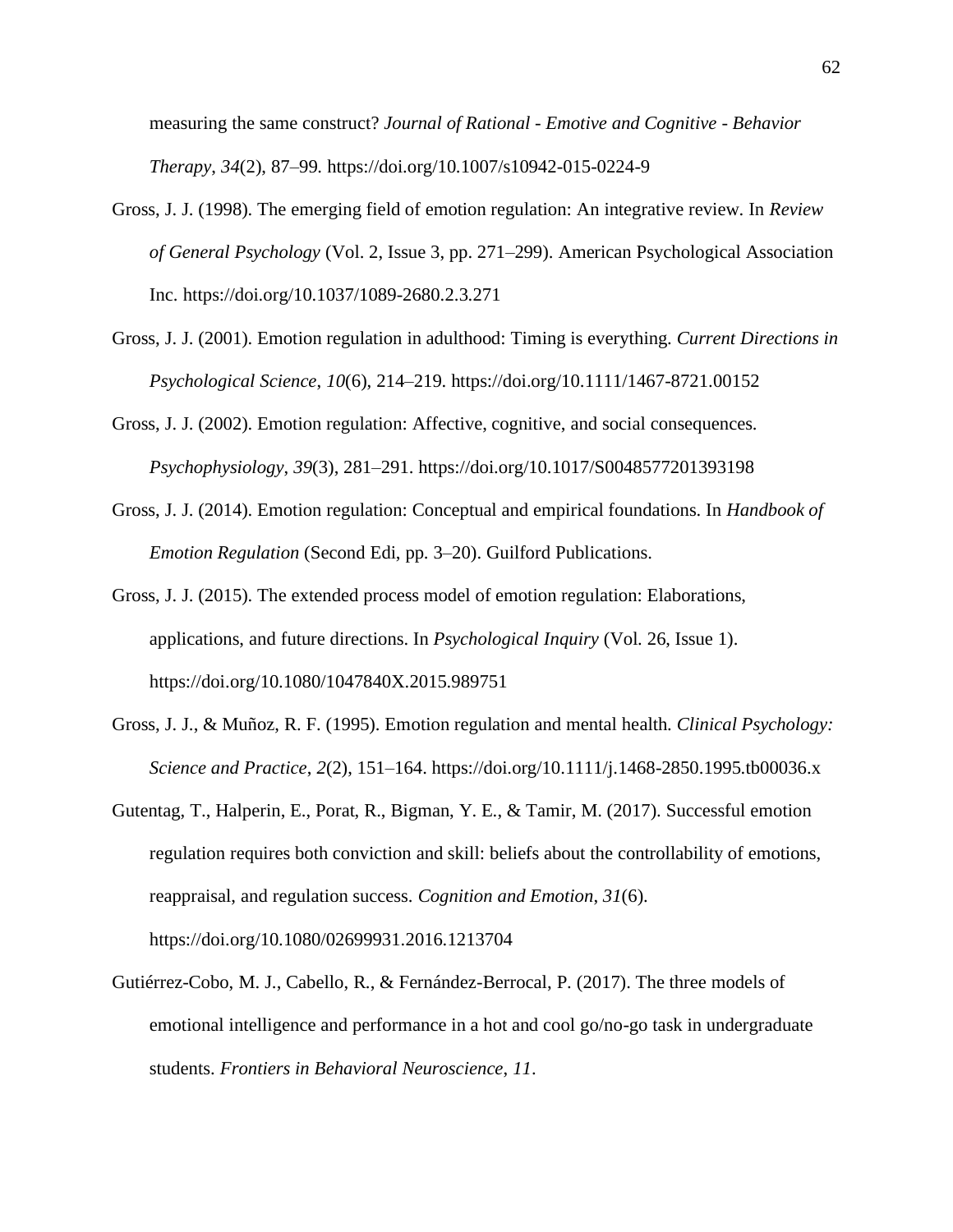https://doi.org/10.3389/fnbeh.2017.00033

- Gyurak, A., Gross, J. J., & Etkin, A. (2011). Explicit and implicit emotion regulation: A dualprocess framework. In *Cognition and Emotion* (Vol. 25, Issue 3, pp. 400–412). https://doi.org/10.1080/02699931.2010.544160
- Haines, S. J., Gleeson, J., Kuppens, P., Hollenstein, T., Ciarrochi, J., Labuschagne, I., Grace, C., & Koval, P. (2016). The wisdom to know the difference: Strategy-situation fit in emotion regulation in daily life is associated with well-being. *Psychological Science*, *27*(12), 1651– 1659. https://doi.org/10.1177/0956797616669086
- Hayes, J. P., Morey, R. A., Petty, C. M., Seth, S., Smoski, M. J., McCarthy, G., & LaBar, K. S. (2010). Staying cool when things get hot: Emotion regulation modulates neural mechanisms of memory encoding. *Frontiers in Human Neuroscience*, *4*, 230. https://doi.org/10.3389/fnhum.2010.00230
- Henin, A., & Berman, N. (2016). The promise and peril of emerging adulthood: Introduction to the special issue. *Cognitive and Behavioral Practice*, *23*(3), 263–269. https://doi.org/10.1016/j.cbpra.2016.05.005
- Herd, S. A., O׳Reilly, R. C., Hazy, T. E., Chatham, C. H., Brant, A. M., & Friedman, N. P. (2014). A neural network model of individual differences in task switching abilities. *Neuropsychologia*, *62*, 375–389. https://doi.org/10.1016/j.neuropsychologia.2014.04.014
- Hosseinian, S., & Nooripour, R. (2019). Effectiveness of mindfulness-based intervention on risky behaviors, resilience, and distress tolerance in adolescents. *International Journal of High Risk Behaviors and Addiction*, *8*(4). https://doi.org/10.5812/IJHRBA.93481
- Hsu, S. H., Collins, S. E., & Marlatt, G. A. (2013). Examining psychometric properties of distress tolerance and its moderation of mindfulness-based relapse prevention effects on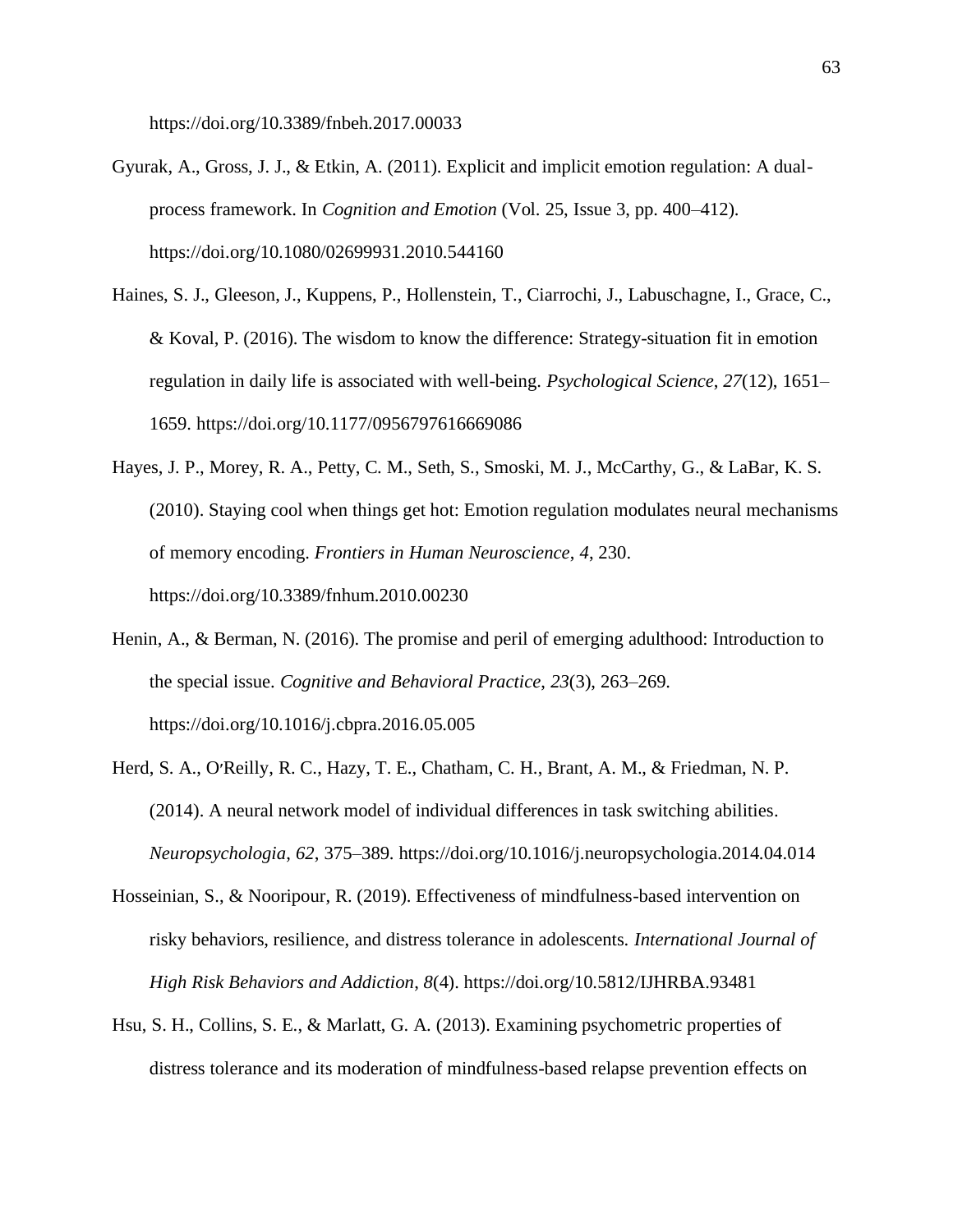alcohol and other drug use outcomes. *Addictive Behaviors*, *38*(3), 1852–1858. https://doi.org/10.1016/j.addbeh.2012.11.002

- Huang, K., Szabó, M., & Han, J. (2009). The relationship of low distress tolerance to excessive worrying and cognitive avoidance. *Behaviour Change*, *26*(4), 223–234. https://doi.org/10.1375/bech.26.4.223
- Inzlicht, M., Bartholow, B. D., & Hirsh, J. B. (2015). Emotional foundations of cognitive control. In *Trends in Cognitive Sciences*. https://doi.org/10.1016/j.tics.2015.01.004
- Israelashvili, J., Oosterwijk, S., Sauter, D., & Fischer, A. (2019). Knowing me, knowing you: emotion differentiation in oneself is associated with recognition of others' emotions. *Cognition and Emotion*. https://doi.org/10.1080/02699931.2019.1577221
- Jeffries, E. R., McLeish, A. C., Kraemer, K. M., Avallone, K. M., & Fleming, J. B. (2016). The role of distress tolerance in the use of specific emotion regulation strategies. *Behavior Modification*, *40*(3), 439–451. https://doi.org/10.1177/0145445515619596
- Jodo, E., & Kayama, Y. (1992). Relation of a negative ERP component to response inhibition in a Go/No-go task. *Electroencephalography and Clinical Neurophysiology*, *82*(6), 477–482. https://doi.org/10.1016/0013-4694(92)90054-L
- Juarascio, A., Manasse, S., Clark, K. E., Schaumberg, K., Kerrigan, S., Goldstein, S. P., Evans, B. C., Wyckoff, E., Murray, H. B., Felonis, C. R., & Forman, E. (2020). Understanding the overlap and differences in terms describing patterns of maladaptive avoidance and intolerance of negative emotional states. In *Personality and Individual Differences* (Vol. 158, p. 109859). Elsevier Ltd. https://doi.org/10.1016/j.paid.2020.109859
- Kadosh, K. C., Heathcote, L. C., & Lau, J. Y. F. (2014). Age-related changes in attentional control across adolescence: How does this impact emotion regulation capacities? *Frontiers*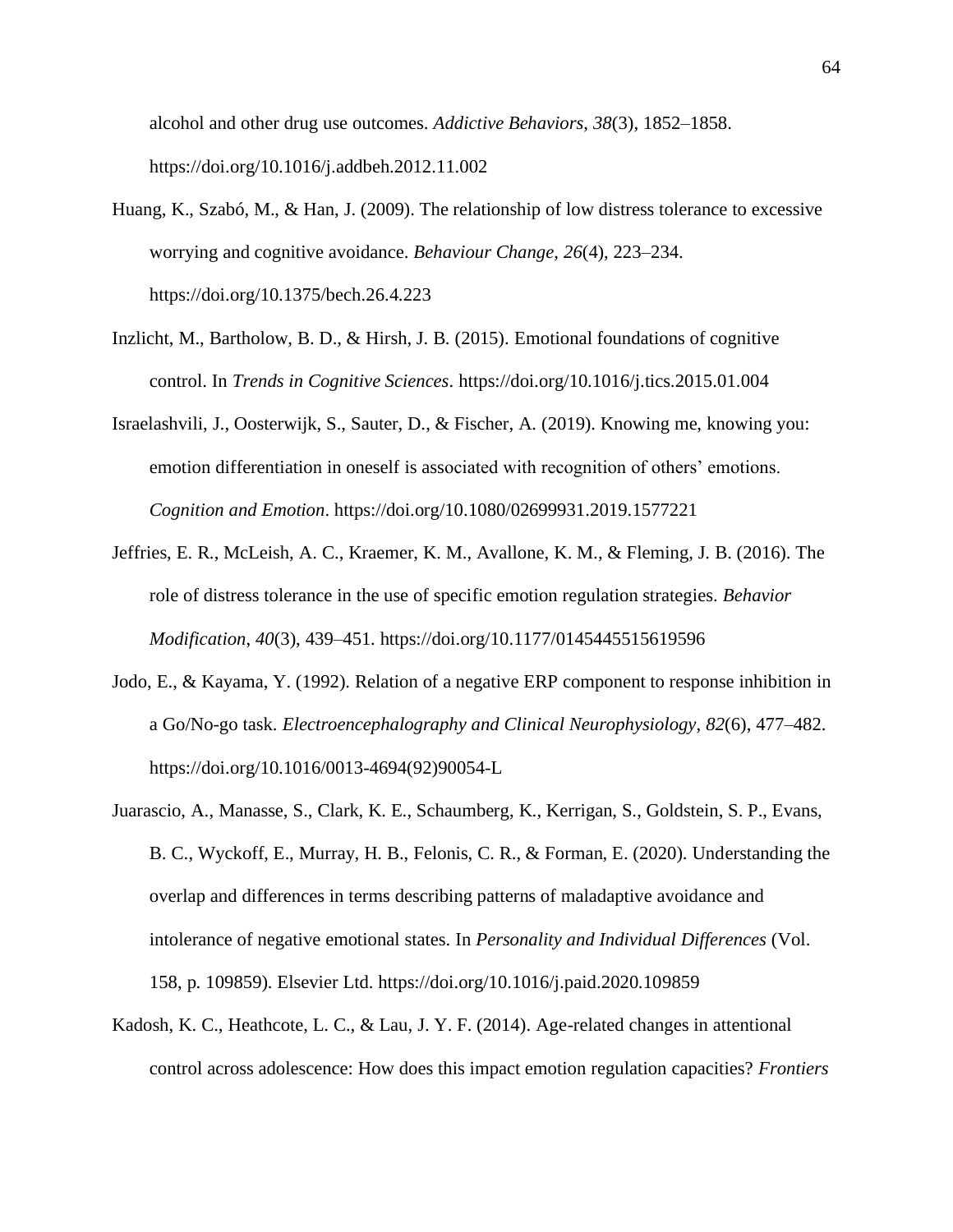*in Psychology*, *5*(FEB). https://doi.org/10.3389/fpsyg.2014.00111

- Kalokerinos, E. K., Erbas, Y., Ceulemans, E., & Kuppens, P. (2019). Differentiate to regulate: Low negative emotion differentiation is associated with ineffective use but not selection of emotion-regulation strategies. *Psychological Science*, *30*(6). https://doi.org/10.1177/0956797619838763
- Kashdan, T. B., Barrett, L. F., & McKnight, P. E. (2015). Unpacking emotion differentiation: transforming unpleasant experience by perceiving distinctions in negativity. *Current Directions in Psychological Science*, *24*(1), 10–16. https://doi.org/10.1177/0963721414550708
- Ke, T., & Barlas, J. (2020). Thinking about feeling: Using trait emotional intelligence in understanding the associations between early maladaptive schemas and coping styles. *Psychology and Psychotherapy: Theory, Research and Practice*, *93*(1), 1–20. https://doi.org/10.1111/papt.12202
- Kelly, N. R., Cotter, E. W., & Mazzeo, S. E. (2014). Examining the role of distress tolerance and negative urgency in binge eating behavior among women. *Eating Behaviors*, *15*(3), 483– 489. https://doi.org/10.1016/j.eatbeh.2014.06.012
- Keough, M. E., Riccardi, C. J., Timpano, K. R., Mitchell, M. A., & Schmidt, N. B. (2010). Anxiety symptomatology: The association with distress tolerance and anxiety sensitivity. *Behavior Therapy*, *41*(4), 567–574. https://doi.org/10.1016/j.beth.2010.04.002
- Kertz, S. J., Stevens, K. T., McHugh, R. K., & Björgvinsson, T. (2015). Distress intolerance and worry: the mediating role of cognitive variables. *Anxiety, Stress and Coping*, *28*(4), 408– 424. https://doi.org/10.1080/10615806.2014.974571

Kim, H.-Y. (2013). Statistical notes for clinical researchers: Assessing normal distribution using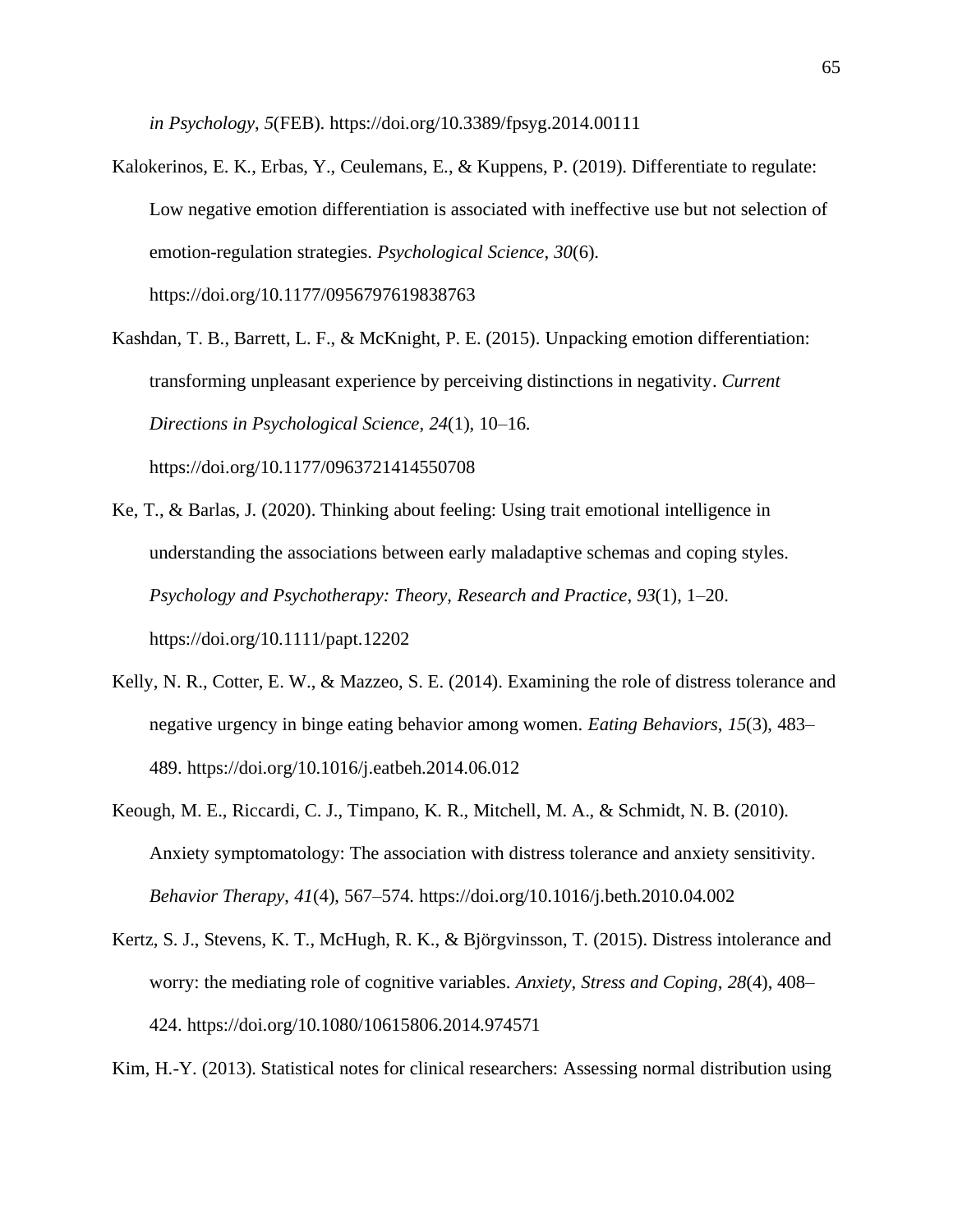skewness and kurtosis. *Restorative Dentistry & Endodontics*, *38*(1), 52. https://doi.org/10.5395/RDE.2013.38.1.52

- Kneeland, E. T., Dovidio, J. F., Joormann, J., & Clark, M. S. (2016). Emotion malleability beliefs, emotion regulation, and psychopathology: Integrating affective and clinical science. In *Clinical Psychology Review* (Vol. 45). https://doi.org/10.1016/j.cpr.2016.03.008
- Kobylińska, D., & Kusev, P. (2019). Flexible emotion regulation: How situational demands and individual differences influence the effectiveness of regulatory strategies. *Frontiers in Psychology*, *10*(FEB), 1–9. https://doi.org/10.3389/fpsyg.2019.00072
- Koole, S. L., & Aldao, A. (2016). The self-regulation of emotion: Theoretical and empirical advances. In K. D. Vohs & R. F. Baumeister (Eds.), *Handbook of self-regulation: Research, theory, and applications* (3rd ed., pp. 24–41). Guilford Press.
- Koole, S. L., & Rothermund, K. (2011). "I feel better but I don't know why": The psychology of implicit emotion regulation. *Cognition and Emotion*, *25*(3), 389–399. https://doi.org/10.1080/02699931.2010.550505
- Koole, S. L., & Veenstra, L. (2015). Does emotion regulation occur only inside people's heads? Toward a situated cognition analysis of emotion-regulatory dynamics. In *Psychological Inquiry* (Vol. 26, Issue 1). https://doi.org/10.1080/1047840X.2015.964657
- Koole, S. L., Webb, T. L., & Sheeran, P. L. (2015). Implicit emotion regulation: Feeling better without knowing why. *Current Opinion in Psychology*, *3*, 6–10. https://doi.org/10.1016/j.copsyc.2014.12.027
- Kotov, R., Waszczuk, M. A., Krueger, R. F., Forbes, M. K., Watson, D., Clark, L. A., Achenbach, T. M., Althoff, R. R., Ivanova, M. Y., Michael Bagby, R., Brown, T. A., Carpenter, W. T., Caspi, A., Moffitt, T. E., Eaton, N. R., Forbush, K. T., Goldberg, D.,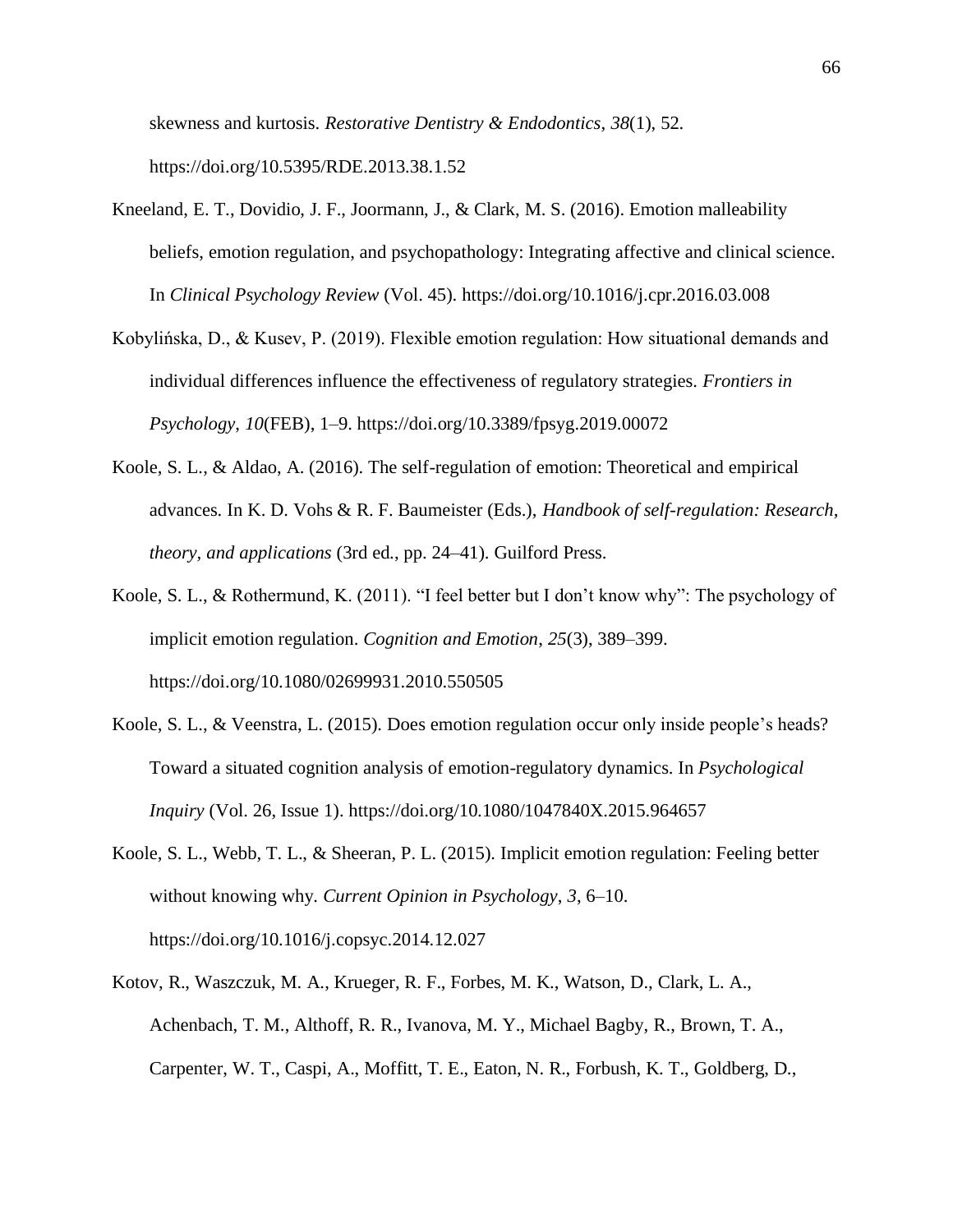Hasin, D., Hyman, S. E., … Zimmerman, M. (2017). The hierarchical taxonomy of psychopathology (HiTOP): A dimensional alternative to traditional nosologies. *Journal of Abnormal Psychology*, *126*(4). https://doi.org/10.1037/abn0000258

- Kropotov, J. D., Ponomarev, V. A., Hollup, S., & Mueller, A. (2011). Dissociating action inhibition, conflict monitoring and sensory mismatch into independent components of event related potentials in GO/NOGO task. *NeuroImage*, *57*(2), 565–575. https://doi.org/10.1016/j.neuroimage.2011.04.060
- Kutz, A., Marshall, E., Bernstein, A., & Zvolensky, M. J. (2010). Evaluating emotional sensitivity and tolerance factors in the prediction of panic-relevant responding to a biological challenge. *Journal of Anxiety Disorders*, *24*(1), 16–22. https://doi.org/10.1016/j.janxdis.2009.07.025
- Lamm, C., & Lewis, M. D. (2010). Developmental change in the neurophysiological correlates of self-regulation in high- and low-emotion conditions. *Developmental Neuropsychology*, *35*(2), 156–176. https://doi.org/10.1080/87565640903526512
- Laposa, J. M., Collimore, K. C., Hawley, L. L., & Rector, N. A. (2015). Distress tolerance in OCD and anxiety disorders, And its relationship with anxiety sensitivity and intolerance of uncertainty. *Journal of Anxiety Disorders*, *33*, 8–14. https://doi.org/10.1016/j.janxdis.2015.04.003
- Lass, A. N. S., Winer, E. S., Collins, A. C., & Rokke, P. D. (2020). The associations among distress tolerance, unhelpful coping behaviors, and symptoms of depression: A network analysis. *Cognitive Therapy and Research*, *44*(6), 1077–1090. https://doi.org/10.1007/s10608-020-10131-2

Lee, C. S., & Hayes-Skelton, S. A. (2018). Social cost bias, probability bias, and self-efficacy as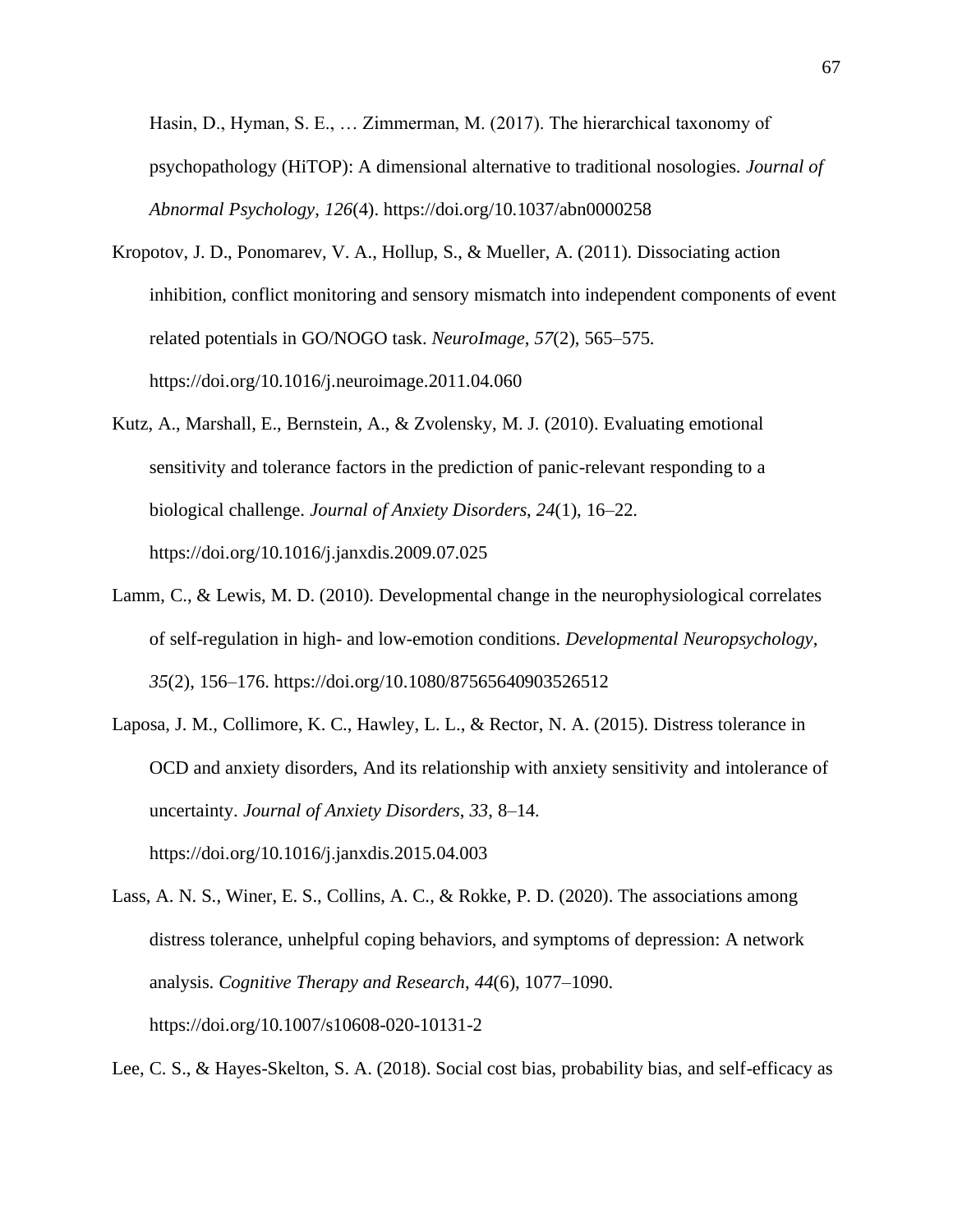correlates of behavioral action in social anxiety. *Behavior Modification*, *42*(2), 175–195. https://doi.org/10.1177/0145445517720447

- Leshem, R., & Yefet, M. (2019). Does impulsivity converge distinctively with inhibitory control? Disentangling the cold and hot aspects of inhibitory control. *Personality and Individual Differences*, *145*, 44–51. https://doi.org/10.1016/j.paid.2019.03.003
- Leue, A., Lange, S., & Beauducel, A. (2012). Modulation of the conflict monitoring intensity: The role of aversive reinforcement, cognitive demand, and trait-BIS. *Cognitive, Affective and Behavioral Neuroscience*, *12*(2), 287–307. https://doi.org/10.3758/s13415-012-0086-x
- Leyro, T. M., Zvolensky, M. J., & Bernstein, A. (2010). Distress tolerance and psychopathological symptoms and disorders: A review of the empirical literature among adults. *Psychological Bulletin*, *136*(4), 576–600. https://doi.org/10.1037/a0019712
- Luck, S. J. (2012). Electrophysiological correlates of the focusing of attention within complex visual scenes: N2pc and related ERP components. In E. S. Kappenman & S. J. Luck (Eds.), *The Oxford handbook of event-related potential components* (pp. 329–360). Oxford University Press.
- Luck, S. J. (2014a). A broad overview of the event-related potential technique. In *An lntroduction to the event-related potential technique* (2nd ed., pp. 1–34).
- Luck, S. J. (2014b). A closer look at ERPs and ERP components. In *An lntroduction to the eventrelated potential technique* (2nd ed., pp. 35–70).
- Luck, S. J. (2014c). Overview of common ERP components. In *An lntroduction to the eventrelated potential technique* (2nd ed., pp. 71–118).
- Luck, S. J., & Kappenman, E. S. (2012). *The Oxford handbook of event-related potential components*. https://doi.org/10.1093/oxfordhb/9780199580583.003.0010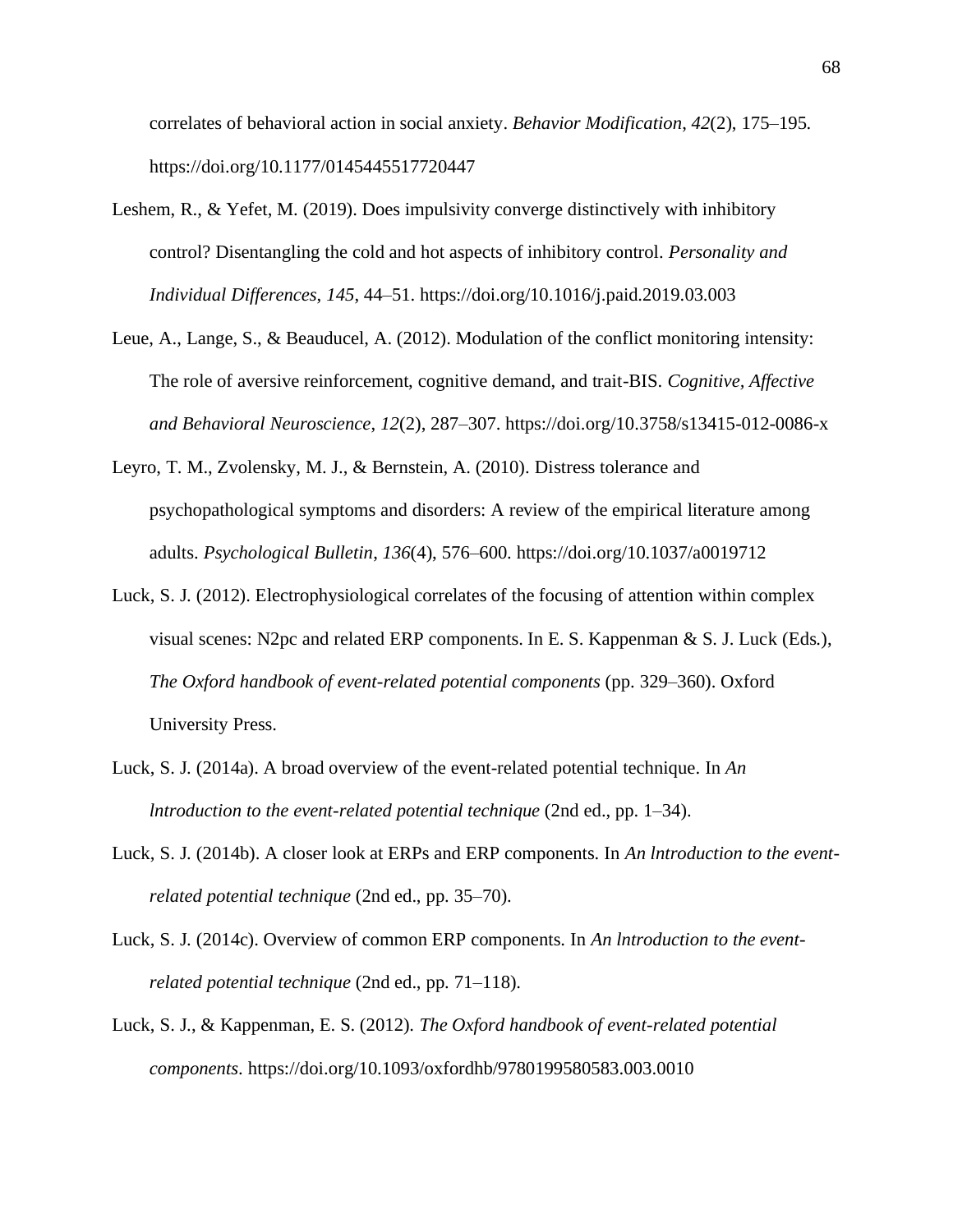- Macatee, R. J., Albanese, B. J., Clancy, K., Allan, N. P., Bernat, E. M., Cougle, J. R., & Schmidt, N. B. (2018). Distress intolerance modulation of neurophysiological markers of cognitive control during a complex Go/No-Go task. *Journal of Abnormal Psychology*, *127*(1), 12–29. https://doi.org/10.1037/abn0000323
- Macatee, R. J., Albanese, B. J., Crane, N. A., Okey, S. A., Cougle, J. R., & Schmidt, N. B. (2018). Distress intolerance moderation of neurophysiological markers of response inhibition after induced stress: Relations with cannabis use disorder. *Psychology of Addictive Behaviors*, *32*(8), 944–955. https://doi.org/10.1037/adb0000418
- MacNamara, A., & Proudfit, G. H. (2014). Cognitive load and emotional processing in generalized anxiety disorder: Electrocortical evidence for increased distractibility. *Journal of Abnormal Psychology*, *123*(3), 557–565. https://doi.org/10.1037/a0036997
- Magidson, J. F., Listhaus, A. R., Seitz-Brown, C. J., Anderson, K. E., Lindberg, B., Wilson, A., & Daughters, S. B. (2013). Rumination mediates the relationship between distress tolerance and depressive symptoms among substance users. *Cognitive Therapy and Research*, *37*(3), 456–465. https://doi.org/10.1007/s10608-012-9488-x
- Marks, E. H., Walker, R. S. W., Ojalehto, H., Bedard-Gilligan, M. A., & Zoellner, L. A. (2019). Affect Labeling to Facilitate Inhibitory Learning: Clinical Considerations. *Cognitive and Behavioral Practice*. https://doi.org/10.1016/j.cbpra.2018.05.001
- Mauss, I. B., Bunge, S. A., & Gross, J. J. (2007). Automatic emotion regulation. *Social and Personality Psychology Compass*, *1*(1), 146–167. https://doi.org/10.1111/j.1751- 9004.2007.00005.x
- McHugh, R. K., Kertz, S. J., Weiss, R. B., Baskin-Sommers, A. R., Hearon, B. A., & Björgvinsson, T. (2014). Changes in distress intolerance and treatment outcome in a partial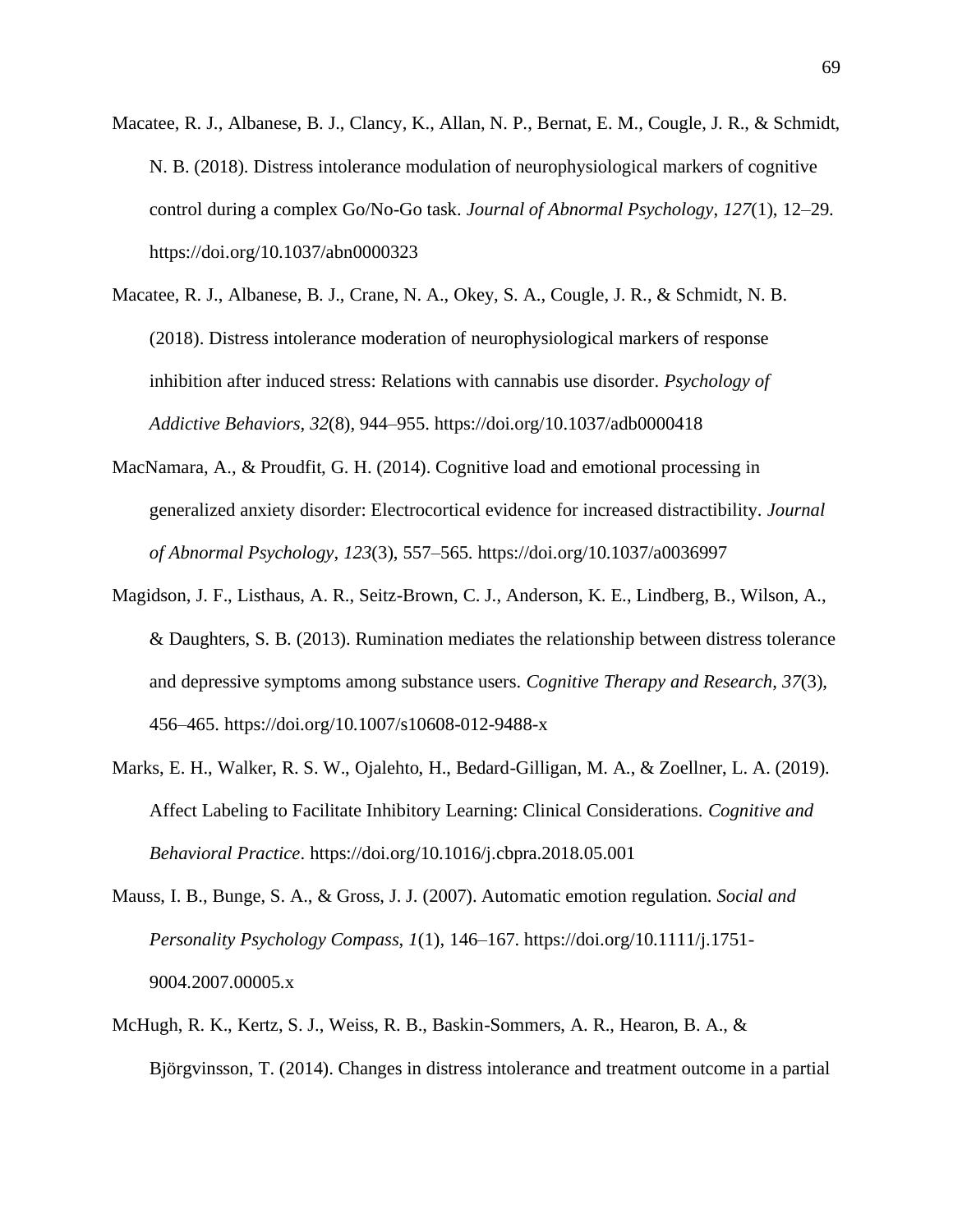hospital setting. *Behavior Therapy*, *45*(2), 232–240. https://doi.org/10.1016/j.beth.2013.11.002

- McHugh, R. K., & Otto, M. W. (2011). Domain-general and domain-specific strategies for the assessment of distress intolerance. *Psychology of Addictive Behaviors*, *25*(4), 745–749. https://doi.org/10.1037/a0025094
- McHugh, R. K., & Otto, M. W. (2012). Refining the measurement of distress intolerance. *Behavior Therapy*, *43*(3), 641–651. https://doi.org/10.1016/j.beth.2011.12.001
- McMahon, T. P., & Naragon-Gainey, K. (2018). The moderating effect of maladaptive emotion regulation strategies on reappraisal: A daily diary study. *Cognitive Therapy and Research*, *42*(5). https://doi.org/10.1007/s10608-018-9913-x
- Megías, A., Gutiérrez-Cobo, M. J., Gómez-Leal, R., Cabello, R., & Fernández-Berrocal, P. (2017). Performance on emotional tasks engaging cognitive control depends on emotional intelligence abilities: An ERP study. *Scientific Reports*, *7*(1), 1–9. https://doi.org/10.1038/s41598-017-16657-y
- Michel, N. M., Rowa, K., Young, L., & McCabe, R. E. (2016). Emotional distress tolerance across anxiety disorders. *Journal of Anxiety Disorders*, *40*, 94–103. https://doi.org/10.1016/j.janxdis.2016.04.009
- Millgram, Y., Joormann, J., Huppert, J. D., & Tamir, M. (2015). Sad as a matter of choice? Emotion-regulation goals in depression. *Psychological Science*, *26*(8), 1216–1228. https://doi.org/10.1177/0956797615583295
- Millgram, Y., Sheppes, G., Kalokerinos, E. K., Kuppens, P., & Tamir, M. (2019). Do the ends dictate the means in emotion regulation? *Journal of Experimental Psychology: General*, *148*(1). https://doi.org/10.1037/xge0000477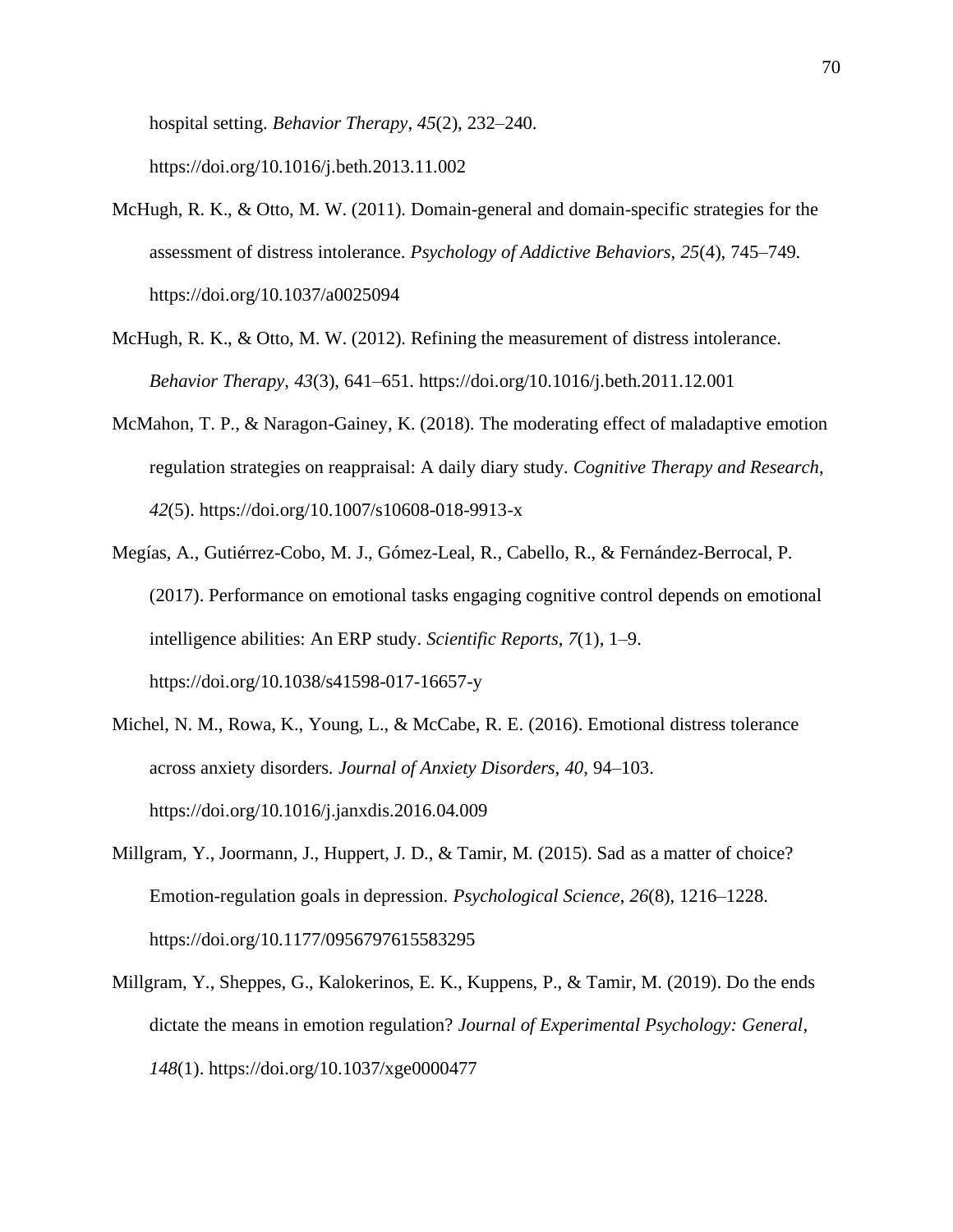- Mitchell, J. T., McIntyre, E. M., English, J. S., Dennis, M. F., Beckham, J. C., & Kollins, S. H. (2017). A pilot trial of mindfulness meditation training for ADHD in adulthood: Impact on core symptoms, executive functioning, and emotion dysregulation. *Journal of Attention Disorders*, *21*(13), 1105–1120. https://doi.org/10.1177/1087054713513328
- Miyake, A., & Friedman, N. P. (2012). The nature and organization of individual differences in executive functions: Four general conclusions. *Current Directions in Psychological Science*, *21*(1), 8–14. https://doi.org/10.1177/0963721411429458
- Moodie, C. A., Suri, G., Goerlitz, D. S., Mateen, M. A., Sheppes, G., McRae, K., Lakhan-Pal, S., Thiruchselvam, R., & Gross, J. J. (2020). The neural bases of cognitive emotion regulation: The roles of strategy and intensity. *Cognitive, Affective and Behavioral Neuroscience*, *20*(2). https://doi.org/10.3758/s13415-020-00775-8
- Myruski, S., Bonanno, G. A., Gulyayeva, O., Egan, L. J., & Dennis-Tiwary, T. A. (2017). Neurocognitive assessment of emotional context sensitivity. *Cognitive, Affective and Behavioral Neuroscience*, *17*(5), 1058–1071. https://doi.org/10.3758/s13415-017-0533-9
- Naragon-Gainey, K., McMahon, T. P., & Chacko, T. P. (2017). The structure of common emotion regulation strategies: A meta-analytic examination. *Psychological Bulletin*, *143*(4), 384–427. https://doi.org/10.1037/bul0000093
- O'Bryan, E. M., Kraemer, K. M., Johnson, A. L., McLeish, A. C., & McLaughlin, L. E. (2017). Examining the role of attentional control in terms of specific emotion regulation difficulties. *Personality and Individual Differences*, *108*, 158–163. https://doi.org/10.1016/j.paid.2016.12.015
- Ochsner, K. N., & Gross, J. J. (2008). Cognitive emotion regulation: Insights from social cognitive and affective neuroscience. *Current Directions in Psychological Science*, *17*(2),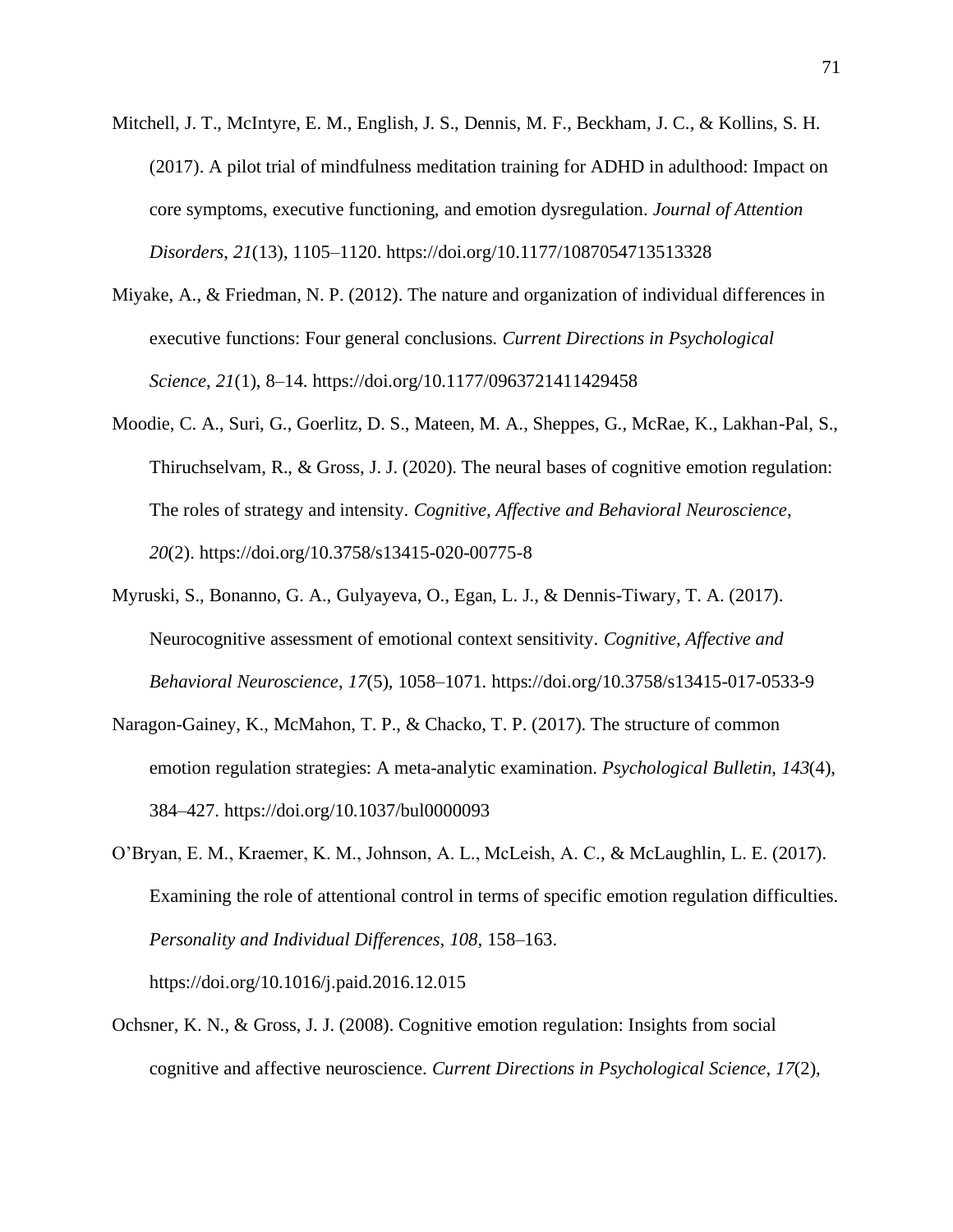153–158. https://doi.org/10.1111/j.1467-8721.2008.00566.x

- Ochsner, K. N., Ray, R. R., Hughes, B., Mcrae, K., Cooper, J. C., Weber, J., Gabrieli, J. D. E., & Gross, J. J. (2009). Bottom-up and top-down processes in emotion generation: Common and distinct neural mechanisms. *Psychological Science*, *20*(11), 1322–1331. https://doi.org/10.1111/j.1467-9280.2009.02459.x
- Ochsner, K. N., Silvers, J. A., & Buhle, J. T. (2012). Functional imaging studies of emotion regulation: a synthetic review and evolving model of the cognitive control of emotion. *Annals of the New York Academy of Sciences*, *1251*(1), E1–E24. https://doi.org/10.1111/j.1749-6632.2012.06751.x
- Oglesby, M. E., Short, N. A., Albanese, B. J., Portero, A. K., & Schmidt, N. B. (2018). Negative interpretations of distress-related information: A novel assessment tool for distress tolerance. *Journal of Anxiety Disorders*, *60*, 20–25. https://doi.org/10.1016/j.janxdis.2018.10.001
- Ortner, C. N. M., Marie, M. S., & Corno, D. (2016). Cognitive costs of reappraisal depend on both emotional stimulus intensity and individual differences in habitual reappraisal. *PLoS ONE*, *11*(12). https://doi.org/10.1371/journal.pone.0167253
- Özdel, K., & Ekinci, S. (2014). Distress intolerance in substance dependent patients. *Comprehensive Psychiatry*, *55*(4), 960–965. https://doi.org/10.1016/j.comppsych.2013.12.012
- Peterson, C. M., Davis-Becker, K., & Fischer, S. (2014). Interactive role of depression, distress tolerance and negative urgency on non-suicidal self-injury. *Personality and Mental Health*, *8*(2), 151–160. https://doi.org/10.1002/pmh.1256

Preston, T. J., Morabito, D. M., Albanese, B. J., & Schmidt, N. B. (2020). Distress intolerance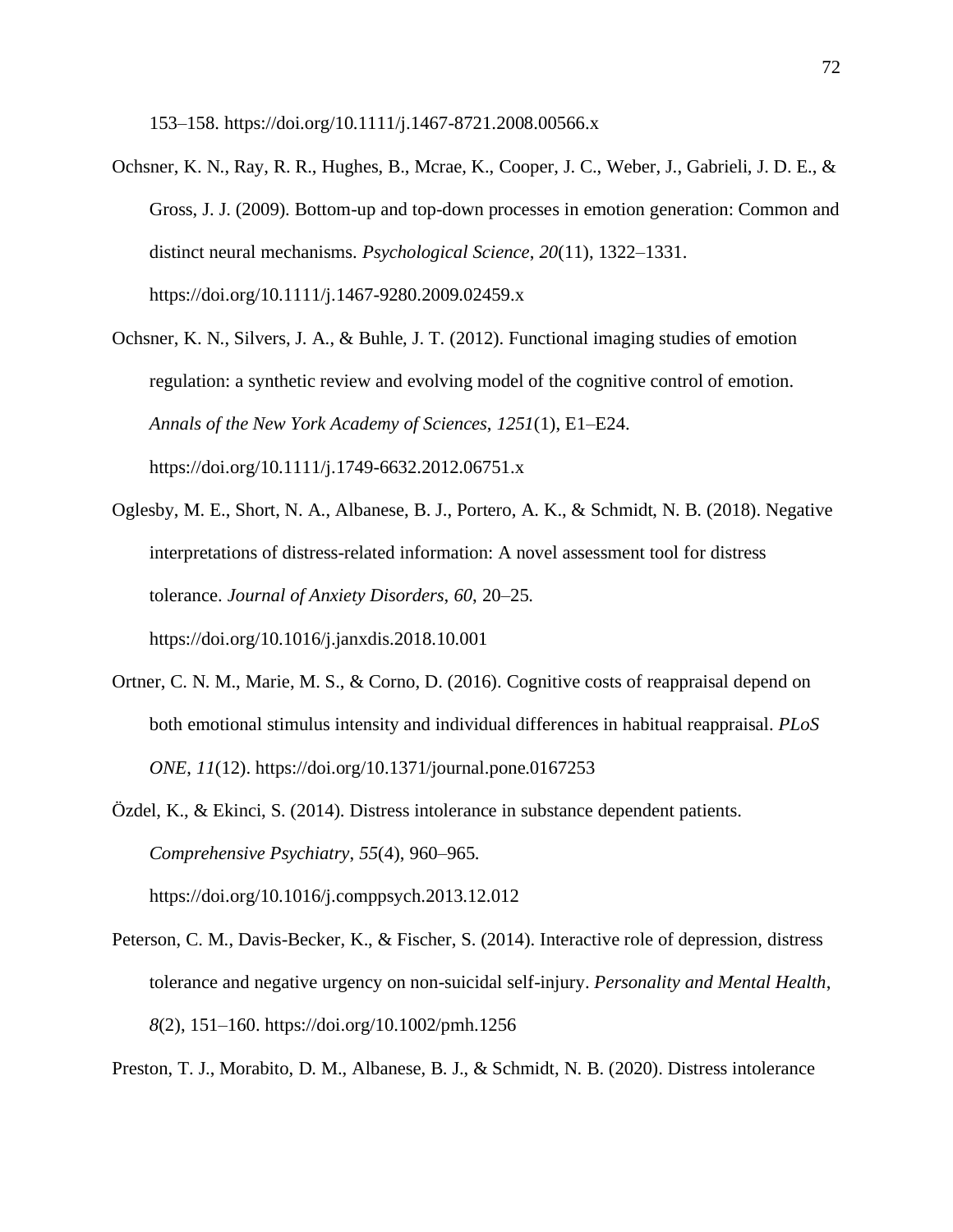mediates attentional control on posttraumatic stress symptoms: Evidence from two clinical samples. *Journal of Psychiatric Research*, *130*, 447–454. https://doi.org/10.1016/j.jpsychires.2020.06.018

- Randall, W. M., & Smith, J. L. (2011). Conflict and inhibition in the cued-Go/NoGo task. *Clinical Neurophysiology*, *122*(12), 2400–2407. https://doi.org/10.1016/j.clinph.2011.05.012
- Reese, E. D., Anand, D., Bauer, D. J., Daughters, S. B., & Conway, C. C. (2019). Distress tolerance trajectories following substance use treatment. *Journal of Consulting and Clinical Psychology*, *87*(7), 645–656. https://doi.org/10.1037/ccp0000403
- Renna, M. E., Quintero, J. M., Fresco, D. M., & Mennin, D. S. (2017). Emotion regulation therapy: A mechanism-targeted treatment for disorders of distress. *Frontiers in Psychology*, *8*(FEB), 1–14. https://doi.org/10.3389/fpsyg.2017.00098
- Ridner, S. H. (2004). Psychological distress: Concept analysis. In *Journal of Advanced Nursing* (Vol. 45, Issue 5, pp. 536–545). Blackwell Publishing Ltd. https://doi.org/10.1046/j.1365- 2648.2003.02938.x
- Rietdijk, W. J. R., Franken, I. H. A., & Thurik, A. R. (2014). Internal consistency of eventrelated potentials associated with cognitive control: N2/P3 and ERN/Pe. *PLoS ONE*, *9*(7). https://doi.org/10.1371/journal.pone.0102672
- Robinson, L. J., & Freeston, M. H. (2014). Emotion and internal experience in Obsessive Compulsive Disorder: Reviewing the role of alexithymia, anxiety sensitivity and distress tolerance. In *Clinical Psychology Review* (Vol. 34, Issue 3, pp. 256–271). Elsevier Inc. https://doi.org/10.1016/j.cpr.2014.03.003

Schmeichel, B. J. (2007). Attention control, memory updating, and emotion regulation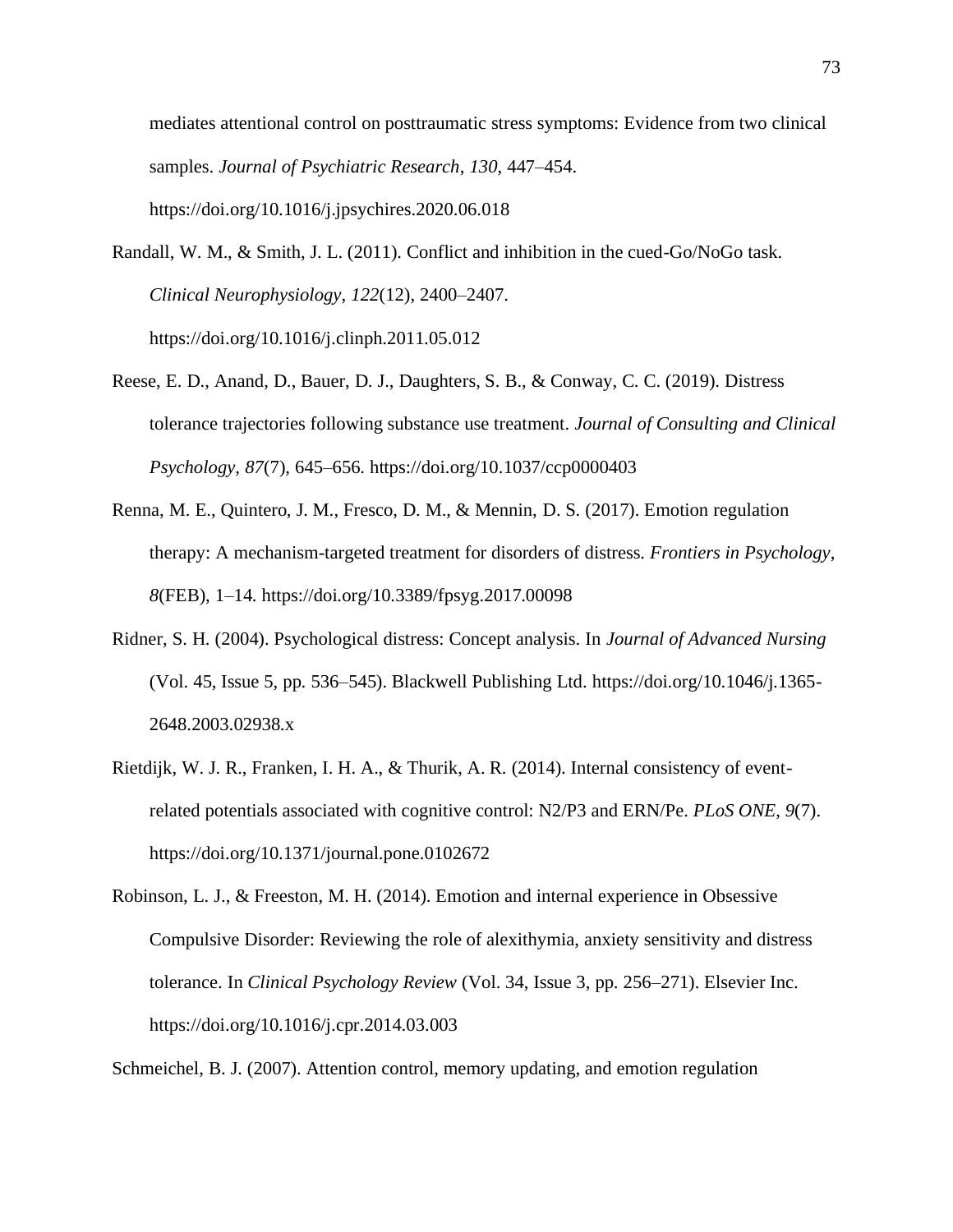temporarily reduce the capacity for executive control. *Journal of Experimental Psychology: General*, *136*(2), 241–255. https://doi.org/10.1037/0096-3445.136.2.241

- Shafir, R., Schwartz, N., Blechert, J., & Sheppes, G. (2015). Emotional intensity influences preimplementation and implementation of distraction and reappraisal. *Social Cognitive and Affective Neuroscience*, *10*(10), 1329–1337. https://doi.org/10.1093/scan/nsv022
- Sheppes, G. (2020). Transcending the "good & bad" and "here & now" in emotion regulation: Costs and benefits of strategies across regulatory stages. In *Advances in Experimental Social Psychology* (Vol. 61). https://doi.org/10.1016/bs.aesp.2019.09.003
- Sheppes, G., & Gross, J. J. (2011). Is timing everything? Temporal considerations in emotion regulation. *Personality and Social Psychology Review*, *15*(4), 319–331. https://doi.org/10.1177/1088868310395778
- Shorey, R. C., Strauss, C., Elmquist, J. A., Anderson, S., Cornelius, T. L., & Stuart, G. L. (2017). Distress tolerance and intimate partner violence among men in substance use treatment. *Journal of Family Violence*, *32*(3), 317–324. https://doi.org/10.1007/s10896-016-9843-x
- Simons, J. S., & Gaher, R. M. (2005). The distress tolerance scale: Development and validation of a self-report measure. *Motivation and Emotion*, *29*(2), 83–102. https://doi.org/10.1007/s11031-005-7955-3
- Slabbert, A., Hasking, P., & Boyes, M. (2018). Riding the emotional roller coaster: The role of distress tolerance in non-suicidal self-injury. *Psychiatry Research*, *269*, 309–315. https://doi.org/10.1016/j.psychres.2018.08.061
- Sommers, B. K., & Coffen, R. D. (2017). *A Model Of Distress Tolerance In Self-Damaging Behaviors: Examining The Role Of Emotional Reactivity And Learned Helplessness Helplessness*. https://digitalcommons.andrews.edu/dissertations/1633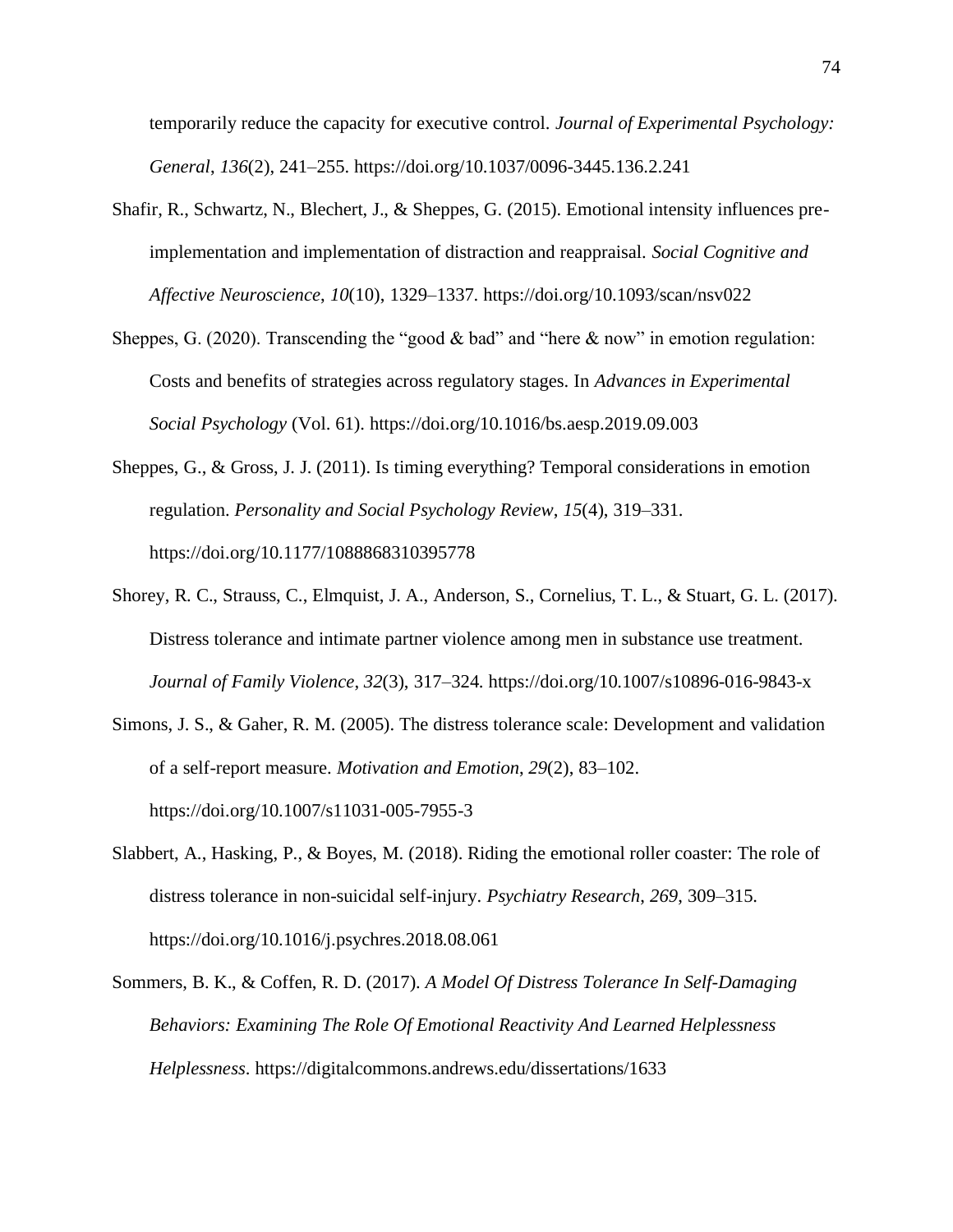- Swerdlow, B. A., Pearlstein, J. G., Sandel, D. B., Mauss, I. B., & Johnson, S. L. (2020). Maladaptive behavior and affect regulation: A functionalist perspective. *Emotion*, *20*(1). https://doi.org/10.1037/emo0000660
- Tamir, M. (2016). Why do people regulate their emotions? A taxonomy of motives in emotion regulation. *Personality and Social Psychology Review*, *20*(3), 199–222. https://doi.org/10.1177/1088868315586325
- Tamir, M., & Gutentag, T. (2017). Desired emotional states: their nature, causes, and implications for emotion regulation. In *Current Opinion in Psychology* (Vol. 17). https://doi.org/10.1016/j.copsyc.2017.06.014
- Tamir, M., Vishkin, A., & Gutentag, T. (2020). Emotion regulation is motivated. *Emotion (Washington, D.C.)*, *20*(1). https://doi.org/10.1037/emo0000635
- Thiruchselvam, R., Blechert, J., Sheppes, G., Rydstrom, A., & Gross, J. J. (2011). The temporal dynamics of emotion regulation: an EEG study of distraction and reappraisal. *Biological Psychology*, *87*(1), 84–92. https://doi.org/10.1016/j.biopsycho.2011.02.009
- Thompson, R. J., Mata, J., Jaeggi, S. M., Buschkuehl, M., Jonides, J., & Gotlib, I. H. (2010). Maladaptive coping, adaptive coping, and depressive symptoms: Variations across age and depressive state. *Behaviour Research and Therapy*, *48*(6), 459–466. https://doi.org/10.1016/j.brat.2010.01.007
- Tottenham, N., Hare, T. A., & Casey, B. J. (2011). Behavioral assessment of emotion discrimination, emotion regulation, and cognitive control in childhood, adolescence, and adulthood. *Frontiers in Psychology*, *2*(3). https://doi.org/10.3389/fpsyg.2011.00039
- Tracy, J. L. (2014). An evolutionary approach to understanding distinct emotions. *Emotion Review*, *6*(4), 308–312. https://doi.org/10.1177/1754073914534478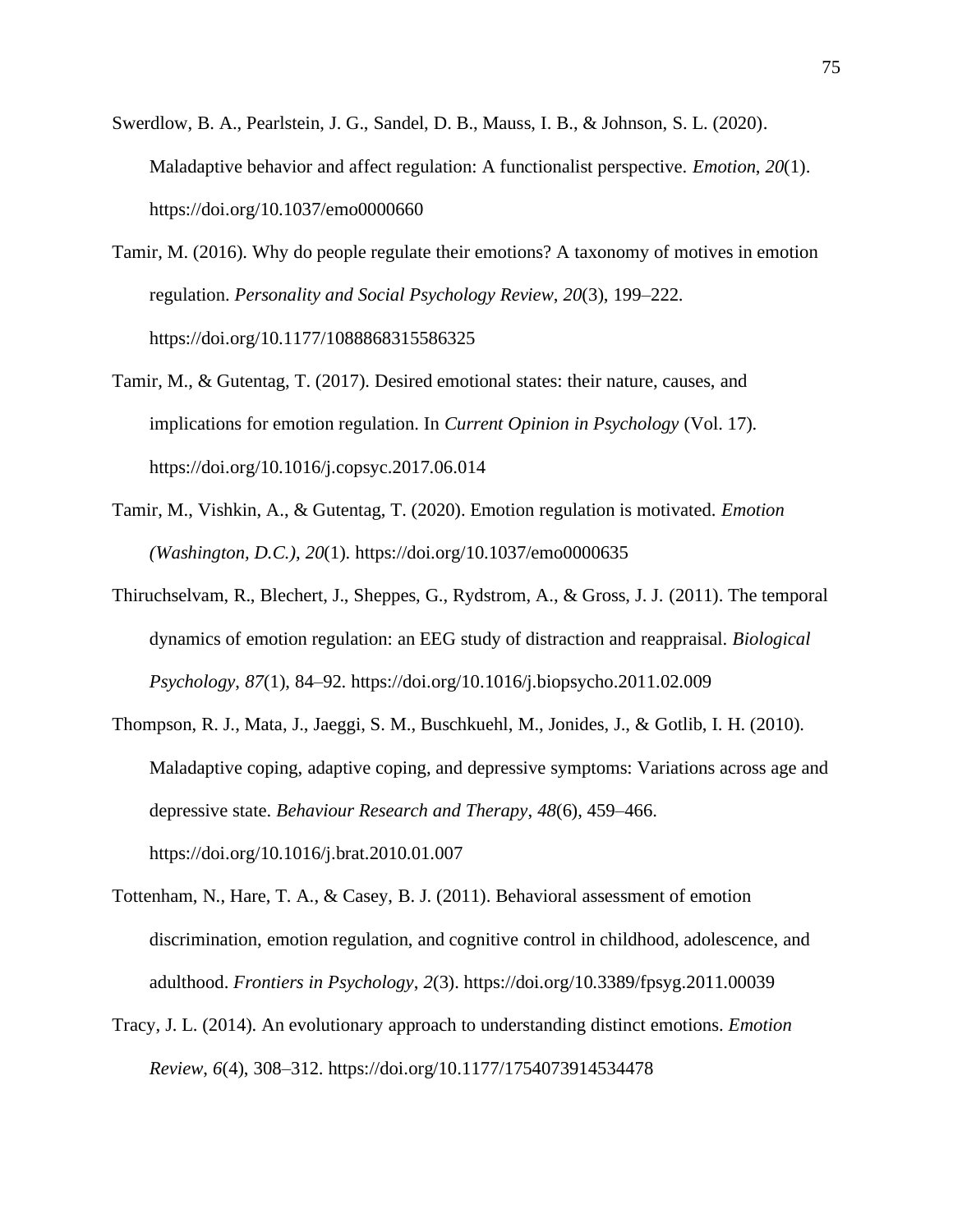- Troy, A. S., Shallcross, A. J., Brunner, A., Friedman, R., & Jones, M. C. (2018). Cognitive reappraisal and acceptance: Effects on emotion, physiology, and perceived cognitive costs. *Emotion*, *18*(1), 58–74. https://doi.org/10.1037/emo0000371
- Tull, M. T., & Gratz, K. L. (2013). Major depression and risky sexual behavior among substance dependent patients: The moderating roles of distress tolerance and gender. *Cognitive Therapy and Research*, *37*(3), 483–497. https://doi.org/10.1007/s10608-012-9490-3
- Van Eck, K., Warren, P., & Flory, K. (2017). A variable-centered and person-centered evaluation of emotion regulation and distress tolerance: Links to emotional and behavioral concerns. *Journal of Youth and Adolescence*, *46*(1), 136–150. https://doi.org/10.1007/s10964-016- 0542-y
- Vanderhasselt, M. A., Koster, E. H. W., Onraedt, T., Bruyneel, L., Goubert, L., & De Raedt, R. (2014). Adaptive cognitive emotion regulation moderates the relationship between dysfunctional attitudes and depressive symptoms during a stressful life period: A prospective study. *Journal of Behavior Therapy and Experimental Psychiatry*. https://doi.org/10.1016/j.jbtep.2014.01.003
- Veilleux, J. C., Pollert, G. A., Zielinski, M. J., Shaver, J. A., & Hill, M. A. (2019). Behavioral assessment of the negative emotion aspect of distress tolerance: Tolerance to emotional images. *Assessment*, *26*(3), 386–403. https://doi.org/10.1177/1073191116689819
- Vishkin, A., Hasson, Y., Millgram, Y., & Tamir, M. (2020). One size does not fit all: Tailoring cognitive reappraisal to different emotions. *Personality and Social Psychology Bulletin*, *46*(3). https://doi.org/10.1177/0146167219861432
- Vujanovic, A. A., Bonn-Miller, M. O., Potter, C. M., Marshall, E. C., & Zvolensky, M. J. (2011). An evaluation of the relation between distress tolerance and posttraumatic stress within a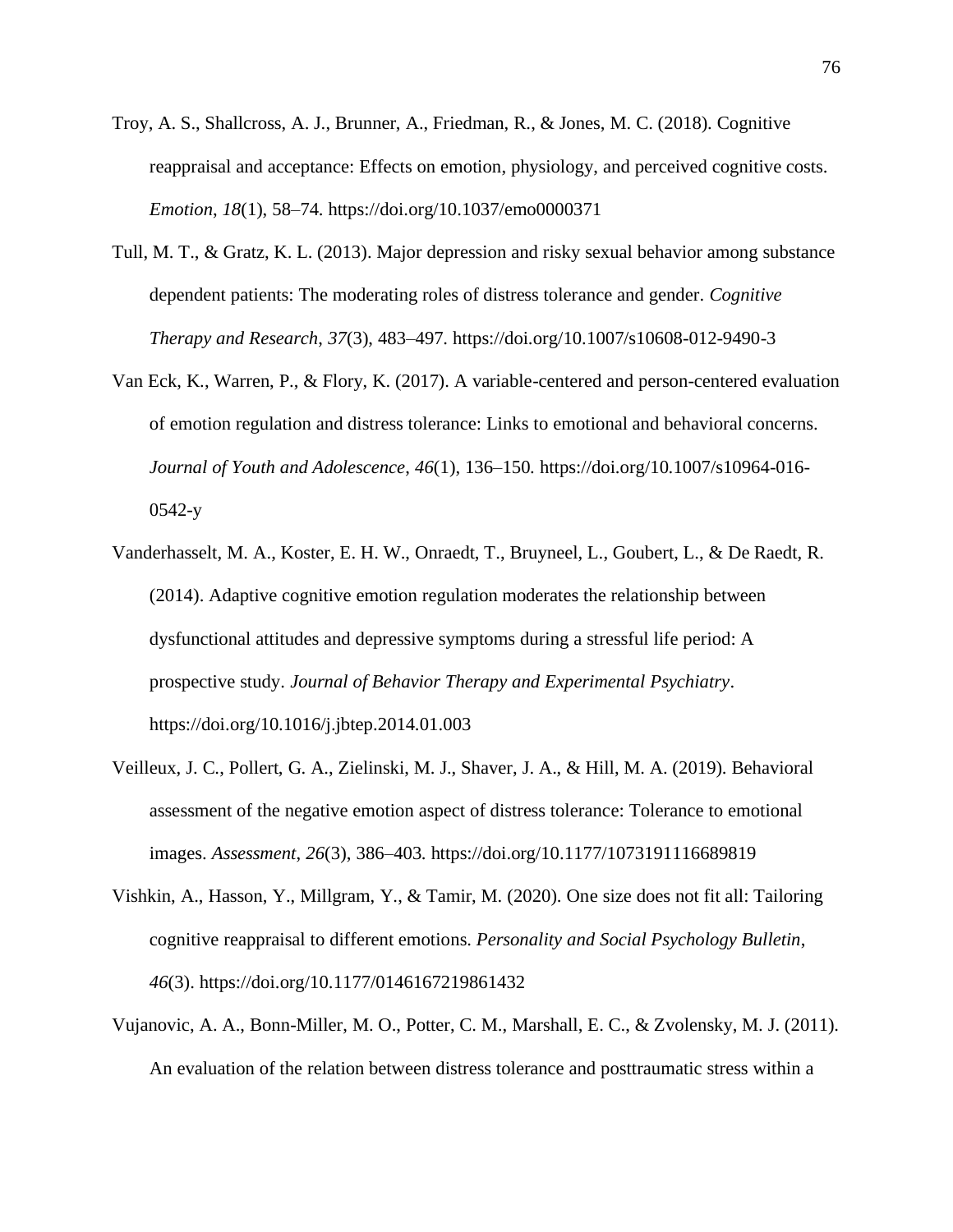trauma-exposed sample. *Journal of Psychopathology and Behavioral Assessment*, *33*(1), 129–135. https://doi.org/10.1007/s10862-010-9209-2

- Wagner, D. D., & Heatherton, T. F. (2016). The cognitive neuroscience of self-regulatory failure. In K. D. Vohs & R. F. Baumeister (Eds.), *Handbook of self-regulation: Research, theory, and applications* (3rd ed., pp. 111–130). Guilford Press.
- Watson, D., Clark, L. A., & Tellegen, A. (1988). Development and validation of brief measures of positive and negative affect: The PANAS scales. *Journal of Personality and Social Psychology*, *54*(6), 1063–1070. https://doi.org/10.1037/0022-3514.54.6.1063
- Waugh, C. E., Thompson, R. J., & Gotlib, I. H. (2011). Flexible emotional responsiveness in trait resilience. *Emotion*, *11*(5), 1059–1067. https://doi.org/10.1037/a0021786
- Williams, A. D., Thompson, J., & Andrews, G. (2013). The impact of psychological distress tolerance in the treatment of depression. *Behaviour Research and Therapy*, *51*(8), 469–475. https://doi.org/10.1016/j.brat.2013.05.005
- Williams, W. C., Morelli, S. A., Ong, D. C., & Zaki, J. (2018). Interpersonal emotion regulation: Implications for affiliation, perceived support, relationships, and well-being. *Journal of Personality and Social Psychology*, *115*(2). https://doi.org/10.1037/pspi0000132
- Woodman, G. F. (2010). A brief introduction to the use of event-related potentials in studies of perception and attention. *Attention, Perception & Psychophysics*, *72*(8), 2031–2046. https://doi.org/10.3758/app.72.8.2031
- Xie, L., Ren, M., Cao, B., & Li, F. (2017). Distinct brain responses to different inhibitions: Evidence from a modified Flanker Task. *Scientific Reports*, *7*(1), 1–10. https://doi.org/10.1038/s41598-017-04907-y

Xing, M., Tadayonnejad, R., Macnamara, A., Ajilore, O., Phan, K. L., Klumpp, H., & Leow, A.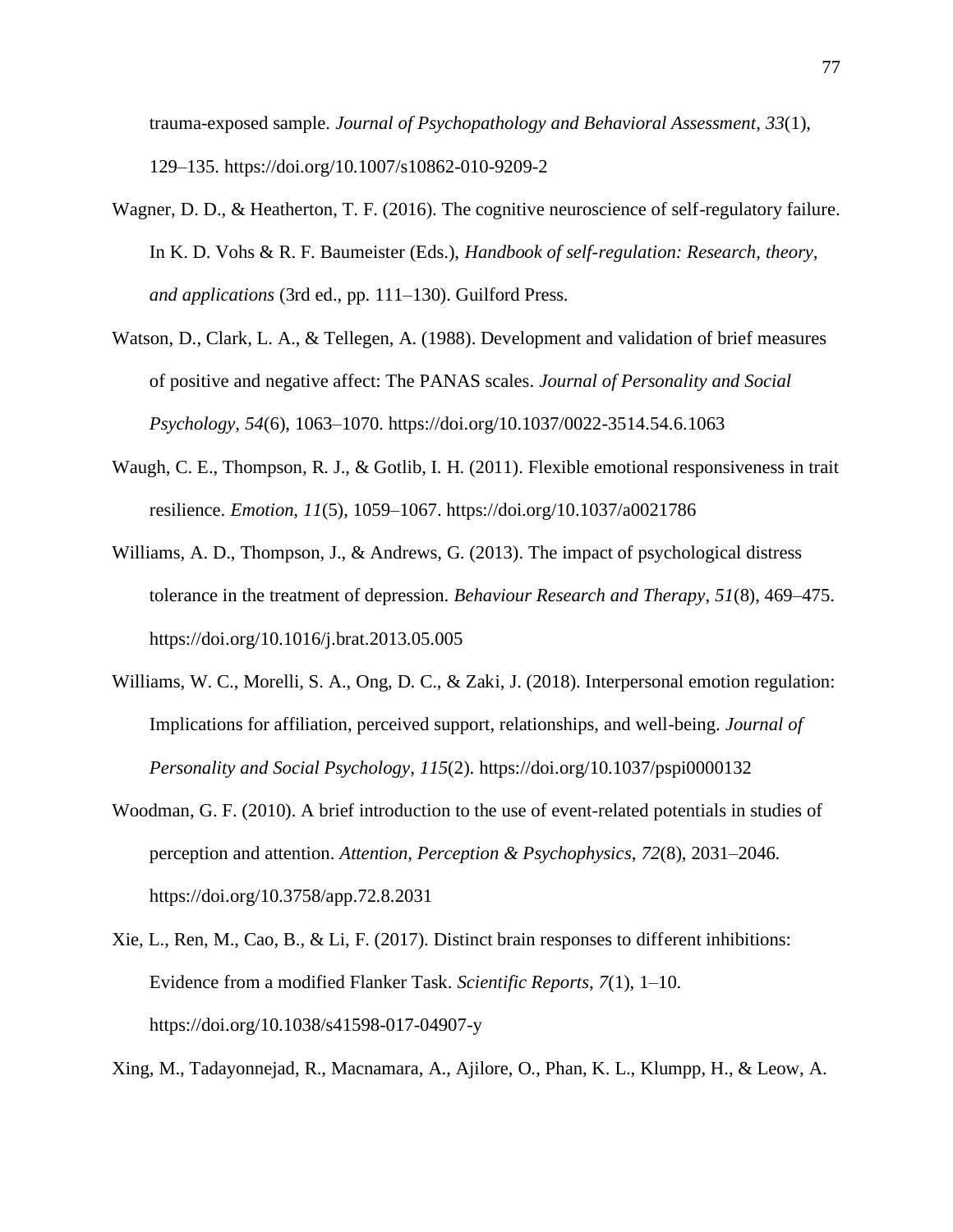(2016). EEG based functional connectivity reflects cognitive load during emotion regulation. *Proceedings - International Symposium on Biomedical Imaging*. https://doi.org/10.1109/ISBI.2016.7493380

- Yiu, A., Christensen, K., Arlt, J. M., & Chen, E. Y. (2018). Distress tolerance across self-report, behavioral and psychophysiological domains in women with eating disorders, and healthy controls. *Journal of Behavior Therapy and Experimental Psychiatry*, *61*, 24–31. https://doi.org/10.1016/j.jbtep.2018.05.006
- Zhou, S., Kemp, J., Després, O., Pebayle, T., & Dufour, A. (2015). The association between inhibition and pain tolerance in the elderly: Evidence from event-related potentials. *European Journal of Pain*, *19*(5), 669–676. https://doi.org/10.1002/ejp.588
- Zlomuzica, A., Preusser, F., Schneider, S., & Margraf, J. (2015). Increased perceived selfefficacy facilitates the extinction of fear in healthy participants. *Frontiers in Behavioral Neuroscience*, *9*(OCTOBER). https://doi.org/10.3389/fnbeh.2015.00270
- Zvolensky, M. J., Marshall, E. C., Johnson, K., Hogan, J., Bernstein, A., & Bonn-Miller, M. O. (2009). Relations between anxiety sensitivity, distress tolerance, and fear reactivity to bodily sensations to coping and conformity marijuana use motives among young adult marijuana users. *Experimental and Clinical Psychopharmacology*, *17*(1), 31–42. https://doi.org/10.1037/a0014961
- Zvolensky, M. J., Vujanovic, A. A., Bernstein, A., & Leyro, T. (2010). Distress tolerance: Theory, measurement, and relations to psychopathology. *Current Directions in Psychological Science*, *19*(6), 406–410. https://doi.org/10.1177/0963721410388642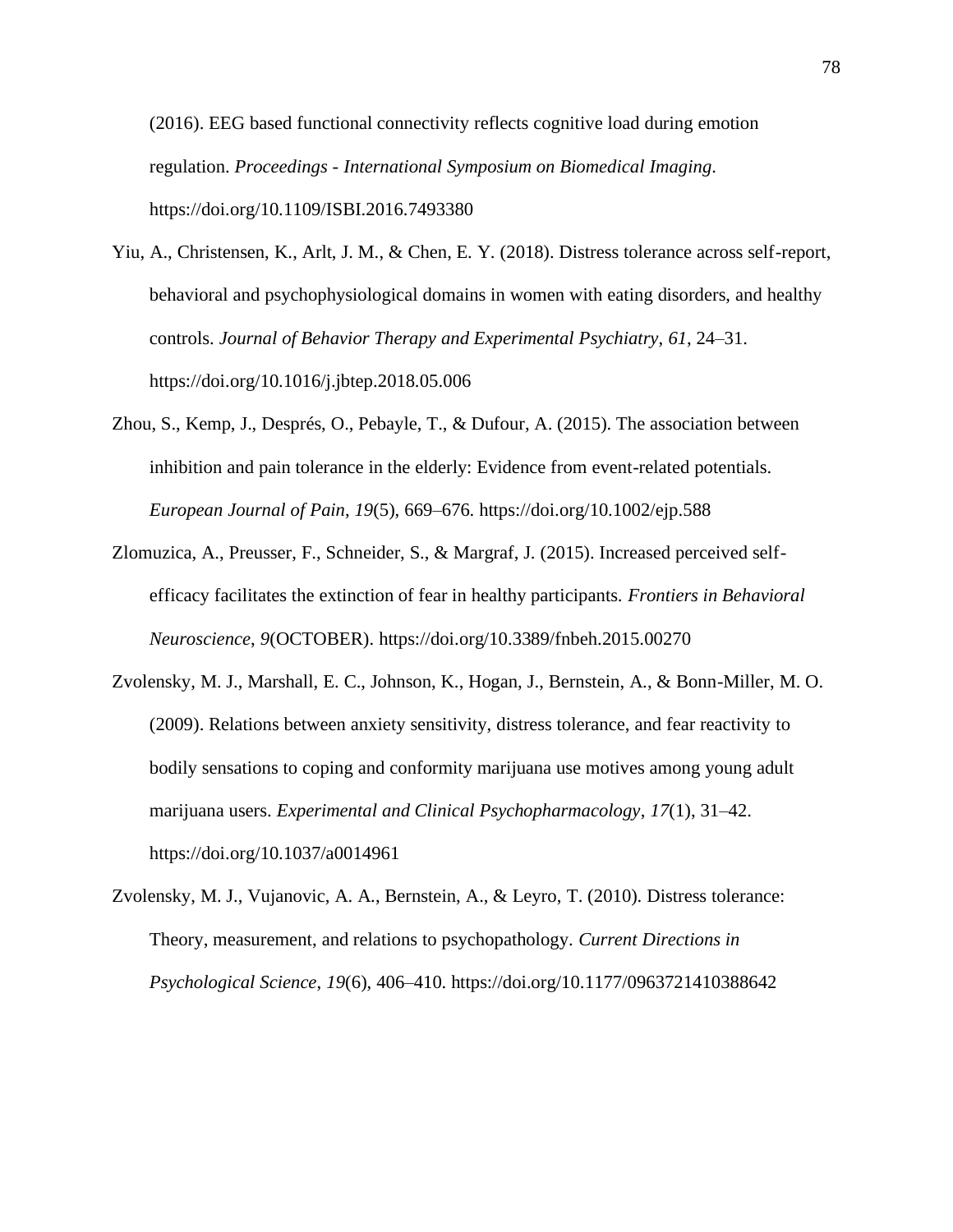## **APPENDIX A**

### **DEMOGRAPHICS**

1. What is your age? \_\_\_\_\_\_\_\_

2. What is your student status?

( ) Full-time ( ) Part-time

3. What is your class standing?

( ) Freshman

( ) Sophomore

( ) Junior

( ) Senior

( ) Graduate

 $()$  Other (please specify)  $\_\_$ 

4. Current residence:

( ) On-campus dormitory

( ) On-campus living-learning community

( ) Off-campus house or apartment

( ) Greek-affiliated residence (fraternity/sorority)

( ) With family

 $()$  Other (please specify)  $\_\_\_\_\_\_\_\_\_\_\_\_$ 

5. What is your GPA?

6. What is your involvement in social fraternities or sororities?

( ) A current member

( ) Currently pledging

( ) Not a member, but regularly or occasionally attend Greek social events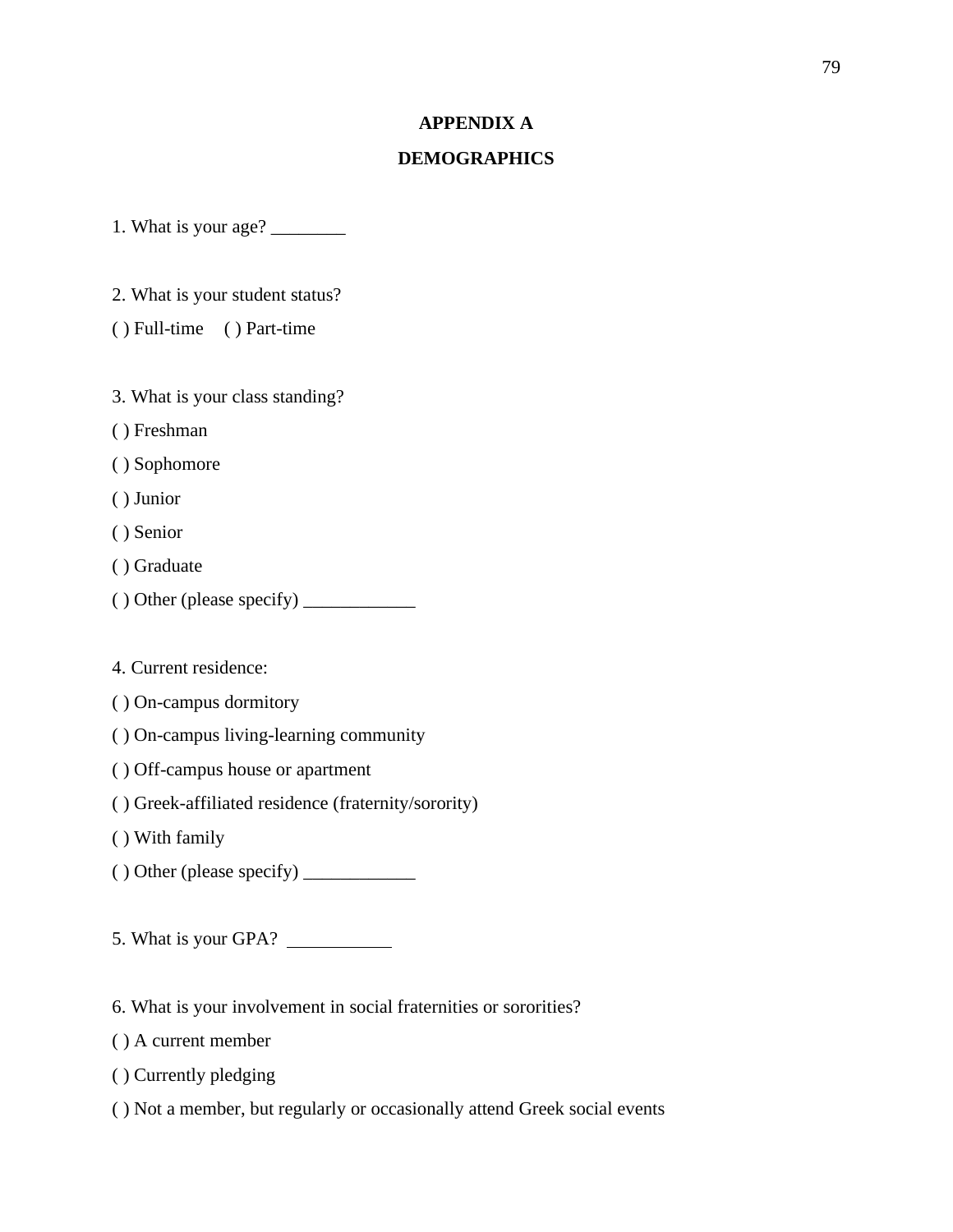( ) Not a member, and do not attend Greek events

7. Are you currently employed? ( ) I am not employed ( ) I typically work about 20 hours or less per week ( ) I typically work about 20 to 35 hours per week ( ) I typically work more than 35 hours per week  $()$  Other (please specify)  $\_\_\_\_\_\_\_\_\_\_\_\_\_\_\_$ 8. What is your gender? ( ) Male ( ) Female ( ) Trans\* ( ) Other 9. What is your relationship status? ( ) Single ( ) Married ( ) Divorced / Separated ( ) In a committed relationship  $()$  Other (please specify)  $\_\_$ 

10. Are you Hispanic or Latino?

 $() Yes$   $() No$ 

11. My ethnicity is (select all that apply):

( ) Black, African American, Afro-Caribbean, Black African, Other in this category.

( ) White, Caucasian, European American, White European, Other in this category.

( ) East Asian, Asian American, Amerasian, Asian-Caribbean, Other in this category.

( ) Latino/a, Hispanic, Spanish, Latin American, of Spanish speaking-South American/Caribbean heritage, Other in this category.

( ) South Asian, South Asian American, of South Asian heritage, Other in this category.

( ) Middle Eastern, Arab, Non-Black North African, Other in this category.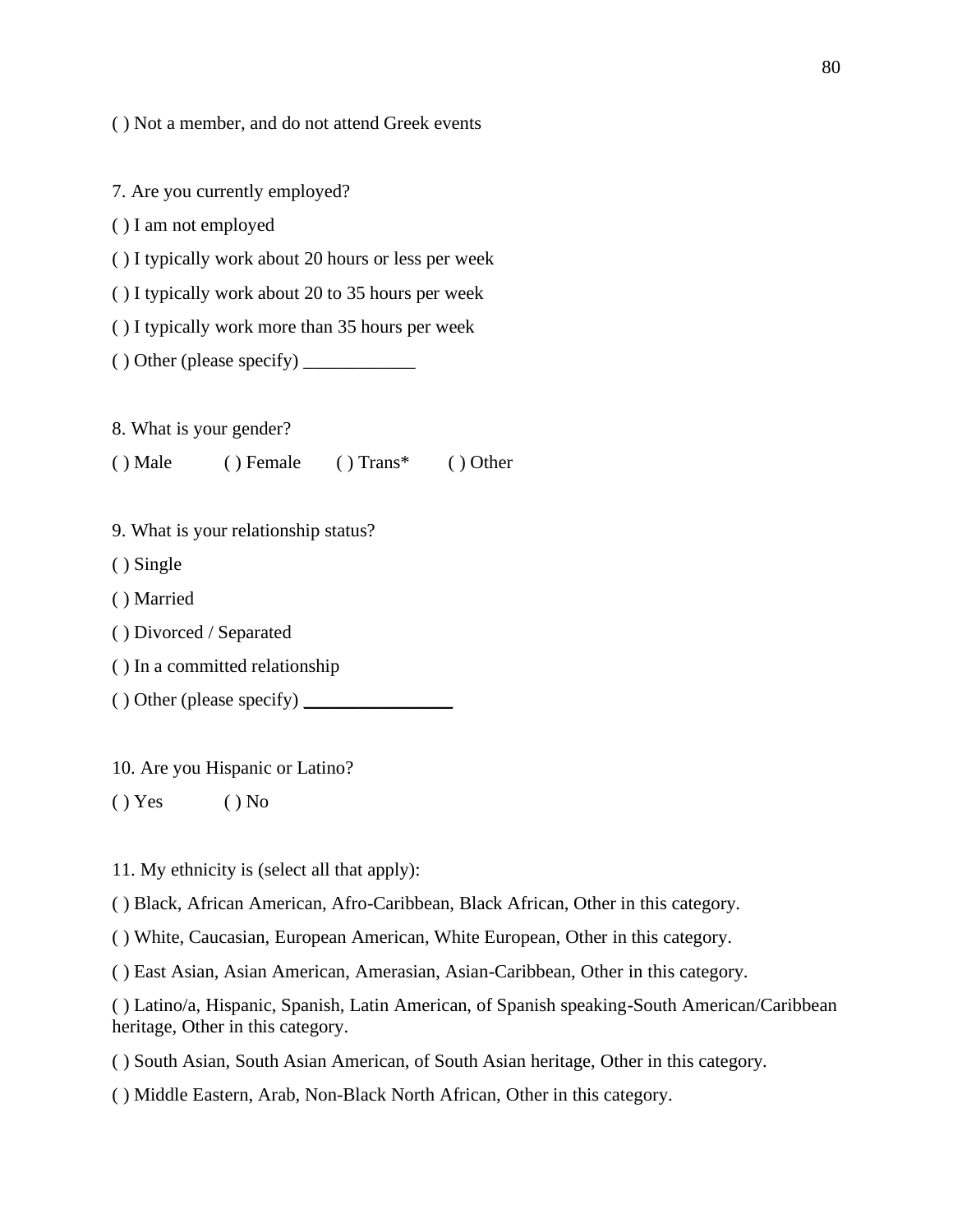- ( ) Native American, American Indian, Alaskan Native, Other in this category.
- ( ) Pacific Islander, Other in this category.
- 12. How do you define your sexual identity? Would you say that you are:
- ( ) Only homosexual
- ( ) Mostly homosexual
- ( ) Bisexual
- ( ) Mostly heterosexual
- ( ) Only heterosexual
- $( )$  Other (please specify)  $\_\_\_\_\_\_\_\_\_\_\_\_\_\_\_\_\_$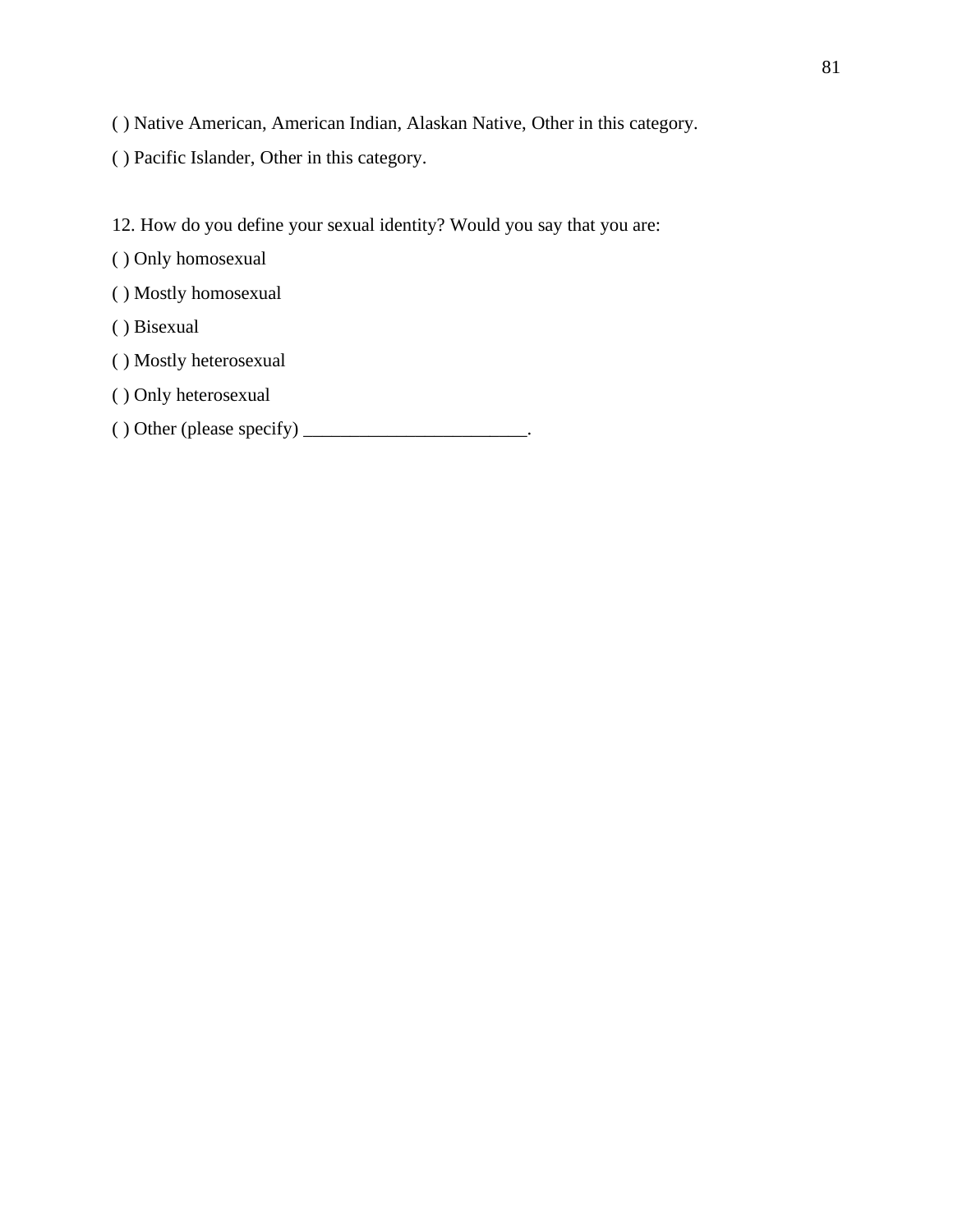# **APPENDIX B**

# **DIFFICULTIES IN EMOTION REGULATION SCALE-SHORT FORM**

# Please indicate how often the following apply to you:

|                                                                     | Almost<br>$never (0-$<br>10%) | Sometimes<br>$(11-35%)$ | <b>About Half</b><br>of the time<br>$(36-65%)$ | Most of the<br>Time $(66-$<br>90%) | Almost<br>Always<br>$(91 -$<br>100%) |
|---------------------------------------------------------------------|-------------------------------|-------------------------|------------------------------------------------|------------------------------------|--------------------------------------|
| 1. I pay attention to how I<br>feel.                                | $\mathbf{1}$                  | $\overline{2}$          | 3                                              | $\overline{4}$                     | 5                                    |
| 2. I have no idea how I am<br>feeling                               | $\mathbf{1}$                  | $\overline{2}$          | 3                                              | $\overline{4}$                     | 5                                    |
| 3. I have difficulty making<br>sense out of my feelings.            | $\mathbf{1}$                  | $\overline{2}$          | 3                                              | $\overline{4}$                     | 5                                    |
| 4. I care about what I am<br>feeling.                               | $\mathbf{1}$                  | $\overline{2}$          | 3                                              | $\overline{4}$                     | 5                                    |
| 5. I am confused about how<br>I feel                                | $\mathbf{1}$                  | $\overline{2}$          | 3                                              | $\overline{4}$                     | 5                                    |
| 6. When I'm upset, I<br>acknowledge my emotions.                    | $\mathbf{1}$                  | $\overline{2}$          | 3                                              | $\overline{4}$                     | 5                                    |
| 7. When I'm upset, I<br>become embarrassed for<br>feeling that way. | $\mathbf{1}$                  | $\overline{2}$          | 3                                              | $\overline{4}$                     | 5                                    |
| 8. When I'm upset, I have<br>difficulty getting work<br>done.       | $\mathbf{1}$                  | $\mathbf{2}$            | 3                                              | $\overline{4}$                     | 5                                    |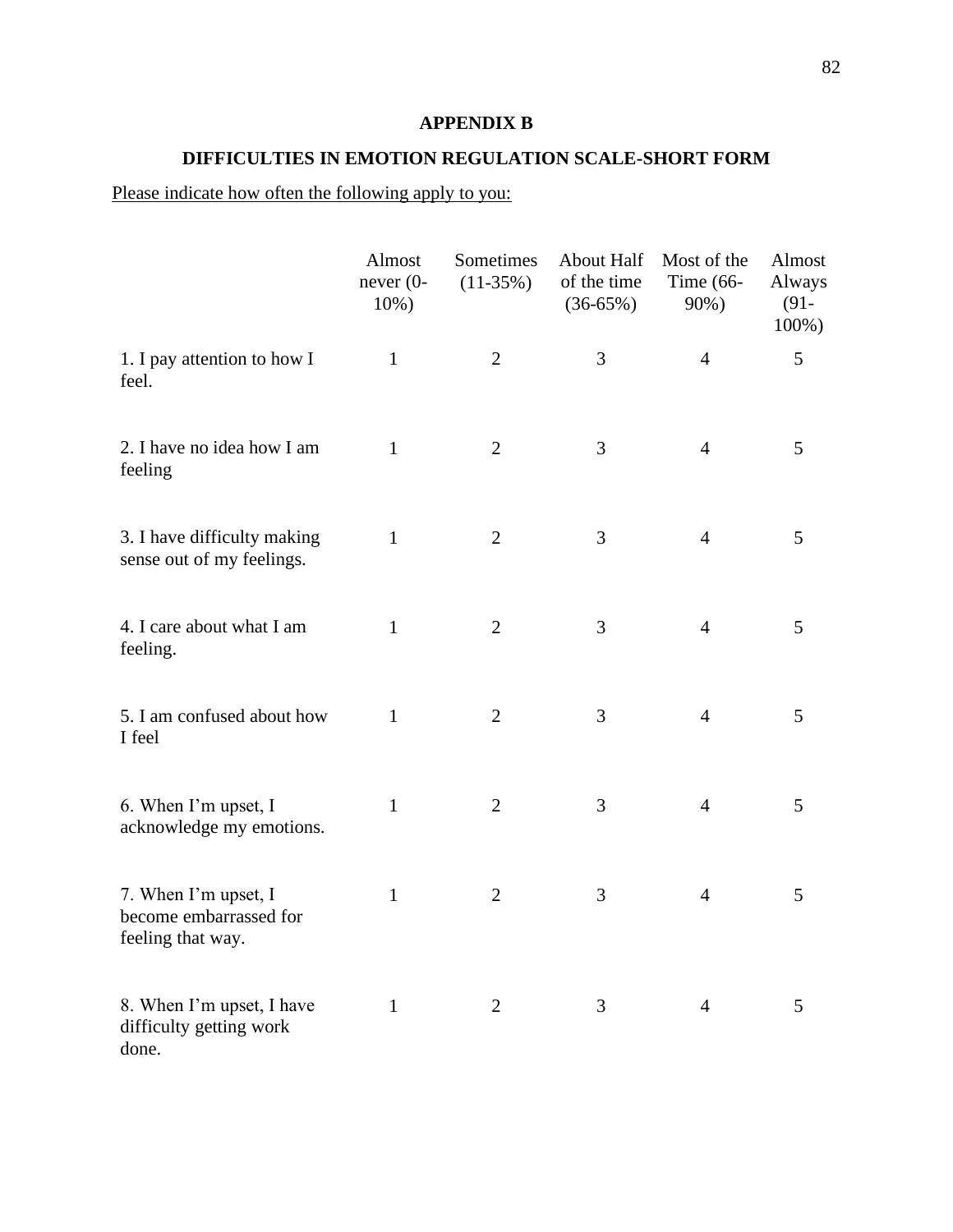| 9. When I'm upset, I<br>become out of control.                                               | $\mathbf{1}$ | $\mathbf{2}$   | 3 | $\overline{4}$ | 5 |
|----------------------------------------------------------------------------------------------|--------------|----------------|---|----------------|---|
| 10. When I'm upset, I<br>believe that I will end up<br>feeling very depressed.               | $\mathbf{1}$ | $\overline{2}$ | 3 | $\overline{4}$ | 5 |
| 11. When I'm upset, I have<br>difficulty focusing on other<br>things                         | $\mathbf{1}$ | $\mathbf{2}$   | 3 | $\overline{4}$ | 5 |
| 12. When I'm upset, I feel<br>guilty for feeling that way.                                   | 1            | $\overline{2}$ | 3 | $\overline{4}$ | 5 |
| 13. When I'm upset, I have<br>difficulty concentrating.                                      | 1            | $\mathfrak{2}$ | 3 | $\overline{4}$ | 5 |
| 14. When I'm upset, I<br>have1difficulty controlling<br>my behaviors.                        | 1            | $\overline{2}$ | 3 | $\overline{4}$ | 5 |
| 15. When I'm upset, I<br>believe there is nothing I can<br>do to make myself feel<br>better. | 1            | $\overline{2}$ | 3 | $\overline{4}$ | 5 |
| 6. When I'm upset, I become<br>irritated with myself for<br>feeling that way.                | $\mathbf{1}$ | 2              | 3 | $\overline{4}$ | 5 |
| 17. When I'm upset, I lose<br>control over my behavior.                                      | $\mathbf{1}$ | $\overline{2}$ | 3 | $\overline{4}$ | 5 |
| 18. When I'm upset, it takes<br>me a long time to feel better.                               | 1            | $\overline{2}$ | 3 | 4              | 5 |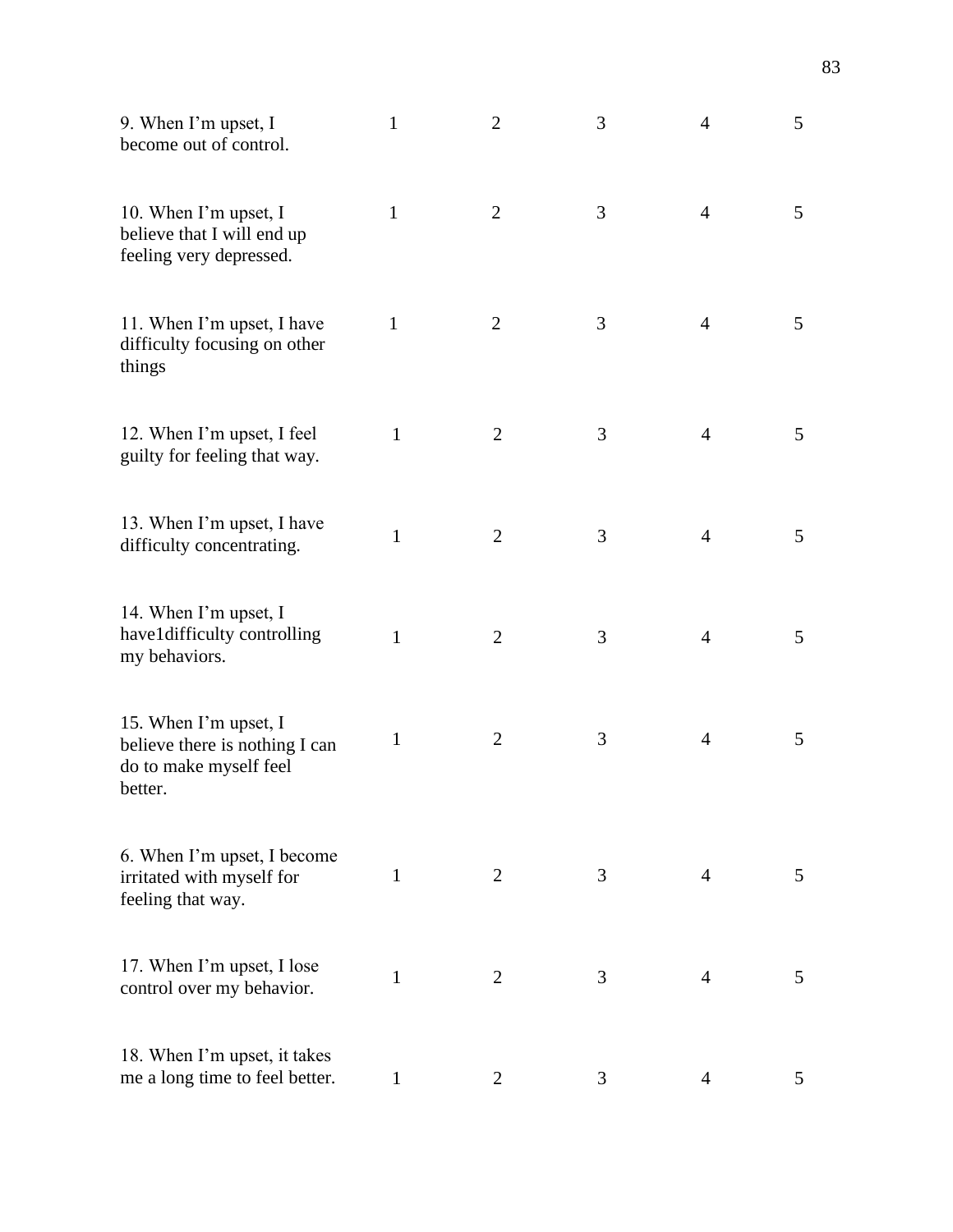#### **APPENDIX C**

#### **DISTRESS TOLERANCE SCALE**

Directions: Think of times that you feel distressed or upset. Select the item from the menu that best describes your beliefs about feeling distressed or upset

| Strongly agree | Mildly agree | Agree and<br>disagree<br>equally | Mildly disagree | Strongly<br>disagree |
|----------------|--------------|----------------------------------|-----------------|----------------------|

- 1. Feeling distressed or upset is unbearable to me.
- 2. When I feel distressed or upset, all I can think about is how bad I feel.
- 3. I can't handle feeling distressed or upset.
- 4. My feelings of distress are so intense that they completely take over.
- 5. There's nothing worse than feeling distressed or upset.
- 6. I can tolerate being distressed or upset as well as most people.
- 7. My feelings of distress or being upset are not acceptable.
- 8. I'll do anything to avoid feeling distressed or upset.
- 9. Other people seem to be able to tolerate feeling distressed or upset better than I can.
- 10. Being distressed or upset is always a major ordeal for me.
- 11. I am ashamed of myself when I feel distressed or upset.
- 12. My feelings of distress or being upset scare me.
- 13. I'll do anything to stop feeling distressed or upset.
- 14. When I feel distressed or upset, I must do something about it immediately.
- 15. When I feel distressed or upset, I cannot help but concentrate on how bad the distress actually feels.